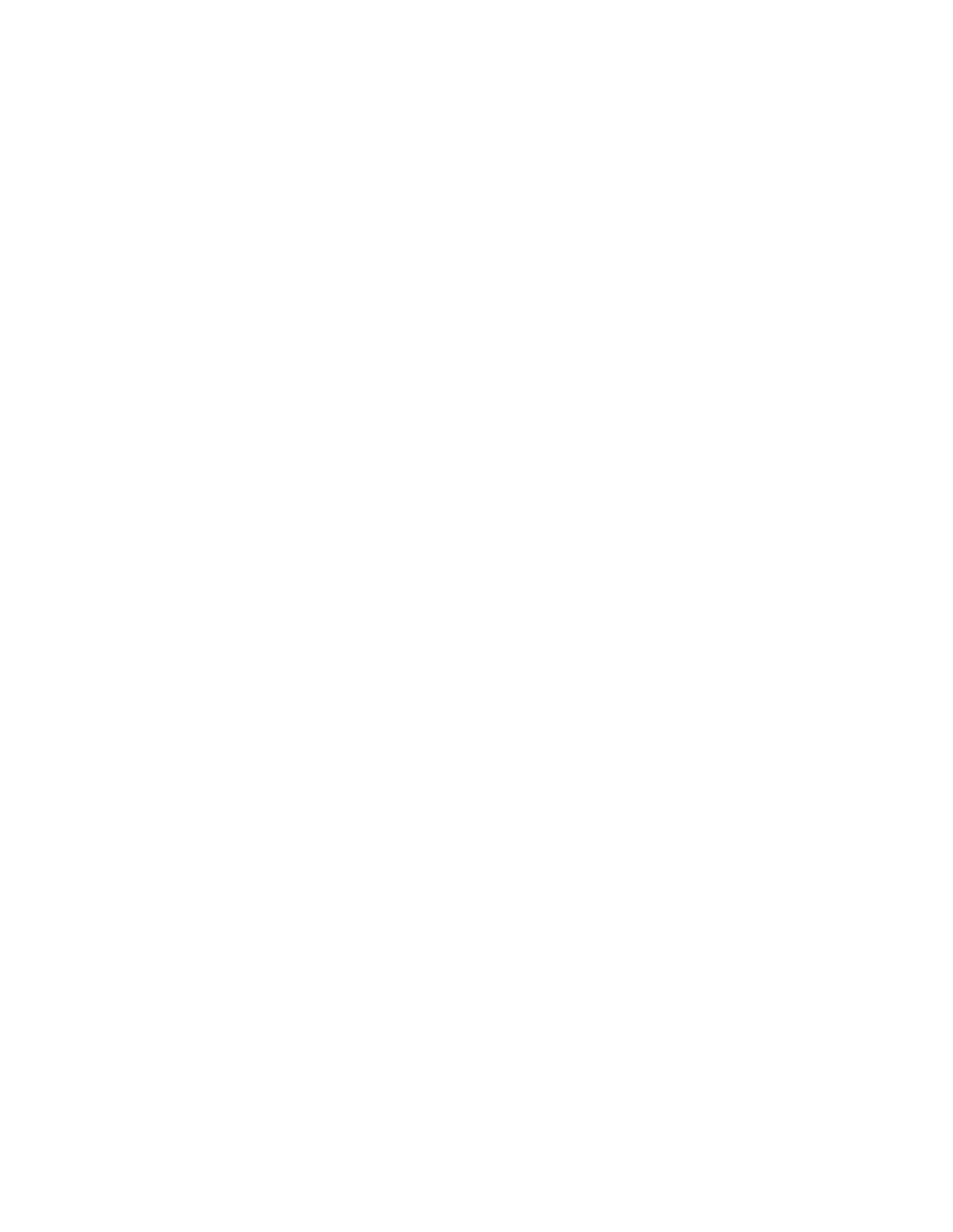# *PRINCIPLES OF BUILDING CONSTRUCTION: NONCOMBUSTIBLE*

**FEDERAL EMERGENCY MANAGEMENT AGENCY UNITED STATES FIRE ADMINISTRATION NATIONAL FIRE ACADEMY**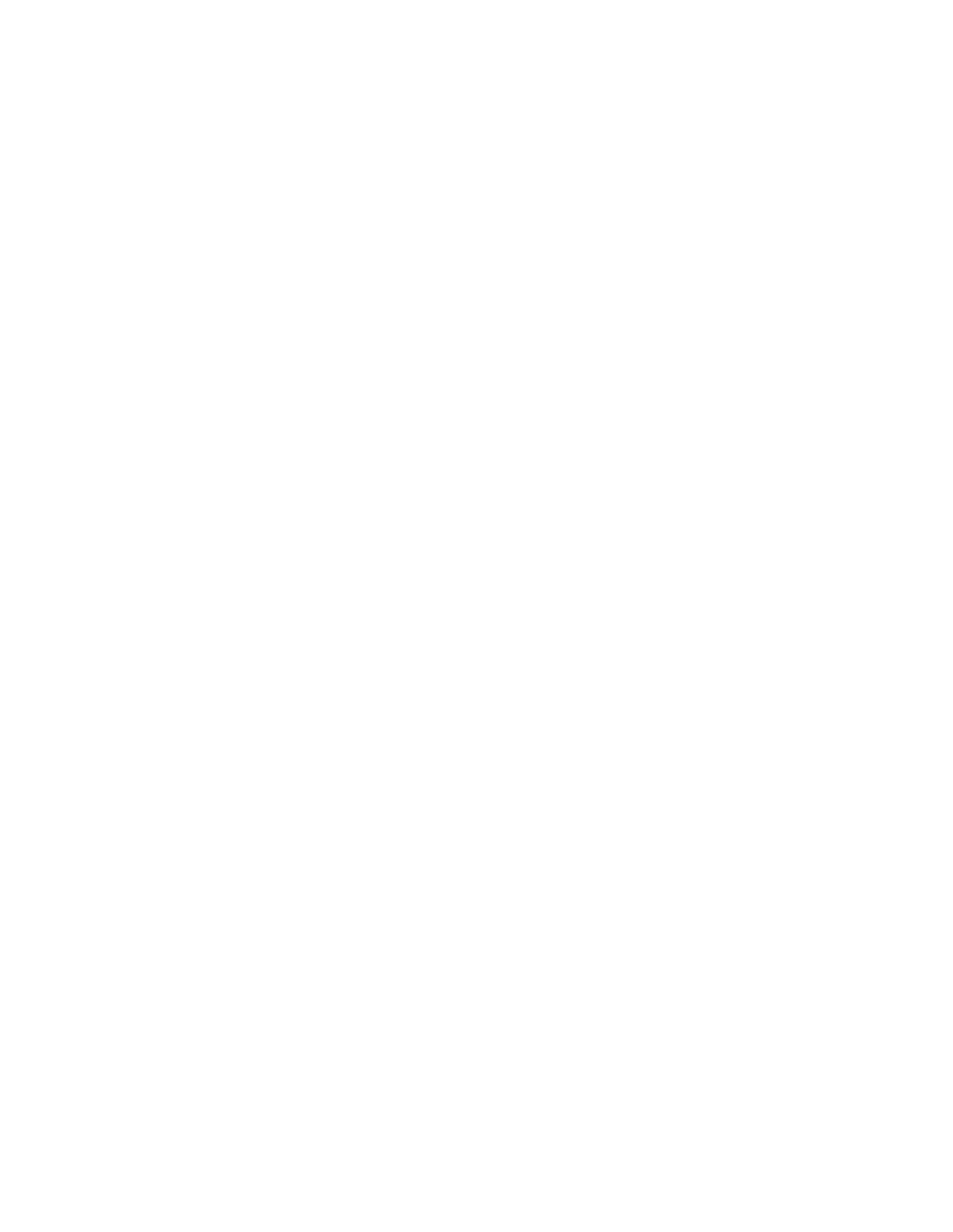#### **FEDERAL EMERGENCY MANAGEMENT AGENCY**

#### **UNITED STATES FIRE ADMINISTRATION**

#### **NATIONAL FIRE ACADEMY**

#### **FOREWORD**

The Federal Emergency Management Agency (FEMA) was established in 1979. FEMA's mission is to focus Federal effort on preparedness for, mitigation of, response to, and recovery from emergencies encompassing the full range of natural and manmade disasters.

FEMA's National Emergency Training Center (NETC) in Emmitsburg, Maryland, includes the United States Fire Administration (USFA), its National Fire Academy (NFA), and the Emergency Management Institute (EMI).

To achieve the USFA's legislated mandate (under Public Law 93-498, October 29, 1974), "to advance the professional development of fire service personnel and of other persons engaged in fire prevention and control activities," the U.S. Fire Administration has developed an effective program linkage with established fire training systems which exist at the State and local levels. It is the responsibility of the USFA to support and strengthen these delivery systems. The field courses of the USFA's National Fire Academy have been sponsored by the respective State fire training systems in every State.

This training course addresses the need for fire service Incident Commanders (IC's) to understand fully building construction, methods of construction, materials used in building construction, and fire-resistance requirements in order to conduct fire scene operations safely and make sound strategic decisions. The intent of this course is to prepare IC's, Company Officers (CO's), Safety Officers, and others to read a building correctly and to use this knowledge in their decisionmaking process.

The USFA's National Fire Academy is proud to join with State and local fire agencies in providing educational opportunities to the members of the Nation's fire services.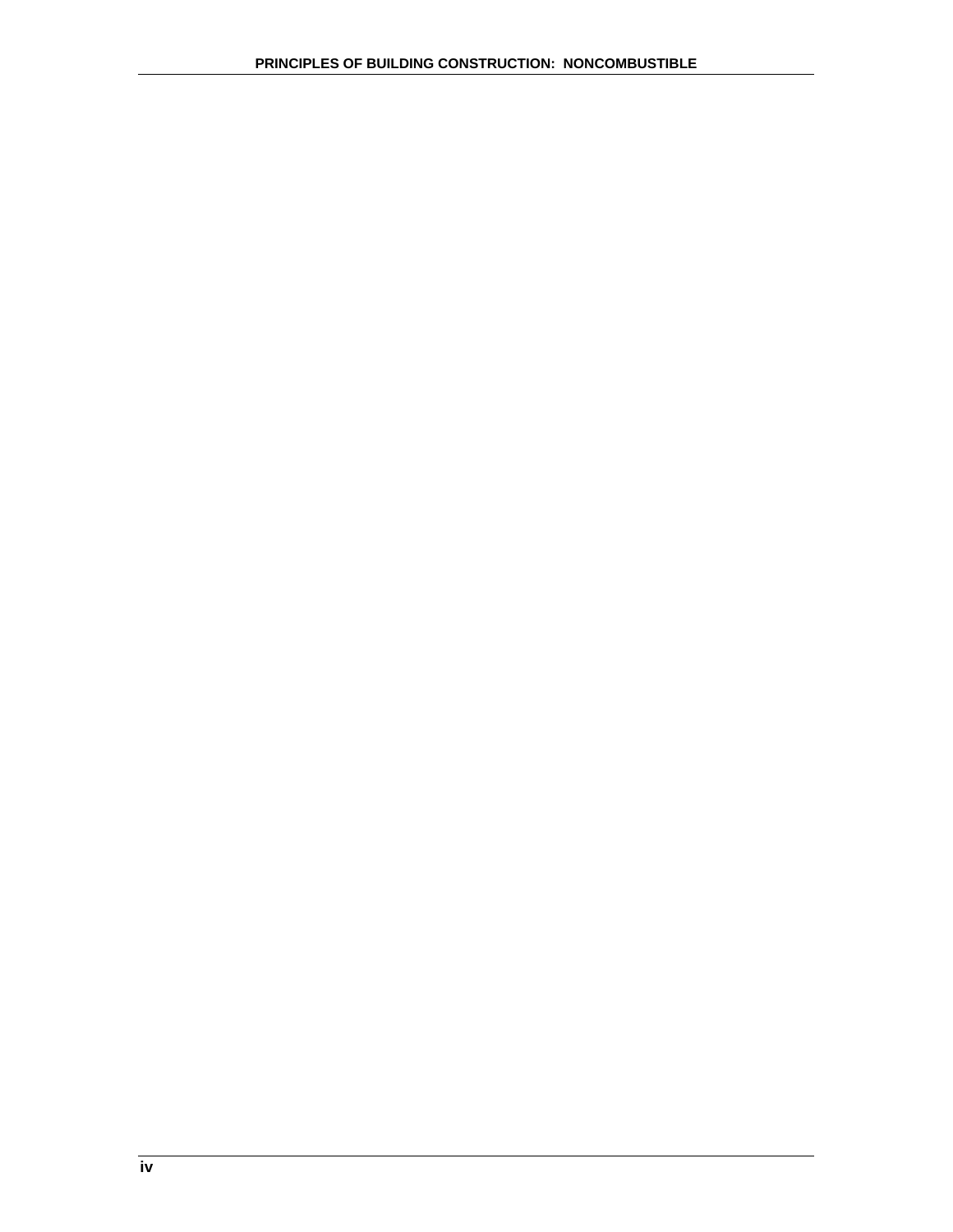# **TABLE OF CONTENTS**

# **TITLE PAGE**

| $\cdots$<br>111 |
|-----------------|
| V               |
| vii             |
| V11             |
| $ix =$          |
|                 |

Suggested Readings

Bibliography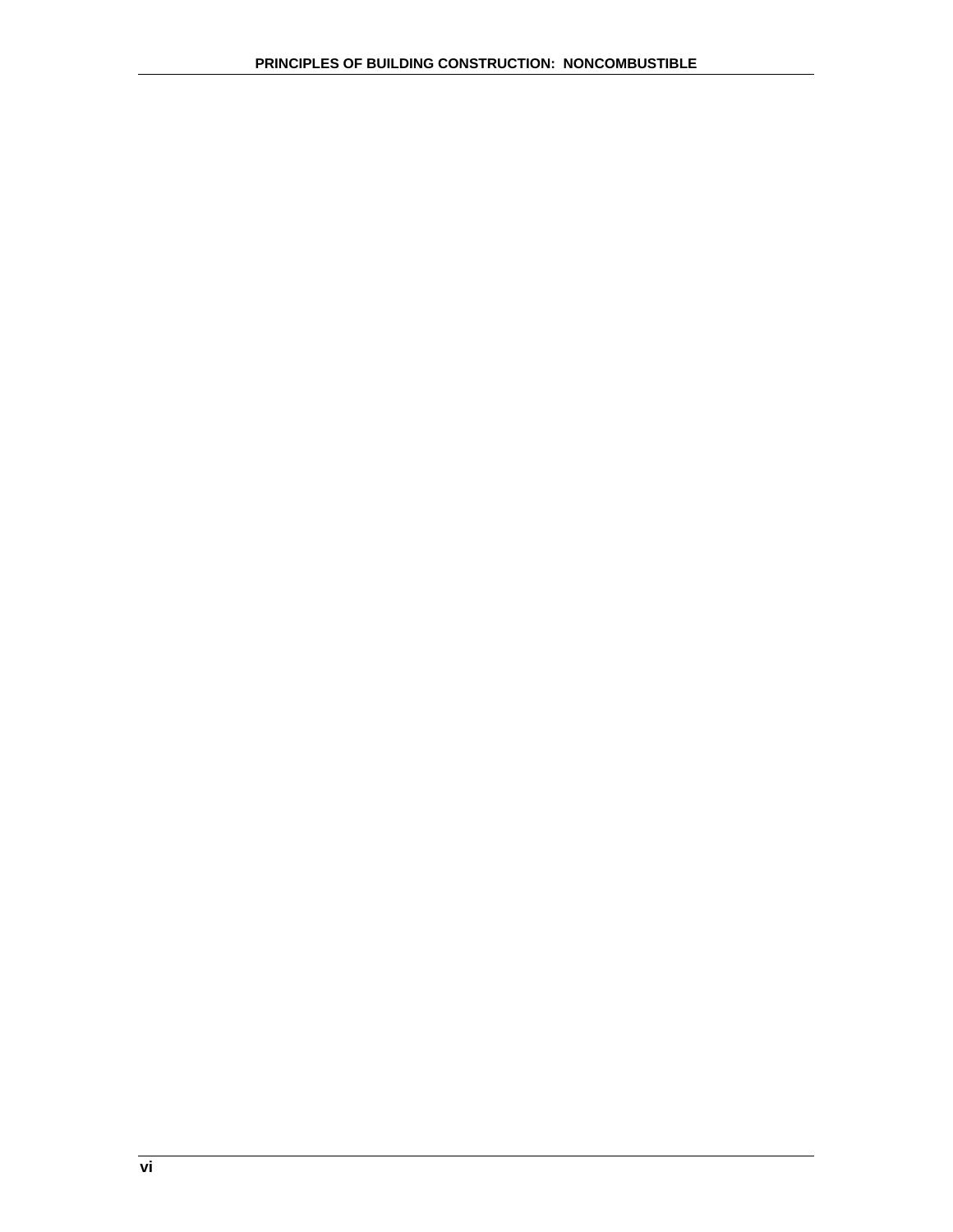#### **COURSE GOAL**

The overall goal of this course is to provide knowledge about the classification system of buildings, the importance of the fire resistance for structural support elements, and the risks associated with performing fire-suppression activities inside and around buildings involved in fire. One additional major goal of this course is to enhance the skills of emergency response personnel to "read" a building's construction and to apply the information to the action plan for the incident.

At the conclusion of this course, students will be able to:

- Identify a building and correctly apply the classification system for the building in accordance with NFPA 220, *Standard on Types of Building Construction*.
- Identify the important structural features of a building and use this information in the formation of the Incident Action Plan (IAP), including the strategic goals, tactical objectives, and incident priorities.
- Identify critical sizeup issues such as smoke, heat, and fire travel inside a structure, and predict the path or method of travel based upon the building construction features.
- Identify critical safety issues that affect firefighter safety for each classification of construction and identify appropriate measures to enhance the safety of emergency responders.

#### **TARGET AUDIENCE**

This course material is intended to enhance the knowledge of building construction, improve fireground decisionmaking skills, and develop the ability of incident management personnel to make correct and safe decisions:

- Incident Commanders (IC's);
- Company Officers (CO's);
- code enforcement officials;
- Incident Safety Officers;
- individuals assigned as group, branch, or task leaders; and
- firefighters meeting the professional requirement for firefighter Level III.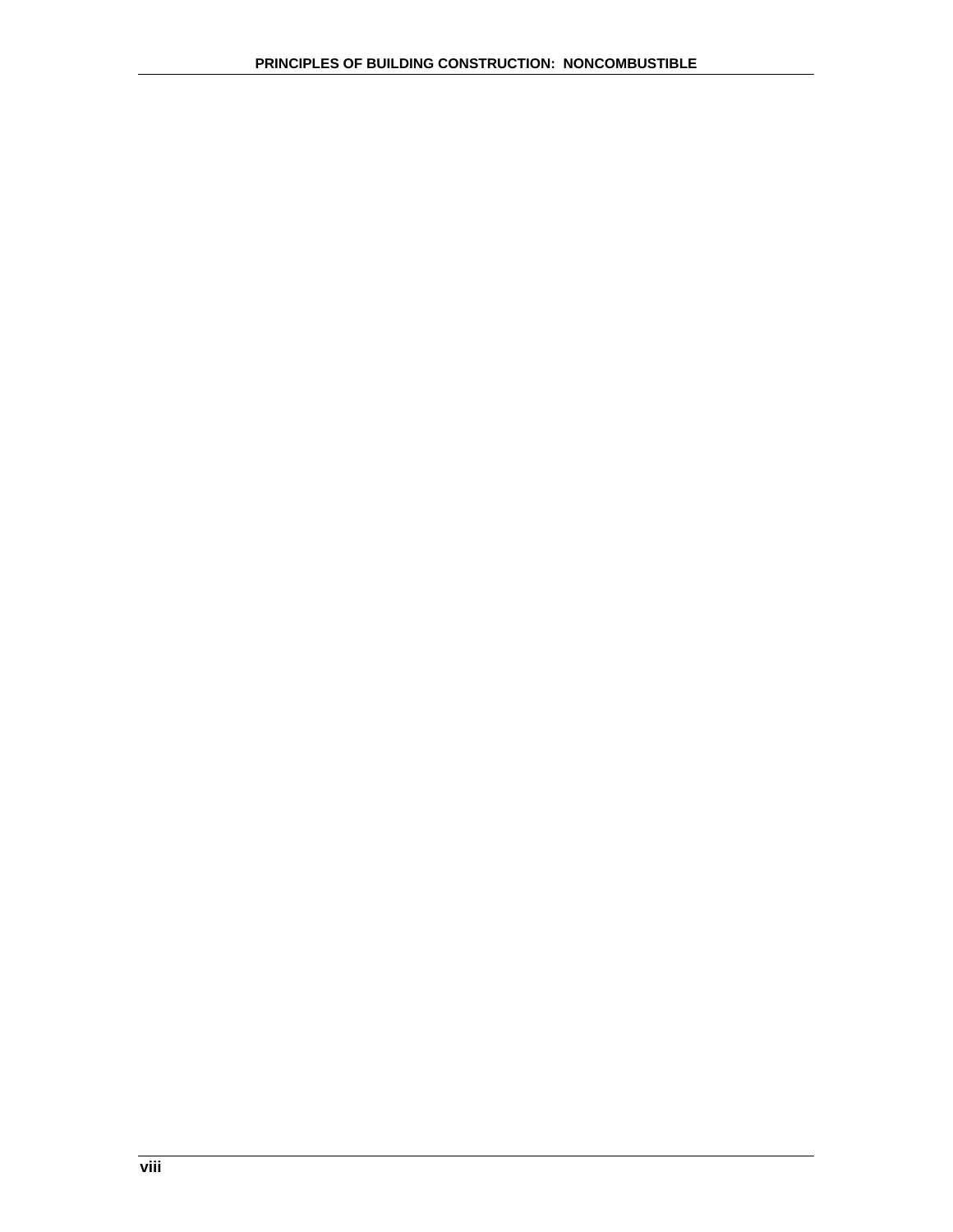#### **COURSE OVERVIEW**

#### **Module 1**

This module is an introduction to building construction principles and classification of construction methods. It emphasizes the importance of the Incident Commanders (IC's), Company Officers (CO's), and Safety Officers being able to "read" a building's construction correctly. This module is used as an introduction in both this course and in the *Principles of Building Construction: Combustible* course.

#### **Module 2**

This module provides an overview of the common principles of construction that apply to all classifications of buildings. Subjects include supporting loads, various methods of transferring loads to the ground, and structural elements that need to be evaluated critically during a fire to determine structural integrity. This module also is used in the *Principles of Building Construction: Combustible* course.

#### **Module 3**

This module gives general information about NFPA Standard 220 Type II or noncombustible, unprotected steel construction buildings. The course material covers steel as a construction material, lightweight steel construction buildings, "big box" buildings, and rigid frame steel buildings, and the effect of fire and heat on steel structural elements.

#### **Module 4**

This module provides general information about NFPA Standard 220 Type I and Type II noncombustible protected buildings. The course material covers the construction materials, steel protected with fireresistant material, and poured-in-place, prestressed, and post-tensioned concrete construction.

#### **Module 5**

This module provides an opportunity to apply the skills learned in this course. Twelve scenarios are provided covering unprotected as well as protected steel construction buildings.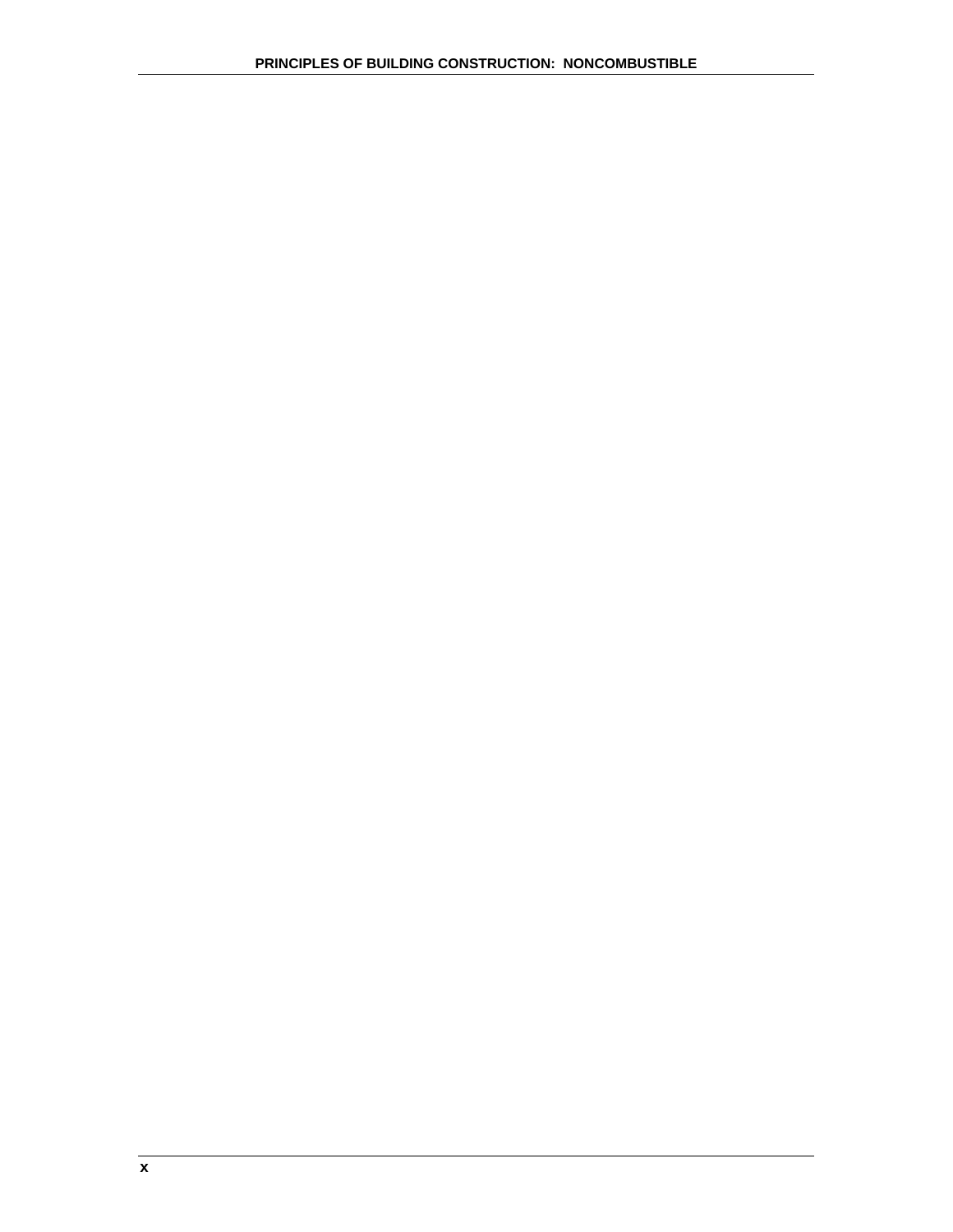#### **PROFESSIONAL COMPETENCY STANDARDS TOTALLY OR PARTIALLY COVERED IN THIS COURSE MATERIAL**

#### **NFPA 1001,** *Standard for Fire Fighter Professional Qualifications* **(1997 edition)**

#### **Chapter 3 Fire Fighter I**

- 3-3.9 (a) "Dangerous building conditions created by fire."
- 3-3.11 (a) "Basic indicators of potential collapse or roof failure: the effects of construction type and elapsed time under fire conditions on structural integrity."

#### **Chapter 4 Fire Fighter II**

- 4-3.2 (a) "Dangerous building conditions created by fire and fire suppression activities; indicators of building collapse; the effects of fire and fire suppression activities on wood, masonry (brick, block, stone), cast iron, steel, reinforced concrete, gypsum wall board, glass, and plaster on lath."
- 4-5.1 (a) "The ability to identify the components of fire suppression and detection systems; sketch the site, buildings, and special features; detect hazards and special considerations to include in the preincident sketch."

#### **NFPA 1021,** *Standard for Fire Officer Professional Qualifications* **(1997 edition)**

#### **Chapter 2 Fire Officer I**

- 2-6.1 "Develop a preincident plan, given an assigned facility and preplanning policies, procedures, and forms, so that all required elements are identified and the appropriate forms are completed and processed in accordance with policies and procedures."
- 2-6.1 (a) "Elements of a preincident plan, basic building construction, basic fire protection systems and features, basic water supply, basic fuel loading, and fire growth and development."

#### **Chapter 4 Fire Officer III**

- 4-5.1 "Evaluate and identify construction, alarm, detection, and suppression features that contribute to or prevent the spread of fire, heat, and smoke development throughout the building or from one building to another, given an occupancy, to evaluate the development of a preincident plan for any of the following occupancies."
	- (a) Public assembly
	- (b) Educational
	- (c) Institutional
	- (d) Residential
	- (e) Business
	- (f) Industrial
	- (g) Manufacturing
	- (h) Storage
	- (i) Mercantile
	- (j) Special properties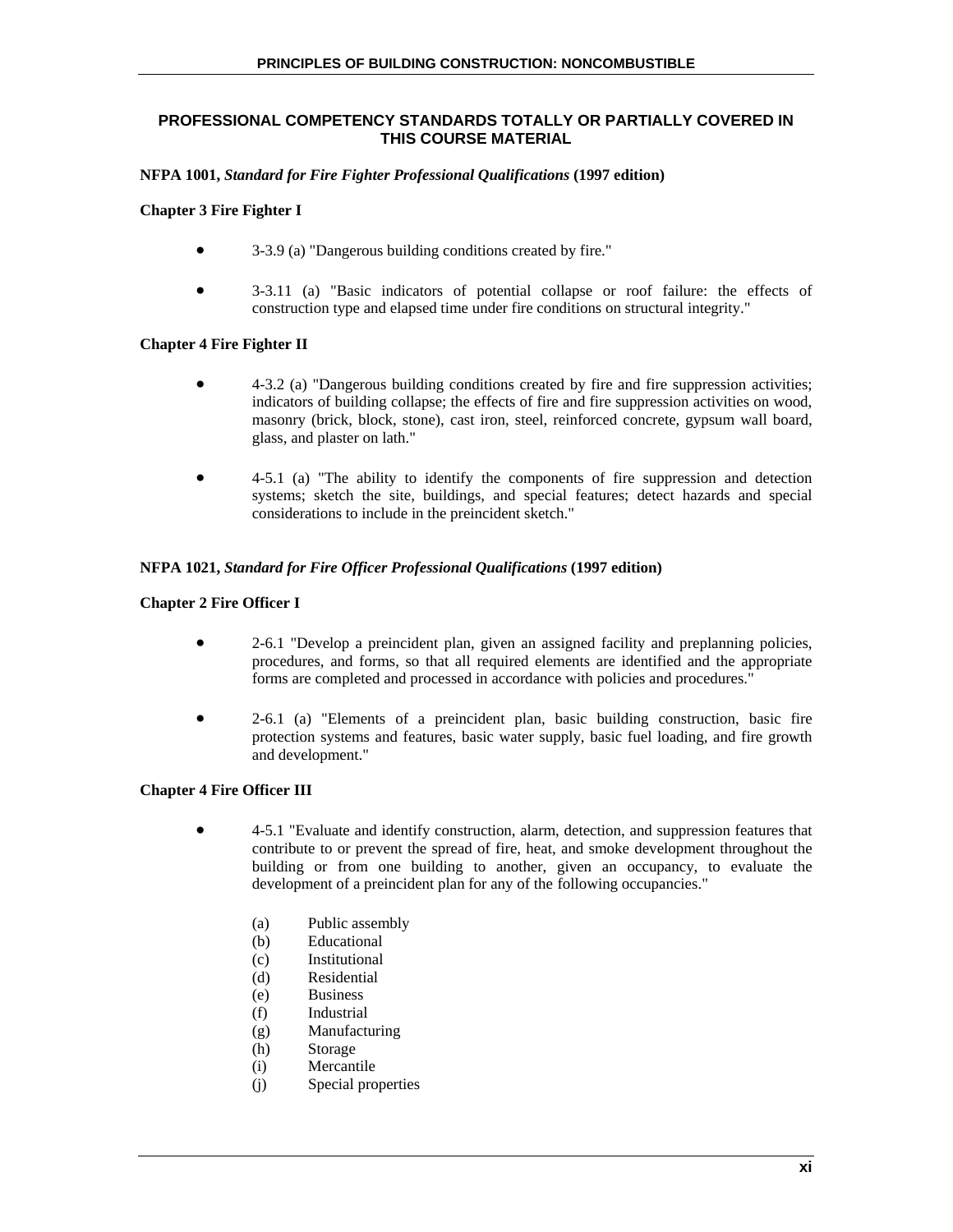• 4-5.1 "Fire behavior, program evaluation, building construction, inspection, incident reports, detection, alarm and suppression systems, and applicable codes, ordinances, and standards."

#### **NFPA 1031,** *Standard for Professional Qualifications for Fire Inspector* **(1998 edition)**

#### **Chapter 3 Fire Inspector I**

- 3-3.1 "Occupancy classification types, applicable codes and standards, regulations, operational features, and fire hazards presented by various occupancies."
- 3-3.4 "Classify the type of construction for an addition or remodeling project, given field observations or a description of the project and the materials being used, so that the construction type is classified and recorded in accordance with the applicable codes and standards and the policies of the agency being represented."
- 3-3.14 "Types of construction classification, rated construction components, typical building construction methods and materials."

#### **Chapter 4 Fire Inspector II**

• 4-3.2 "Identify the occupancy classification of a mixed-use building, given a description of the uses, so that each area is properly classified in accordance with applicable codes and standards."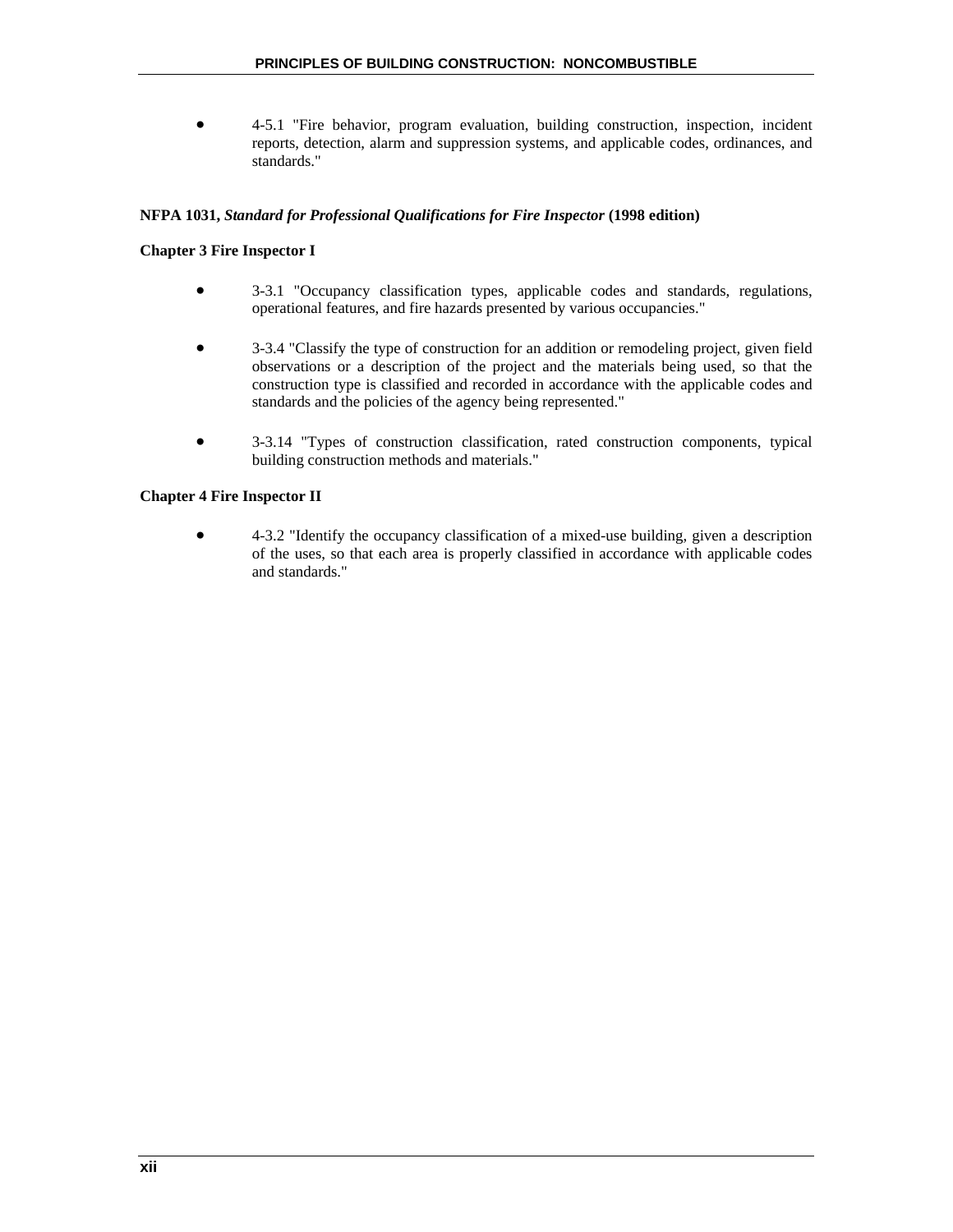# *MODULE 1: INTRODUCTION*

#### *OBJECTIVES*

*At the conclusion of this module, the students will be able to:* 

- *1. Identify and list the critical sizeup factors related to the method of building construction, and the materials used.*
- *2. Identify and describe the five types of building construction and list at least three critical factors for fire suppression.*
- *3. Given a photograph of a building, identify the method of building construction and describe its construction features.*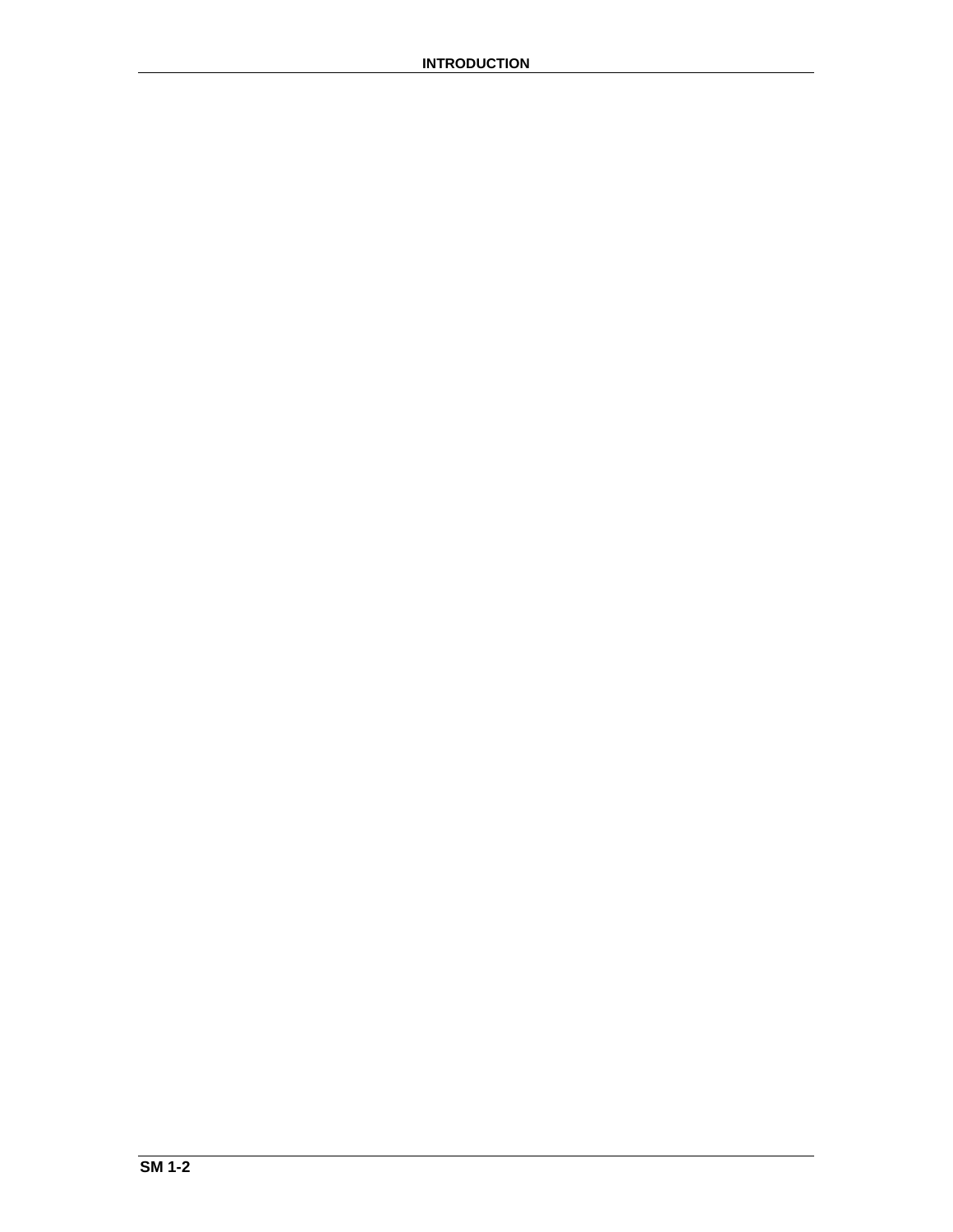# **INCIDENT COMMANDER MUST BE CAPABLE OF READING BUILDING CONSTRUCTION**

It is critical that Incident Commanders (IC's), Company Officers (CO's), Safety Officers, and all other fireground officers have the knowledge, skills, and abilities to evaluate a structure quickly and accurately to identify its class and method of construction. This process often is called "reading a building." The initial decisions made about the building will affect the development of strategic goals and tactical objectives, as well as the overall action plan, and the safety of the emergency responders.

# **Sizeup**

Sizeup considerations are critical to an officer's decisionmaking process. Most fire departments' operational policies require the first-arriving officer to provide an arrival report. Included in the arrival report is a description of the structure involved, the possible extension to exposures, critical lifesafety issues, and initial strategic goals.

The Incident Action Plan (IAP) is developed in a sequential manner, with life safety being the highest priority. Both the firefighters' safety and the occupants' safety must be considered. The second step is to consider incident stabilization, while the third consideration is property conservation. All three aspects of the action plan require a thorough understanding of building construction, fire behavior factors within the building, and what aspects of the structure can be considered as strengths and assets to the scene operations. Also consider features that should be of special concern; for example, firefighters working on the roof of a wood-frame building with lightweight wood-truss rafters and fire extension into the rafter area may be at high risk. The truss rafters in this case would be a special concern. Firefighters advancing a hoseline through a fire-resistive building where all structural elements are constructed with a 4-hour fire rating would have limited risk from structural collapse. The fire resistance of the structural elements would be an asset or special strength for the structure.

# **Building Construction Information**

Building construction information is an important consideration that the IC must evaluate in the decisionmaking process. Identifying buildings and understanding the classification system of buildings, along with common terminology used for building construction components, will assist the IC in making good, safe, and timely decisions. In addition, reading a building and the fire's behavior will help explain why certain conditions may be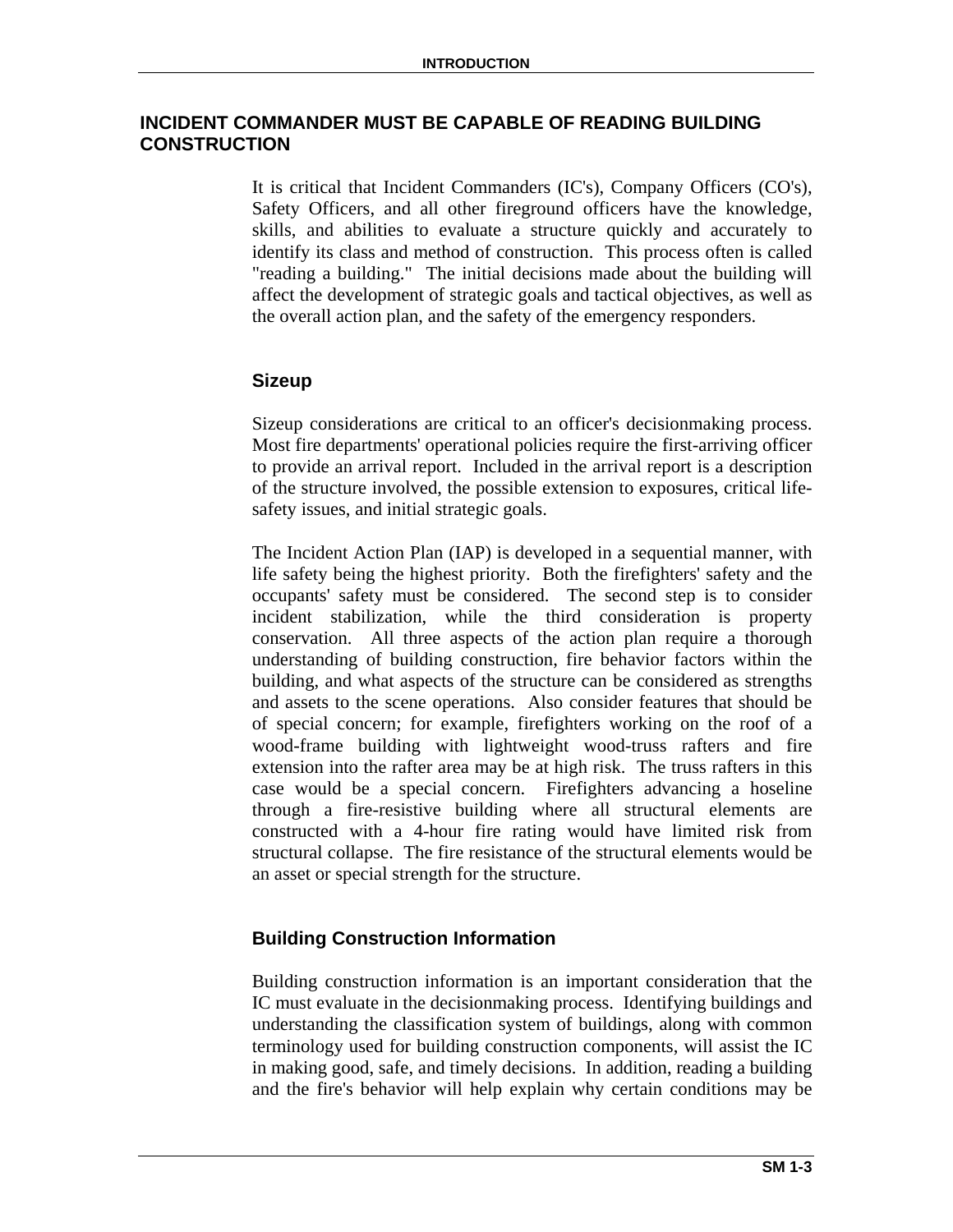developing. As an example, understanding that many old "ordinary construction" buildings have been renovated over the years with the possibility of multiple ceilings and additional utility shafts will help explain fire behavior factors. Fire conditions with a light smoke condition on the first floor and reports of heavy smoke conditions on the lowest levels of the second floor may indicate fire travel in false ceiling void spaces.

# **THE INCIDENT COMMANDER MUST ACT QUICKLY**

The IC has a limited opportunity to gather information about a building when it is on fire and decisions must be made in moments. The IC is faced with companies arriving and seeking tactical assignments. Heavy smoke conditions may obscure visibility from the Command Post (CP); a Quick Access Prefire Plan (QAP) may not exist for the structure.

Other professions typically have time and support staff to make critical decisions. A physician attending to an ill patient has time to ask questions, conduct research, and make decisions on how best to treat the patient. For difficult building construction problems, a team of fire and building design professionals can be consulted to help solve the problem.

As an IC, you also will have a critical need for information for the next structure fire you respond to. Fire may be extending to the upper floors of the structure, and you will need to answer the questions of how and why it is extending. Unfortunately, you do not have X-ray vision to see through the burning structure to answer the questions. Obviously the construction features are critical to fire, heat, and smoke travel within a building and often affect the spread to adjoining structures. Other critical decisions affecting the safety of firefighters are dependent on your knowledge of construction, such as roof and floor assemblies, lightweight construction materials, and fire-flow requirements.

A QAP provides critical construction information at a glance. This information is critical to the IC, to CO's being given tactical assignments, to the incident Safety Officer, and to others who may have assignments that could be affected by the construction or renovations of the structure. The classification of the structure and appropriate method of construction will provide general information typical for that method or classification.

As an example, to state on the QAP that the building is "wood frame" is good information, but it is only part of the information needed. Fire travel is significantly different in a wood-frame platform-construction building than it is for a wood-frame balloon-construction building. In a balloon building one could anticipate a very quick fire spread up the exterior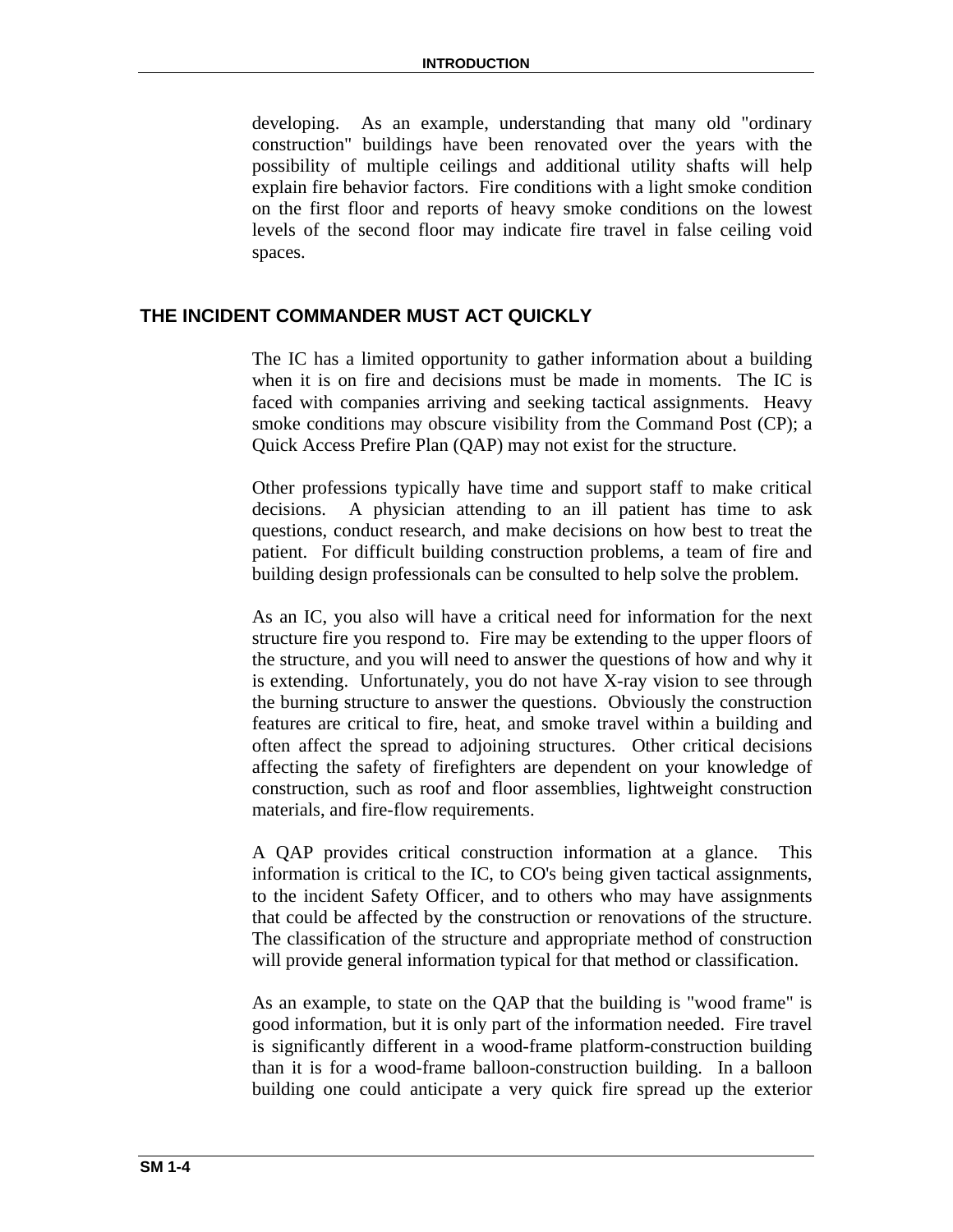walls, while in a platform-construction building fire spread up the exterior walls is a very slow process. The proper description must include a particular method of construction when it is constructed from wood.

The QAP will identify the methods and materials used to construct the floors and roof, which is critical knowledge. A fire officer assigned to vertical ventilation would benefit from the knowledge of how the roof was constructed and the materials used before he or she leaves the apparatus. A chainsaw does not work well on a slate roof, and an axe will take a long time to chop through a 2-inch plank roof. Other information such as voids, stairwells, or elevators marked on a QAP will eliminate surprises and will help to identify critical areas to check for fire extension. In addition, knowing if the structure is equipped with detection or suppression equipment also will assist the IC and other officers during the early stages of the fire.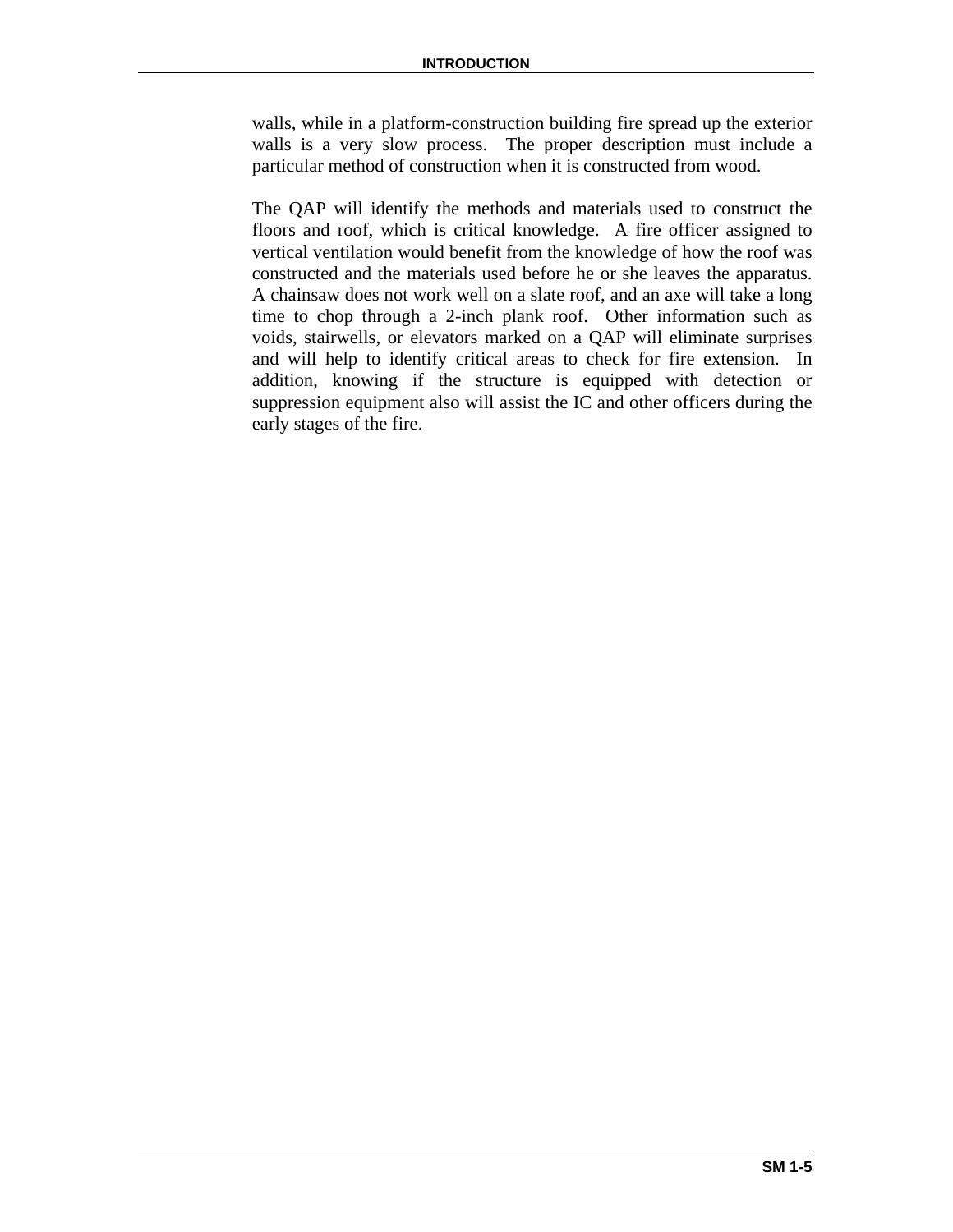| <b>Quick Access Prefire Plan</b>                 |                                                                                                                                                                                                                                                           |                               |                                                                                      |         |                        |  |
|--------------------------------------------------|-----------------------------------------------------------------------------------------------------------------------------------------------------------------------------------------------------------------------------------------------------------|-------------------------------|--------------------------------------------------------------------------------------|---------|------------------------|--|
| <b>Building Address: 14 Berry Patch Lane</b>     |                                                                                                                                                                                                                                                           |                               |                                                                                      |         |                        |  |
|                                                  | <b>Building Description:</b><br>$110'$ x 30'; two-story, wood-frame, platform construction, with a basement; firewall between front<br>and rear of structure.<br><b>Roof Construction:</b><br>Truss rafters covered with cedar shakes, plywood sheathing. |                               |                                                                                      |         |                        |  |
|                                                  | <b>Floor Construction:</b><br>$2''$ x $8''$ floor joists, particle board sheathing.                                                                                                                                                                       |                               |                                                                                      |         |                        |  |
| <b>Occupancy Type:</b><br>Single-family dwelling |                                                                                                                                                                                                                                                           |                               | <b>Initial Resources Required:</b><br>1 heavy rescue, 2 engines,<br>2 tanker/tenders |         |                        |  |
|                                                  | <b>Hazards to Personnel:</b><br>No special hazards                                                                                                                                                                                                        |                               |                                                                                      |         |                        |  |
|                                                  | <b>Available Flow:</b><br><b>Location of Water Supply:</b><br>Icehouse Pond--3,000 feet north<br>Dry hydrant--accessible all year                                                                                                                         |                               |                                                                                      |         |                        |  |
|                                                  |                                                                                                                                                                                                                                                           |                               | <b>Estimated Fire Flow*</b>                                                          |         |                        |  |
|                                                  | Level of<br><b>Involvement</b>                                                                                                                                                                                                                            | 25%                           | 50%                                                                                  | 75%     | 100%                   |  |
|                                                  | <b>Estimated Fire</b><br>Flow in gpm                                                                                                                                                                                                                      | 675                           | 1,350                                                                                | 2,025   | 2,700                  |  |
|                                                  | *Fire flow based on 110' x 30' two-story--1 exposure-- $\frac{3}{4}$ of water is for extinguishment at any involvement                                                                                                                                    |                               |                                                                                      |         |                        |  |
|                                                  | <b>Fire Behavior Prediction:</b><br>Slow horizontal and vertical fire spread.                                                                                                                                                                             |                               |                                                                                      |         |                        |  |
|                                                  | <b>Predicted Strategies:</b><br>Rescue, ventilation, exposures, confinement, extinguishment. Residential sprinkler system in occupied<br>areas of structure should confine or extinguish fire.                                                            |                               |                                                                                      |         |                        |  |
|                                                  | <b>Problems Anticipated:</b><br>Very large structure will require additional resources to develop water supply if more than 10%<br><i>involved.</i>                                                                                                       |                               |                                                                                      |         |                        |  |
| N <sub>O</sub>                                   | <b>Standpipe:</b>                                                                                                                                                                                                                                         | ⊠<br>Storage tank in basement | <b>Sprinklers:</b>                                                                   | ப<br>No | <b>Fire Detection:</b> |  |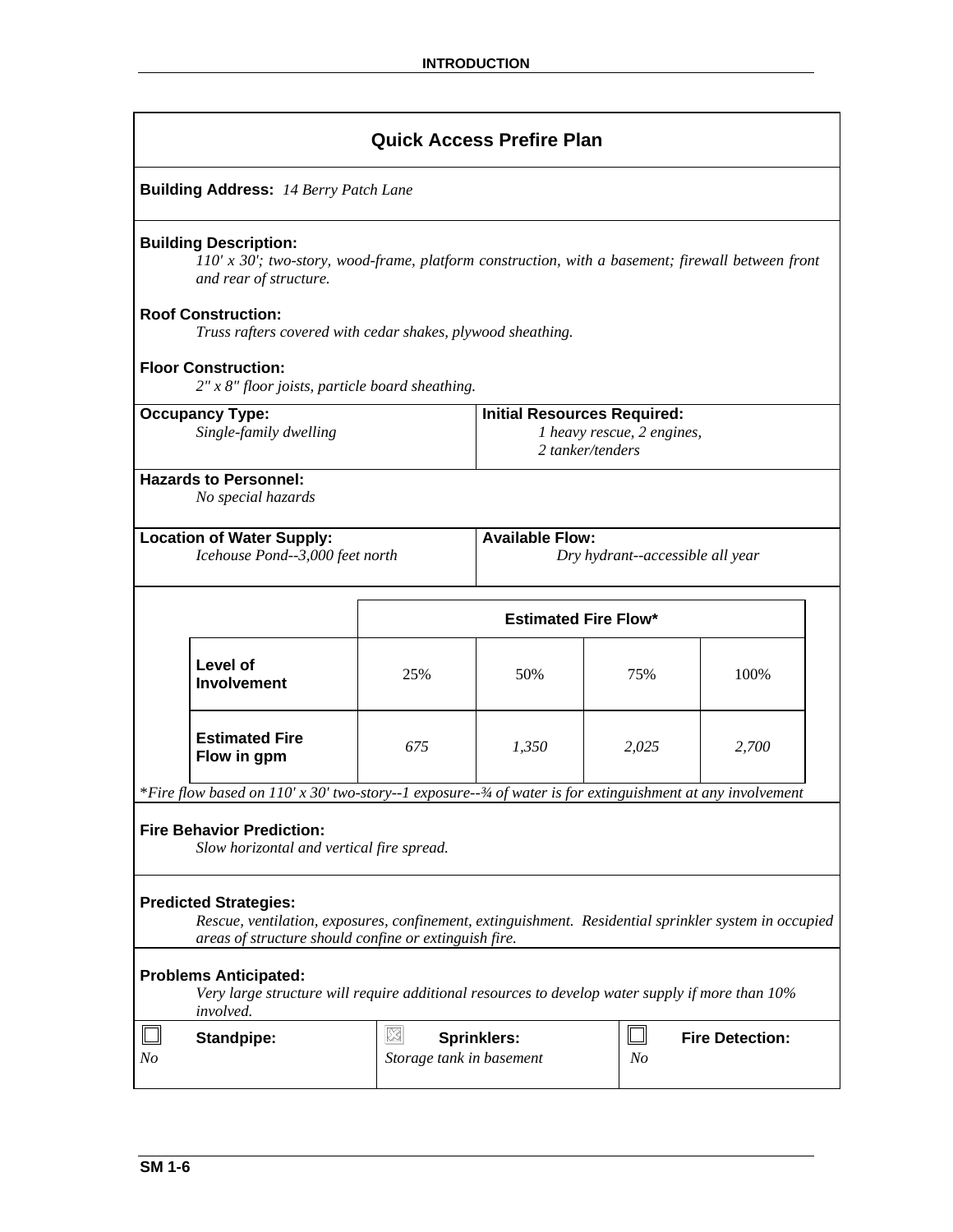# **TYPES OF BUILDING CONSTRUCTION**

# **Building Classification System**

Building construction classifications are based upon combustibility and fire resistance. The terminology used to define the buildings has changed over the years, while the features of the construction methods have remained consistent. While building design professionals may identify a building as a Type I, the fire service may refer to it as a fire-resistive building. Both descriptive terms correctly identify the building. The National Fire Protection Association (NFPA) has developed Standard 220, *Standard on Types of Building Construction*, which uses Type I, II, III, IV, or V to identify a particular type of building. The fire service typically has used other terms to identify a building, such as wood frame for a building that uses wood as its structural element, or ordinary for a building constructed with noncombustible exterior walls (usually masonry materials) and having a wood-frame interior. This often is referred to as "Main Street, USA," the type of construction that could be found on the main street in any small town.

Fire-resistance ratings for construction materials are established as a result of recognized and accepted testing methods. Standards such as those developed by the American Society for Testing and Materials (ASTM) commonly are used in building codes to test such items as firewalls, fire doors, and other fire-rated construction components. Agencies such as Underwriters Laboratories (UL), Factory Mutual (FM), and other testing laboratories typically test construction materials and components in the form in which they will be used. As an example, a fire door would be tested with a fire-rated doorframe as a total component. To use a firerated door with a lightweight wood frame around it would defeat the purpose, which is to stop a fire from spreading to the other side.

Some construction materials, such as wood, can be protected and gain fire resistance by a variety of methods, including protection within a fireresistant assembly or treatment with a fire-retardant solution. The standards defining various classifications of buildings use the terms "limited combustible" and "noncombustible" to identify certain characteristics about the material. Limited combustible identifies structural materials that have about one-half (not to exceed 3,500 Btu/lb) the heat potential of wood (Douglas fir 8,400 Btu/lb); materials that are essentially noncombustible but have a combustible coat or cover that does not have a flame-spread rating above red oak (a flame-spread rating of 100); or where the entire structural member does not have a flame-spread rating in excess of 25, which is not changed by cutting through the material.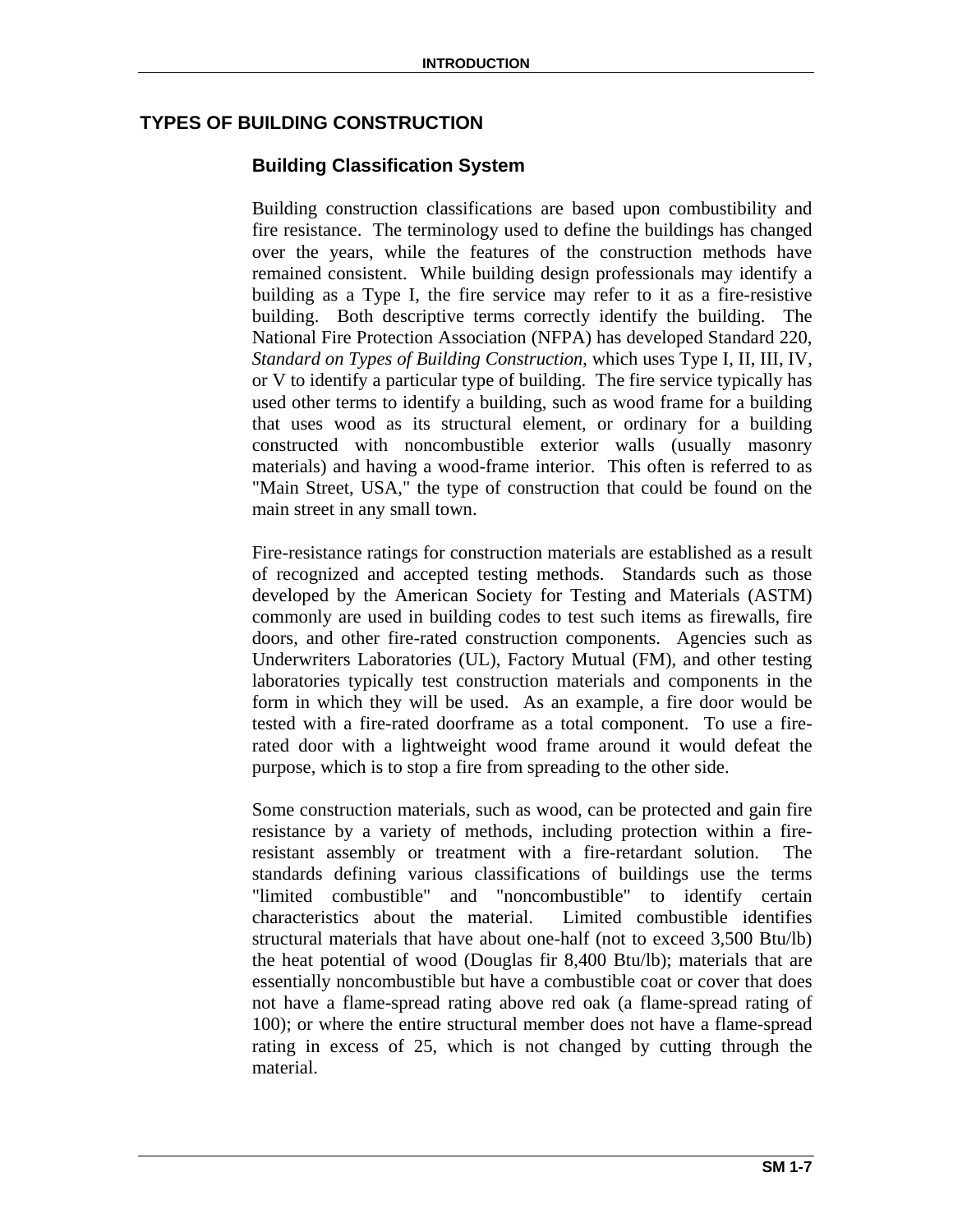This method typically involves treating the exterior of the wood with a fire-retardent chemical, which will reduce the flame-spread rating below 50. If the lumber is sawed, it then has exposed portions without the fireretardent treatment, thus negating the limited-combustible intent. Many building codes require structures such as multiple-residence dwelling units that may have exposed wooden joists to be painted with a fire-retardent paint. Some communities have required this fire-retardent paint in areas of buildings that are noncombustible, but painted. The New York City Housing Authority requires the emergency stairwells in highrise apartment buildings to be painted with fire-retardent paint instead of latex or enamel paints to eliminate the vertical spread of fire on the painted surface.

Noncombustible materials are those that will not ignite, burn, support combustion, or release flammable vapors when heated. While these materials cannot be ignited or will not support combustion, they may react to heat in a manner that could affect structural stability. As an example, unprotected steel is a noncombustible material, but expands significantly when heated, which either could push a wall out or, if it is confined, twist and turn with the possibility of structural members falling. In addition, at about 1,000ºF (538ºC) steel loses about 50 percent of its load-carrying capability.

# Type I--Fire-Resistive Buildings

Fire-resistive buildings may be used for many different occupancies, such as office buildings, shopping centers, or residential units. The critical structural element is the requirement that all walls, floors, roofs, and supporting members be made of noncombustible materials. In addition, any noncombustible material, such as steel, that is subject to stress from high temperatures must be protected from heat that may cause failure. Structural elements such as bearing walls, columns, beams, girders, trusses, and floors must be constructed in accordance with standards developed as a result of standardized fire-resistance testing. Fireresistance ratings range from as little as 2 hours for interior bearing walls to 4 hours for beams, girders, and trusses. The advantage of this type of structure for fire suppression operations is that there should be very minimal exposure to structural collapse. There have been several instances in this building classification where fires have burned well past the designed time for fire resistance and, while they have suffered structural deterioration, the structures have not collapsed.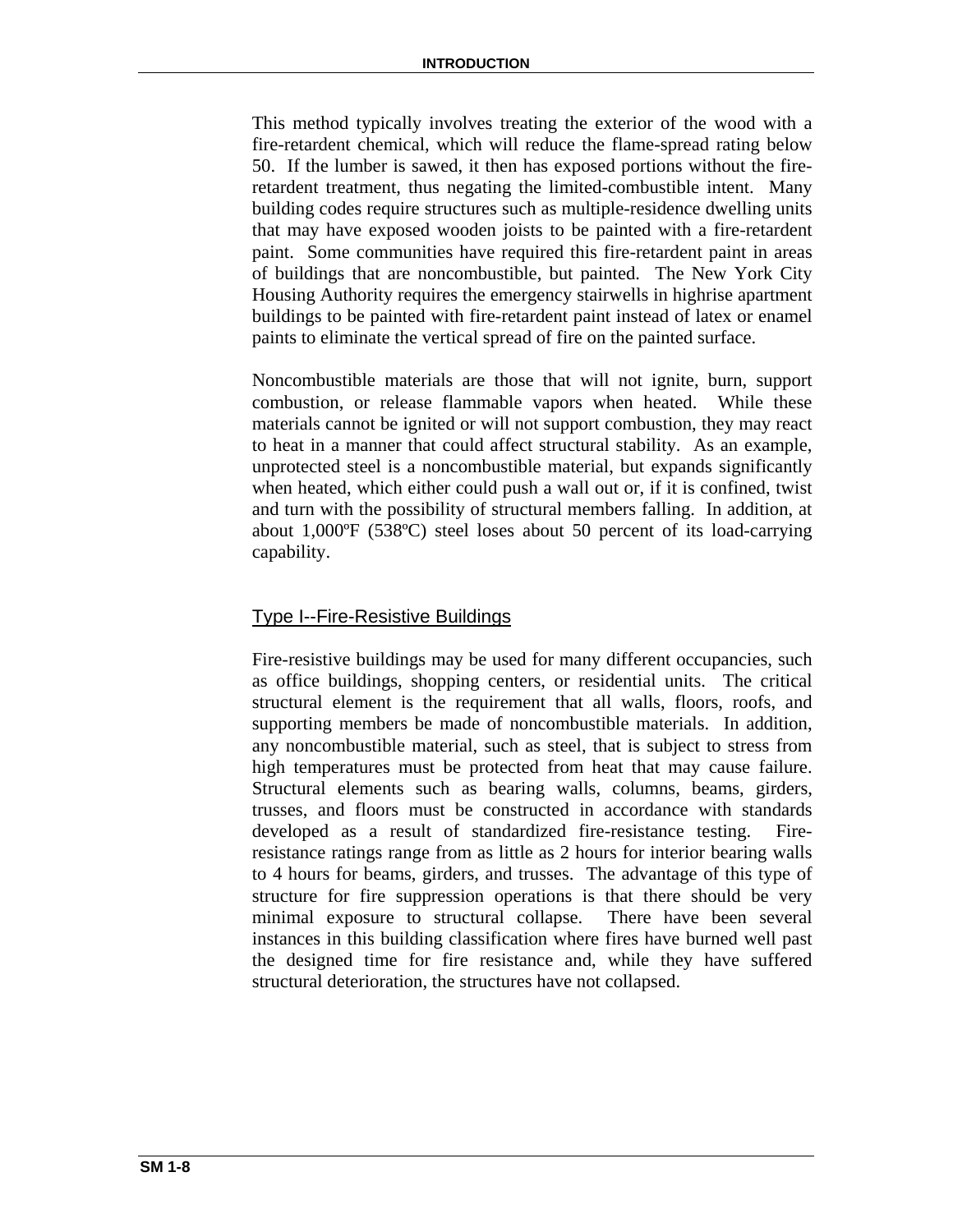# Type II--Noncombustible Buildings

Noncombustible buildings may be used for many different occupancies, such as office buildings, warehouses, and automobile repair shops. The critical structural element is the requirement that structural members such as walls, floors, roofs, and supporting structural members be made from noncombustible or limited-combustible materials. Structural elements may have from 0 to 2-hour fire-resistance rating. The concern for fire suppression operations is that the unprotected steel structural elements, under fire conditions, could expand or relax, thus causing structural failure.

# Type III--Ordinary-Construction Buildings

An ordinary-construction building can be used for offices, retail sales, or be a mixed occupancy such as a retail sales store on the first floor and a dwelling unit on the second floor. This construction method often is referred to as "Main Street, USA," since it is representative of building types on a main street in small-town America. The critical structural element is the requirement that the exterior walls be constructed of noncombustible materials, which is most commonly masonry or stone. Interior walls and supporting structural elements typically are made from wood, which may be required to have a fire-resistance rating of up to 1 hour. Fire resistance may be rated from 0 to as much as 1 hour for bearing walls, support columns, beams, girders, floors, and roofs. The advantage of this method of construction is that the exterior walls are noncombustible. The concerns for this classification are the combustible structural elements and void areas created during renovations, e.g., dropped ceilings.

#### Type IV--Heavy Timber (Mill)

A heavy-timber building most generally is used for manufacturing, storage, or other similar purposes that require a structure to support very heavy floor loads. Today many of these buildings have been converted for other occupancies, such as retail stores and dwelling units. This method of construction also may be called "mill construction," reflecting the intended use for the earliest of these types of buildings. The critical structural elements are that the exterior walls are constructed from noncombustible materials, typically masonry or stone, and the interior support materials are made from large wooden timbers. Supporting columns for floors are required to be a minimum of 8 inches wide and 8 inches in depth. Other support members are a minimum of 4 inches by 6 inches. Floors typically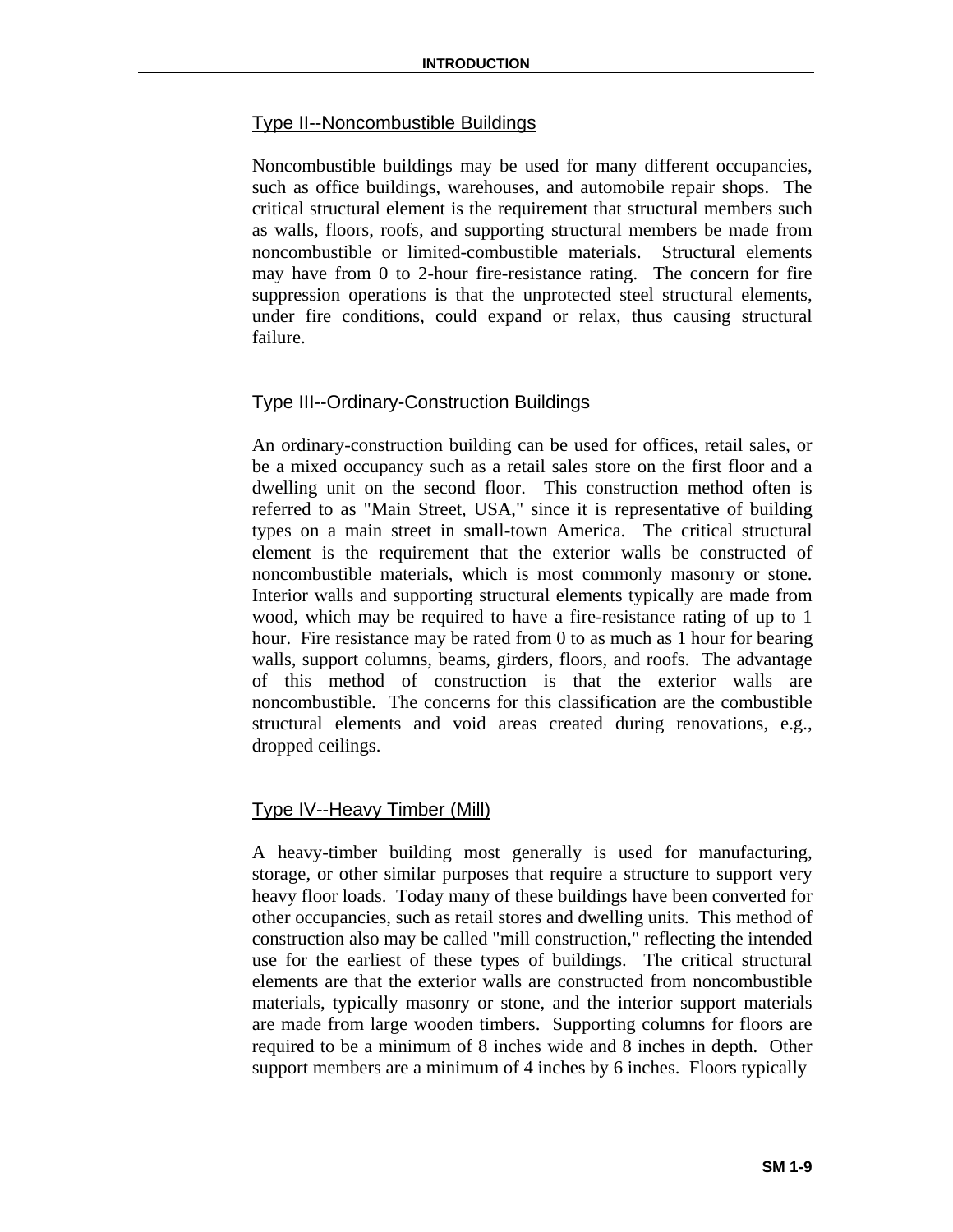are constructed of heavy planks 3 inches thick, with a finished floor installed above the planks. The strengths for this classification of building are the noncombustible exterior walls and the large wooden interior support systems. Concerns for this building type are the void areas created by renovations, which are not allowed in this type of construction and openings in the floors for items such as conveyor belts, freight elevators, and other power transfer systems, that can allow for rapid fire and smoke spread between floors.

# Type V--Wood Frame

A wood-frame building may be used for many different purposes, such as single-family dwellings, multiple-family dwellings, restaurants, or retail stores. There are five distinct methods of wood-frame construction, including log, post-and-beam, balloon, platform, and plank-and-beam. Typically, the structural elements are made from wood. Some other materials may be used as well, such as steel for a center carrier beam to support the floor joists for the first floor. Fire resistance generally is limited, but can be required to be up to 1 hour for certain applications.

# **Multiple Classifications or Interconnected Construction Types**

Fire protection considerations generally are based on the highest level of fire resistance or combustibility under fire conditions. As an example, if a wood-frame building is constructed next to a noncombustible structure, with unprotected openings from the wood-frame building into the adjoining noncombustible building, the fire service, for fire suppression purposes, would consider the entire structure as a wood-frame building. Should the openings from the wood-frame building into the noncombustible building be protected with a fire-resistance-rated closure, the wood-frame building could be treated as an exposure to the noncombustible building. This same method would apply to other similar applications of different construction classification types. In addition, if there is no rated fire separation between the different classifications, the fire-flow requirements must be made for the largest area for both buildings, and should not be treated simply as an exposure.

# **SUMMARY**

A critical element of sizeup must be the ability of the IC to read a building properly to identify several important factors. These include the method or classification of building construction, the resistance to fire and heat for critical structural members, possible renovations within the building that may have created void areas, and explaining the movement of heat, smoke, and fire within the building. It is critical that the IC, Safety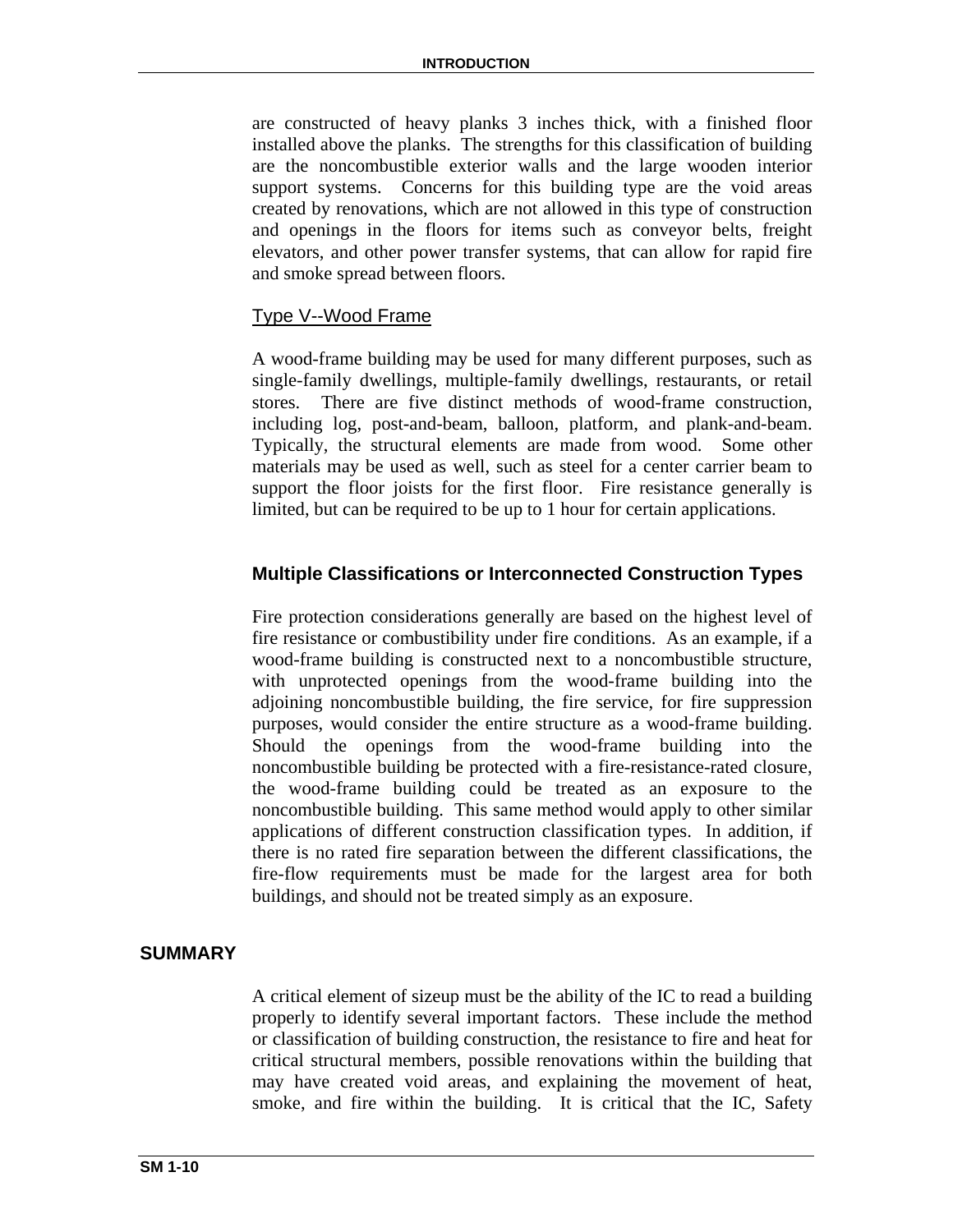Officer, CO, and crew leaders understand their work environment and the strengths of the structure, as well as areas that raise concerns about its structural stability, fire resistance, and ability of fire, heat, and smoke to travel through the building.

Buildings typically are constructed in five distinct classifications.

- 1. Type I--Fire-resistive buildings;
- 2. Type II--Noncombustible buildings;
- 3. Type III--Ordinary buildings;
- 4. Type IV--Heavy-timber buildings; and
- 5. Type V--Wood-frame buildings.

Construction materials and methods, as well as their relationship to fire suppression, for Types I and II are covered in this course. Types III, IV, and V are covered in depth in the National Fire Academy (NFA) training course *Principles of Building Construction: Combustible.*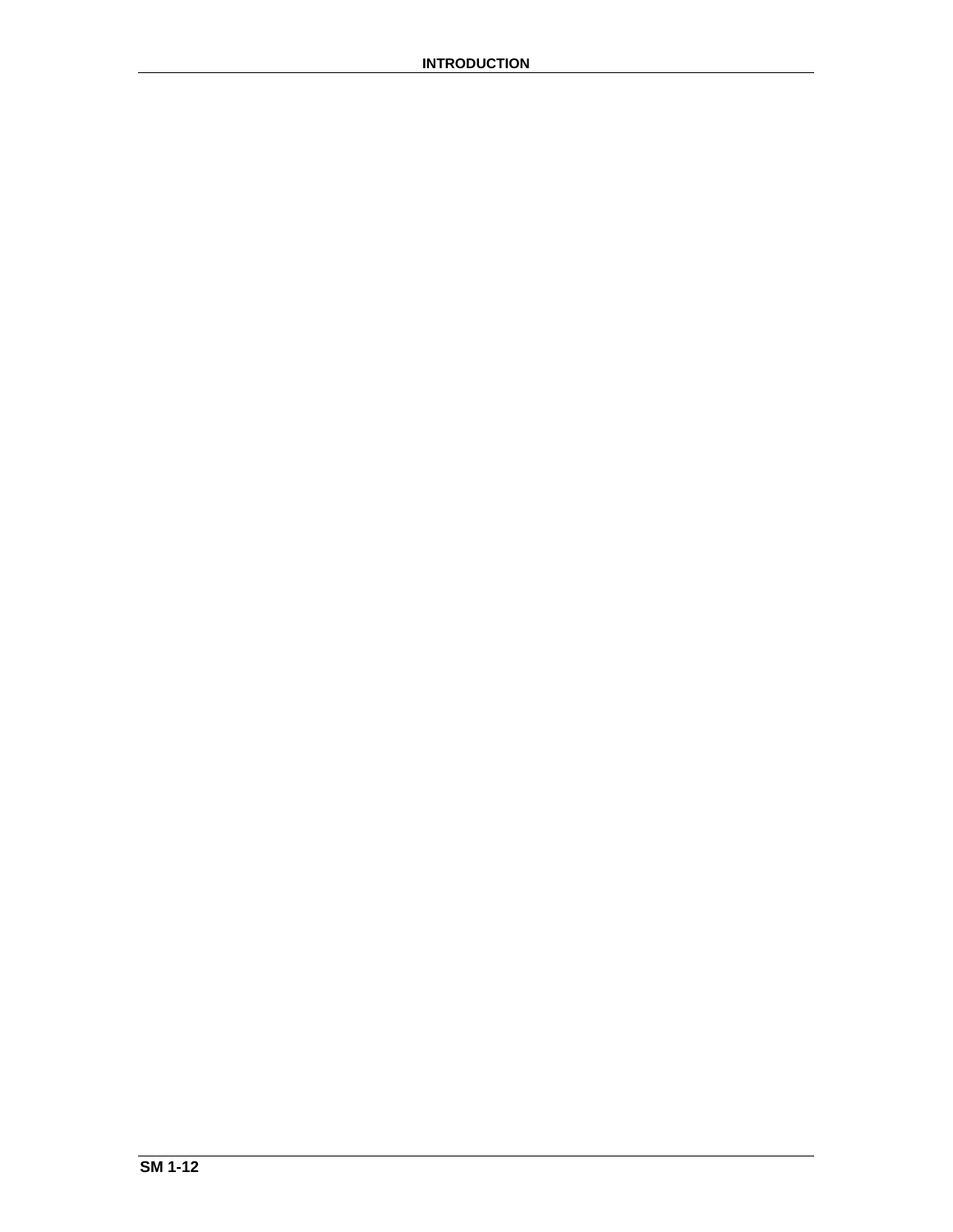# **Activity 1.1**

# **Identification of Construction Classifications**

# **Purpose**

To reinforce your ability to read a building's construction, and to identify the classification of construction, since this may affect the IC's decisionmaking process.

# **Directions**

The instructor will display a slide representative of a certain classification of building construction or a particular method of construction for the wood-frame classification. In the space provided, write the classification and method of construction, if appropriate, for a wood-frame building. After you view the slides, the instructor will review them and ask you to identify the construction classification for a particular slide.

| Slide $#1$  |                                                                                                                        |
|-------------|------------------------------------------------------------------------------------------------------------------------|
| Slide $#2$  | <u> 1989 - Johann Stein, fransk politik (f. 1989)</u>                                                                  |
| Slide $#3$  |                                                                                                                        |
| Slide #4    | <u> 1989 - Johann Stein, fransk politik (f. 1989)</u>                                                                  |
| Slide #5    | <u> 1989 - Jan Stein Stein, fransk politik (f. 1989)</u>                                                               |
| Slide #6    | <u> 1989 - Jan Samuel Barbara, martin da shekarar 1980 - Andrew Maria Barbara, mashrida</u>                            |
| Slide #7    |                                                                                                                        |
| Slide #8    | <u> 1989 - Johann Stoff, deutscher Stoffen und der Stoffen und der Stoffen und der Stoffen und der Stoffen und der</u> |
| Slide #9    | <u> 1989 - Andrea Albert III, politik ar filozof (h. 1918).</u>                                                        |
| Slide $#10$ | <u> 1980 - Johann Stein, fransk politik (f. 1980)</u>                                                                  |
| Slide $#11$ |                                                                                                                        |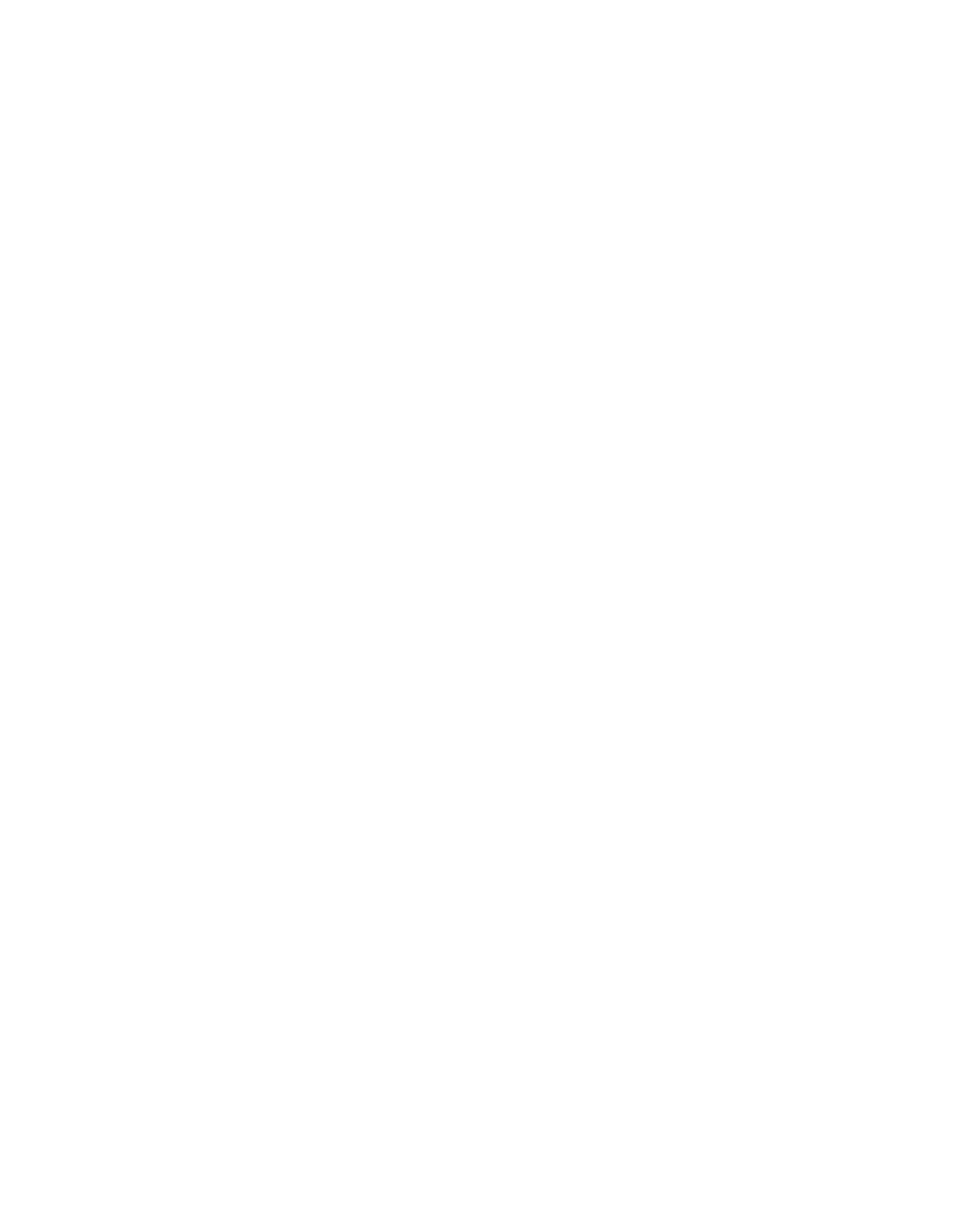# *MODULE 2: PRINCIPLES OF BUILDING CONSTRUCTION*

#### *OBJECTIVES*

*At the conclusion of this module, the students will be able to:* 

- *1. Identify nine different loads or forces within a building that affect its stability under fire conditions.*
- *2. Describe at least one safety consideration for impact loads.*
- *3. Identify three forces on building materials that may affect structural stability.*
- *4. When given a graphic display of various loads within a building, identify the type of load being applied.*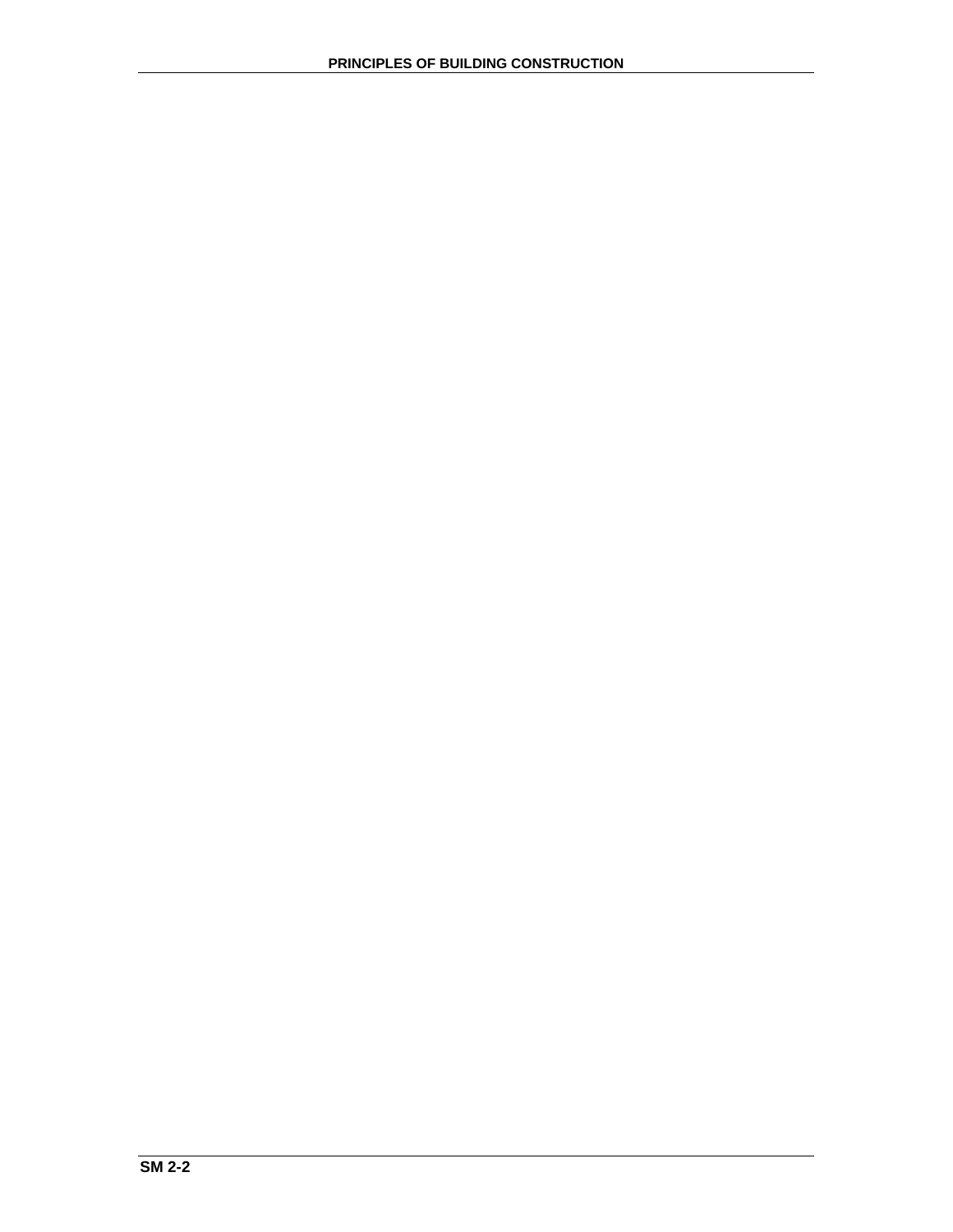# **PRINCIPLES OF BUILDING CONSTRUCTION**

Every ounce of weight that goes into the construction of a building or is added after it has been constructed must be transferred to the foundation of the building, and eventually to solid ground. Many different types of loads affect the building at all times, and the loads applied to the structural elements will vary from day to day or even from hour to hour. It is critical that Incident Commanders (IC's), Company Officers (CO's), and firefighters fully understand how loads are carried, how they are transferred from one material to another, and that an unanticipated load can cause critical safety concerns.

# **Types of Designed Loads**

As architects and building design professionals start the process of designing and engineering a building construction plan, they must consider several decisions. These decisions will affect the size of construction materials, the load-carrying capacity of the materials, and the amount of fire resistance needed to meet appropriate building and fire codes.

One consideration is the occupancy of the structure. A building designed to serve as office space will have significant structural differences from a building housing a warehouse for paper storage. The owner must provide the load-carrying information carefully and accurately to the design professional, so that the proper structural elements are included in the plans. This is often a critical problem when a structure changes owners, if loads are not evaluated properly by the new owner. A building designed for a 200-pound-per-square-foot load now facing a 1,000-pound-persquare-foot load may not be able to support the new load.

Another consideration is the environmental condition of the area. A building in Hawaii does not have a significant snow load concern, while a building constructed in Vermont will not be subjected to salt water spray. Items such as wind load or shear, snow or rain load, hurricane winds, earthquake zones, and other considerations are critical to the structure and must be considered in its design.

# Concentrated and Distributed Loads

A concentrated load places a great deal of weight in one place and on a limited number of structural members. A heavy file cabinet, large pile of copy machine paper, refrigerator or freezer, air conditioning unit on a roof, or other heavy objects place a concentrated load in a small area, which in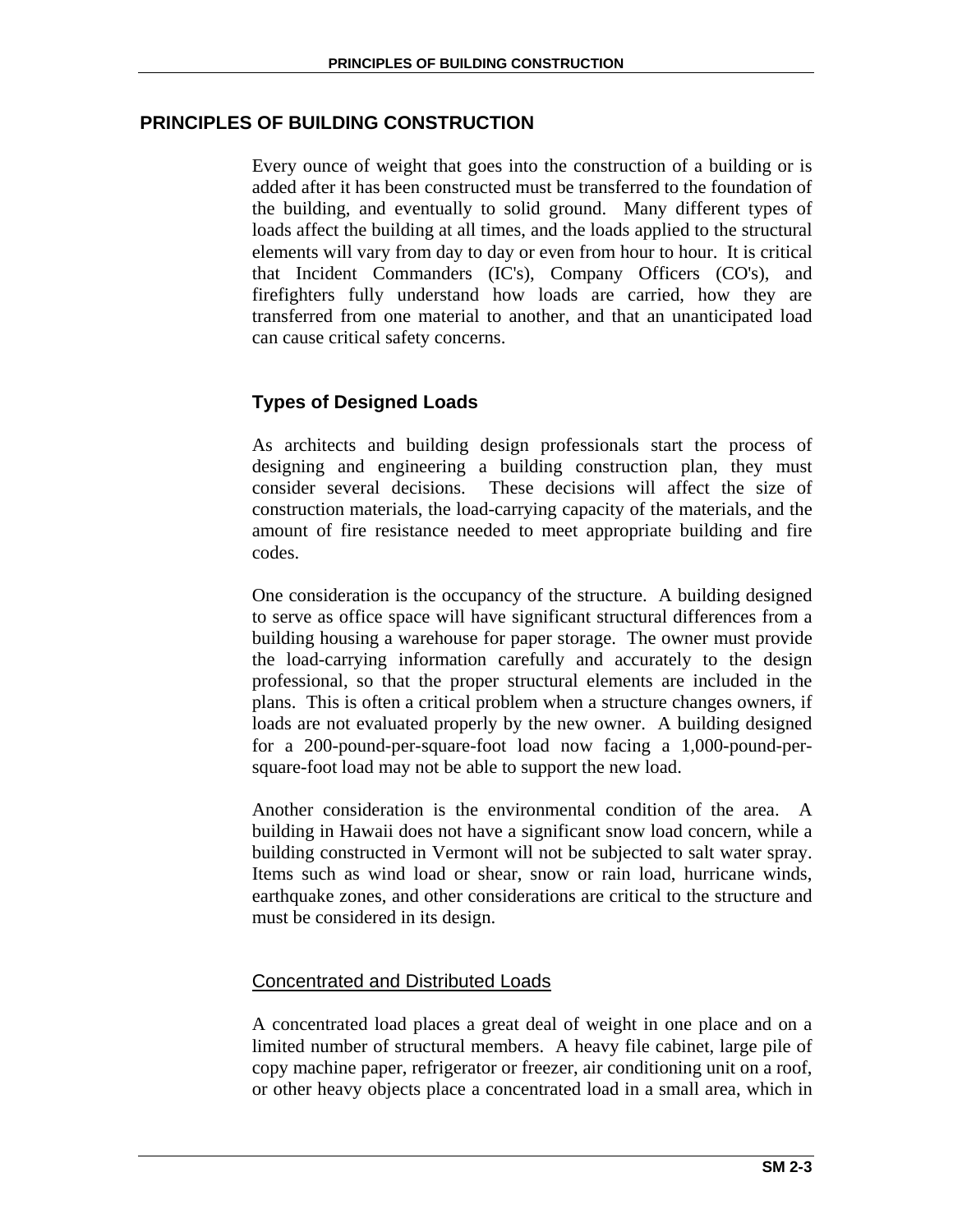turn is transferred to other supporting members in a limited manner. If this load has been anticipated and the building is designed for the transfer to other supporting structural members, it would not be of concern to firefighters. If it was not designed and constructed with appropriate structural elements, the floors may sag and even fail under the weight because of inappropriate design and selection of construction materials. As an example, if a hot tub has been installed on the second floor of a lightweight-construction dwelling without the knowledge of the design and construction team, the additional load, which is a concentrated load, may cause the floor to sag or fail. A 200-gallon hot tub will weigh nearly a ton, and may apply its weight in only 36 square feet of space. This load, as well as the weight of other items in the area, may span only four or five floor joists. If those joists rest over a set of windows or doors, the lintel above the windows or doors may be overtaxed under normal conditions, let alone under fire conditions where the materials are being attacked by the fire.

A distributed load is one that is applied over a large area with the load being transferred to the structural support system. As an example, the weight of the hot tub described in the previous paragraph would be distributed over a larger area or greater number of structural supports. If the design professional were aware of a hot tub on the second floor, the floor joists may be doubled, the lintels may be doubled, or more of the load may be transferred to an interior wall.

# Dead and Live Loads

The dead weight of a building consists of those components of a structure that are attached permanently, or are built into the structure during its design phase. Each time a building is renovated or a new feature is added, the design load must be evaluated again to ensure that the structural elements will support the load. As an example, an older building without air conditioning being retrofitted with central air may have a large, heavy compressor unit placed on the roof. A building design professional must evaluate all the structural elements from the roof to the ground to determine if the additional load can be supported. In many cases, a larger platform to hold the compressor unit must be constructed on the roof first to distribute the load over a greater area than just that of the frame of the machinery.

All structural elements including the walls, floors, ceilings, and roof are examples of dead load. In addition, permanent fixtures such as bathtubs, furnaces, light fixtures, and other finishing items for the structure would be defined as part of the dead load.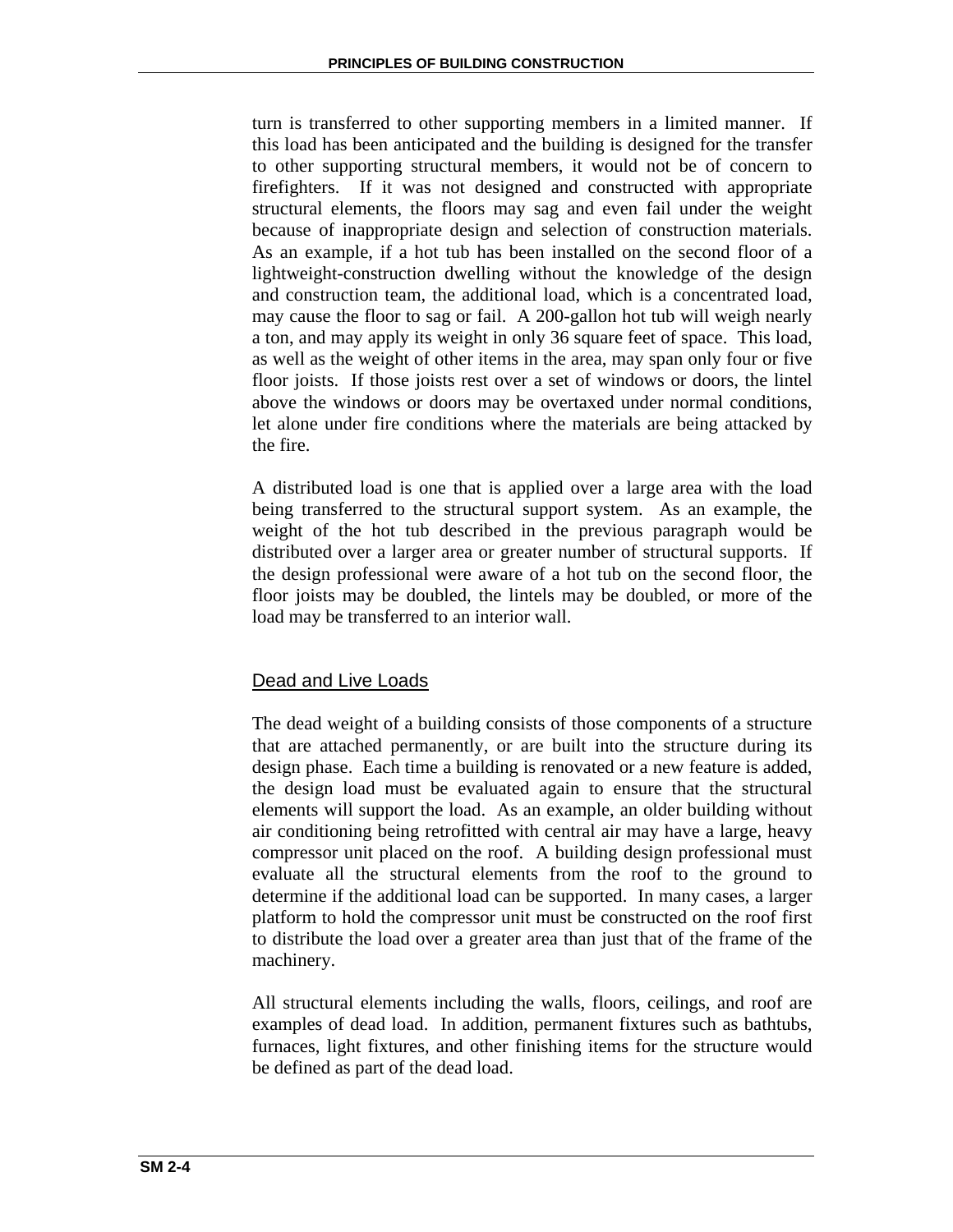The live load of a building is what the occupants bring in and take out. This aspect of structural loading should be of special interest to firefighters, especially under fire conditions. In many cases, the occupancy has changed from the original owner, and live loads have been placed for convenience rather than for structural safety. A room that was designed originally for an office now may be stacked to the ceiling with heavy cartons of copy paper. In addition, the copy machine that weighs 1,000 pounds or more also may be placed in the same room. This scenario should raise the interest of firefighters and cause them to investigate how the load is being supported. This may be a critical element under fire conditions, as fire and gravity work together toward structural failure.

# Static, Impact, and Suspended Loads

Static loads are those that are in place and continuously place the same weight on the supporting structural members. An impact load is one that applies its load in an instantaneous manner. A feather lying on a shelf is a dead load. When the feather falls from the shelf and hits the floor, it is an impact load. While the feather has little weight and falls slowly, the results would be different if it were a 2-ton safe falling 20 feet. The impact load of the safe may far exceed the load-carrying ability of the floor it hits. The failure of this section of floor may cause other structural items to fail. Structural failure, especially with older buildings, is a common occurrence in many communities. New York City typically has several total or partial structural collapses each year. In many instances, it was an impact load that caused the sequence of events leading to the structural failure.

Suspended loads, if not engineered properly, also can create special risks to firefighters. As an example, a mezzanine is a partially suspended floor supported by structural elements. The mezzanine may be supported on one or more sides by an exterior wall, while the remainder of the weight is suspended from cables, rods, or structural steel supports to a structural element above the mezzanine. This entire load must be transferred to the structural support system, along with all the other weight the system was designed to support. In many cases, mezzanines were added after the original structure was constructed. Some suspended loads may be part of the original design of a building. These may include suspended stairways, walkways, or equipment areas. One hotel walkway collapsed under the weight of many people standing and dancing on it.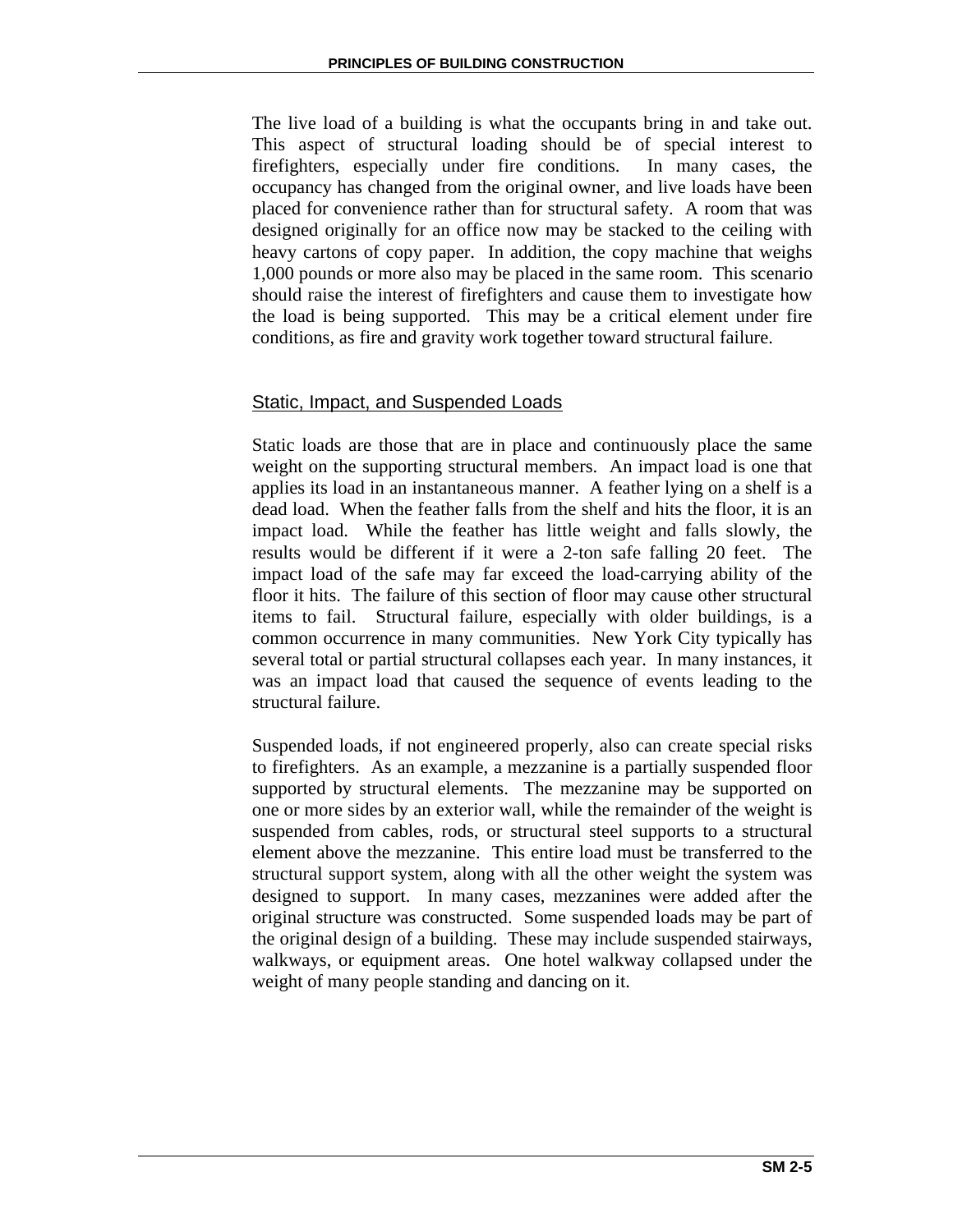# Axial, Eccentric, and Torsional Loading

The preferred method of supporting any load is with the axial method. The axial method of loading places the load directly through the center of the mass of the supporting element. This method places the load evenly over the supporting element, with no load or force offset to push, twist, or try to turn the supporting structural member. Most buildings are constructed using this principle of loads being supported directly and straight to their support below. This method of support is typically the strongest method of transferring weight to the floor below or to the foundation.

An eccentric load is one that is placed on one side of a supporting member with one side of the support carrying the load and the rest of the support carrying no load. This is similar to placing a joist hanger on a structural member, such as a carrier beam, and then placing the floor joist in the hanger. The load is applied totally to one side of the carrier beam, placing an eccentric load on the carrier beam. If the floor joist simply were placed on the top of the carrier beam, it would have been an axial load and would place less stress on the carrier beam as it supports the floor joist.

A torsional load is one that is trying to twist, turn, pull, or place a load on the structural element that would cause it to turn and possibly fail. As an example, if an eye bolt were installed in a support column, and a cable were attached to help stabilize the wall that is pushing outward, it would place a torsional load on the support column. If the column had a significant load placed on it, the column might not move, but if the load of the cable exceeded the strength of the column, it would cause it to twist and turn.

# **Compression, Tension, and Shear**

All structural elements are always under one or more type of force. The most common force is compression, or a pushing force. It is imperative that the correct structural material be used to resist the appropriate force that will be applied. Wood construction typically uses dimension lumber 2 inches by 4 inches wide or 2 inches by 6 inches wide and 8 feet long. In some instances, the lumber will reach 12, 14, or even 16 feet long. Wood works best under compression when used in the proper method. A 2- by 4-inch structural member is stronger the shorter it is. A 1-foot structural member has a much greater load-carrying capability than does an 8-foot structural member. Wood as a construction material works best when loaded in an axial manner and placed in compression.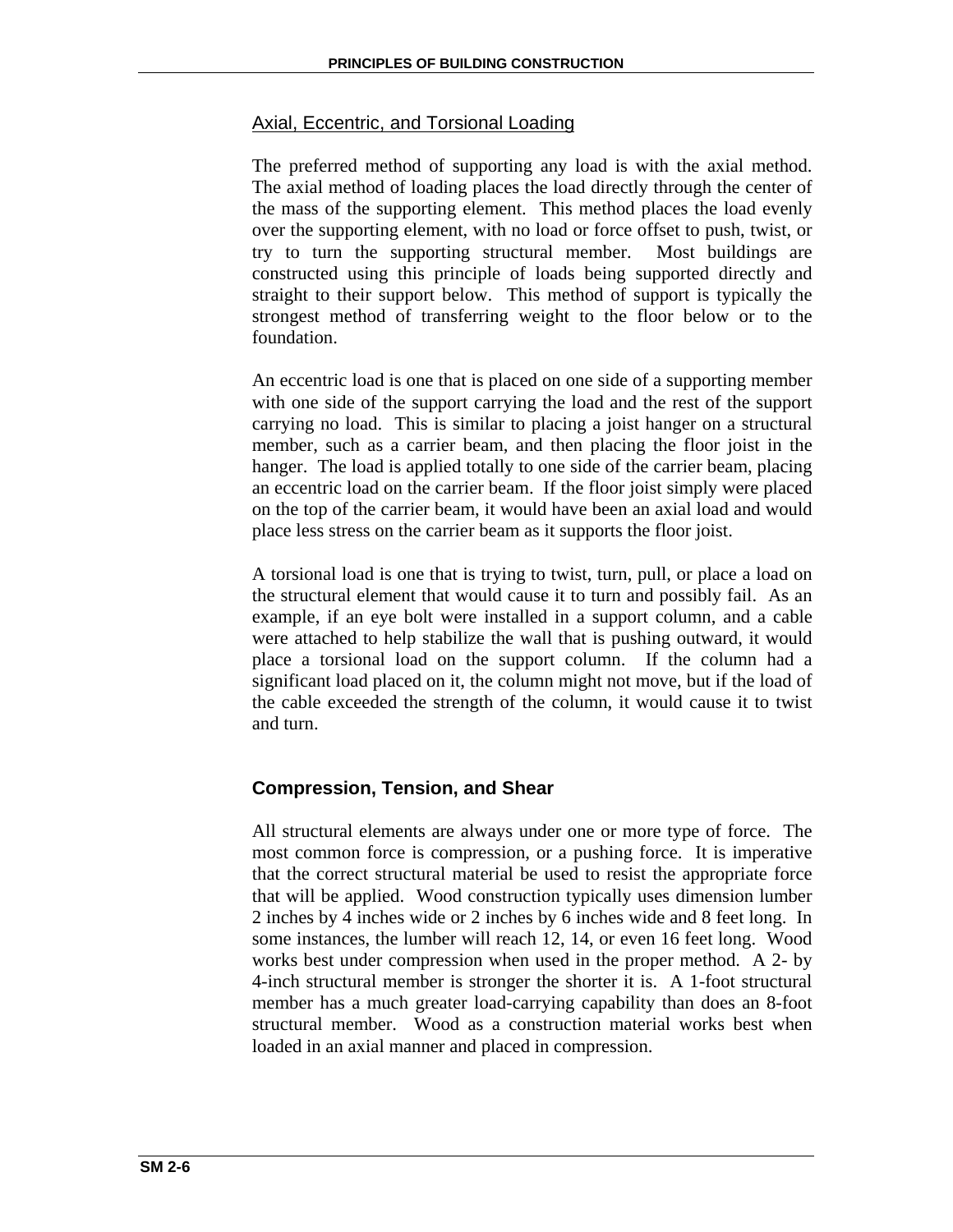Structural steel or cable work well as construction materials when the force to be applied is tension or a pulling force. A steel cable or structural steel member can support heavy pulling loads. Steel rods or cables commonly are used to hold load-bearing walls in place, and work well under tension to hold the walls. Steel cable or rods would support hardly any weight under tension (pushing).

The force of shear is a critical aspect of structural stability, since the entire structure is subject to thousands of critical elements under shear pressure. As nails are used to hold structural elements in place, they are all under shear pressure. Shear force is trying to bend, twist, or pull the structural materials apart or break them. In some instances, specially hardened materials are used because of the forces trying to shear or break the materials. The bolts used on a ladder truck to hold the turntable to the truck require a very special hardened steel bolt because of the shear forces applied when the aerial device is fully loaded and extended. All the weight and force are placed on a series of bolts and, without the special steel, they would shear quickly, causing the ladder to fail. The same principles are applied to a nail holding two boards together or bolts holding steel beams in a highrise building.

# **Steel and Concrete as a Combination**

The tensile strength of concrete can be increased with the addition of structural steel wire or rods. While concrete works extremely well in compression, it does not work well in tension or react well to shear forces. When steel is added it greatly increases the capability of concrete.

Concrete that will be used in compression, but will be subjected to some other forces or concentrated loads, will be strengthened with the addition of steel mesh, wire, or reinforcing rods placed near the center of the concrete slab. Concrete floors, concrete roads, concrete bridges, or concrete foundations all will contain steel to add tensile strength to the concrete.

Concrete that is poured at a factory and transported to a construction site often is prestressed with steel reinforcing rods built into the concrete structural element. Concrete floor slabs are prestressed to carry the anticipated loads and apply them to a supporting member at each end. The structural element is built with an arch that, when a load is applied, is intended to flatten out. This prestressing typically uses concrete, steel reinforcing rods, and a designed arch to prestress the structural member for a specific location and function.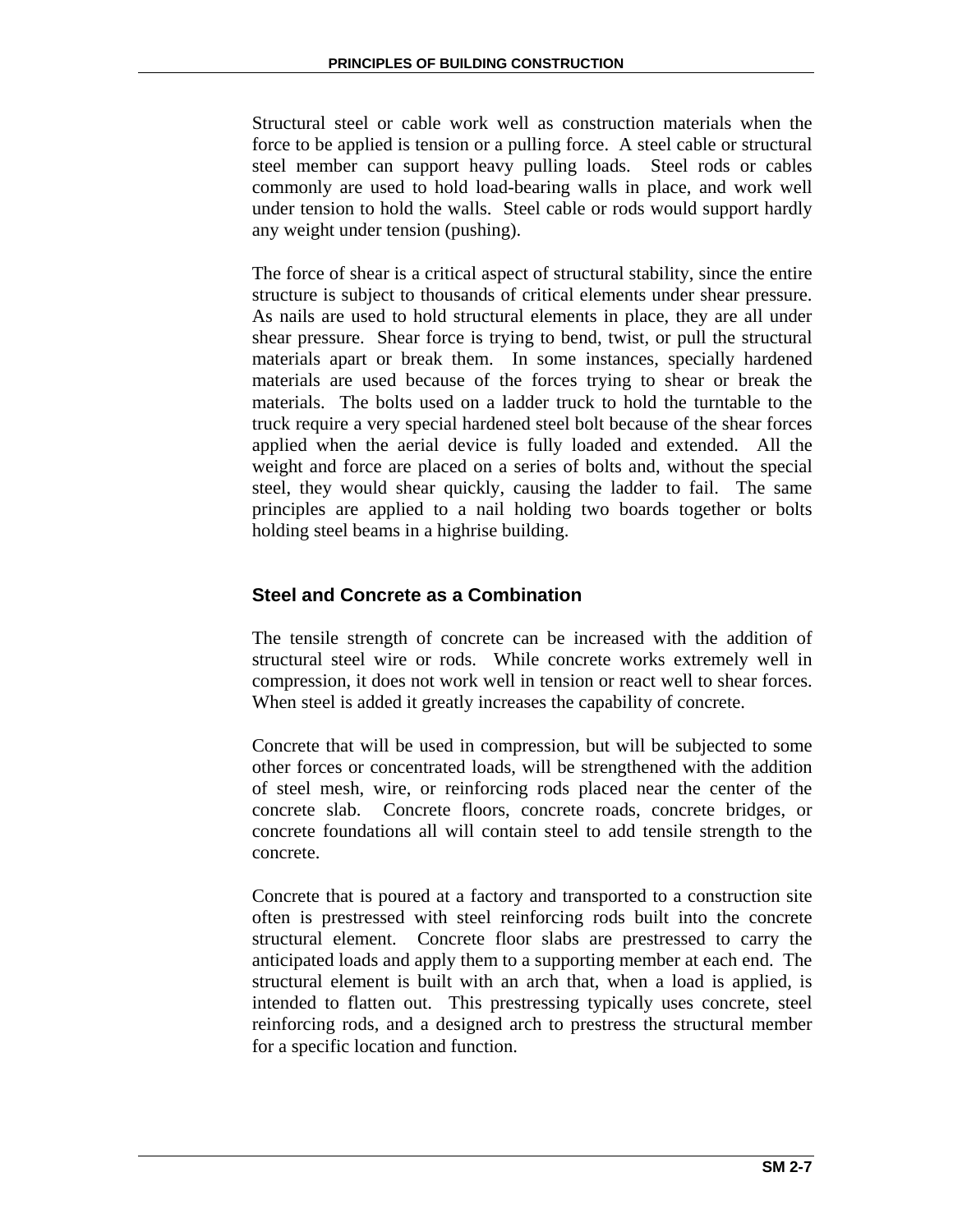Poststressed concrete is stressed after the concrete is poured in place. As the forms are built, high tensile strength steel cables are placed in the forms in a strategic manner so that they may be tightened as the concrete cures, adding tensile strength to the concrete. The steel cables are pulled very tight, to specific pressures, and then locked in place. This provides a new dimension of load-carrying ability to the concrete. The concrete can carry the compression load easily, and the steel cable will carry the tensile load trying to break the concrete apart. In some instances, if additional loads are to be applied at a later date, the rods can be tightened to provide even greater load-carrying capabilities.

Concrete without steel to provide tensile strength would not be a very effective construction material. The steel wire, mesh, rods, or cables provide it with tensile strength to carry and support heavy loads. Of special interest or concern to firefighters is the impact on this steel if the concrete is heated or if the steel is exposed to heat. As steel is heated, it expands and would therefore allow the concrete to bend, crack, or fail.

# **Variables in the Stability of Beams**

A beam is the horizontal member of the structural support system designed to carry, support, and transfer loads. The deeper or thicker the beam, the greater the load-carrying capability; the shorter the span of a beam, the greater the load-carrying ability. The greater the number of supports for the beam, the larger capacity it will carry.

A simple beam is one continuous structural member supported on each end. It will support greater weight near the ends or support areas of the beam than it would in the center. This would be an example of a floor joist supported at each end.

A continuous beam is one long structural element supported in numerous locations. This could be a center carrier beam in the basement of a dwelling that runs down the center of the structure and will support one end of each floor joist. This carrier beam could be one continuous steel "I" beam, or could be made from several pieces of lumber nailed together and arranged in a staggered manner so there is no one seam all the way through the structural member.

A cantilever beam is one that is supported on one end, but has one end that is unsupported and relies upon the strength of the material to support the loads applied to the unsupported end. Cantilever beams are used for such construction as unsupported balconies. There are different methods of supporting the fixed end, such as extending it inside the floor section and allowing it to extend past the supporting member, such as a wall. Other,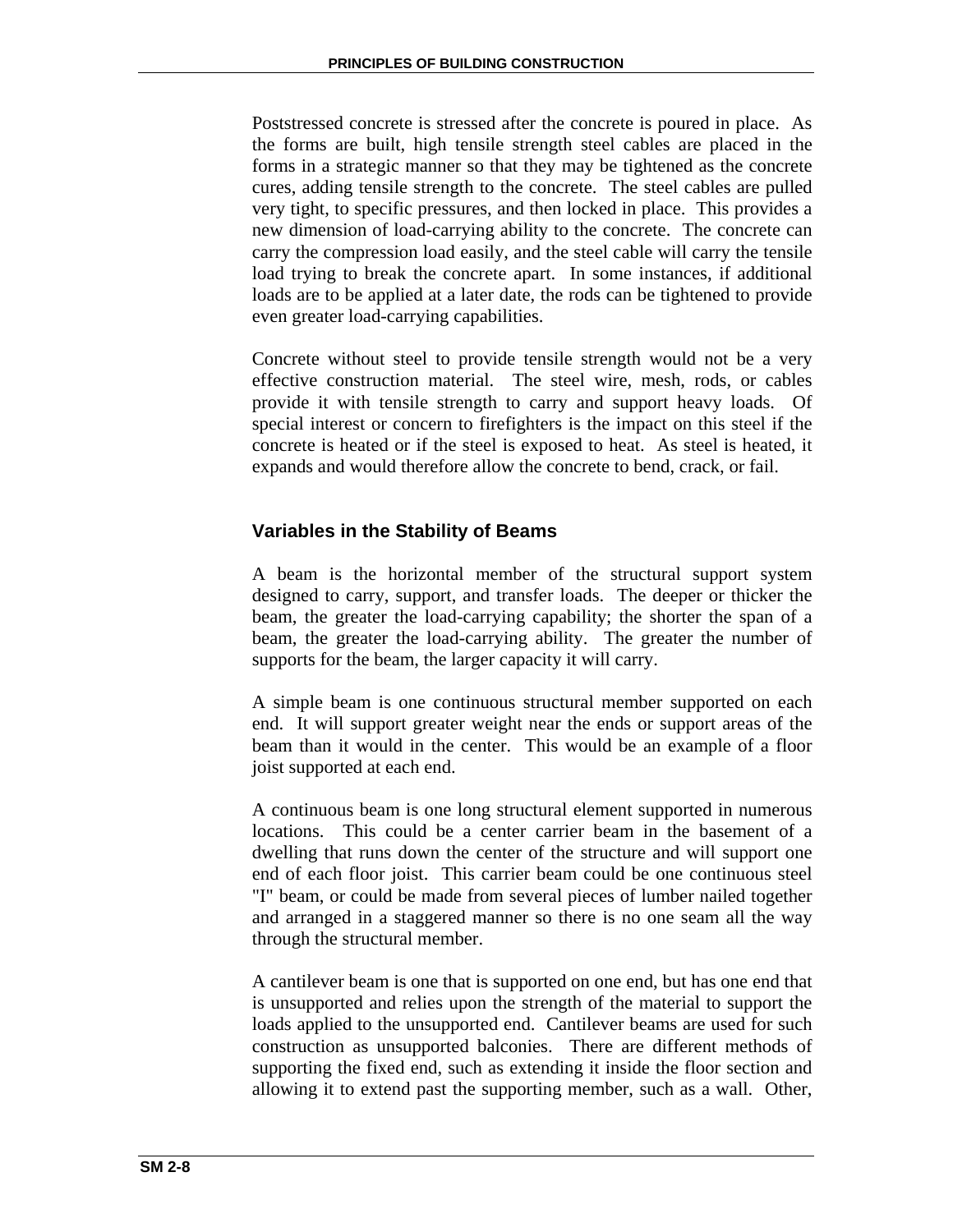more sophisticated methods use cables or rods to suspend part of the beam from a structural member such as a bearing wall. This cable or rod also would place additional stress on the wall, similar to a torsional or eccentric load. Of special concern to firefighters is how the cantilever is supported, what effect the support is having on other structural members, and what will happen if the structural supports deteriorate from a fire.

# **Behavior of Materials Under Fire Conditions**

The stability of a structure or items within a structure at the time of a fire when the structural elements may be compromised is a critical aspect of reading a building and predicting safety concerns. Items such as loads on and within a structure must be evaluated for stability, proper structural design to carry the loads, and the effect on the structural integrity of the structure if the load changes, shifts, or falls.

Structural materials must be evaluated for their resistance to fire and heat, the rapid changes in temperature that may occur, and what may happen when items start falling and impact loads occur.

Connections should be evaluated for failure potential and the impact of connection failure on the entire structure. A single steel connector plate failure on a wooden truss rafter or joist could cause catastrophic failure of the entire support system.

Wall structures should be evaluated. It is critical to evaluate whether a wall is a load-bearing wall or a curtain wall (non-load bearing). The loss of a load-bearing wall generally will result in at least a partial structural failure, while loss of a curtain wall may not. In some instances, structural frames are built to support the structural load, and the wall material is simply to keep the weather out. These walls are called floating walls and rely on connections to the support system for strength. Should a backdraft or an explosion occur inside the structure, it could tip the wall outward.

# **The Use of Triangulation and Arches as a Support System**

The arch is one of the oldest known methods of spanning openings and supporting the loads above. Many materials have been used to construct arches, including stone, wood, and brick. When constructed with all components in place, the arch is dependent on each component to hold the other in place. The loss of one component from the arch will cause the rest to fall. This concept today has evolved into steel arches and laminated wooden arches that provide large open spans for churches, arenas, or other such areas.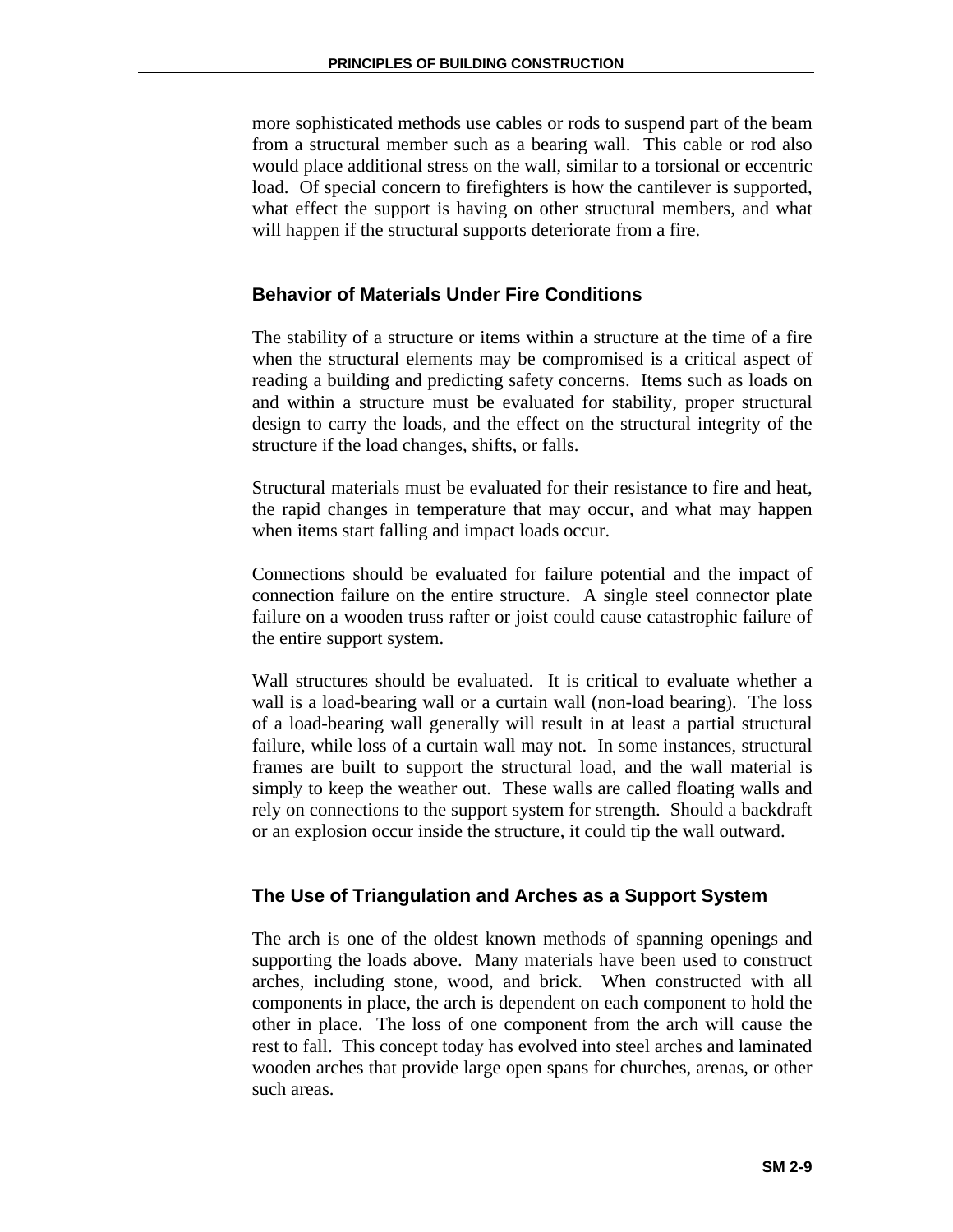The use of the triangle provides a very strong element. This concept provides the basic element of the truss rafter or joist. The truss structural element typically is made from wood or structural steel. One new concept is to use lightweight sheet steel wall studs to form lightweight steel truss rafters. One common joist is called the "bar joist," since the web members forming the triangle are made from steel rods similar to the reinforcing rods used in concrete. The top and bottom chords of this joist are made from angle iron. The wooden joists commonly use small-dimension lumber such as a 2- by 4-inch or 2-inch by 6-inch piece of lumber, and connect the elements together with metal gusset plates. The metal plates have been processed through a stamping machine which cuts teeth about ½-inch long from one side of the plate. These teeth are pressed into the wood and hold the elements together. Another process used small pieces of wood, such as plywood, at each splice, which is glued and nailed or stapled. Trusses with the triangulation principles are very strong, but can become a very significant concern for failure under fire conditions. One well-known author of texts on building construction often made the statement, "Beware Of The Truss."

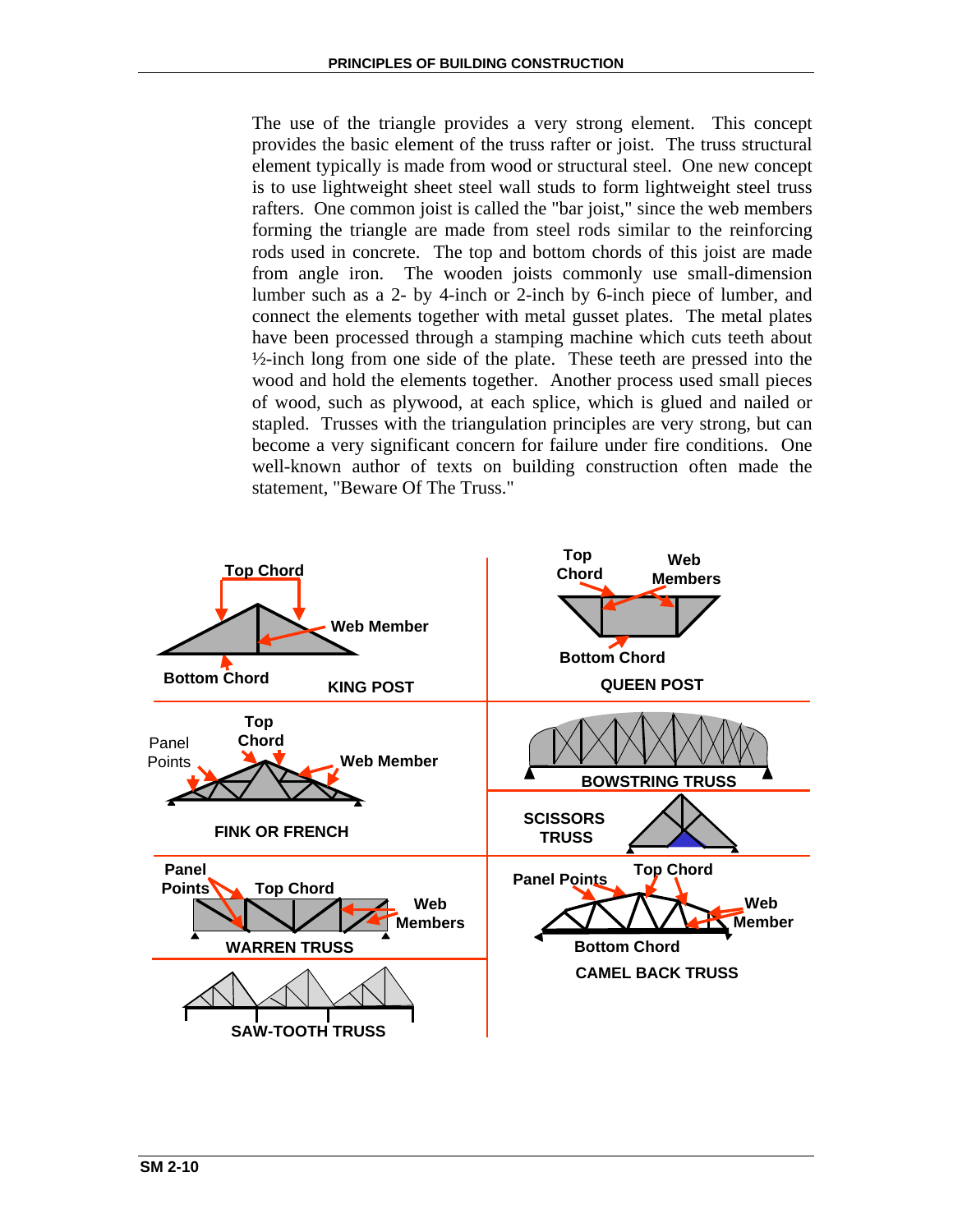# **Fire Travel and Extension**

The experienced IC, fire officer, and firefighter always are evaluating fire conditions, and particularly fire extension and travel. In many instances, fire uses void areas, such as dropped ceiling spaces, to travel through the building. Any metal-grid ceiling filled in with ceiling tiles is a prime suspect for a void area. Many firefighters report that fire was traveling in the void space directly over their heads and they were unaware of it. One experienced fire officer often suggested to his personnel that, in large open areas, such as supermarkets, offices, or schools that have metal-grid ceilings, they open the ceiling space frequently and early to check for fire travel.

Fire in attic spaces is attacking the structural elements of the structure, and firefighters may be working above it to perform functions such as ventilation. Floors that appear to be extra thick should be examined to determine if the floor support system is bar joist or parallel chord trusses which create huge void areas for fire travel.

Areas around utility services always should be suspected as areas where fire can extend. In many instances, a hole is made in a wall to extend a wire, pipe, or other utility, and the hole is larger than the pipe or wire. The contractor may not come back and seal the area around the pipe or wire, which is now an area for fire travel and extension. In many older buildings totally new plumbing and electrical systems have been installed. This often is accomplished by building a new shaft in the corner of a room or a closet, extending the utilities through the new shaft, and then working the pipes and wires through areas such as voids in the ceiling area.

The movement of smoke, heat, or fire within a structure often is affected by voids, shafts, air currents, and other factors. You must be able to read a building's construction and predict the possible avenues or paths of extension that the fire and heat are taking so that you may become proactive and cut them off. There is absolutely no substitute for knowledge of these potential concerns about a structure before an incident occurs. This can be gained by performing inspections either during the construction of new construction or in existing buildings. Conducting these inspections in existing buildings will be more challenging. Construction information that may not be obvious may be available through your local fire prevention section or building department. The information collected can be drafted into the Quick Access Prefire Plans (QAP's).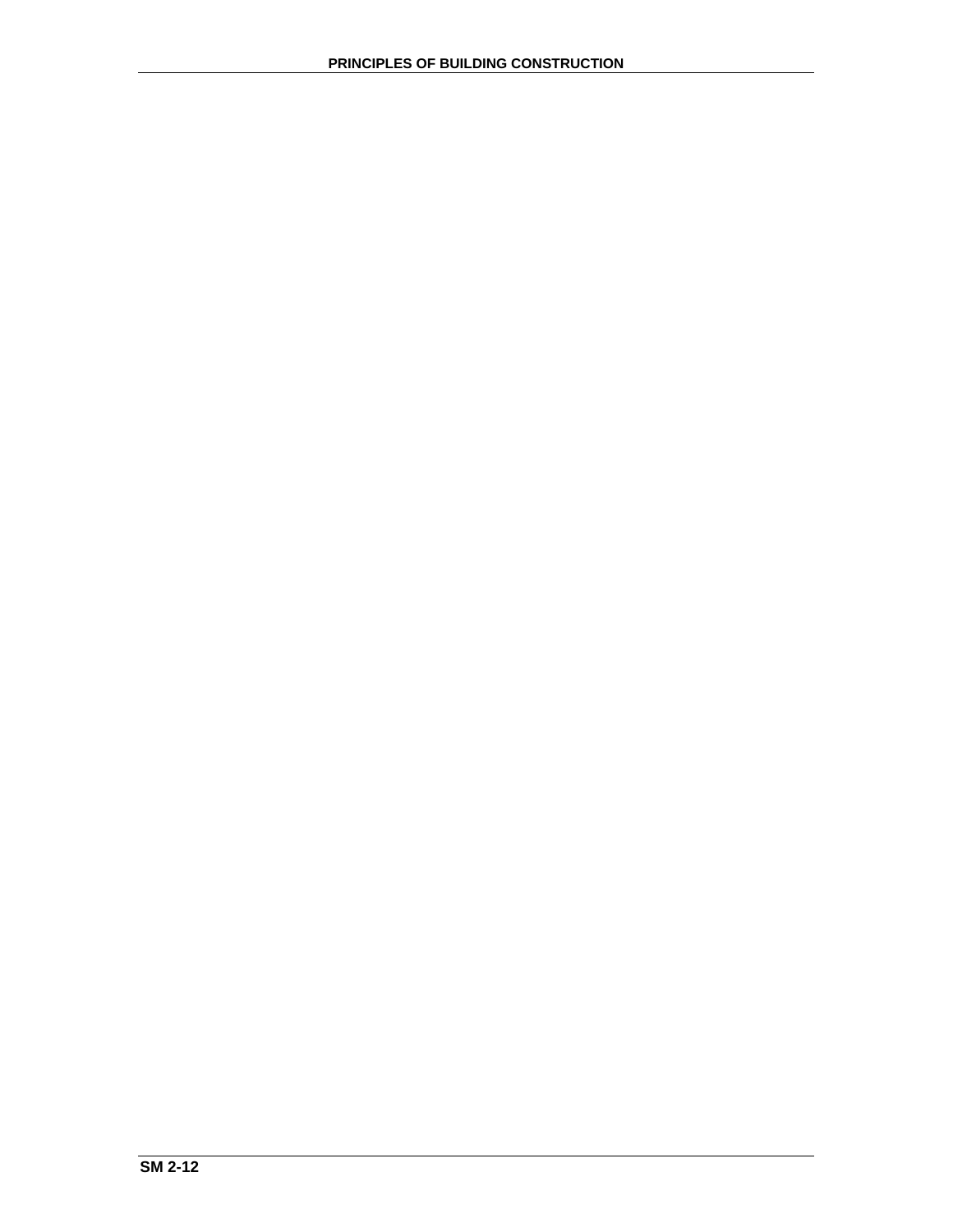# **Activity 2.1**

# **Identification of Live, Dead, and Impact Loads**

# **Purpose**

To provide an opportunity for you to determine which items are dead weight and which are considered live weight in a building.

# **Directions**

- 1. Refer to your Student Manual (SM).
- 2. List the 9 items identified in the graphic of the print shop by letter as either a dead load or a live load.

|    | <b>Live or Dead</b> | <b>Description of Item</b>                                                                                                               |  |  |  |  |
|----|---------------------|------------------------------------------------------------------------------------------------------------------------------------------|--|--|--|--|
| a. |                     | Temporary bracing for new roofing--steel<br>"I" beam (will be removed once new roof is<br><i>installed.</i>                              |  |  |  |  |
| b. |                     | Supporting bearing wall studs for floor<br>above.                                                                                        |  |  |  |  |
| c. |                     | Portable safe on wheels.                                                                                                                 |  |  |  |  |
| d. |                     | Boxes of paper in storage.                                                                                                               |  |  |  |  |
| e. |                     | Low ceiling light fixture attached to the<br>ceiling.                                                                                    |  |  |  |  |
| f. |                     | 6-inch column supporting floor above.                                                                                                    |  |  |  |  |
| g. |                     | Gas furnace bolted to basement floor.                                                                                                    |  |  |  |  |
| h. |                     | Air conditioning unit permanently attached<br>to the roof structure.                                                                     |  |  |  |  |
| i. |                     | Large copying machine that was designed as<br>part of the original structural floor plan and<br>is permanently attached to the structure |  |  |  |  |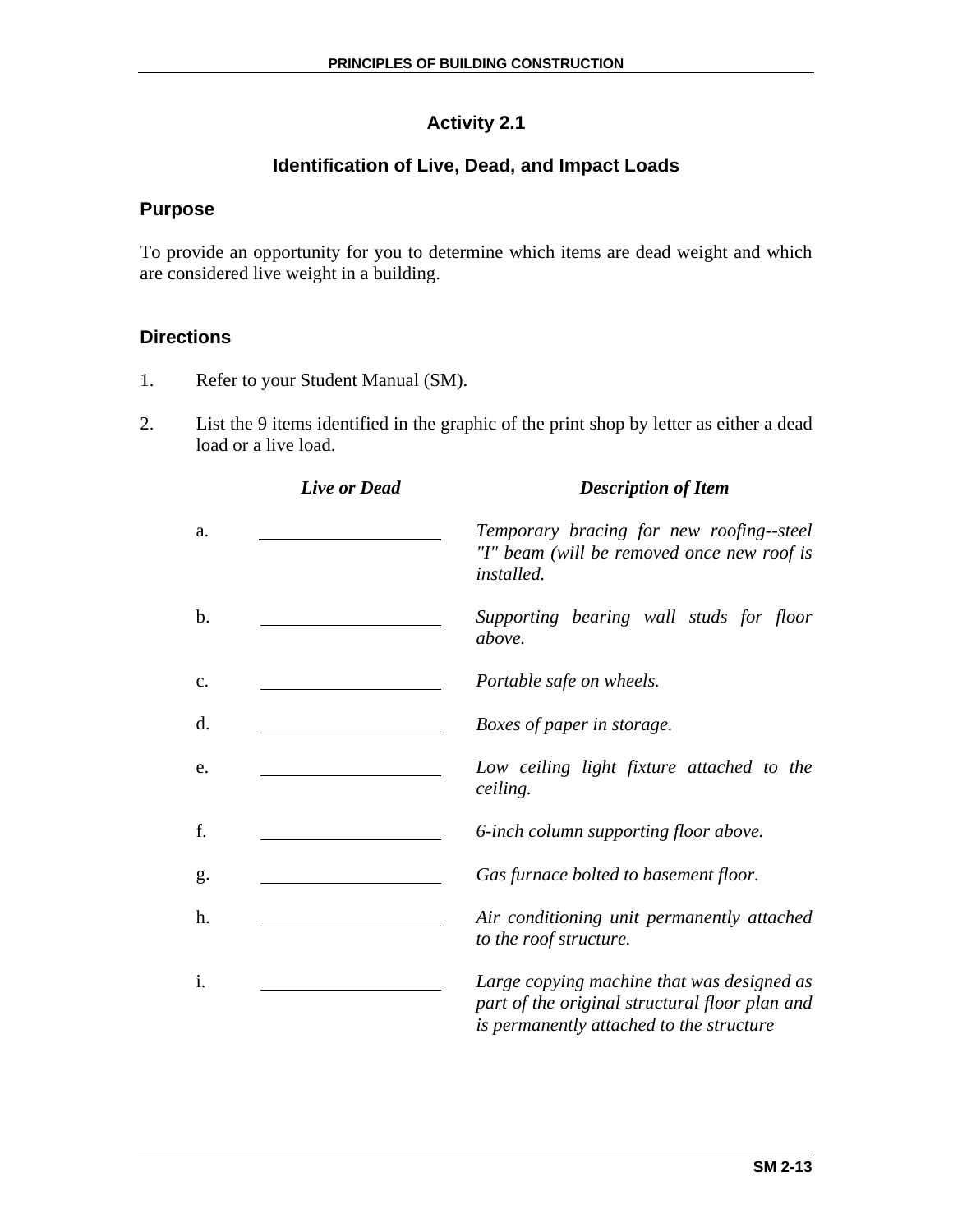- 3. Answer the two questions regarding the safe falling through the floor.
	- a. What type of load would it be when the safe hits the boxes of paper on the second floor?
	- b. What could happen to the remainder of the structure if the safe fell through the floor, and why could it happen?

4. You will be allowed 20 minutes to complete the activity.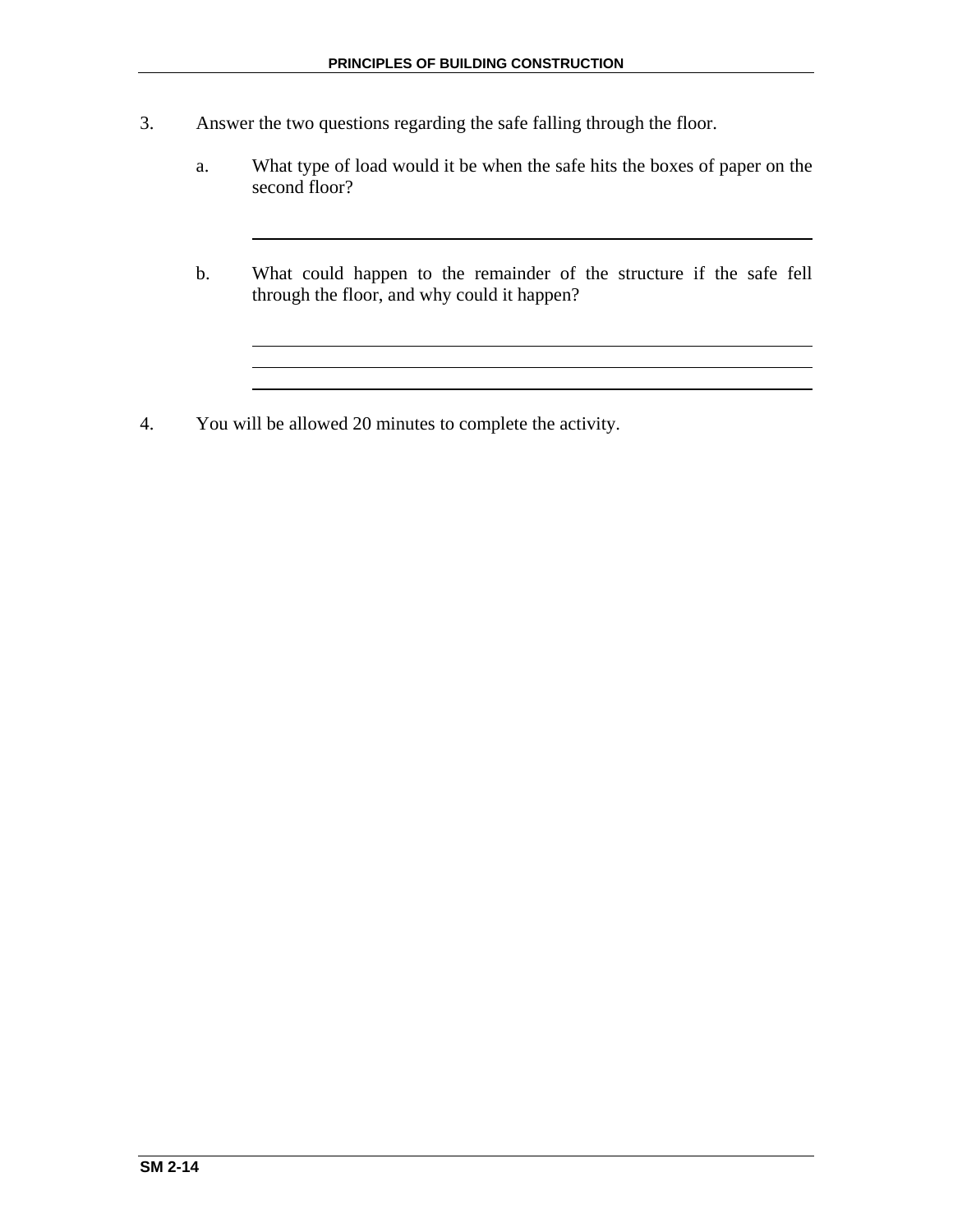# **Activity 2.1 (cont'd)**

# **Building Plan**

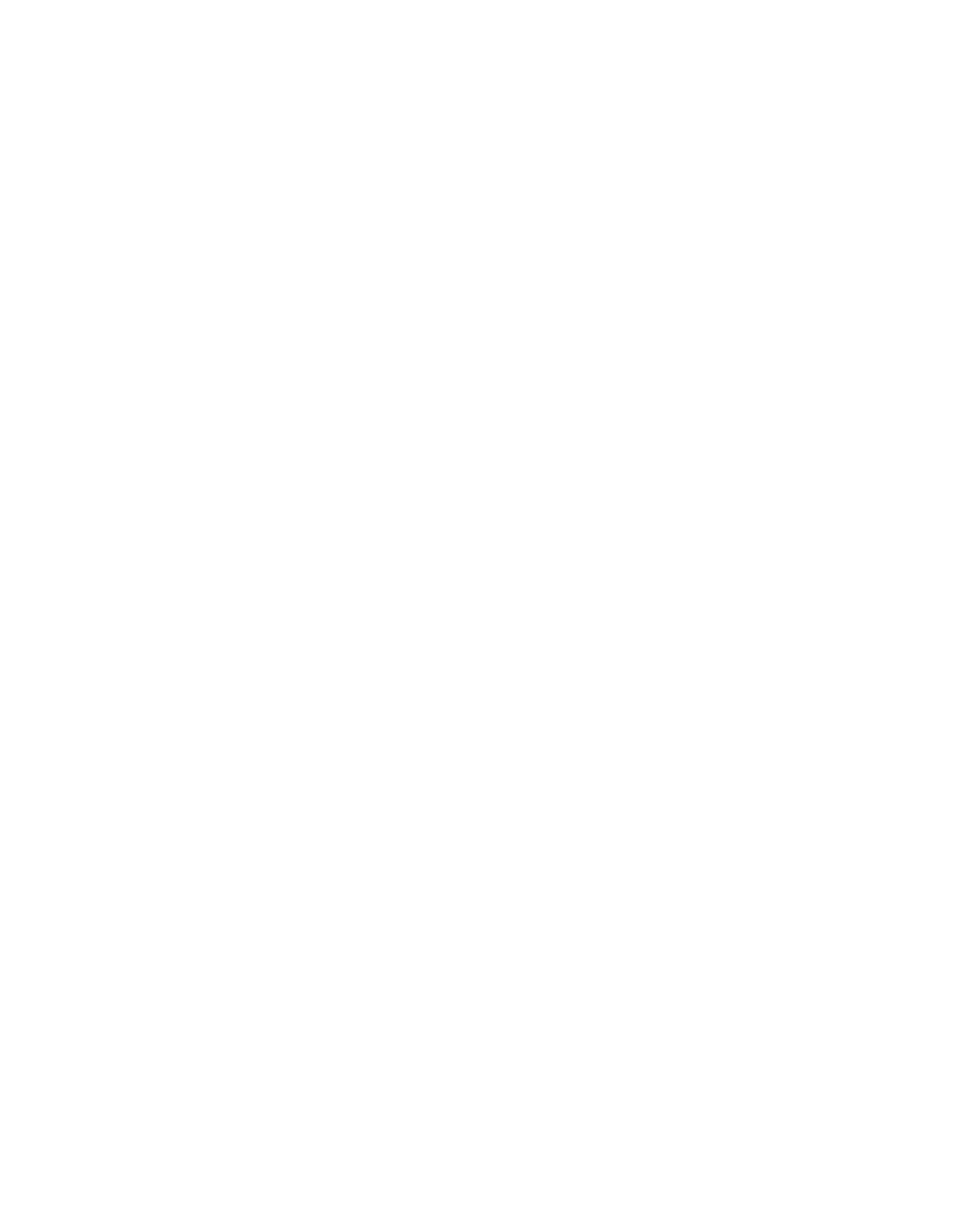# *MODULE 3: UNPROTECTED NONCOMBUSTIBLE BUILDINGS*

#### *OBJECTIVES*

*At the conclusion of this module, the students will be able to:* 

- *1. Identify the structural elements of a Type II lightweight steel construction building and identify the safety concerns associated with this method of construction under fire conditions.*
- *2. Identify the structural elements of a Type II rigid frame steel construction building and identify the safety concerns associated with this method of construction under fire conditions.*
- *3. Identify and justify critical consideration features for fire, heat, and smoke travel when given a scenario for both methods of steel construction buildings.*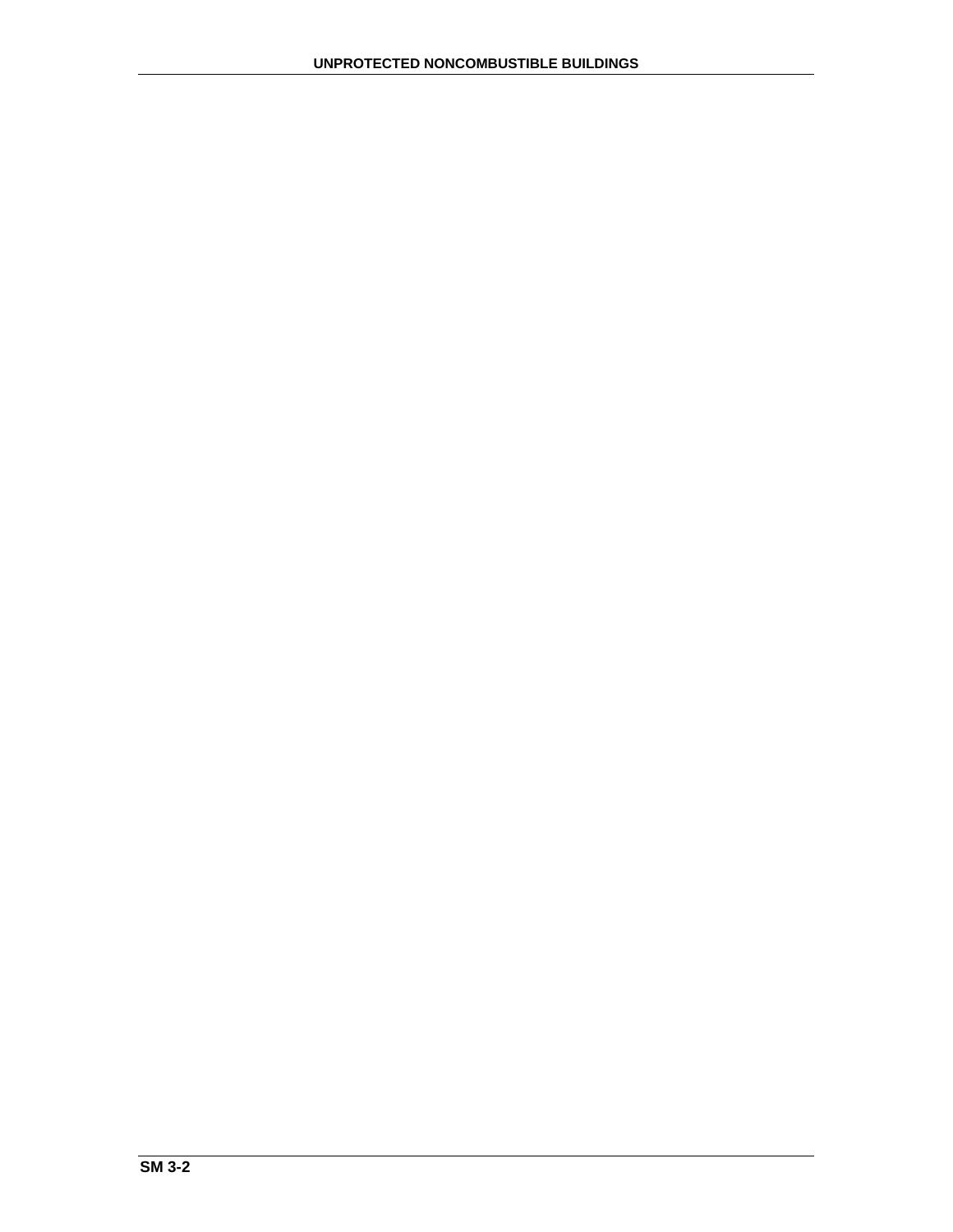# **CHARACTERISTICS OF TYPE II OR UNPROTECTED NONCOMBUSTIBLE BUILDINGS**

Since 1870, steel has been a popular construction material to support parts of buildings or to carry the entire load of the structure. From the first structural elements made from cast iron to today's modern steel-framed highrise, the use of steel as a structural material has become very popular.

The National Fire Protection Association (NFPA) defines Type II (unprotected noncombustible) construction as the type that does not qualify as Type I (protected noncombustible) construction in which structural members, including walls, columns, beams, girders, trusses, arches, floors, and roofs, are of approved noncombustible or limitedcombustible materials and shall have fire-resistance ratings not less than those specified in Table 3-1. Table 3-1, as indicated in NFPA 220 *Standard on Types of Building Construction*, identifies three subclassifications. Subclass 000 specifies no fire-resistance ratings for the materials except that local codes may require fire-resistance ratings for exterior walls in close proximity to property lines, other buildings, or exposures. Subclass 111 requires a fire-resistance rating of 1 hour for all structural materials except the exterior nonbearing walls. A third category, found in subclass 222, requires a 2-hour rating for structural materials supporting floors and 1 hour for elements supporting the roof. As found in subclass 111, the exterior nonbearing walls do not require any fire-resistance. The distinction of whether a building will be constructed with subclass 000, 111, or 222 is determined by local fire and building codes, and usually depends on the building height, size, or occupancy. If a fire-resistance rating is required, it can be achieved in several ways to protect the structural steel elements. These will be discussed in Module 4: Protected Noncombustible Buildings. Also, as shown in Table 3-1, local codes may require exterior nonbearing wall structural elements to have a fire-resistance rating or other protection due to their proximity to other buildings or exposures.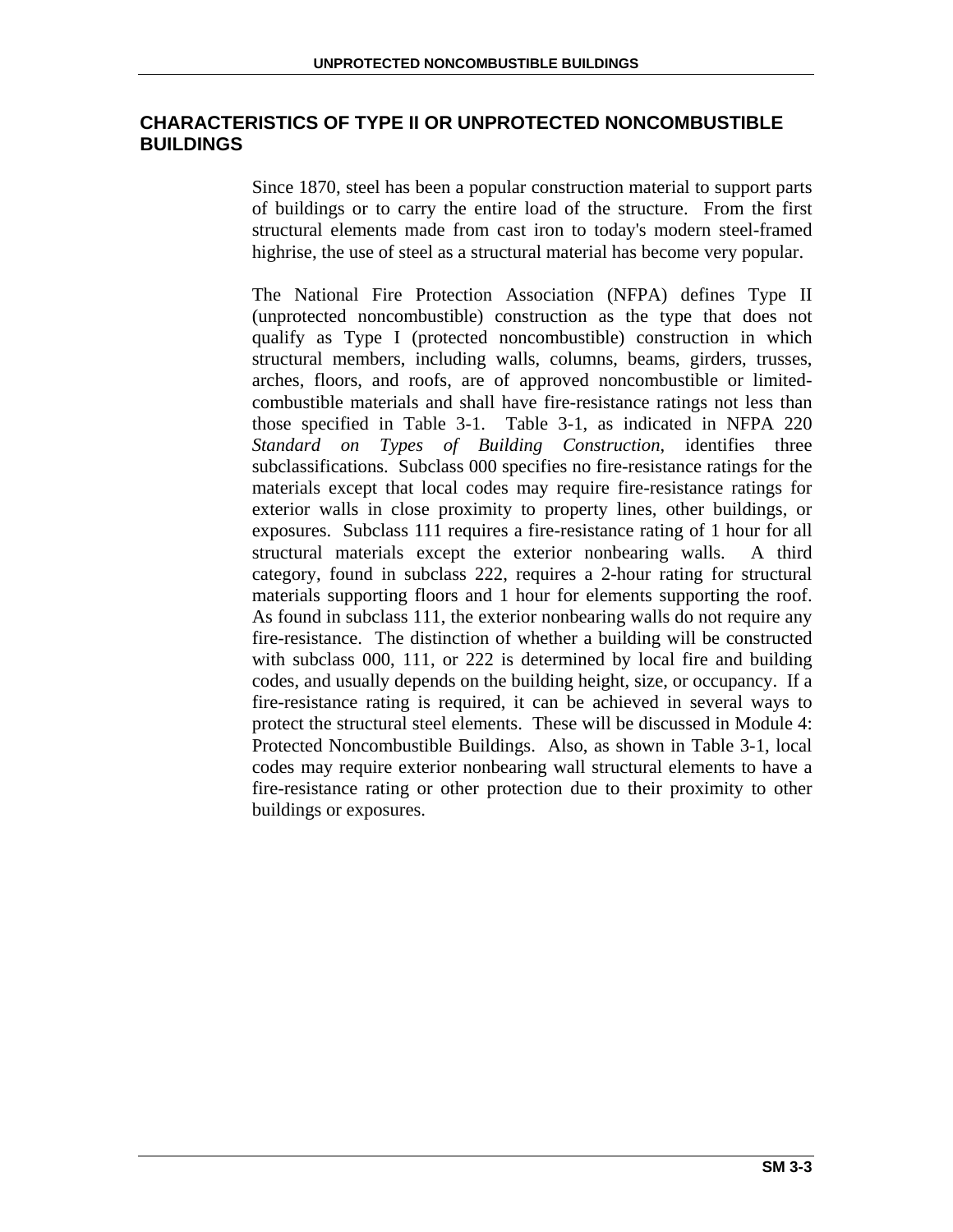|                                                                                                                                                                    | Type I<br><b>Type II</b>              |                                               |                                     | <b>Type III</b>                   |                                                           | Type IV                               | Type V                                        |                                                    |                                   |                                                    |
|--------------------------------------------------------------------------------------------------------------------------------------------------------------------|---------------------------------------|-----------------------------------------------|-------------------------------------|-----------------------------------|-----------------------------------------------------------|---------------------------------------|-----------------------------------------------|----------------------------------------------------|-----------------------------------|----------------------------------------------------|
|                                                                                                                                                                    | 443                                   | 332                                           | 222                                 | 111                               | 000                                                       | 211                                   | 200                                           | 2HH                                                | 111                               | 000                                                |
| Exterior Bearing Walls -<br>Supporting more than one floor,<br>columns, or other bearing walls<br>Supporting one floor only<br>Supporting a roof only              | 4<br>$\overline{4}$<br>$\overline{4}$ | 3<br>3<br>3                                   | 2<br>$\overline{c}$<br>$\mathbf{1}$ | 1<br>$\mathbf{1}$<br>$\mathbf{1}$ | 0 <sup>1</sup><br>0 <sup>1</sup><br>$\Omega$ <sup>1</sup> | 2<br>$\overline{c}$<br>$\overline{c}$ | 2<br>$\overline{c}$<br>$\mathcal{D}_{\alpha}$ | $\overline{c}$<br>$\overline{c}$<br>$\overline{c}$ | 1<br>$\mathbf{1}$<br>$\mathbf{1}$ | 0 <sup>1</sup><br>0 <sup>1</sup><br>0 <sup>1</sup> |
| Interior Bearing Walls -<br>Supporting more than one floor,<br>columns, or other bearing walls<br>Supporting one floor only                                        | 4<br>3<br>$\mathcal{L}$               | 3<br>3<br>$\mathcal{L}$                       | 2<br>$\overline{c}$<br>$\mathbf{1}$ | 1<br>$\mathbf{1}$<br>$\mathbf{1}$ | $\mathbf{0}$<br>$\Omega$<br>$\Omega$                      | 1<br>1<br>$\mathbf{1}$                | $\mathbf{0}$<br>$\mathbf{0}$<br>$\Omega$      | $\overline{2}$<br>$\mathbf{1}$<br>1                | 1<br>$\mathbf{1}$<br>$\mathbf{1}$ | $\mathbf{0}$<br>$\mathbf{0}$<br>$\Omega$           |
| Columns -<br>Supporting more than one floor,<br>columns, or other bearing walls<br>Supporting one floor only                                                       | $\overline{4}$<br>3<br>$\mathbf{3}$   | 3<br>$\overline{c}$<br>$\mathcal{D}_{\alpha}$ | 2<br>$\overline{c}$<br>1            | 1<br>$\mathbf{1}$<br>$\mathbf{1}$ | $\mathbf{0}$<br>$\Omega$<br>$\Omega$                      | 1<br>1<br>1                           | $\mathbf{0}$<br>$\overline{0}$<br>$\Omega$    | H <sup>2</sup><br>H <sup>2</sup><br>H <sup>2</sup> | 1<br>$\mathbf{1}$<br>$\mathbf{1}$ | $\mathbf{0}$<br>$\mathbf{0}$<br>$\Omega$           |
| Beams, Girders, Trusses<br>& Arches -<br>Supporting more than one floor,<br>columns, or other bearing walls<br>Supporting one floor only<br>Supporting a roof only | 4<br>3<br>$\overline{\mathcal{L}}$    | 3<br>$\overline{c}$<br>$\overline{2}$         | 2<br>$\overline{c}$<br>1            | 1<br>1<br>$\mathbf{1}$            | $\mathbf{0}$<br>$\mathbf{0}$<br>$\Omega$                  | 1<br>1<br>$\mathbf{1}$                | $\mathbf{0}$<br>$\overline{0}$<br>$\Omega$    | H <sup>2</sup><br>H <sup>2</sup><br>H <sup>2</sup> | 1<br>$\mathbf{1}$<br>$\mathbf{1}$ | $\theta$<br>$\mathbf{0}$<br>$\Omega$               |
| <b>Floor Construction</b>                                                                                                                                          | 3                                     | 2                                             | $\overline{c}$                      | $\mathbf{1}$                      | $\mathbf{0}$                                              | $\mathbf{1}$                          | $\Omega$                                      | H <sup>2</sup>                                     | $\mathbf{1}$                      | $\boldsymbol{0}$                                   |
| <b>Roof Construction</b>                                                                                                                                           | $\overline{2}$                        | 11/2                                          | 1                                   | 1                                 | $\mathbf{0}$                                              | $\mathbf{1}$                          | $\Omega$                                      | H <sup>2</sup>                                     | $\mathbf{1}$                      | $\mathbf{0}$                                       |
| <b>Exterior Nonbearing Walls</b>                                                                                                                                   | 0 <sup>1</sup>                        | 0 <sup>1</sup>                                | 0 <sup>1</sup>                      | 0 <sup>1</sup>                    | 0 <sup>1</sup>                                            | 0 <sup>1</sup>                        | 0 <sup>1</sup>                                | 0 <sup>1</sup>                                     | 0 <sup>1</sup>                    | 0 <sup>1</sup>                                     |

**Table 3-1 Fire-resistance Rating (in hours) for Type I through Type V Construction** 

 $\Box$  Those members that shall be permitted to be of approved combustible material.

1 See A-3-1 (Table).

2 "H" indicates heavy timber members; see text for requirements.

Reprinted with permission from NFPA 220, *Types of Building Construction*, Copyright © 1995, National Fire Protection Association, Quincy, MA 02269. This reprinted material is not the complete and official position of the National Fire Protection Association, on the referenced subject which is represented only by the standard in its entirety.

> Two common tests are used to determine the ability of construction materials to keep a fire from penetrating from the side of the material exposed to the fire test through to the opposite side. These are the American Society for Testing and Materials (ASTM) 119 and Underwriters Laboratories (UL) 263. The construction materials are placed in the same configuration that would be used in the actual construction, and placed in a test chamber. If, after a predetermined exposure time to a predetermined amount of heat, the heat and fire have not extended through the structural element, the first part of the test is completed. Structural materials to be used in a vertical configuration, such as a wall, also will be subjected to a hose stream test to simulate fire department application of extinguishment water from a straight stream nozzle.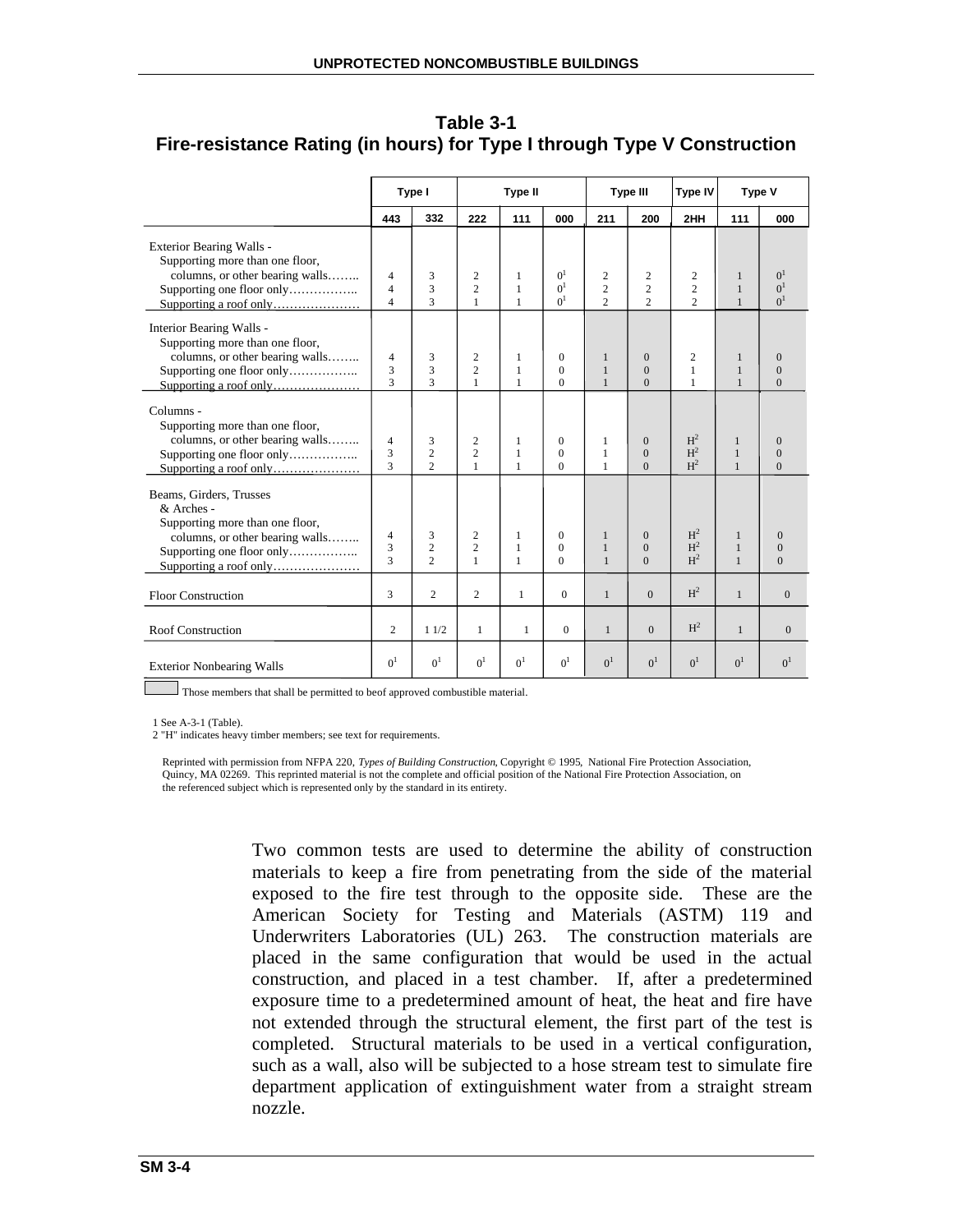# **STEEL AS A STRUCTURAL MATERIAL**



**Cast-iron columns providing structural support for exterior wall** 

#### **Cast Iron**

Cast iron was the first form of iron to be used as a structural element in buildings. Identified both for its strength under compression and a noncombustible material, it was first used in supporting columns around 1870. The columns could be manufactured easily at a foundry and transported to the construction site for installation. The forms used could be designed with a bell-shaped top and bottom to provide greater stability and still have heavy loads applied to them. Some early attempts to use cast iron for beams or girders were unsuccessful or had limited success, since cast iron has limited strength under tension or against shear forces. The problem with some of the earlier cast-iron materials was that, in many instances, they were not formed in a uniform manner. While the exterior of the column was uniform, the interior walls could be 1-inch thick on one side and 1/2-inch thick on the opposite side. Later, methods of pouring the forms with molten iron were improved and the quality also improved.



**Cast-iron building front providing structural support to exterior wall of building**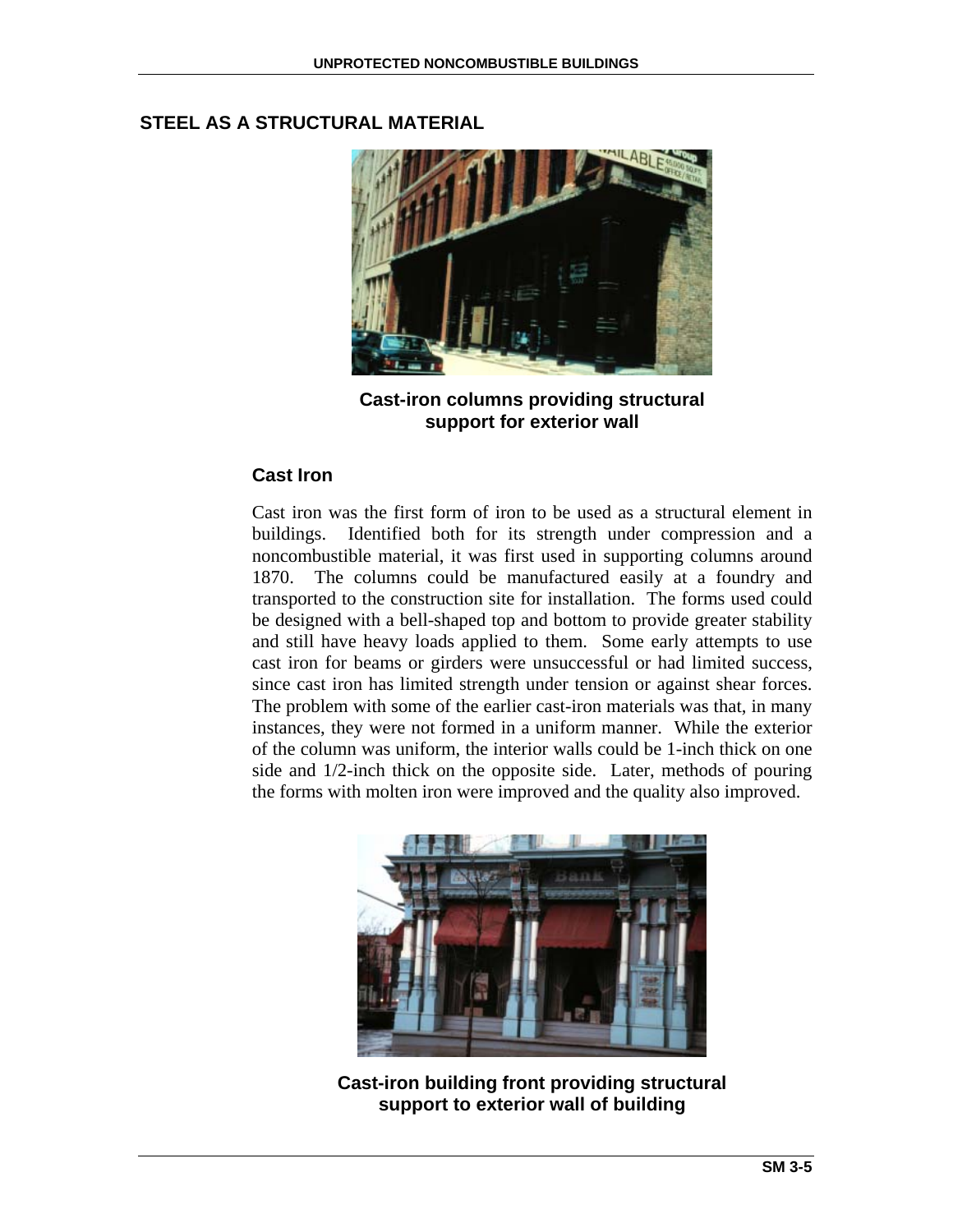Cast iron could be formed to create arches and lintels to span window and door openings in walls, which provides greater flexibility to the building designer and the contractor installing the materials. Cast-iron lintels and arches typically replaced stone elements, which were much heavier and required extra strength in the load-bearing walls to carry the weight of the stone. Some attempts were made to create the complete building exterior wall from cast iron at a foundry, transporting the components to the construction site, and installing the pieces with bolts and rivets. Many such buildings still stand today, especially in the business districts of older cities.

Concerns for firefighters involving cast-iron columns, lintels, arches, or exterior building support walls include their susceptibility to sharp blows from heavy objects. Since cast iron does not bend, flex, or twist it can fail at connections or in the support columns. Many contractors, when removing cast-iron items such as bathtubs or heating radiators, break the material with a sharp blow from a sledgehammer. While any iron or steel structural element can fail under fire conditions, most experts report that cast-iron elements most typically fail as a result of improper connections or eccentric loads rather than failure of hot columns being hit with cold water.

Cast-iron supports have been reliable structural elements for more than 100 years. One concern often raised today is the loads applied to the structural elements. Part of this concern comes from a lack of confidence in the uniformity of the casting, corrosion that may have occurred over the years inside the column which is not visible from the outside, and the difficulty of making solid connections from other structural elements to the cast-iron elements. In many instances, the loads simply rest on top of the column with a limited connection or no connection. In other instances straps, hangers, or other steel elements are used to connect structural materials to the columns. Firefighters should evaluate loads applied to columns and the method of how they are attached in order to determine if the load is an axial, eccentric, or torsional load. The ability of the columns to support the loads applied, especially under fire conditions, should be a critical safety consideration for Incident Commanders (IC's), Safety Officer, Company Officers (CO's), and firefighters.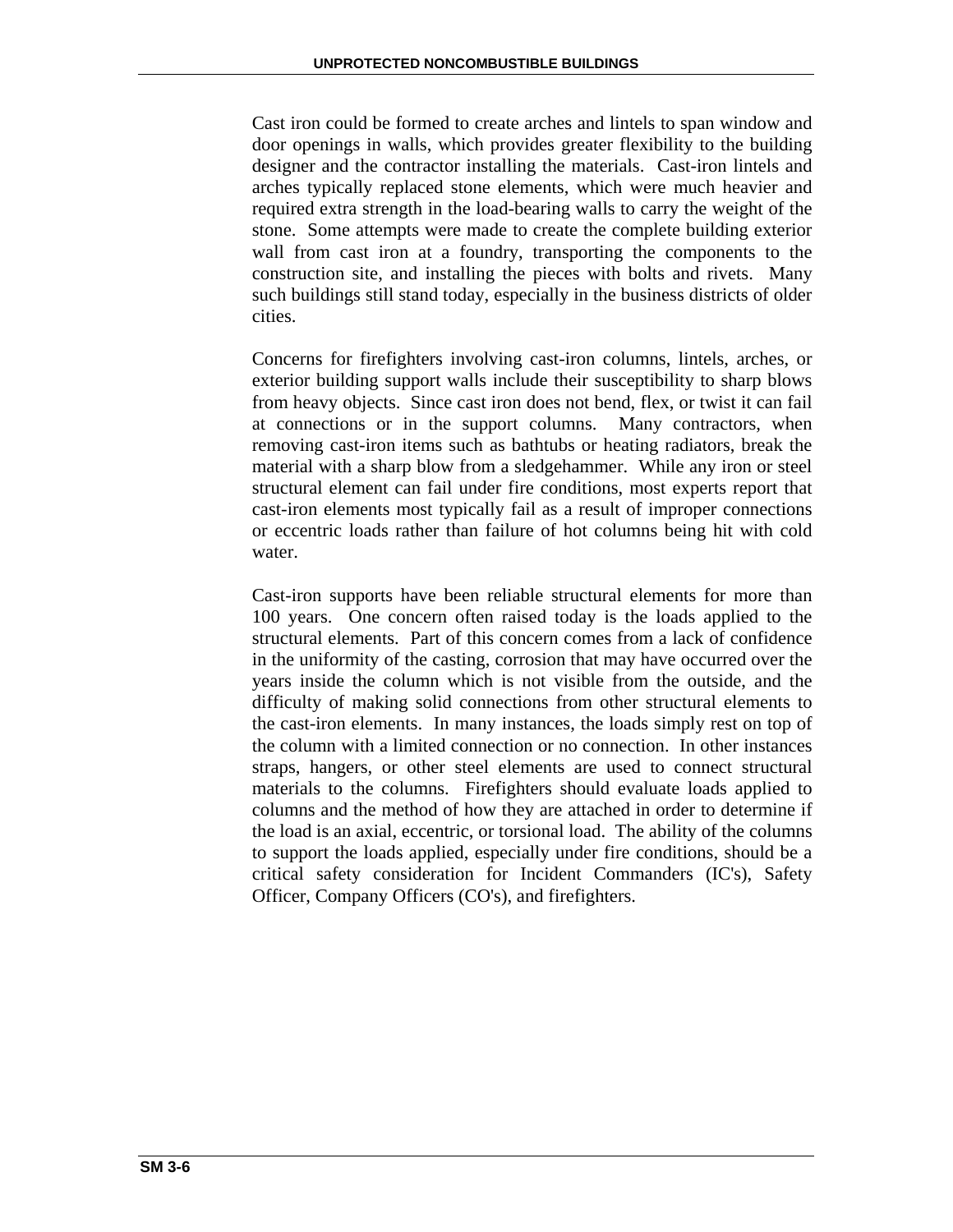

# **Structural Steel Becomes Popular Construction Material**

#### **The Statue of Liberty was constructed in 1886 using 250,000 pounds of steel, covered with 200,000 pounds of sheet copper**

Steel as a structural material gained popularity in America at about the turn of the century (1900) when steel mills began to produce what is commonly called "structural steel." The steel mills, particularly in the Northeast, were able to make long beams and columns that could be transported to the construction site and installed with rivets, bolts, or by welding two steel elements together. Some of the advantages of structural steel are that it is strong in both compression and tension, in addition to its ability to twist in a torsional manner without fracturing or failing. This was a big change from cast iron, which was strong only in compression.

Another benefit of using steel as a construction material is the ability to add other materials to strengthen the steel or preserve it. One such additive is copper which limits the corrosion of the steel. This is often seen today on bridge supports that were not painted and appear to be rust colored, but are not exhibiting the normal signs of heavy corrosion. This type of steel also has been used extensively to construct water tanks for fire apparatus. By adding carbon, nickel, and other alloy materials the tensile and shear strength of steel can be increased. Some of the strongest structural steel is used to make cable, and is used in post-tensioned concrete. This steel is referred to as "cold-drawn steel" which means that it is produced cold rather than being heated and softened to be formed into structural elements. Steel also can be made harder and stiffer by heat treating where the steel is heated to a specific temperature and then cooled instantly.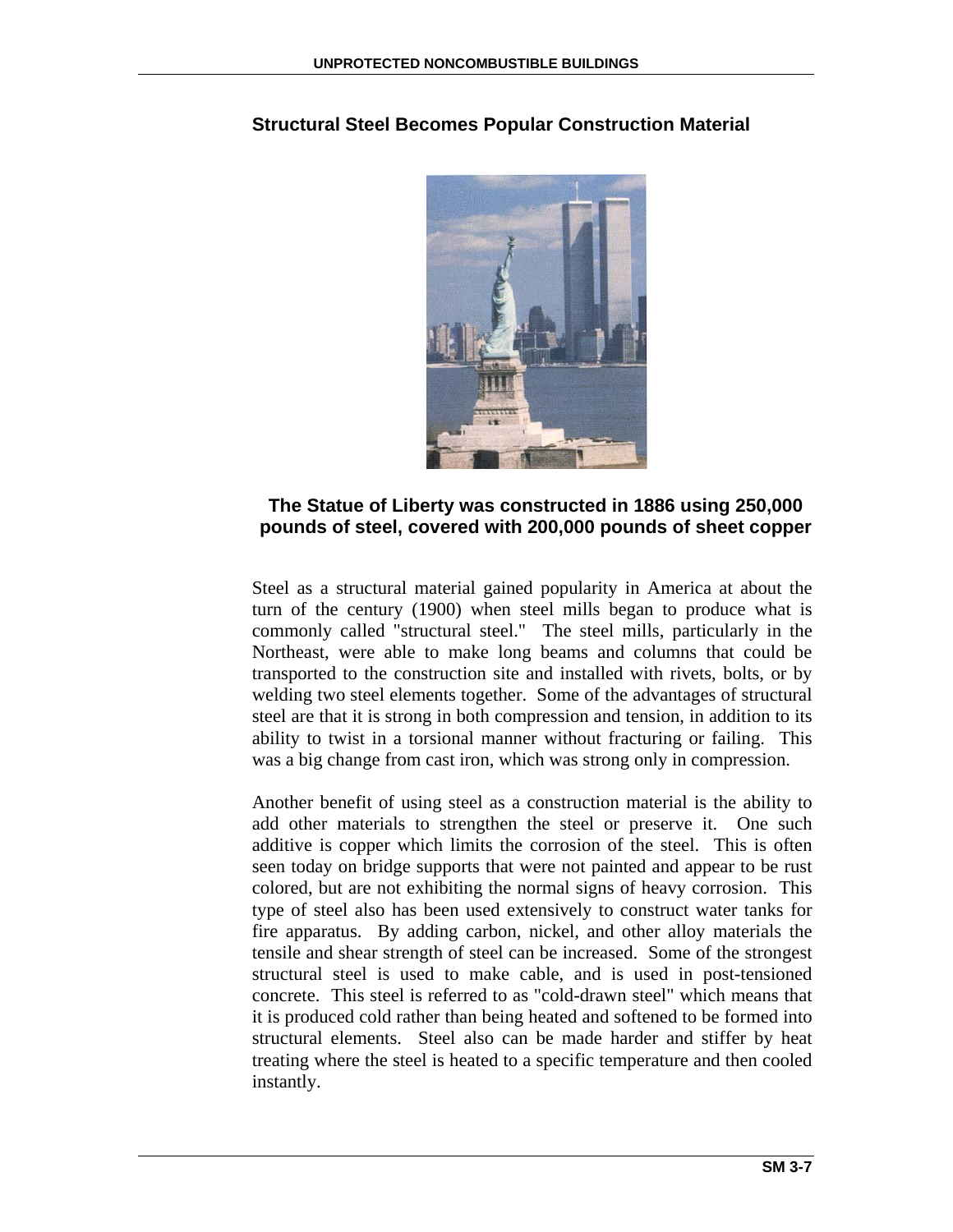- Structural steel (ordinary carbon): strength of 33,000 to 45,000 pounds per square inch.
- High-strength structural steel (alloys added): strength of 42,000 to 75,000 pounds per square inch (psi). Used for special applications such as supporting a mezzanine.
- Heat-treated high carbon and alloy steel has strength of 70,000 to 120,000 psi. Typically used for pre-tensioned concrete and where special strength steel is required.
- Cold-drawn steel has strength of up to 150,000 psi. Typically used for cold-drawn steel cable or rods used for post-tensioned concrete.

Concerns for firefighter safety are centered around the fact that structural steel expands as it is heated, will lose about half its load-carrying capacity at 1,000°F (538°C), and will totally relax at 1,500°F (816°C). Hardened steels will react even sooner. As an example, at 300°F (149°C) structural steel will actually increase in its load-carrying capacity, while cold-rolled steel used to make cables for post-tensioned concrete will lose about a third of its strength at 600°F (316°C). Cold-drawn steel cables stretched to carry 150,000 pounds per square inch under normal conditions can be reduced to 97,500 pounds of carrying capacity at only 600°F (316°C). Fires in structures using this cold-drawn steel risk structural failure, or at least require special consideration for IC's to observe signs of heating and floor sagging. One such sign could be concrete floors sagging due to the elasticity of the steel. Of particular concern is the potential for structural failure due to the inability of the steel cables to support the loads applied. A structural steel beam heated to a temperature of 1,000°F will expand as much as 1 inch for every 10 feet of length. A steel beam serving as a center carrying beam for steel bar joists 40 feet long heated to 1,000°F could become 40 feet, 4 inches. The additional 4 inches must go somewhere, and may be accommodated by pushing outward against the walls or, as it more commonly happens, twisting and turning to accommodate the additional length. When this occurs it may drop the bar joist or may fall from supporting posts.

Surface-to-mass considerations are critical to the speed at which structural elements may heat to critical temperatures where failure may occur. A piece of flat sheet steel used for roofing or an exterior covering will absorb heat that affects the exposed area much more quickly than it would a 1/2 inch thick 10-inch "H" column used to support a roof. The thicker the steel the longer it will take to cause failure. This is critical when the structure is a light frame building rather than a rigid frame structure that was constructed with large steel structural members. In some fires inside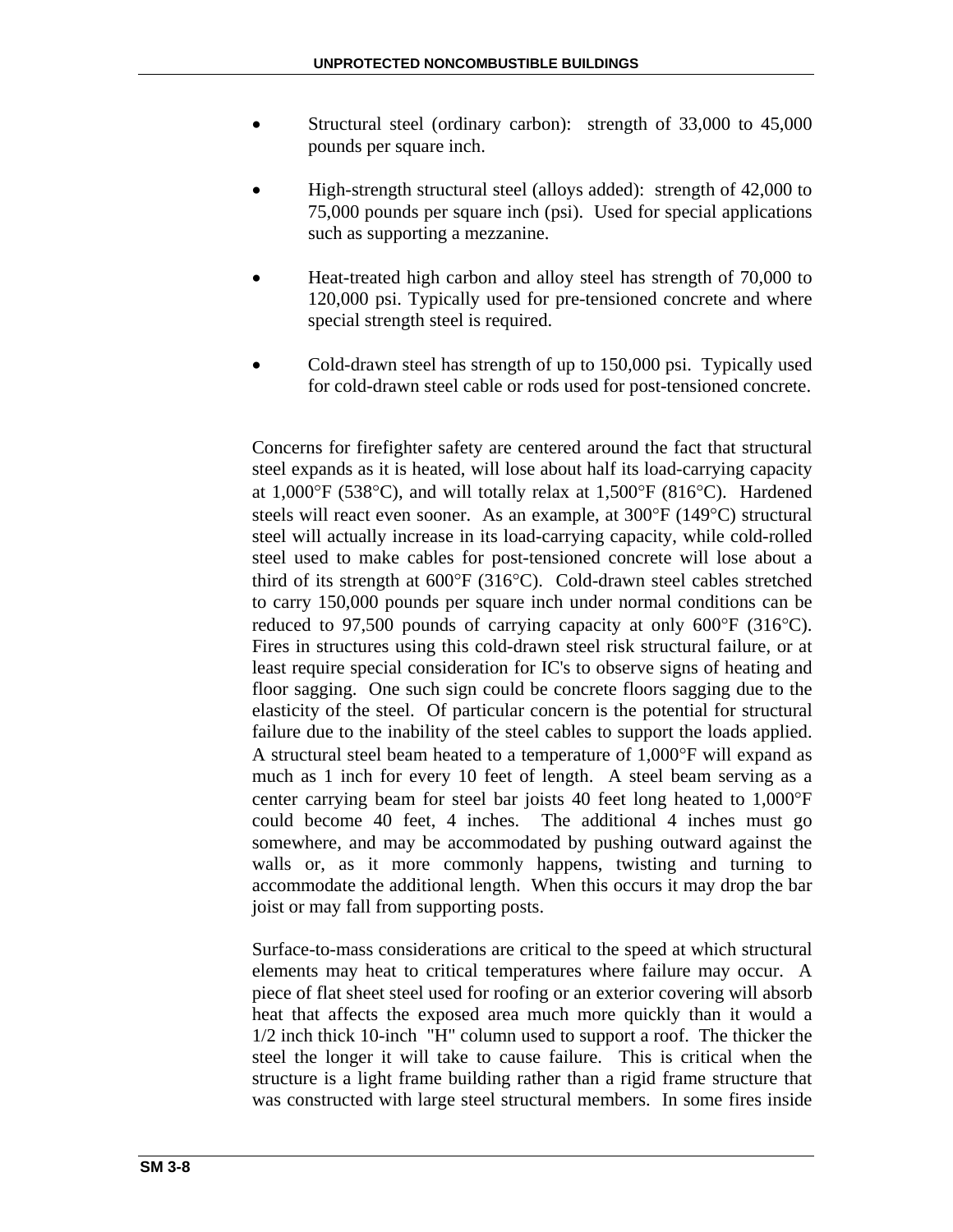lightweight buildings with a metal roof covered with asphalt-based roofing, the sheet steel was heated through and produced combustible gases from the asphalt roofing above. The gases were unable to escape through the roofing materials and were forced between the seams of the sheet steel roof covering, causing significant fire conditions at the roof level where there should have been no fire.

# **LIGHTWEIGHT STEEL CONSTRUCTION**



**Lightweight steel construction buildings can be used for hundreds of different occupancies** 

# **Skeleton Framing**

Skeleton framing of lightweight steel structural columns, beams, and truss joists has become very popular. The buildings can be manufactured at a steel fabrication plant, transported to the construction site, and erected in a short period of time. The structural frame carries the load of the structure and its contents which allows for lightweight non-load-bearing curtain walls to be used to close the structure. This type of building can be used for a wide variety of occupancies including offices, commercial buildings, warehouses, strip malls, and hundreds of others.

The building starts with concrete pads placed around the footprint of the building. These pads are placed below the frost line on a solid footing, as the steel columns for the structure will be placed on them. In some instances cardboard tube forms are placed in deep holes and then filled with concrete. At the top of the concrete pad or concrete tube, anchor bolts are secured in the concrete before it dries and cures.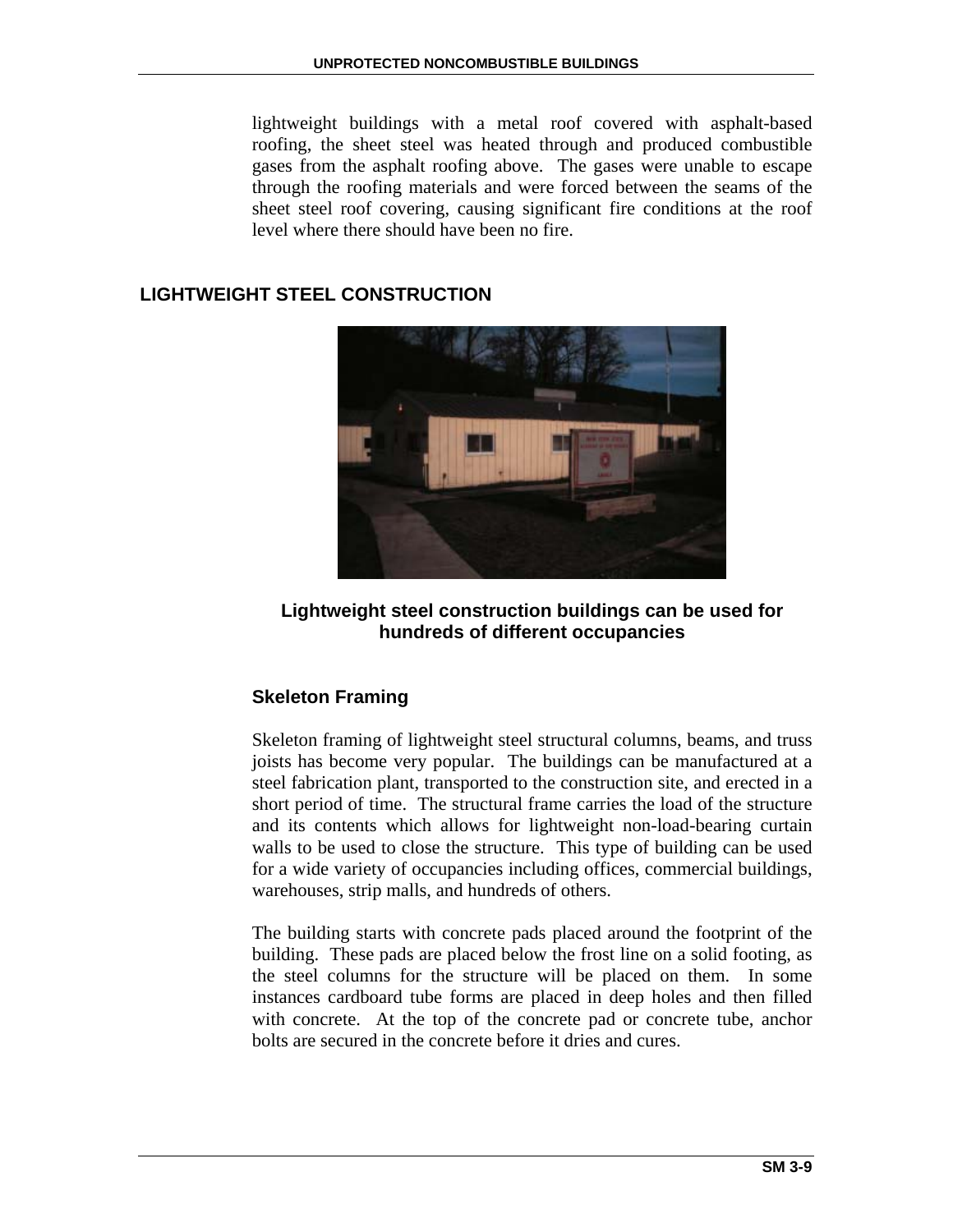Steel columns then are placed on the bolts in the concrete pads and the columns are secured to the concrete base. The steel columns are equipped with flat flanges on the top and on the sides near the top. The flanges are used to secure the columns to the foundation and the beams to the columns. These beams and girders will extend to the next column to the left, to the right, and directly forward. Interior columns will have beams or girders attached to all four sides. These structures, commonly referred to as boxes, can extend continuously for hundreds of feet in all directions. In many new, large commercial stores today, such as building material and supply stores, they are referred to as the "big box" building.

"H"-shaped columns are used for vertical support. To ensure their design to carry an axial load they are constructed in proportional sizes. If the flanges (outside sides) are 10 inches across, the web between the sides will be 10 inches as well. When a load is placed on the column, the entire element is under compression and the equal dimensions help distribute the load equally to all parts of the column.

"I"-shaped structural elements are used for beams and girders to support floor or roof loads. These structural elements are placed under both compression (on the top) and tension (on the bottom) with the section in the middle being in the neutral plane. The general rule of thumb is that the greater the dimension of the web of the "I" beam, the greater the load it is intended to carry. The web of the element will be larger than the top and bottom flanges. When a load is applied, such as from a series of steel bar joists carrying a floor or roof load, the top of the beam is being compressed and the tension is trying to tear the bottom apart. If other structural elements must be run through the beam, such as for utility or ventilation ducts, it is critical that they be placed as close to the center of the web as possible. The top and bottom flange should not be compromised without special bracing or structural support. Spacing between columns is dependent upon how much load is to be supported and the size of the structural materials that will be used to support the load.

The box concept can be extended not only horizontally but vertically as well. Additional columns can be welded or bolted to the top of the columns attached to the concrete pads, and additional floors added. If the building has multiple floors, the first steel column may be long enough to support the first two or three floors, with flanges attached to support the floor beams at the appropriate height. For short spans or light loads box columns shaped from formed sheets of steel into a box shape also can be used to support the loads, instead of using "H" columns.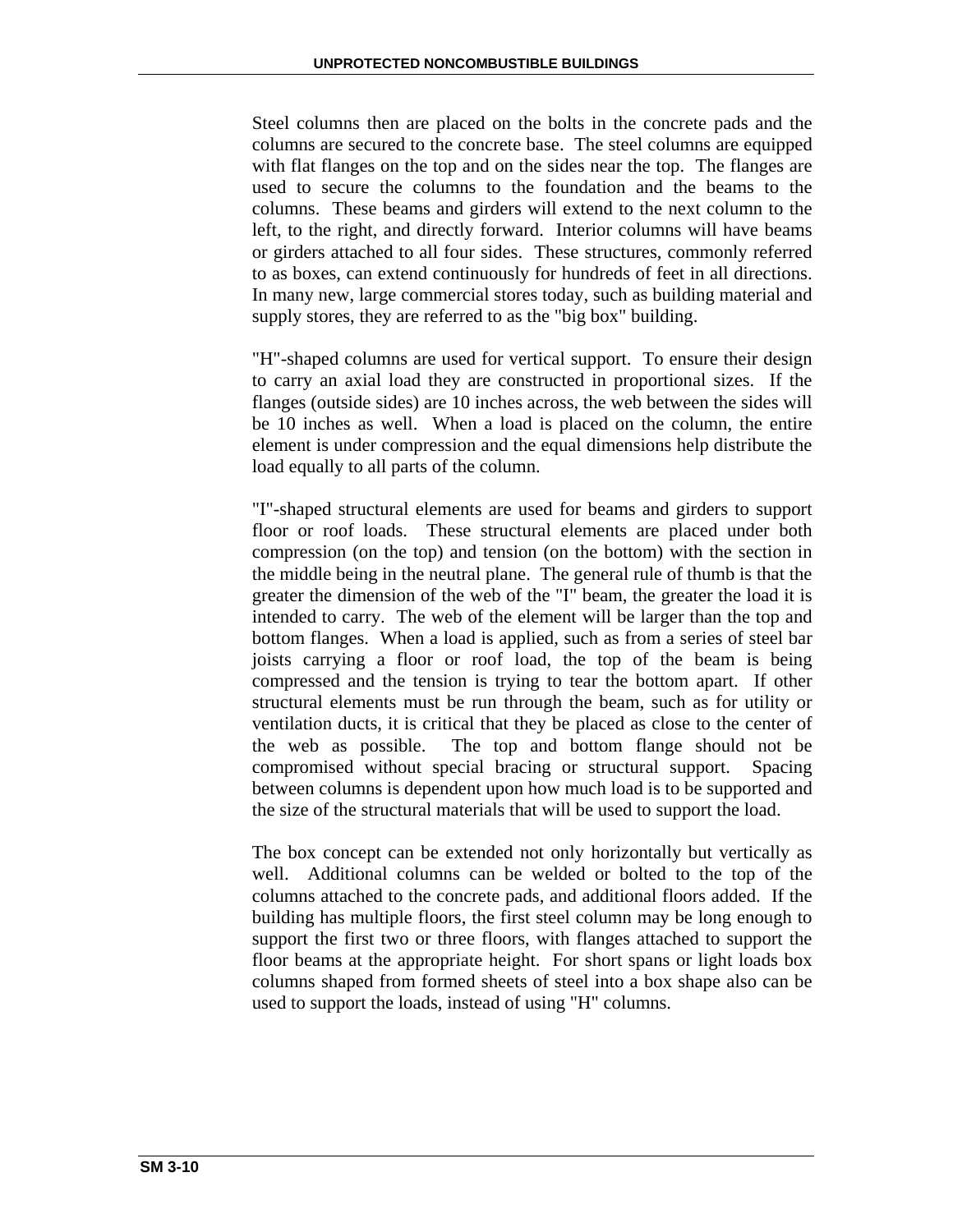

**Steel bar joists are used to support floor and roof structural elements** 

Roof loads include a variety of loads that must be supported, ranging from the structural materials, snow or water loads (90 psi snow load requirement in upstate New York), heating and cooling equipment, compressors for refrigeration equipment, and the unexpected loads such as a company of firefighters assigned to a ventilation task during a fire. The most common structural material used to support the roofing materials is the lightweight steel bar joist. The bar joist is named for the steel bars that used to be formed in a "V", sandwiched support floor and roof loads between lightweight angle iron, and welded. The bars are usually 1/2 to 3/4 inch in diameter and the angle iron is typically 2 or 3 inches by 1/4 inch thick. Since the top is under compression it is the longer part of the element, and the bottom being under tension will not be supporting the beams or bearing wall. The "V" or "truss" principle provides the support from within the materials to carry the load and transfer it to the loadbearing elements such as beams and girders.

Roofing material for a pitched roof most typically will be sheets of corrugated steel attached to purlins that stretch across steel bar joists. Roof decking for a flat roof most typically is made from corrugated sheet steel attached to the steel bar joist, covered with a Styrofoam-type insulation covered with either asphalt paper and tar roof covering or a vinyl sheet roofing material. The roof then may be covered with round stone or lightweight patio-type masonry blocks that are used as foot paths over the roof so as not to damage the roofing materials. The Styrofoam insulation can produce a spongy or soft feeling when walking on the roof. This condition should be evaluated by firefighters to determine if the structural elements are weakened, or if the roof material is causing the soft feeling. While it would be preferred to have the roof elements identified on a building preplan, it may be necessary to make an inspection opening of the roof away from the fire area to determine the materials used. The roof elements will affect your ability to open a ventilation hole quickly.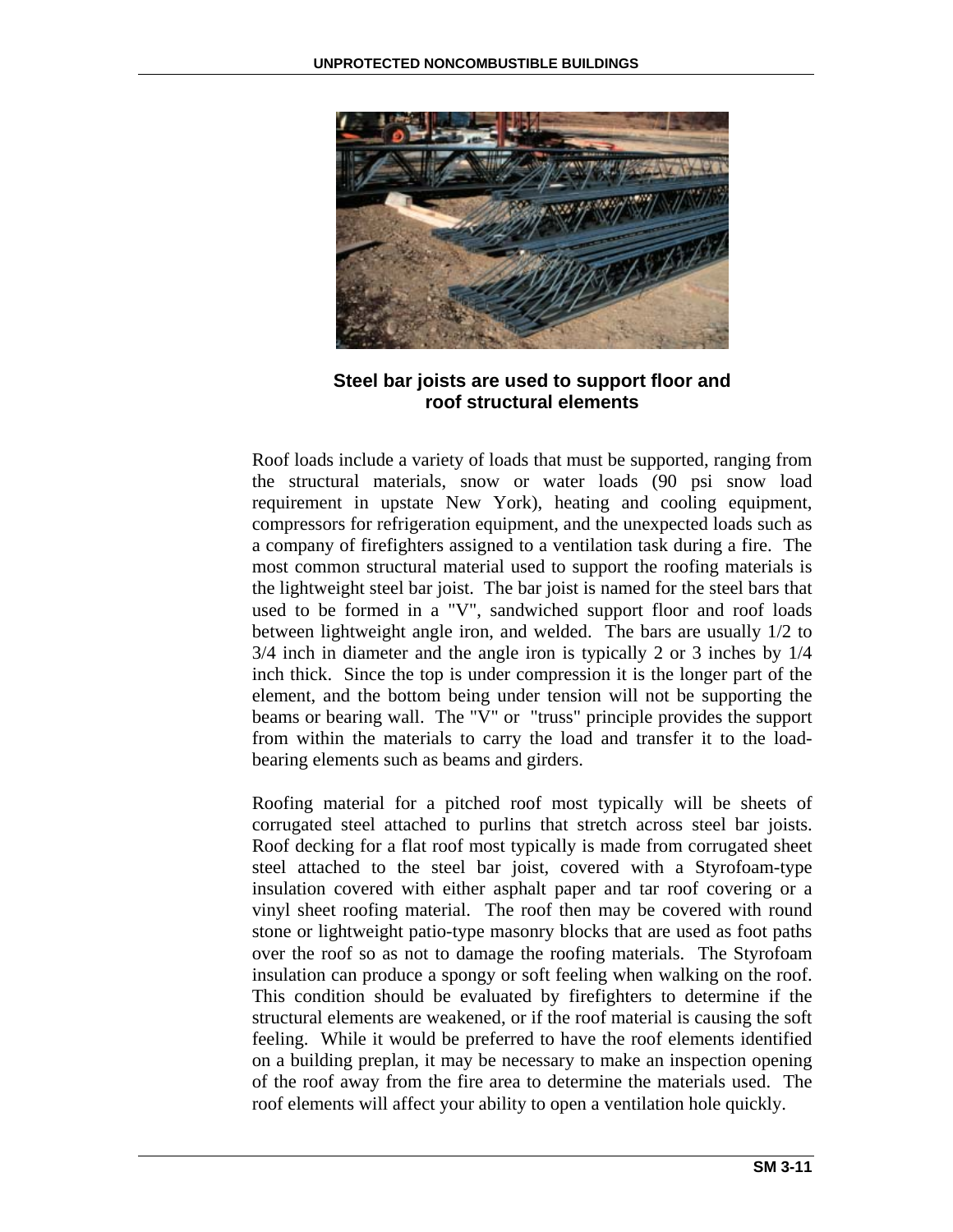

# **Skeleton Framing for Multiple-Story Buildings**

# **Multiple-story steel framework structure with limited or no special fire-resistance provided for the structural elements is considered an NFPA Type II Unprotected building**

Steel skeleton frame buildings can be constructed two, three, or more stories in height. Each component of the structure is designed and installed so as to transfer the load to the ground. The entire building is only as strong as the weakest component of the framework. A frame of steel columns with steel beams attached to the columns creates a box-like support framework to support multiple floors and the roof. The framework starts in a fashion that is similar to the one-story structure with the steel column attached to a concrete pad and flanges which are attached to the columns and used to attach the beams that will extend to the next column. This same concept is used to create a framework for a two-story, three-story, or even taller building. In Module 4: Protected Noncombustible Buildings, this concept will be discussed when it is used to construct highrise buildings.

Floor construction for the upper floors will have a section that will be used for a stairway framed out in the steel framework. Other openings may be framed as well to accommodate utility shafts, elevator shafts, or other building services such as heating or air conditioning ducts. Floors can be constructed of lightweight steel bar joist or with pre-tensioned concrete slabs. Concrete slabs 3 to 6 inches thick using reinforcing rods for tensile strength are common methods of installing floors. They are quickly and easily fabricated at a concrete facility, and poured with hollow tubes, which both reduces the weight and provides for a ready-made utility shaft. The other common method of floor construction is to place steel bar joist on the steel box frame, cover the floor joist with steel corrugated decking that will serve as a form, and pour several inches of concrete equipped with reinforcing rods over the steel decking forms.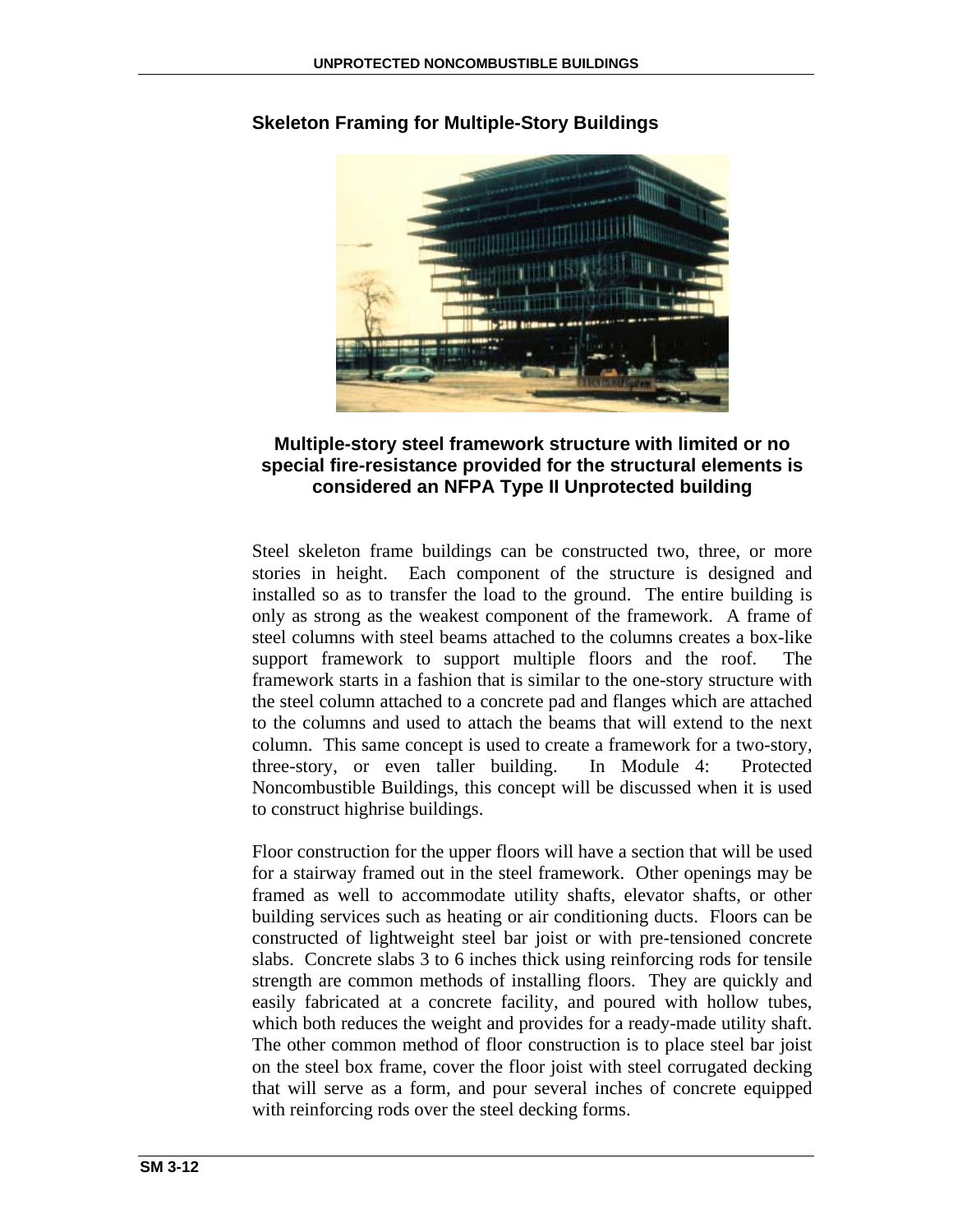Roof construction can use methods similar to those described for a onestory structure, use concrete slabs as described for floor construction above, or may use large steel bowstring truss rafters to span a large space without interior supports and place the entire load on the exterior walls. Steel bowstring truss rafters have been used for many applications where a large clear span was desired. The tops of the steel trusses typically have a 2- by 6-inch beam placed on the top flange of rafters to which "U"-shaped steel purlins attach to span the distance between rafters on which to attach roof materials. The most common roof covering over the truss rafters and purlins is corrugated sheet steel, which is then covered with an insulation board and either a vinyl or asphalt covering. Special loads, such as air conditioning units, require special bracing that spans to structural members to adequately support the load. It must be remembered that this weight is often carried on unprotected steel elements, which could relax under fire conditions and allow the assembly to fail. Another type of roof support using a truss principle is called "space frame truss." This is a three-dimensional truss where the support members of the truss form a "V" with three elements, with web members filled into all three structural elements. This creates a "V"-shaped member with support provided from all three directions. This same concept also is used for heavy trusses that span large areas such as arenas or gymnasiums. In addition to the special trusses themselves, they are also interconnected with each other to provide support in multiple directions within the truss as well as between the trusses themselves. The critical concern is the same as with any truss: if the building should lose any one truss it is subject to losing all the trusses.

Steel elements typically are connected to each other by using bolts. For structural elements supporting heavy loads, special carbon steel bolts are used. Bolts holding two pieces of steel together are under tension when the nut is tightened and the section between the two pieces of steel is under shear pressure. Bolts used for connecting the structural elements are typically 5/8 to 1 inch in diameter. In earlier construction, rivets were used to connect the elements. A rivet would be heated red hot so it was soft, pushed through the hole in the steel, and while one worker applied pressure to the side with the head attached, another worker on the opposite side would use a special hammer to flatten or peen the head of the rivet until it was tightly secured in place. This was a labor- and time-intensive process, and required special heating equipment to heat the rivets. The third method of securing the steel is by welding the connections. This provides a solid or rigid connection that has no flex or give once it is completed. The strength and quality of the weld is dependent upon the ability of the welder to produce the welded joint properly.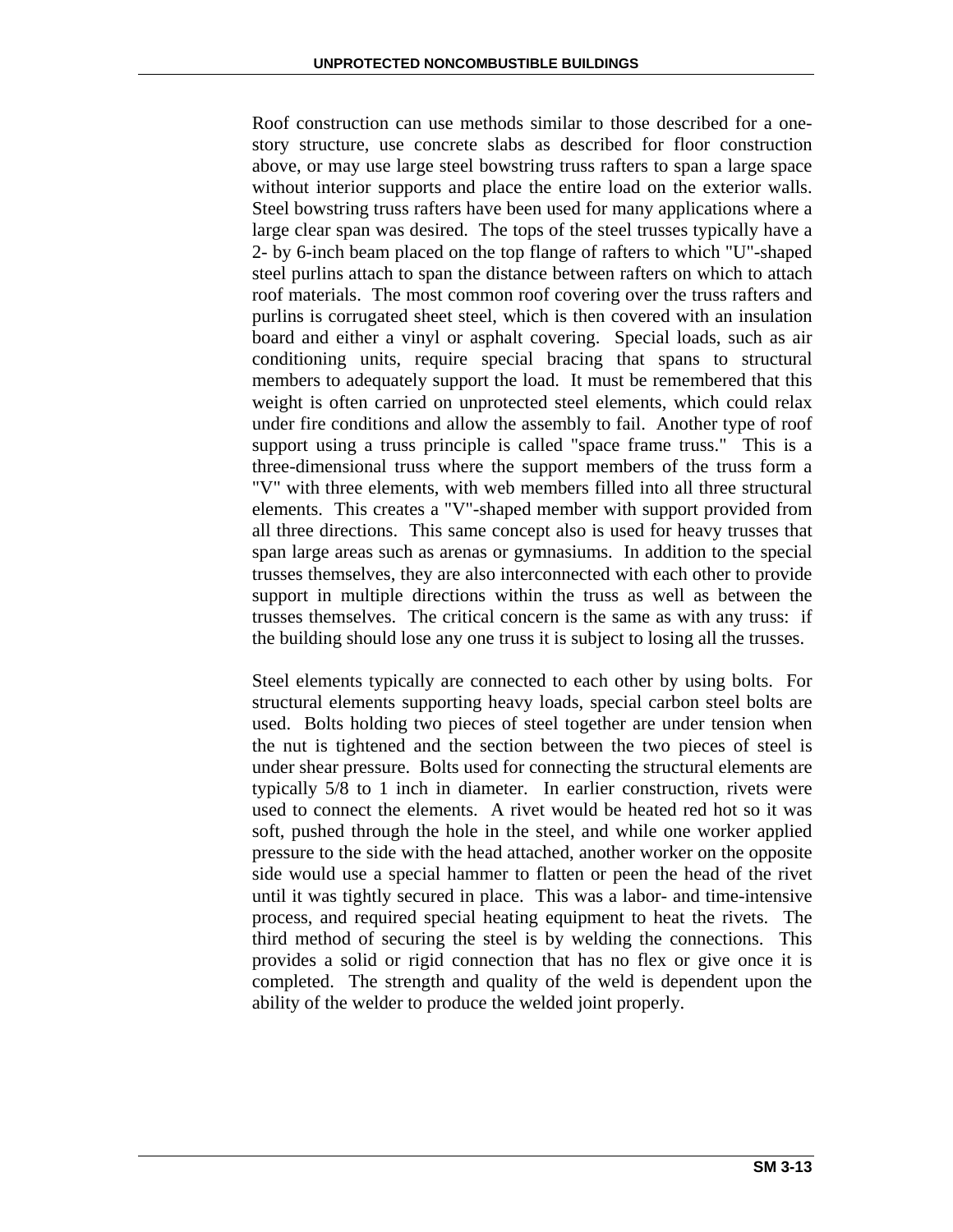

# **SPECIAL APPLICATIONS FOR STEEL CONSTRUCTION**

# **Rigid frame steel buildings use the arch principle to provide a clear span open floor space**

# **Rigid Frame**

Rigid frame steel construction is also commonly called long-span steel construction. It provides large open clear spans without interior support columns. These buildings commonly are used for commercial purposes such as gymnasiums, rollerskating rinks, warehouses, and even office buildings. The support for the structure comes from large rigid steel columns and arches which typically are made from steel "I" beams. Unlike wooden laminated arches, steel arches can be made from several components and then connected with bolts or by welding the connections.

The column portion of the rigid frame arch is attached to anchor bolts secured into a concrete pad. The beam extends from the top of the column to the center of the roof span in the form of an arch. Flanges are welded onto the top of the steel column and onto the beam section that forms onehalf of the arch. Either special carbon alloy bolts are used to connect the two sections, or they are welded together. When the frame extends from the opposite side of the structure the two halves are connected at the peak with bolts or by welding. The two beams connected to the two columns form an arch which, by its very nature, is extremely strong.

The most common method of attaching a roof to a rigid frame building is to place lightweight steel bar joist from arch to arch. Corrugated steel sheet roofing then is attached to the steel bar joist. The roof elements are the lightest construction materials in the structural system and typically the first to fail under fire conditions. The structural arches made from substantial steel elements will absorb heat for a longer time before the materials start to relax, causing structure failure. One principle of this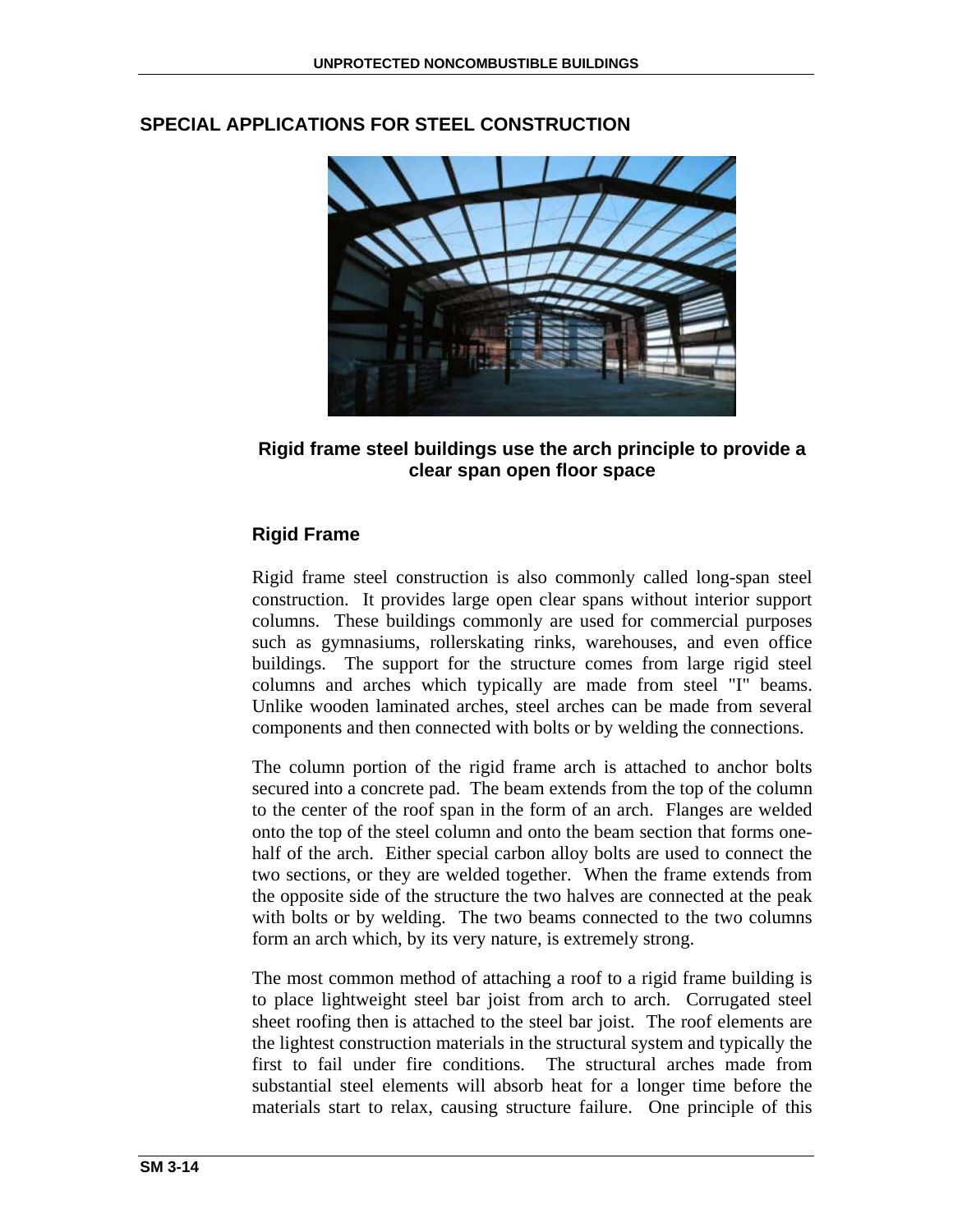method of construction is to limit the amount of weight that must be supported by providing enough slope to the roof for water or snow to run or slide off quickly and to use lightweight construction materials to support the roof. Often structural elements or building components, such as heaters, equipment storage racks, mezzanines, or other heavy objects, are hung from the rigid frames or the steel bar joist that support the roof. Any weight placed on the bottom cord of a truss structural member is placing an undesigned load on one particular part of the truss.

# **Specialized Steel Structures**



# **Steel frame geodesic domes are commonly used for entertainment purposes, special applications, or, in some instances, dwellings**

Geodesic domes use a triangulation principle to form a lightweight structural framework that then can be covered with a lightweight covering such as aluminum or composite material. The triangulation of the framing materials works on the same principle of truss rafters that provide strength along their exterior surface to the ground support. Supporting interior loads is critical, since the structure typically is not capable of supporting additional loads, such as floors or floor loads. Typically, floor loads would be supported with columns and beams.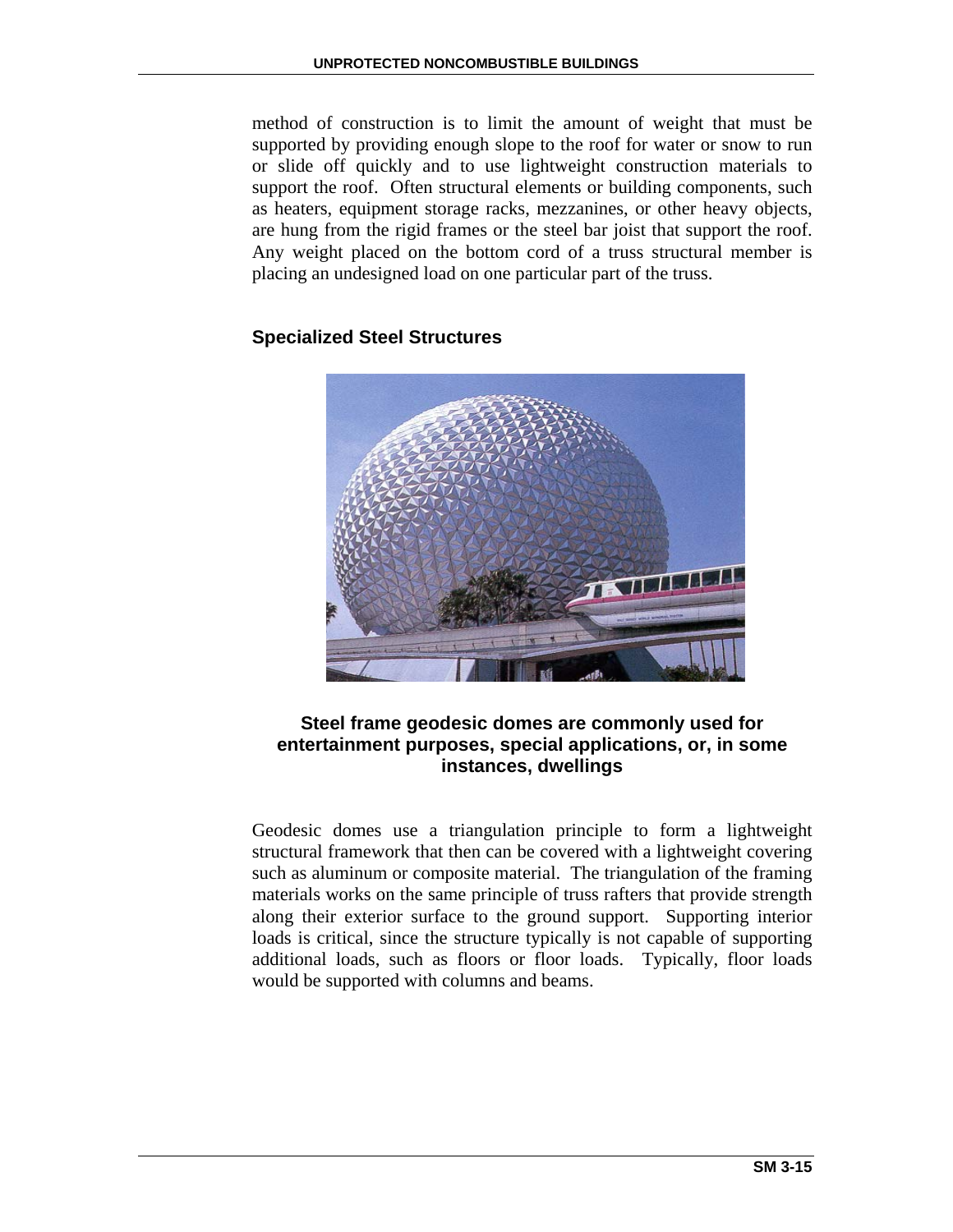#### **WALLS**



# **Steel columns of a box skeleton frame structure may be incorporated into a masonry wall, which also may provide support to the steel bar joist on the exterior wall**

The steel box frame or rigid frame building typically does not rely on interior walls for structural support. Interior walls are typically non-loadbearing, and simply are used to segregate areas of the building. Exterior walls enclose the structure and, in some instances, may provide fireresistance as the steel columns may be incorporated into masonry walls during the construction of the wall. Another construction technique is to use masonry exterior walls to provide support for the steel bar joist on the exterior of the structure, especially if the building is to be only a single span (one bar joist truss) floor or roof element. A masonry wall on each side of the building supports the roof or floor elements above.

Curtain exterior walls typically are used to enclose the exterior of the structure. The terms "curtain walls" and "panel walls" often are used interchangeably to describe non-load-bearing enclosing walls on framed buildings that gain their support from structural members, such as columns. Curtain walls simply hang like a curtain and actually add weight to the supporting columns and beams. Curtain walls are used for all size buildings ranging from one-story to 100 stories, while panel walls commonly refer to one-story buildings. Curtain walls can be made from sheet steel, steel studs covered with a lightweight covering, glass, or concrete block used to fill in between the steel support columns. The exterior wall also may be finished with a veneer layer of facing brick to give the appearance of a masonry building. In some instances, steel bar joist roof rafters will be placed directly on top of the concrete block wall to support the exterior wall end of the roof system.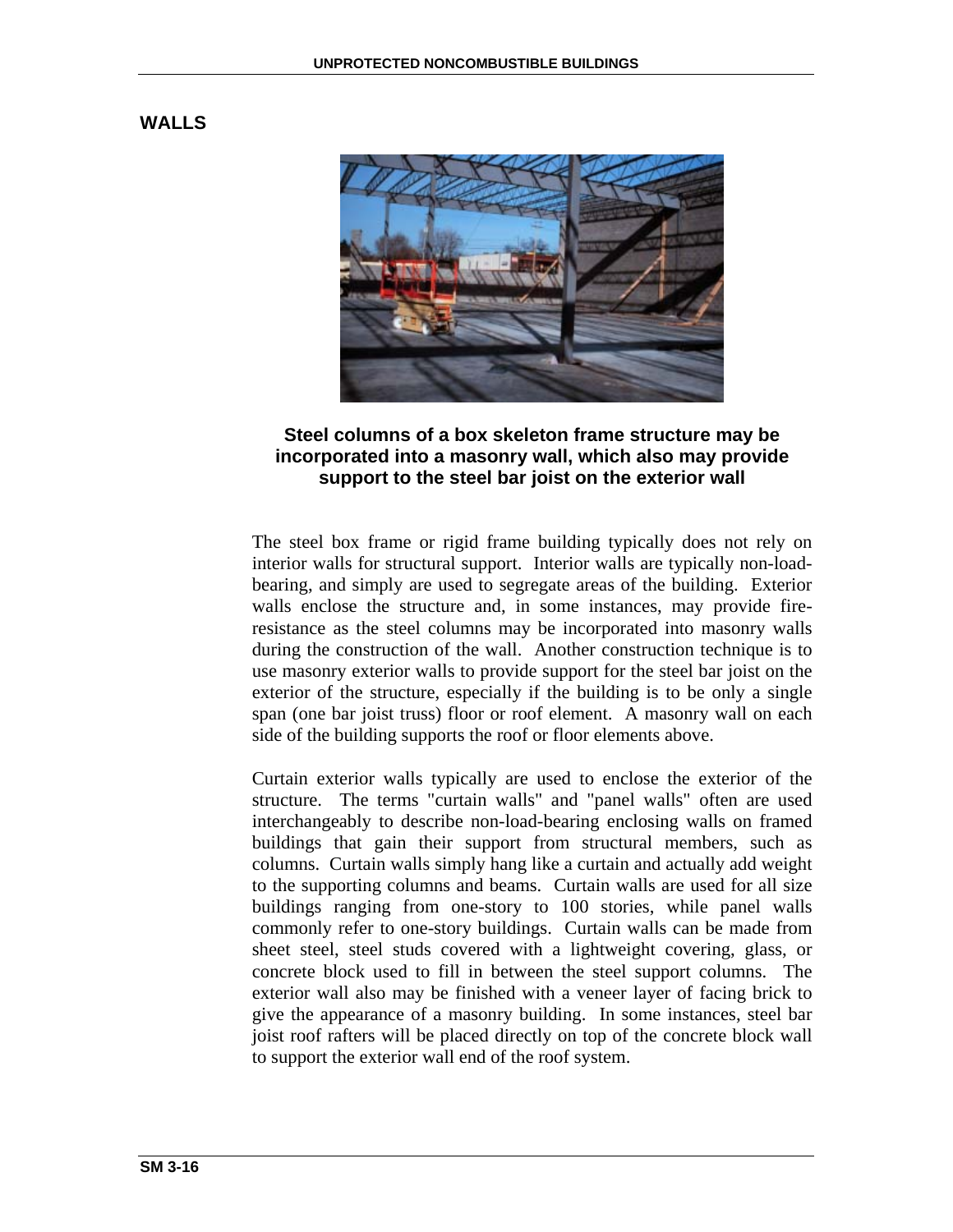

#### **BUILDINGS COMBINING MASONRY SUPPPORTS WITH STEEL FRAME**

#### **Poured-in-place concrete walls are tilted up once the concrete is cured and, once in place, often provide support for the steel bar joist roof supports**

Many noncombustible buildings use a combination of masonry supports and structural steel. The masonry can be concrete block, poured-in-place concrete, or concrete panels prefabricated at another location and brought to the construction site. In some instances the concrete walls actually are poured and cured at the construction site adjacent to the position where they will be placed on a foundation. They are simply tilted up and secured in place after the concrete is cured.

If the distance between exterior walls permit, steel bar joist will be a simple span from one wall to the other without the need for additional support. A simple span building could be as wide as 20 to 25 feet. If the span exceeds the capability of a single span, a column-and-beam system must be installed between the two walls. When inspecting buildings, the single interior support column will be easily observed in the middle of the building. The columns may be covered with a fire-resistant material (see Module 4). In a larger building that requires two columns-and-beam supports the columns will appear at one-third and two-thirds of the distance across the building. This has been described previously as the "box" system, where a box-like framework is formed at the top of the columns from column to column.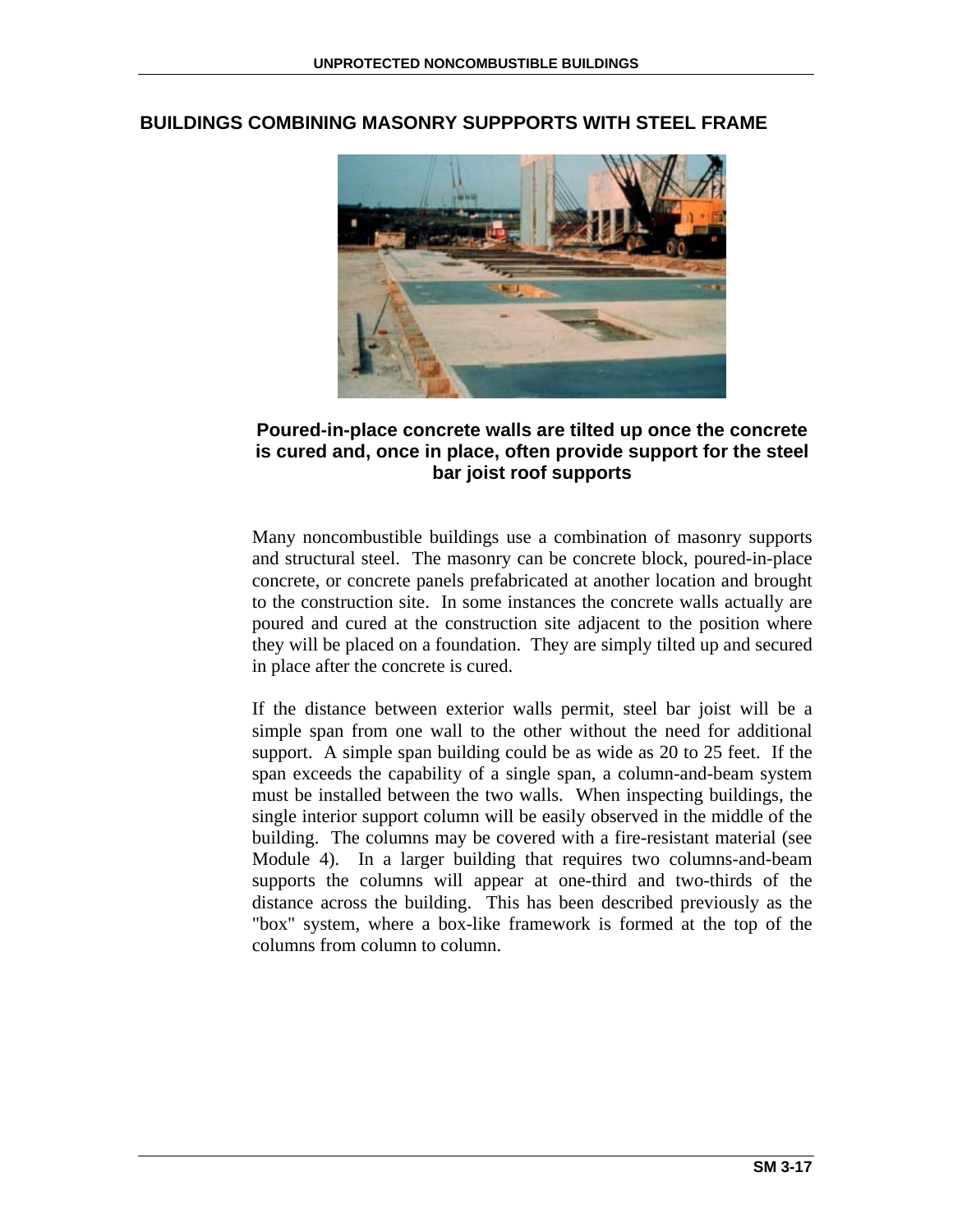

# **The "big box" structure is common today in nearly every community**

The "big box" store is common today, and is used for many different occupancies. Chain lumber and hardware stores, office supply stores, and numerous other commercial operations use the big box building. The term "big box" comes from the many box-like structures created by the beams attached to the tops of the columns and when viewed from the top, it appears as many square steel boxes which will support either a floor system or, most commonly, a roof system.

# **FIREFIGHTER SAFETY CONSIDERATIONS IN STEEL FRAME STRUCTURES**

As with any structure, the fire load of the contents inside the structure can pose special risks to firefighters. This is especially true in lightweight, unprotected noncombustible buildings. Some local building codes may require the Type II building to have NFPA 220 subclass 111 or 222 fireresistance added to structural elements. In most cases, however, if the building owner provides 1- or 2-hour fire-resistive protection for a Type II building, it may not require much additional protection to make the building a Type I structure. Most often Type II buildings will have limited, if any, fire-resistive protection for the structural steel elements.

Structural steel exposed to heat will expand and, above  $500^{\circ}F$  (260 $^{\circ}C$ ) start to lose strength to support loads. At about 1,000°F (538°C) it will typically lose about one half its load-carrying capability and at 1,500°F (816°C) cannot even support its own weight.

The time for the structural materials to reach these temperatures will depend in part on the size or mass of the steel object. A lightweight steel bar joist roof rafter will heat to 1,500°F much faster than a 24-inch "I" beam that is 3/8 inch thick if they are both placed at the same location in a fire.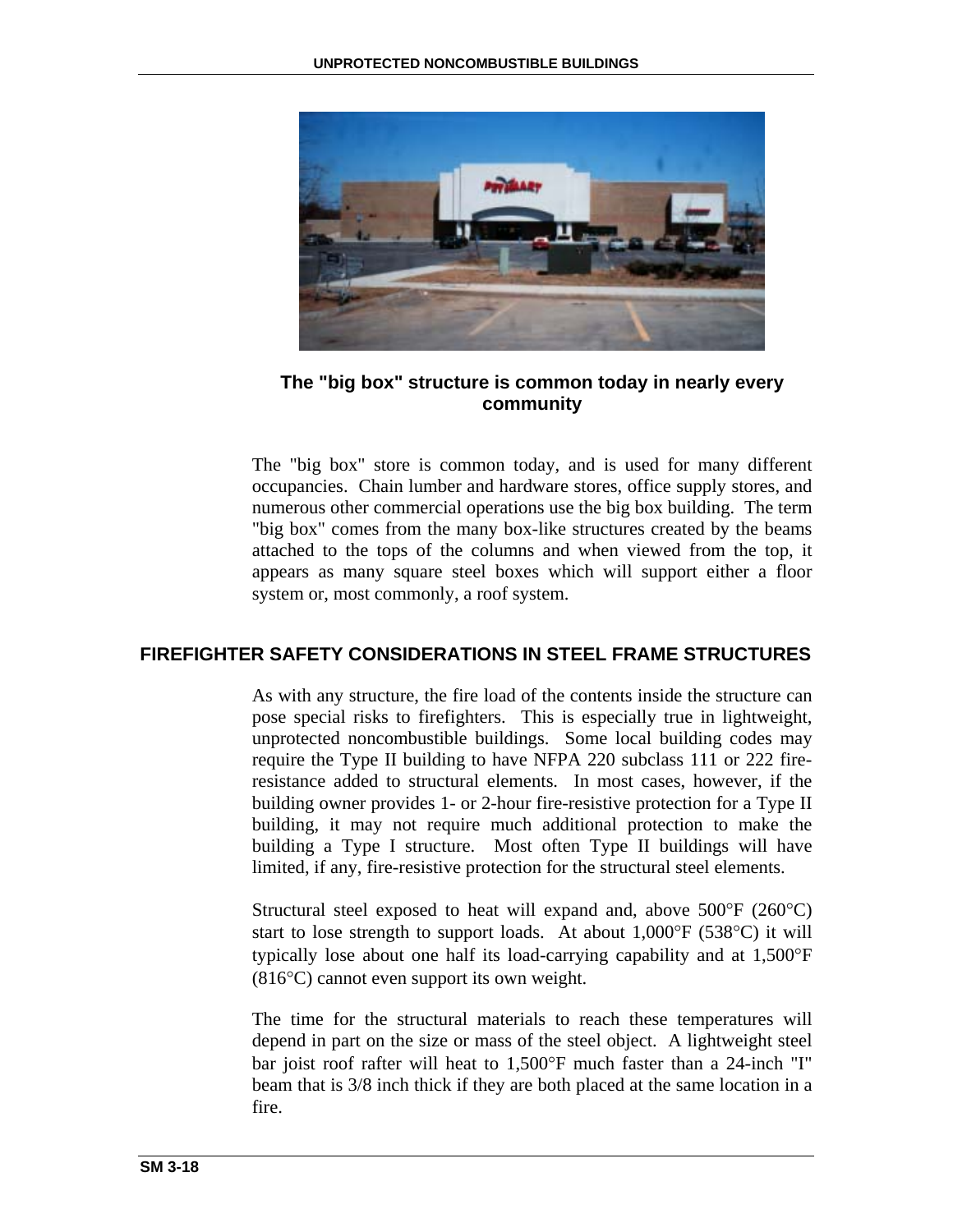Firefighters should quickly recognize the characteristics of a Type II lightweight steel-supported structure and the problems anticipated under fire conditions. Firefighting strategic goals and operational procedures should be adjusted accordingly, especially if a fire has been burning with the fire and heat directly affecting the structural elements. While there is no hard-and-fast rule of how long it will take for the steel to relax, it always should be anticipated when there is a potential for heat buildup or direct flame impingement. There is no substitute for preincident planning and determining the structural elements of a building before the fire occurs.

# **SUMMARY**

It is critical that IC's, CO's, Safety Officers, and firefighters identify a building's type in order to identify the critical characteristics of the structure.

Each building type will have characteristics that may be considered strengths, such as the fact that steel is a noncombustible construction material. Each building also will have characteristics that are of concern, such as the fact that when unprotected steel is a structural material it will lose its ability to carry the weight being supported or even its own weight if it reaches a temperature of 1,500°F.

Steel is used in several different applications. The first application of steel was cast iron, which was used for support columns or for entire building exterior walls. Structural steel became a popular structural material at the turn of the century when steel mills started to produce columns and beams that could be used to frame and support a building. Today structural steel is a very common construction material and, with fire-resistance treatment, the steel can be provided with a fire-resistance rating of 3 or more hours. Specially hardened steel can be made to provide as much as 150,000 pounds per square inch strength under tension. This steel is commonly used for post-tensioned concrete.

The term "noncombustible building" provides a descriptive picture of structural elements typically made from steel or concrete. The term "unprotected noncombustible building" provides a descriptive picture of structural elements that are protected from fire and will not be affected by heat for a given period of time. It is important that emergency response personnel understand the affected features of the building involved in fire in order to predict the structural stability and the safety of the firefighters.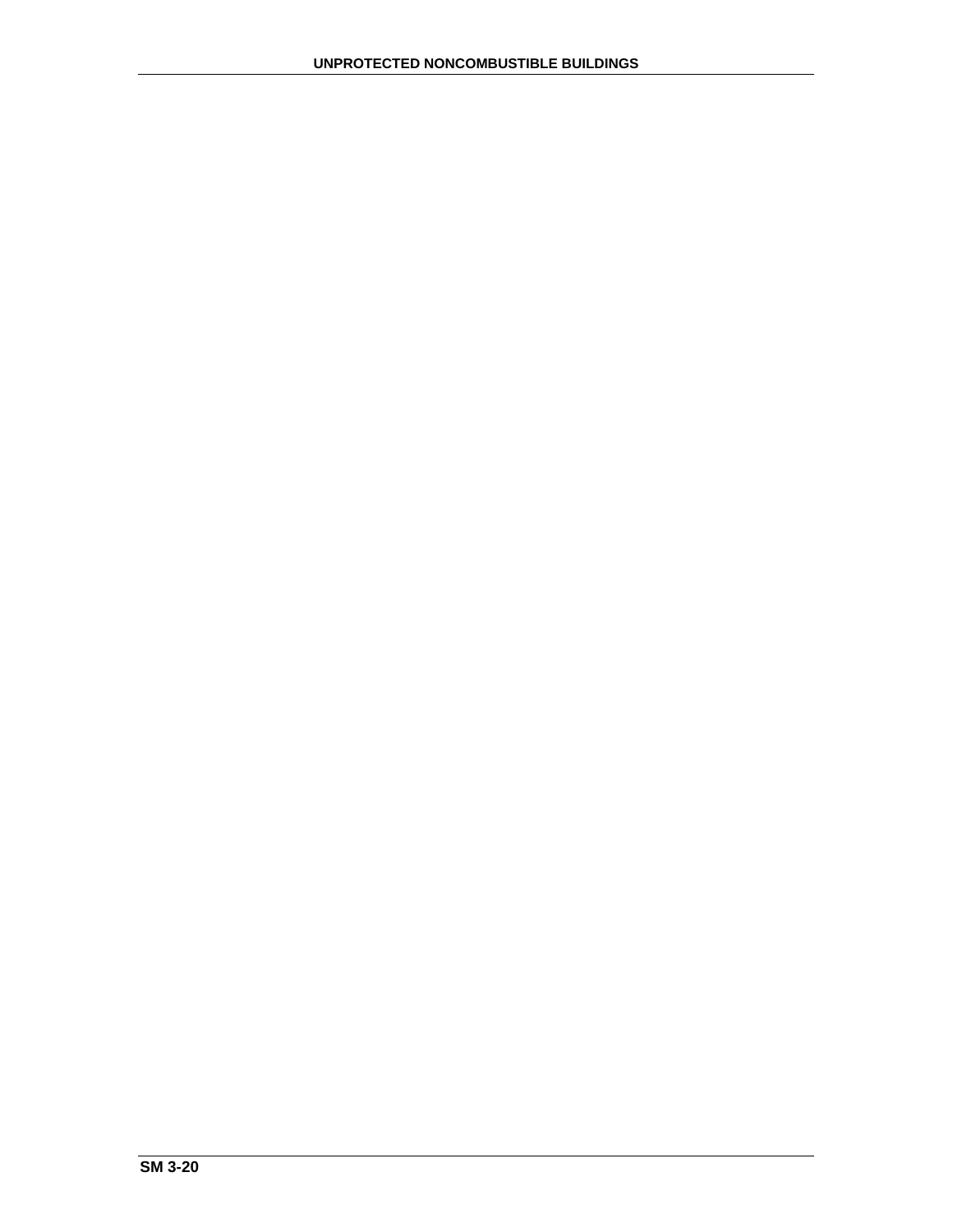# **Activity 3.1**

# **Cast-Iron Structural Elements**

# **Purpose**

To apply the principles of cast-iron construction elements under fire conditions.

# **Directions**

- 1. You will be divided into small groups.
- 2. Each group should read its assigned scenario and view the fire scenario slide.
- 3. You have 15 minutes to answer the questions and select a spokesperson.
- 4. Report your group's findings and responses to the questions:
	- a. Are there any cast-iron structural elements in the structure or occupancy? If yes, what are they?

<u> 1989 - Johann Stoff, amerikansk politiker (\* 1908)</u>

the control of the control of the control of the control of the control of the control of the control of the control of the control of the control of the control of the control of the control of the control of the control

<u> 1989 - Johann Stoff, amerikansk politiker (d. 1989)</u>

b. Was there any unusual activity inside the building prior to the fire that is a concern? If yes, what?

- c. Has anything happened that could affect the structural integrity of the building? If yes, what?
- d. Is firefighter safety a concern? If yes, why?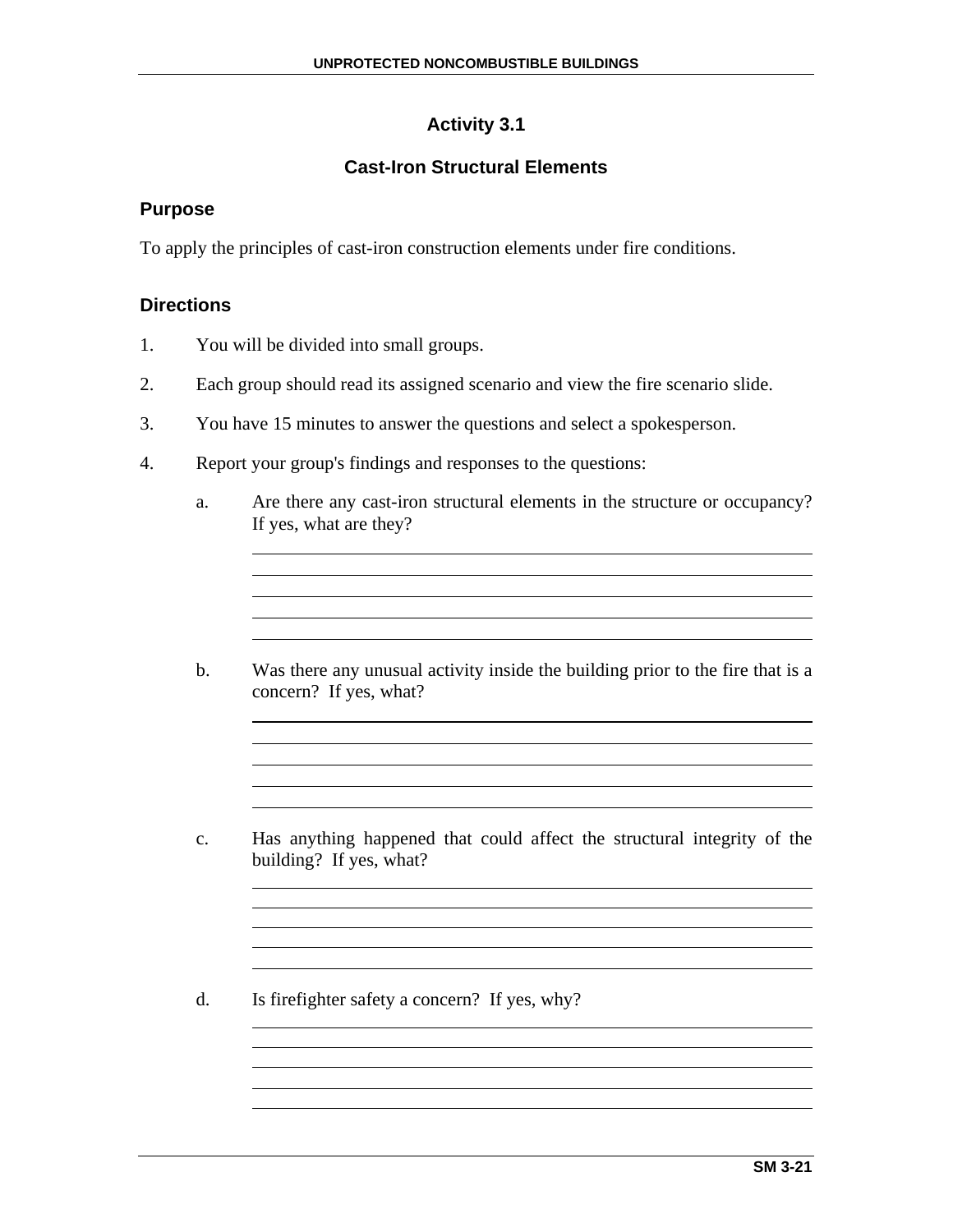# **Scenario 1: 2 Main Street**

An explosion and fire has been reported on the first floor of a 13-story building at 2 Main Street. The caller states that workers were preparing to start construction work inside the store and had moved in several large tanks containing 3,000 pounds per square inch (psi) of compressed air. The explosion caused several of the tanks to rocket around the inside of the structure before the fire started. The caller states that it appears that part of the second floor may be sagging in the middle of the building. Due to the repairs, the store on the first floor was closed, but the offices above are fully occupied. Several construction workers inside the store area are unaccounted for. Upon arrival you observe heavy smoke conditions, but only limited fire.

Previous inspections of the structure revealed that the building is served by two elevators, side by side, and by two open-shaft stairwells. The first floor is a clothing store, and the upper 12 floors are used as offices. The offices are partitioned off to form a long corridor from the front to the rear of the structure, with offices on either side. The stairs are at the front and rear and the elevators are at the front.

The time is 0745 on a Monday morning, temperature is 55 degrees, and winds are from the west at 5 mph.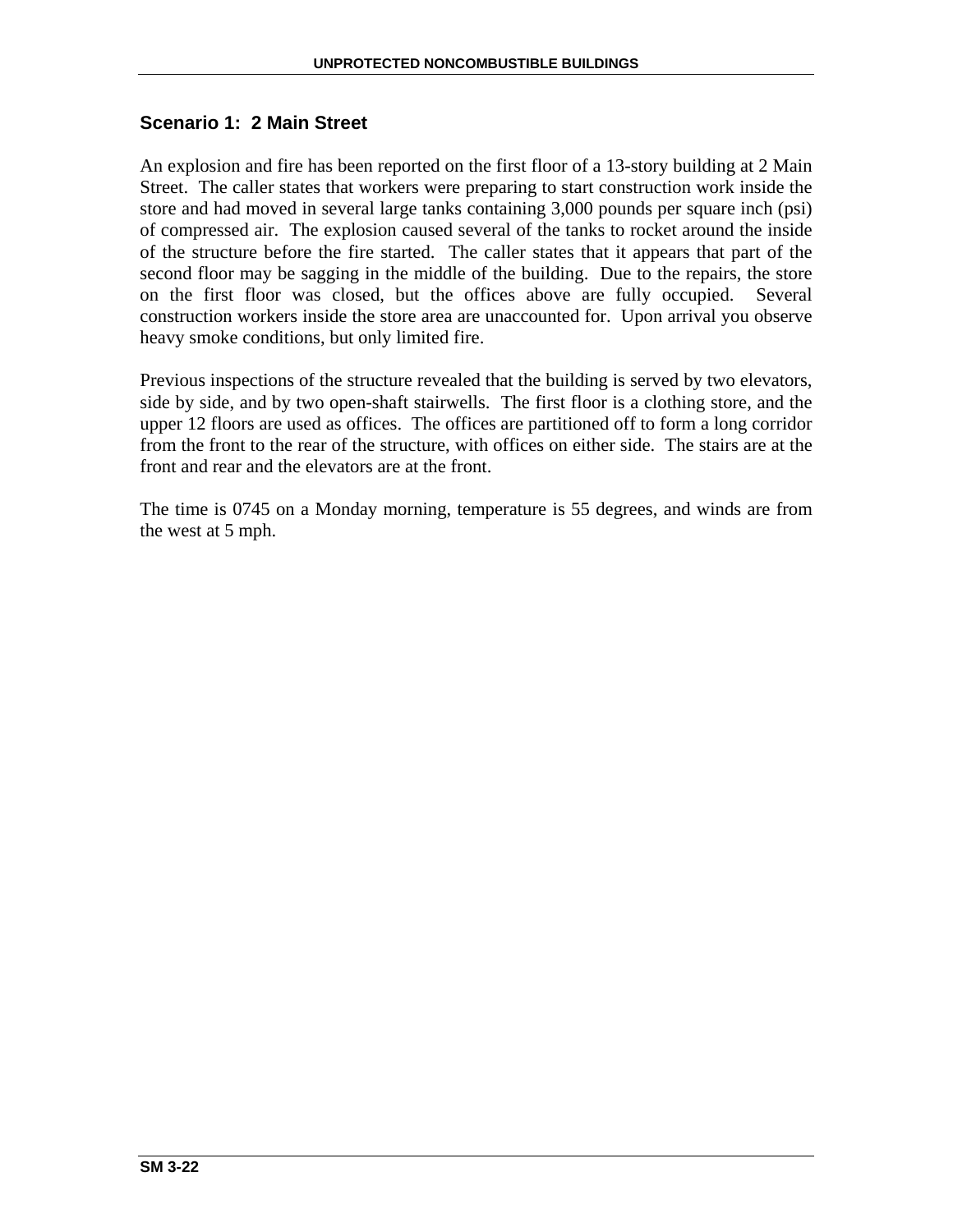|                                                                      |                                                                                                                                                                                                                                                                                |                                                             | <b>Quick Access Prefire Plan</b> |                                                                     |                                                       |  |  |  |
|----------------------------------------------------------------------|--------------------------------------------------------------------------------------------------------------------------------------------------------------------------------------------------------------------------------------------------------------------------------|-------------------------------------------------------------|----------------------------------|---------------------------------------------------------------------|-------------------------------------------------------|--|--|--|
|                                                                      | <b>Building Address: 2 Main Street</b>                                                                                                                                                                                                                                         |                                                             |                                  |                                                                     |                                                       |  |  |  |
|                                                                      | <b>Building Description:</b><br>13-story noncombustible Type II Unprotected, 50' by 100', masonry exterior, load-bearing side<br>walls support part of floor and roof load.                                                                                                    |                                                             |                                  |                                                                     |                                                       |  |  |  |
|                                                                      | <b>Roof Construction:</b><br>Concrete slab with asphalt and tar covering--front stairwell has a bulkhead door onto roof.                                                                                                                                                       |                                                             |                                  |                                                                     |                                                       |  |  |  |
|                                                                      | <b>Floor Construction:</b><br>Concrete slab supported by cast-iron columns. Basement used for utility services, maintenance,<br>elevator motors, etc.                                                                                                                          |                                                             |                                  |                                                                     |                                                       |  |  |  |
|                                                                      | <b>Occupancy Type:</b><br>Commercial first floor. Offices second to<br>thirteenth floors.                                                                                                                                                                                      |                                                             |                                  | <b>Initial Resources Required:</b><br>2 engines, 1 ladder, 1 rescue |                                                       |  |  |  |
| <b>Location of Water Supply:</b><br>2 Main Street and 18 Main Street |                                                                                                                                                                                                                                                                                | <b>Available Flow:</b><br>$3,000$ gpm each                  |                                  |                                                                     |                                                       |  |  |  |
|                                                                      |                                                                                                                                                                                                                                                                                |                                                             | <b>Estimated Fire Flow*</b>      |                                                                     |                                                       |  |  |  |
|                                                                      | Level of<br><b>Involvement</b>                                                                                                                                                                                                                                                 | 25%                                                         | 50%                              | 75%                                                                 | 100%                                                  |  |  |  |
|                                                                      | <b>Estimated Fire</b><br>Flow in gpm                                                                                                                                                                                                                                           | 415                                                         | 830                              | 1,245                                                               | 1,660                                                 |  |  |  |
|                                                                      | *Estimated fire flow based on 50' by 100' with no exposures--add exposures.                                                                                                                                                                                                    |                                                             |                                  |                                                                     |                                                       |  |  |  |
|                                                                      | <b>Fire Behavior Prediction:</b><br>Fire extension on floor easy via 100' hall, fire extension to floors above will be slowed by concrete<br>floors. Smoke will travel open stairwells, and elevators are unreliable under fire conditions.<br>Exterior fire extension likely. |                                                             |                                  |                                                                     |                                                       |  |  |  |
|                                                                      | <b>Predicted Strategies:</b><br>Offensive operations likely, evaluate safety of structure, many voids require checking for fire<br>extension. Evacuation may be challenging with open stairwells requiring aggressive interior attack<br>to protect stairwells.                |                                                             |                                  |                                                                     |                                                       |  |  |  |
|                                                                      | <b>Problems Anticipated:</b><br>Open stairwells, cast-iron columns supporting floors, many voids and chases, glass transoms over<br>office doors, many unoccupied offices used for storage.                                                                                    |                                                             |                                  |                                                                     |                                                       |  |  |  |
| $\boldsymbol{\mathrm{X}}$                                            | <b>Standpipe:</b><br>Front and rear stairwell                                                                                                                                                                                                                                  | $\boldsymbol{\mathrm{X}}$<br><b>Basement and stairwells</b> | <b>Sprinklers:</b>               | $\mathbf{X}$                                                        | <b>Fire Detection:</b><br>Smoke and heat direct wired |  |  |  |

*to 911*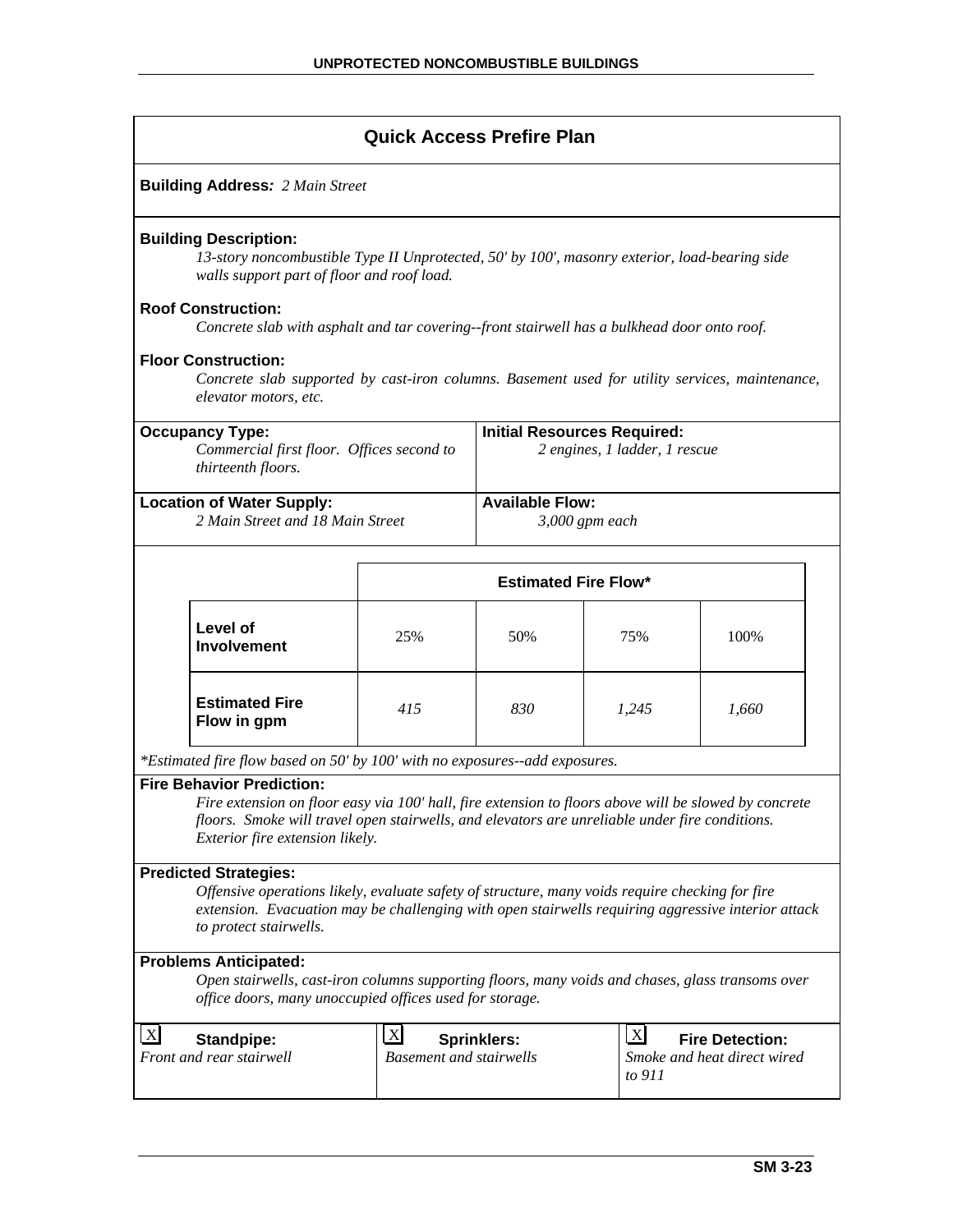#### **Scenario 2: 47 Cigar Alley**

A fire has been reported in a four-story office building housing insurance company offices. The building was constructed about 1880 using a new "modern" technology called cast-iron fronts and supports. The insurance company employs about 300 people, with nearly 200 data entry staff located on the first and second floors. The third floor is the accounting department, with about 85 employees, and houses the computer hardware. The fourth floor is the file storage area. Previous inspections have revealed nearly 40 years' supply of records stacked in cardboard boxes from the floor to the ceiling. They employ about 15 filing clerks who research old records and make copies of them for processing.

The cast-iron exterior wall has been repaired several times in the past 100 years with straps, bolts, and screws. The interior support columns are original. Originally the building was designed and constructed as a lightweight occupancy, drying tobacco leaves on the top two floors, rolling cigars on the second floor, and a retail drug store on the first floor. The basement is used for coal storage, a boiler, and maintenance.

The fire is located on the third and fourth floors. While the building is sprinklered, the system was not activated, which has provided for extensive fire spread via the exterior windows. The first company has attached to the fire department connection, and the water motor gong has activated, indicating that water now is flowing.

The temperature is 38 degrees, winds are 15 mph from the north, and freezing rain is forecast within an hour.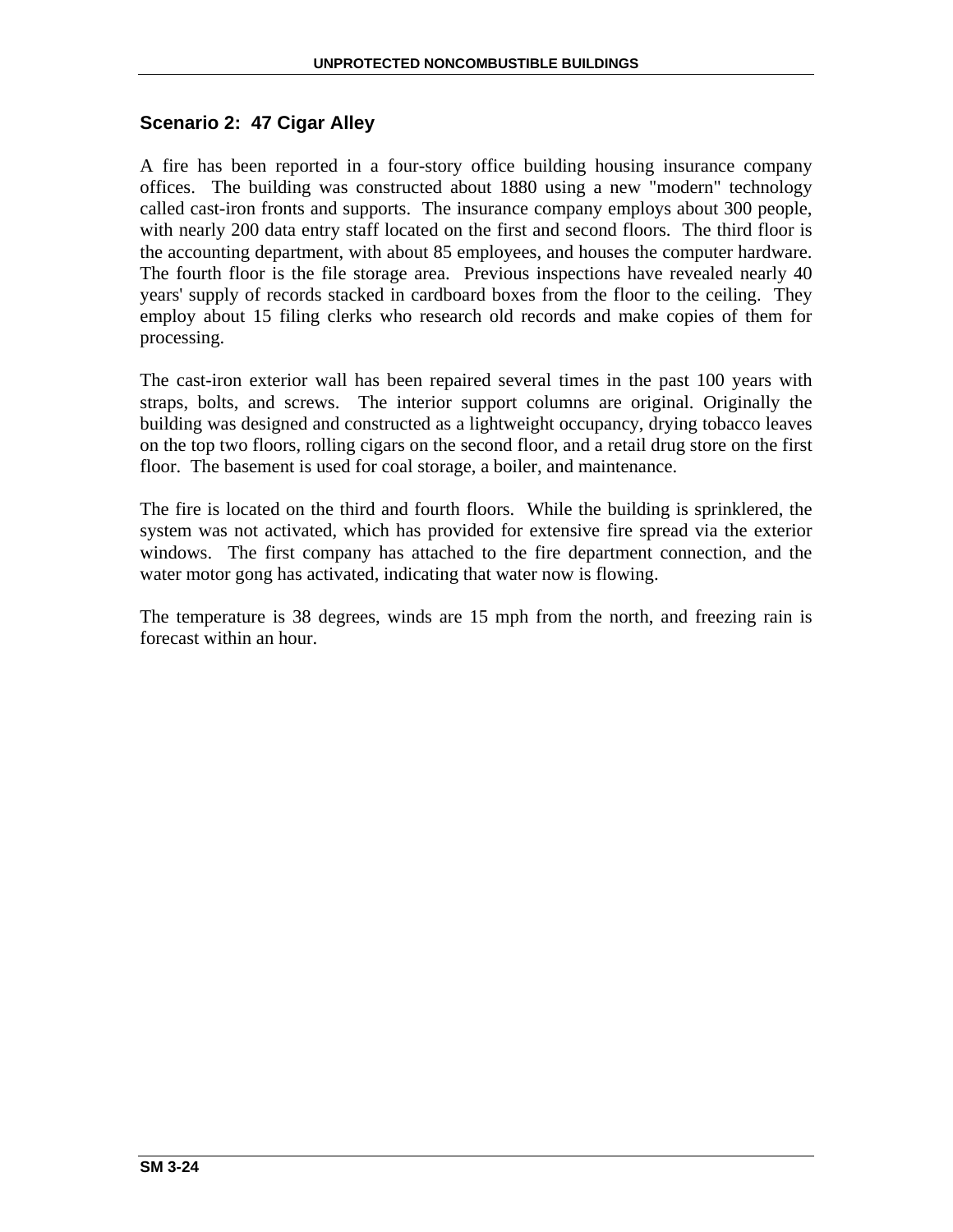|                                                                                                                                                                                   | <b>Quick Access Prefire Plan</b>                                                                                                                                                                                                                                                    |                                                  |                                                                     |       |                                  |                                                       |  |  |  |
|-----------------------------------------------------------------------------------------------------------------------------------------------------------------------------------|-------------------------------------------------------------------------------------------------------------------------------------------------------------------------------------------------------------------------------------------------------------------------------------|--------------------------------------------------|---------------------------------------------------------------------|-------|----------------------------------|-------------------------------------------------------|--|--|--|
|                                                                                                                                                                                   | <b>Building Address: 47 Cigar Alley</b>                                                                                                                                                                                                                                             |                                                  |                                                                     |       |                                  |                                                       |  |  |  |
|                                                                                                                                                                                   | <b>Building Description:</b><br>Four-story 50' by 100' noncombustible Type II Unprotected office building with basement.                                                                                                                                                            |                                                  |                                                                     |       |                                  |                                                       |  |  |  |
|                                                                                                                                                                                   | <b>Roof Construction:</b><br>Concrete with asphalt and tar covering, bulkhead door on front stairwell.                                                                                                                                                                              |                                                  |                                                                     |       |                                  |                                                       |  |  |  |
| <b>Floor Construction:</b><br>Concrete on cast-iron columns.                                                                                                                      |                                                                                                                                                                                                                                                                                     |                                                  |                                                                     |       |                                  |                                                       |  |  |  |
| <b>Occupancy Type:</b><br>Insurance company offices                                                                                                                               |                                                                                                                                                                                                                                                                                     |                                                  | <b>Initial Resources Required:</b><br>2 engines, 1 ladder, 1 rescue |       |                                  |                                                       |  |  |  |
| <b>Location of Water Supply:</b><br>42 Cigar Alley and 15 Front Street                                                                                                            |                                                                                                                                                                                                                                                                                     |                                                  | <b>Available Flow:</b><br>$1,500$ gpm each                          |       |                                  |                                                       |  |  |  |
| <b>Estimated Fire Flow*</b>                                                                                                                                                       |                                                                                                                                                                                                                                                                                     |                                                  |                                                                     |       |                                  |                                                       |  |  |  |
|                                                                                                                                                                                   | Level of<br><b>Involvement</b>                                                                                                                                                                                                                                                      | 25%                                              | 50%                                                                 | 75%   |                                  | 100%                                                  |  |  |  |
|                                                                                                                                                                                   | <b>Estimated Fire</b><br>Flow in gpm                                                                                                                                                                                                                                                | 415                                              | 830                                                                 | 1,245 |                                  | 1,660                                                 |  |  |  |
|                                                                                                                                                                                   | *Estimated fire flow based on 50' by 100' with no exposures--add exposures.                                                                                                                                                                                                         |                                                  |                                                                     |       |                                  |                                                       |  |  |  |
|                                                                                                                                                                                   | <b>Fire Behavior Prediction:</b><br>Due to heavy floor loads of paper files on the fourth floor, fire extension will be severe, piles of<br>boxes will collapse, and papers will become water soaked, increasing their weight. Open stairwells<br>will allow heat and smoke travel. |                                                  |                                                                     |       |                                  |                                                       |  |  |  |
| <b>Predicted Strategies:</b><br>Rescue and account for employees; if more than 50 percent involved, use defensive operations.<br>Use special caution for outside cast-iron walls. |                                                                                                                                                                                                                                                                                     |                                                  |                                                                     |       |                                  |                                                       |  |  |  |
| <b>Problems Anticipated:</b><br>Heavy fire load on third and fourth floors, cast-iron columns may not support much additional<br>load, such as water absorbed in cardboard boxes. |                                                                                                                                                                                                                                                                                     |                                                  |                                                                     |       |                                  |                                                       |  |  |  |
| $\boldsymbol{\mathrm{X}}$                                                                                                                                                         | <b>Standpipe:</b><br>Type 3 in stairwells                                                                                                                                                                                                                                           | $\mathbf{X}$<br>Wet pipe system<br>past 10 years | <b>Sprinklers:</b><br>No record of system being tested in           |       | $\mathbf{X}$<br>automatic dialer | <b>Fire Detection:</b><br>Heat detection tied into an |  |  |  |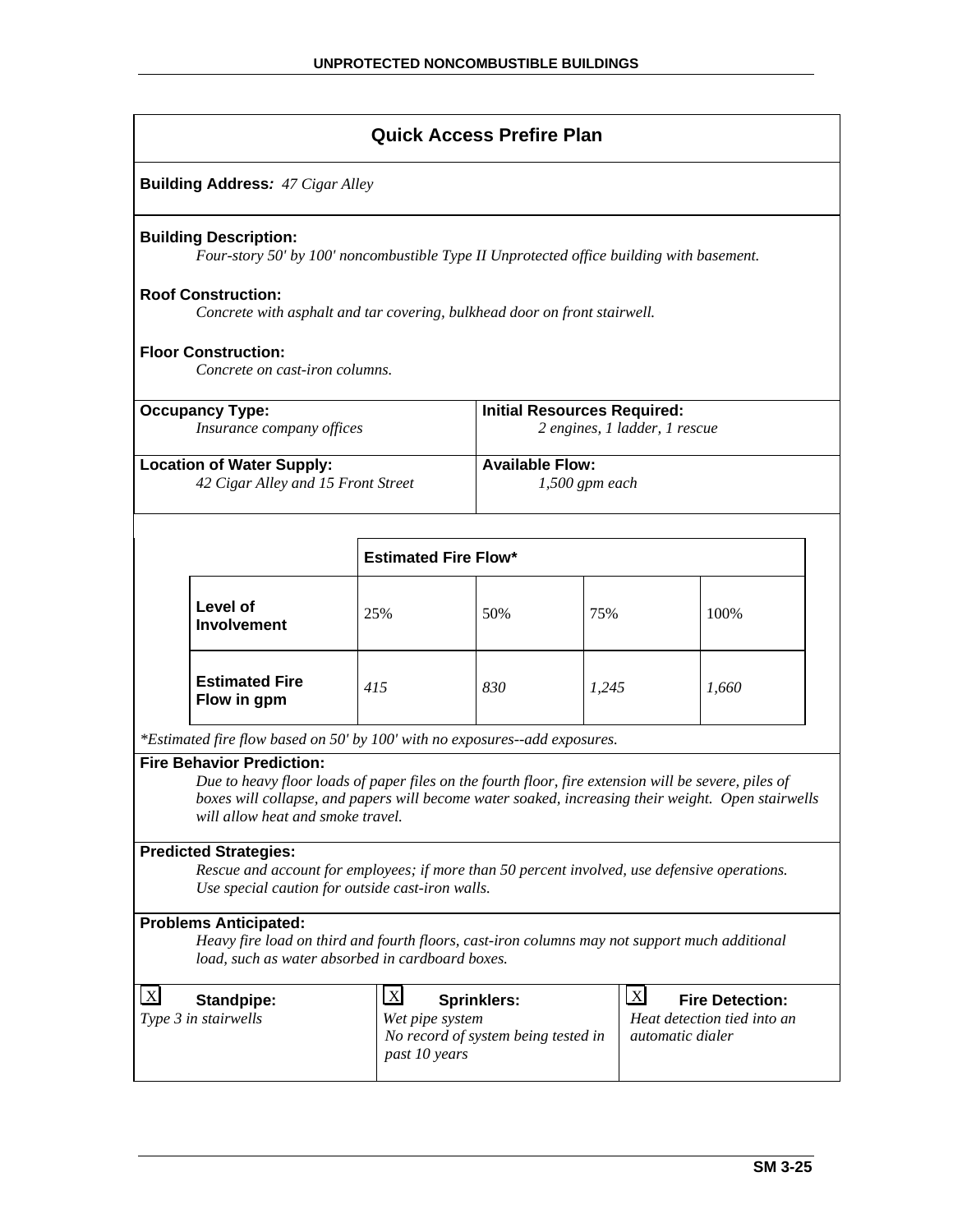# **Scenario 3: 28 Clark Boulevard**

A fire has been reported in a four-story building which houses a store on the first floor and apartments on the top three floors. There are four apartments on the second and third floors, and three on the fourth floor. The building was constructed around 1880, with masonry exterior walls, cast-iron columns for support, and concrete slab floors and roof. Several years ago the front wall on the first floor was damaged, and repairs were made using cast-iron columns to support the second floor and above along the exterior wall. The apartments are served by two open stairwells. The stair risers and frames are made from cast iron.

The call is placed from a police patrol car. It is 0530 on a Saturday, with the temperature at 10 degrees and winds from the north at 15 mph. The police officer went inside the upper floors to alert tenants of the apartments and has not been seen since. His patrol car is outside with the motor running. Many occupants of the apartments have exited from the rear stairwell. It appears that an arsonist has spread flammable liquids on the first floor, which has major fire involvement. The sprinklers are only in the hallways and stairwells of the upper floors, and in the basement.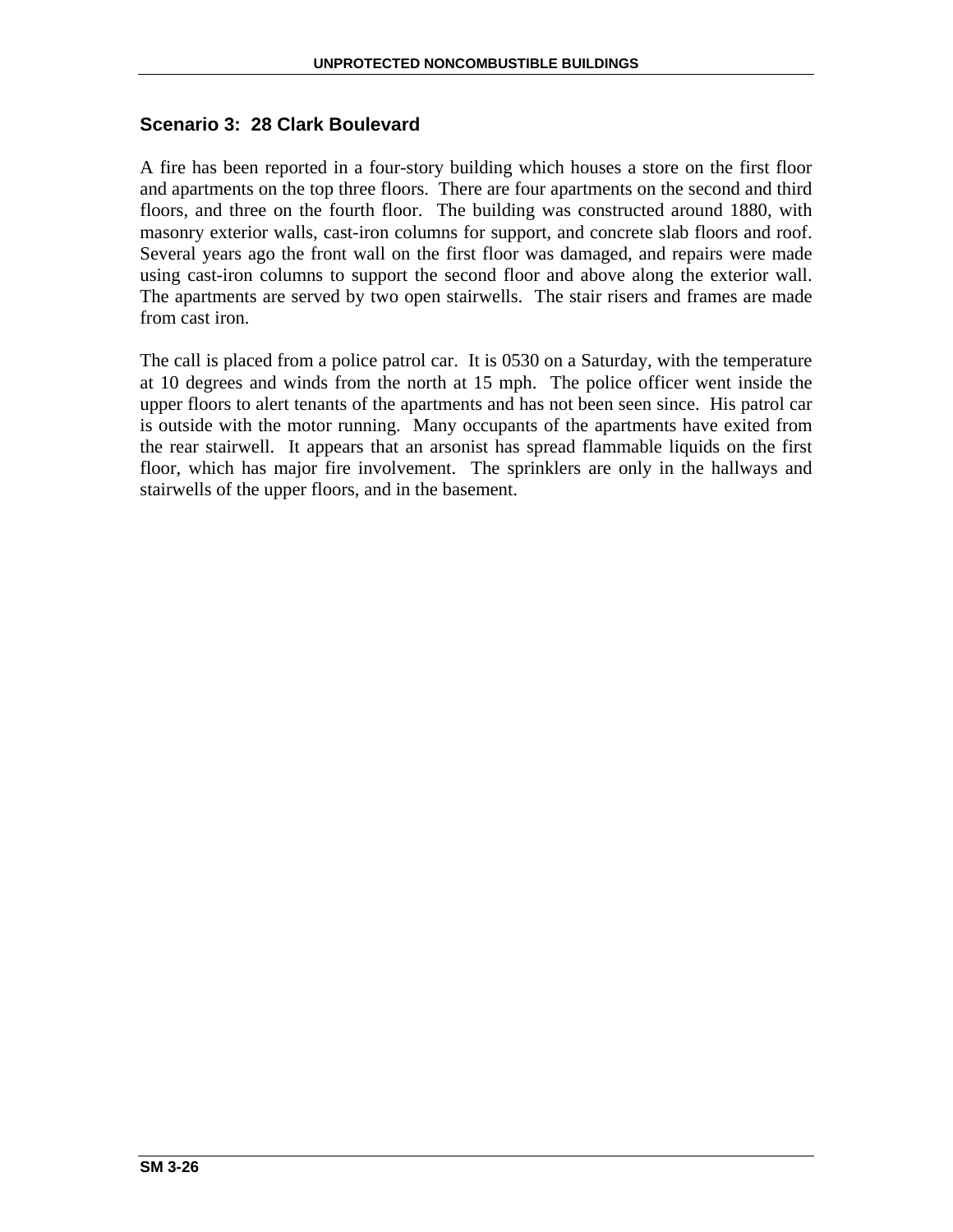| <b>Quick Access Prefire Plan</b>                                                                                                                                                                  |                                                                                                                    |                             |                                                                     |                            |                                                       |  |  |  |
|---------------------------------------------------------------------------------------------------------------------------------------------------------------------------------------------------|--------------------------------------------------------------------------------------------------------------------|-----------------------------|---------------------------------------------------------------------|----------------------------|-------------------------------------------------------|--|--|--|
|                                                                                                                                                                                                   | <b>Building Address: 28 Clark Boulevard</b>                                                                        |                             |                                                                     |                            |                                                       |  |  |  |
|                                                                                                                                                                                                   | <b>Building Description:</b><br>Four-story 50' by 100'. Commercial first floor and apartments on top three floors. |                             |                                                                     |                            |                                                       |  |  |  |
|                                                                                                                                                                                                   | <b>Roof Construction:</b><br>Concrete floor slabs supported on cast-iron columns.                                  |                             |                                                                     |                            |                                                       |  |  |  |
| <b>Floor Construction:</b><br>Concrete slab on cast iron columns.                                                                                                                                 |                                                                                                                    |                             |                                                                     |                            |                                                       |  |  |  |
| <b>Occupancy Type:</b><br>Commercial and apartments                                                                                                                                               |                                                                                                                    |                             | <b>Initial Resources Required:</b><br>2 engines, 1 ladder, 1 rescue |                            |                                                       |  |  |  |
| <b>Location of Water Supply:</b><br>20 and 40 Clark Boulevard                                                                                                                                     |                                                                                                                    |                             | <b>Available Flow:</b><br>$1,000$ gpm each                          |                            |                                                       |  |  |  |
|                                                                                                                                                                                                   |                                                                                                                    | <b>Estimated Fire Flow*</b> |                                                                     |                            |                                                       |  |  |  |
|                                                                                                                                                                                                   | Level of<br><b>Involvement</b>                                                                                     | 25%                         | 50%                                                                 | 75%                        | 100%                                                  |  |  |  |
|                                                                                                                                                                                                   | <b>Estimated Fire</b><br>Flow in gpm                                                                               | 415                         | 830                                                                 | 1,245                      | 1,660                                                 |  |  |  |
| *Estimated fire flow based on 50' by 100' with no exposures--calculation for one floor only--add exposures.                                                                                       |                                                                                                                    |                             |                                                                     |                            |                                                       |  |  |  |
| <b>Fire Behavior Prediction:</b><br>Rapid fire spread on first floor, retail clothing store; open stairwells will allow heat and smoke<br>travel upward.                                          |                                                                                                                    |                             |                                                                     |                            |                                                       |  |  |  |
| <b>Predicted Strategies:</b><br>Building renovations pose some risk. If fire on first floor, evaluate exposure to cast-iron structural<br>supports. Rapid primary search needed for upper floors. |                                                                                                                    |                             |                                                                     |                            |                                                       |  |  |  |
| <b>Problems Anticipated:</b><br>Limited sprinkler protection, limited access and egress to upper floors.                                                                                          |                                                                                                                    |                             |                                                                     |                            |                                                       |  |  |  |
| $\mathbf{X}$                                                                                                                                                                                      | <b>Standpipe:</b><br>Class 1 in stairwells                                                                         | $\boldsymbol{\mathrm{X}}$   | <b>Sprinklers:</b><br>Stairwells and halls on upper floors          | $\mathbf{X}$<br>apartments | <b>Fire Detection:</b><br>Single station detectors in |  |  |  |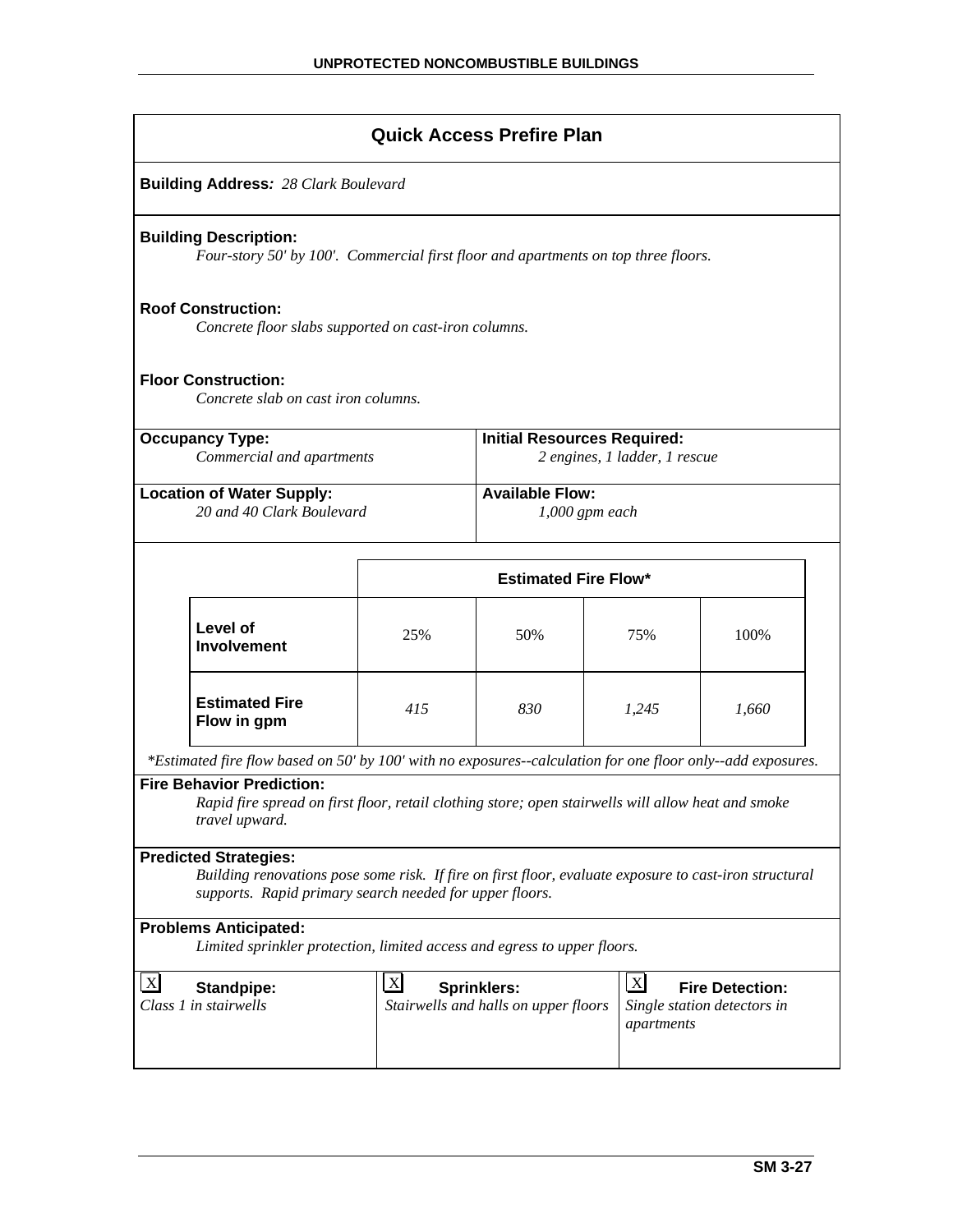# **Scenario 4: 2 Knob Hill Road**

A fire has been reported on the second floor of a four-story office building. The building was constructed originally as a retail clothing store around 1880, and was converted into offices around 1970. The building has been well maintained. During the renovations into office space, construction personnel removed about one-third of the cast-iron columns on the third and fourth floors in order to open up floor space. The floors and roof are poured concrete. Two open stairwells to the upper floors are made from cast iron. The steam pipes for the heating system travel up through the center of the cast-iron columns into the various floor spaces to the radiators.

A heating contractor was trying to repair a leaking pipe inside a column and was using a torch just before the fire was reported. Workers in the area stated that the contractor left the area to go to his truck for parts.

It is 0930 on a Tuesday with a temperature of 80 degrees and no wind.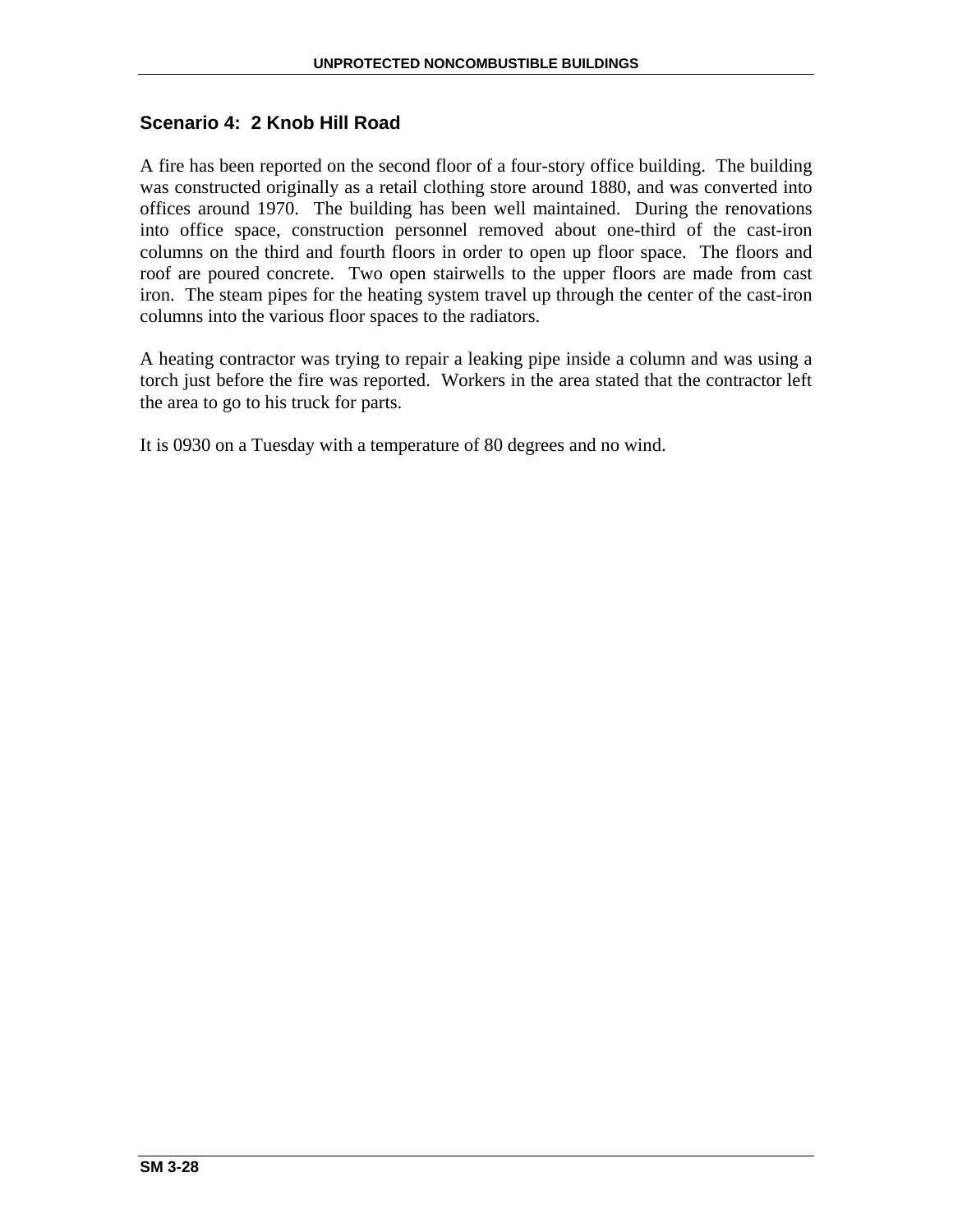|                                                                                                                                                                                                               |                                                                                                           |                                                                                                                                                                              | <b>Quick Access Prefire Plan</b> |       |       |
|---------------------------------------------------------------------------------------------------------------------------------------------------------------------------------------------------------------|-----------------------------------------------------------------------------------------------------------|------------------------------------------------------------------------------------------------------------------------------------------------------------------------------|----------------------------------|-------|-------|
|                                                                                                                                                                                                               | <b>Building Address: 2 Knob Hill Road</b>                                                                 |                                                                                                                                                                              |                                  |       |       |
|                                                                                                                                                                                                               | <b>Building Description:</b><br>Four-story office building 75' by 150.'                                   |                                                                                                                                                                              |                                  |       |       |
|                                                                                                                                                                                                               | <b>Roof Construction:</b><br>Concrete covered with asphalt-based tar and paper.                           |                                                                                                                                                                              |                                  |       |       |
|                                                                                                                                                                                                               | <b>Floor Construction:</b><br>Concrete slab supported on cast-iron columns.                               |                                                                                                                                                                              |                                  |       |       |
| <b>Initial Resources Required:</b><br><b>Occupancy Type:</b><br>2 engines, 1 ladder, 1 rescue<br>Corporate offices                                                                                            |                                                                                                           |                                                                                                                                                                              |                                  |       |       |
|                                                                                                                                                                                                               | <b>Available Flow:</b><br><b>Location of Water Supply:</b><br>2 and 22 Knob Hill Road<br>$1,500$ gpm each |                                                                                                                                                                              |                                  |       |       |
| <b>Estimated Fire Flow*</b>                                                                                                                                                                                   |                                                                                                           |                                                                                                                                                                              |                                  |       |       |
|                                                                                                                                                                                                               | Level of<br><b>Involvement</b>                                                                            | 25%                                                                                                                                                                          | 50%                              | 75%   | 100%  |
|                                                                                                                                                                                                               | <b>Estimated Fire</b><br>Flow in gpm                                                                      | 935                                                                                                                                                                          | 1,870                            | 2,805 | 3,740 |
| *Estimated fire flow based on 75' by 150' with no exposure-calculation for one floor only--add for<br>exposures.                                                                                              |                                                                                                           |                                                                                                                                                                              |                                  |       |       |
| <b>Fire Behavior Prediction:</b><br>Rapid fire extension through structure through open stairwells.                                                                                                           |                                                                                                           |                                                                                                                                                                              |                                  |       |       |
| <b>Predicted Strategies:</b><br>Primary search is major concern. If fire is on third or fourth floors consider structural stability,<br>since many cast-iron support columns were removed during renovations. |                                                                                                           |                                                                                                                                                                              |                                  |       |       |
|                                                                                                                                                                                                               | <b>Problems Anticipated:</b><br>Rapid heat, smoke, and fire spread through open stairwells.               |                                                                                                                                                                              |                                  |       |       |
| $\lfloor x \rfloor$                                                                                                                                                                                           | <b>Standpipe:</b><br>Class 1 in stairwells                                                                | $\lfloor x \rfloor$<br>$\boldsymbol{\mathrm{X}}$<br><b>Sprinklers:</b><br><b>Fire Detection:</b><br>Wet system in basement only<br>Heat detection connected to<br>master box |                                  |       |       |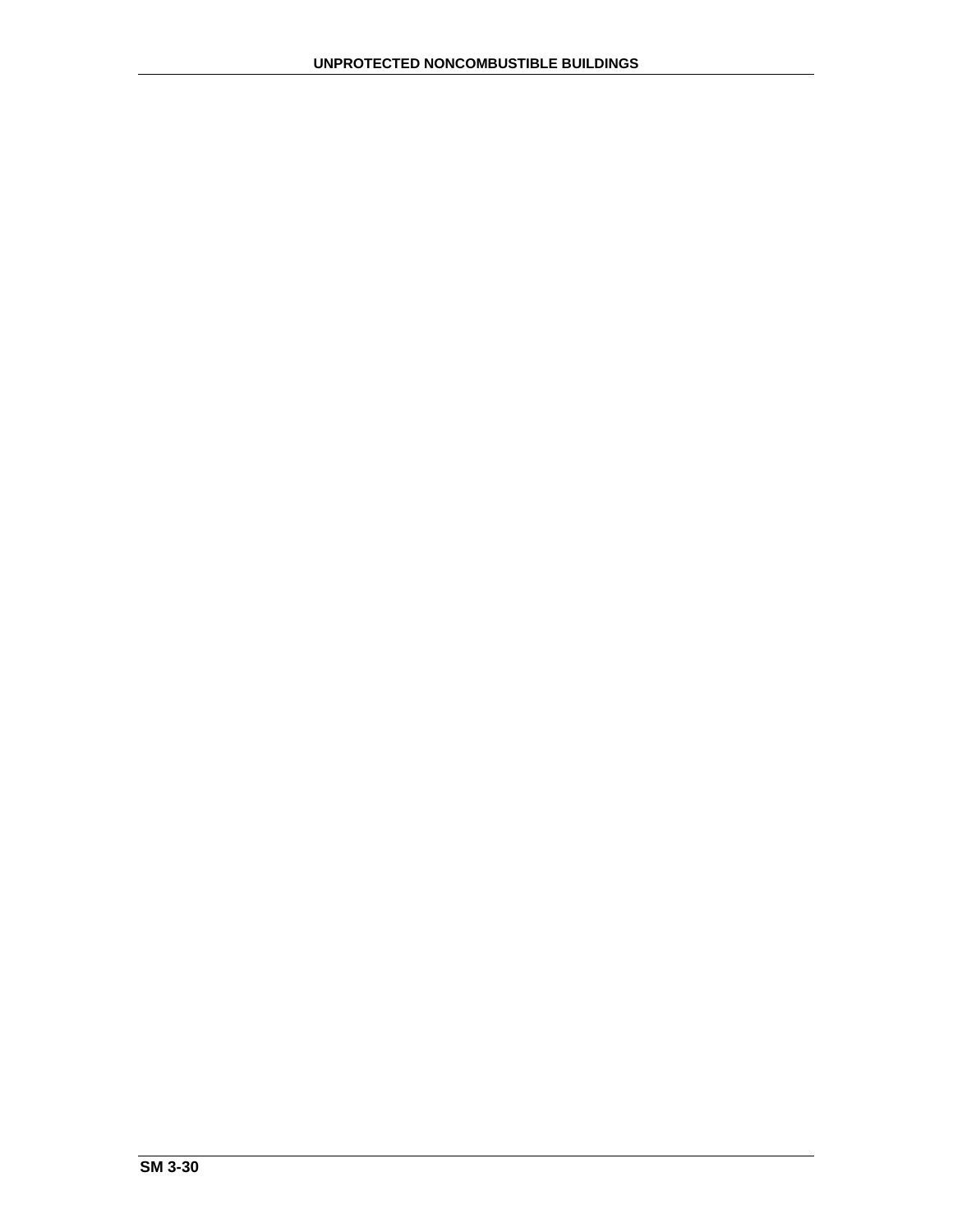# **Activity 3.2**

# **Lightweight Steel Construction, Part I**

# **Purpose**

To evaluate lightweight steel construction features and to evaluate the concerns associated with these buildings under fire conditions.

### **Directions**

- 1. You will be divided into small groups.
- 2. Each group should read its assigned scenario and view the fire scenario slides.
- 3. You have 30 minutes to evaluate the problems and answer the questions.
	- a. Are there any unusual problems with the structure or occupancy?
	- b. Is there a fire load inside the structure that could cause early relaxation of the structural members?

<u> 1980 - Johann Stoff, deutscher Stoffen und der Stoffen und der Stoffen und der Stoffen und der Stoffen und de</u>

<u> 1989 - Johann Stein, marwolaethau a bhann an t-Amhainn an t-Amhainn an t-Amhainn an t-Amhainn an t-Amhainn a</u>

<u> 1980 - Johann Barn, mars ann an t-Amhain Aonaich an t-Aonaich an t-Aonaich ann an t-Aonaich ann an t-Aonaich</u>

- c. Would interior firefighting operations pose any safety concerns? If so, why?
- d. Would vertical ventilation pose any special risk to the ventilation team? If yes, why?
- e. Would you consider the operational mode for this fire to be offensive or defensive? Why?

4. Select a spokesperson to report the results of your group's findings.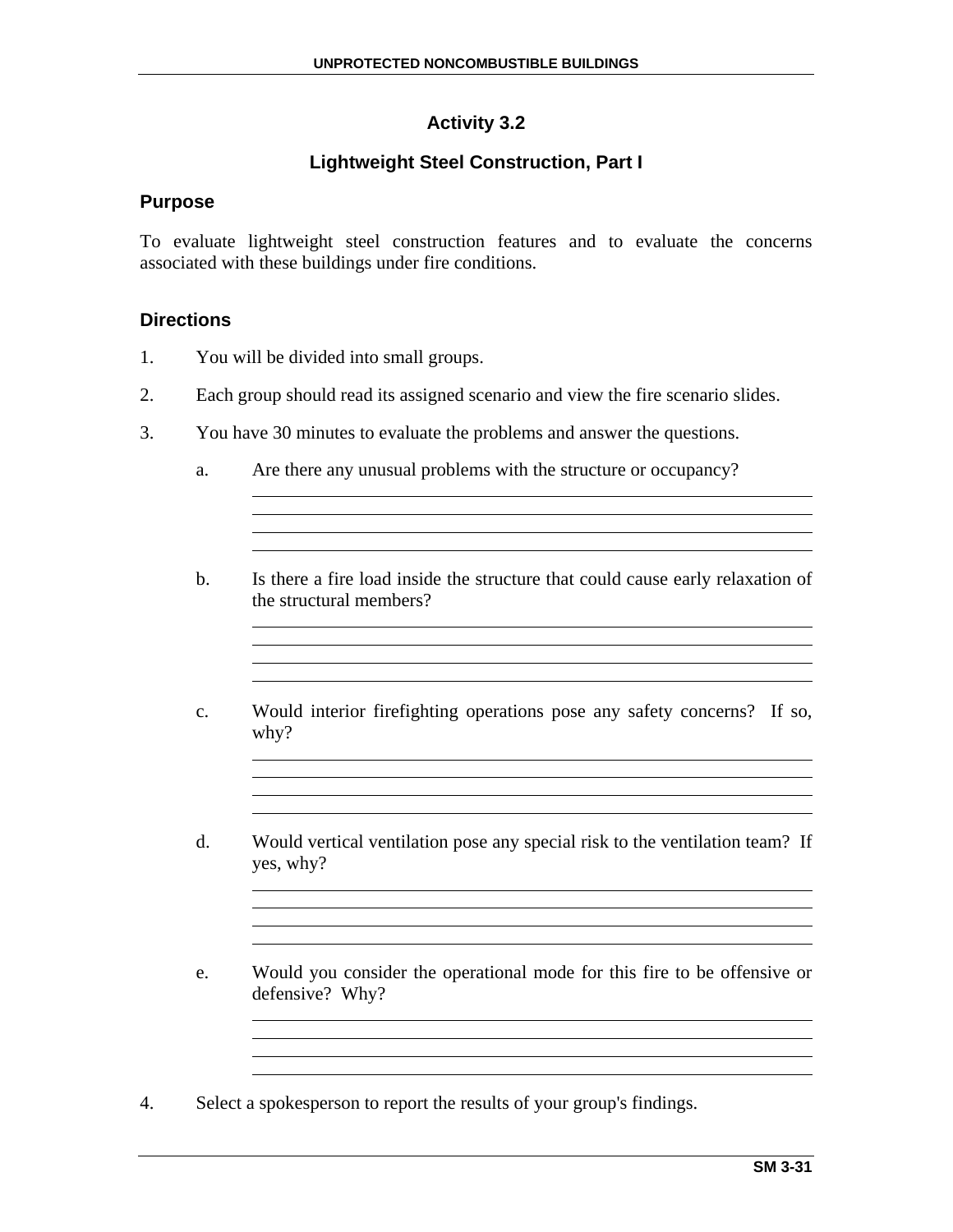# **Scenario 1: 474 Shaker Road**

A fire has been reported in a new car showroom of a local auto dealership. The showroom typically has eight new vehicles displayed. The caller reports that a jack lift was being used to move a car into its designated showroom position when it slipped and punctured the gasoline tank. About 12 gallons of gasoline leaked across the concrete floor before it was ignited by a hot water heater.

There is a firewall between the showroom and the garage in the back. Prior inspections have revealed that the firewall had several openings for wiring and utility services. In addition the two steel fire doors are typically blocked open.

It is 0830 on a Friday, and all persons are outside and accounted for. The weather is 45 degrees and winds are from the east at 15 mph.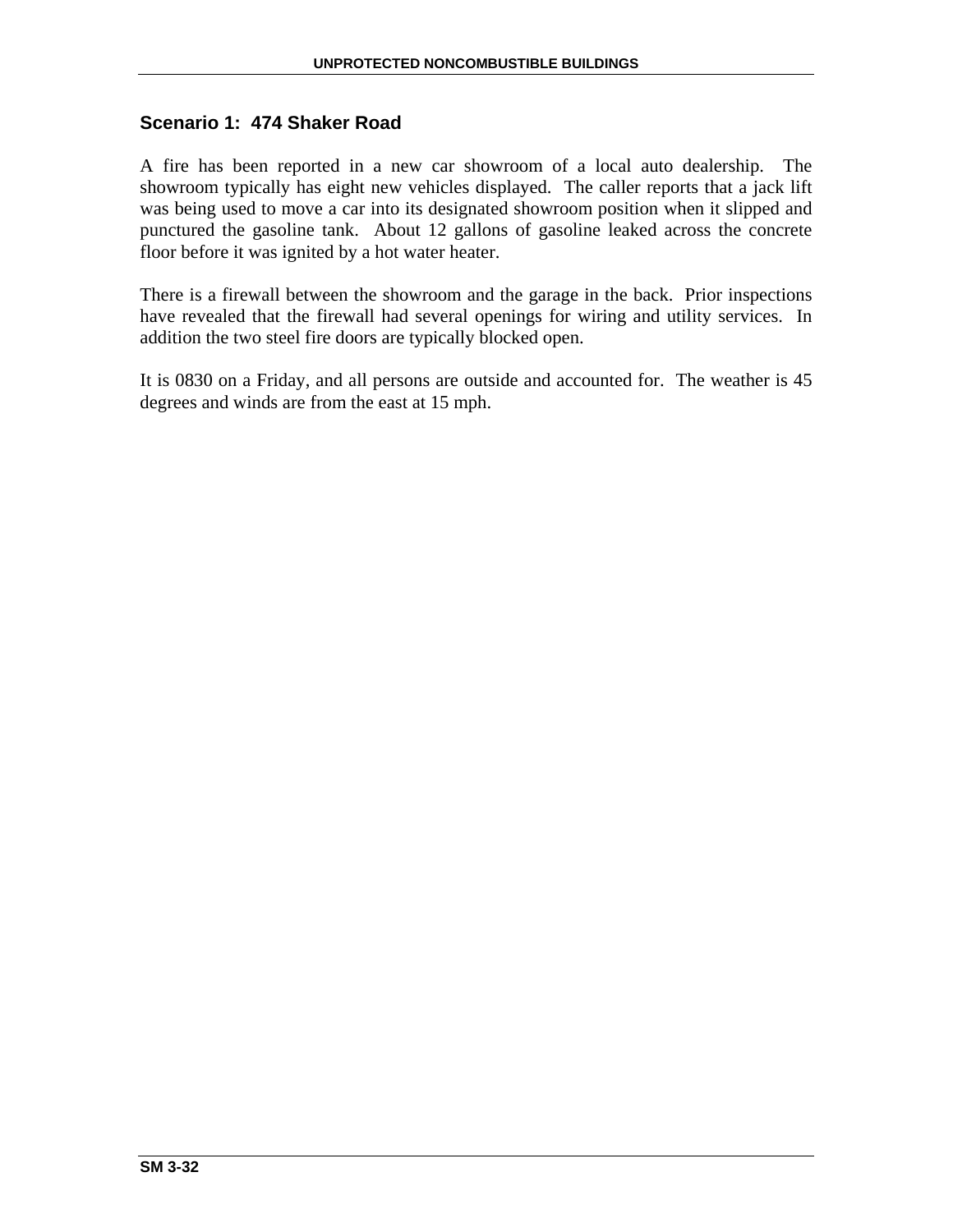|                                                                                                                                                                                                                 |                                                                                                      | <b>Quick Access Prefire Plan</b>   |                               |       |  |
|-----------------------------------------------------------------------------------------------------------------------------------------------------------------------------------------------------------------|------------------------------------------------------------------------------------------------------|------------------------------------|-------------------------------|-------|--|
| <b>Building Address: 474 Shaker Road</b>                                                                                                                                                                        |                                                                                                      |                                    |                               |       |  |
| <b>Building Description:</b><br>One-story 35' by 100' automobile showroom and offices connected to a 150' by 200' repair facility--<br>firewall separates two structures.                                       |                                                                                                      |                                    |                               |       |  |
| <b>Roof Construction:</b><br>Metal decking over steel bar joist covered with asphalt roofing.                                                                                                                   |                                                                                                      |                                    |                               |       |  |
| <b>Floor Construction:</b><br>Concrete floor--no basement.                                                                                                                                                      |                                                                                                      |                                    |                               |       |  |
| <b>Occupancy Type:</b><br>Automobile showroom                                                                                                                                                                   |                                                                                                      | <b>Initial Resources Required:</b> | 2 engines, 1 tanker, 1 rescue |       |  |
| <b>Available Flow:</b><br><b>Location of Water Supply:</b><br>Nearest hydrant 2 miles<br>2 additional tankers available of 2,500<br>gallons each                                                                |                                                                                                      |                                    |                               |       |  |
| <b>Estimated Fire Flow*</b>                                                                                                                                                                                     |                                                                                                      |                                    |                               |       |  |
| Level of<br><b>Involvement</b>                                                                                                                                                                                  | 25%                                                                                                  | 50%                                | 75%                           | 100%  |  |
| <b>Estimated Fire</b><br>Flow in gpm                                                                                                                                                                            | 375                                                                                                  | 750                                | 1,125                         | 1,500 |  |
| *Estimated fire flow based on 35' by 100' with one exposure included.                                                                                                                                           |                                                                                                      |                                    |                               |       |  |
| <b>Fire Behavior Prediction:</b><br>Open floor space with several automobiles inside will make fire spread rapidly. Suspended ceiling<br>protects the steel bar joist rafters and sheet metal roofing material. |                                                                                                      |                                    |                               |       |  |
| <b>Predicted Strategies:</b><br>If fire has burned in excess of 15 minutes, consider exterior attack due to the amount of exposed<br>steel.                                                                     |                                                                                                      |                                    |                               |       |  |
| <b>Problems Anticipated:</b><br>Firewall penetrated in several places, fire doors often blocked open between garage and<br>showroom.                                                                            |                                                                                                      |                                    |                               |       |  |
| <b>Standpipe:</b>                                                                                                                                                                                               | $\boldsymbol{X}$<br><b>Sprinklers:</b><br><b>Fire Detection:</b><br>Heat detection--local alarm only |                                    |                               |       |  |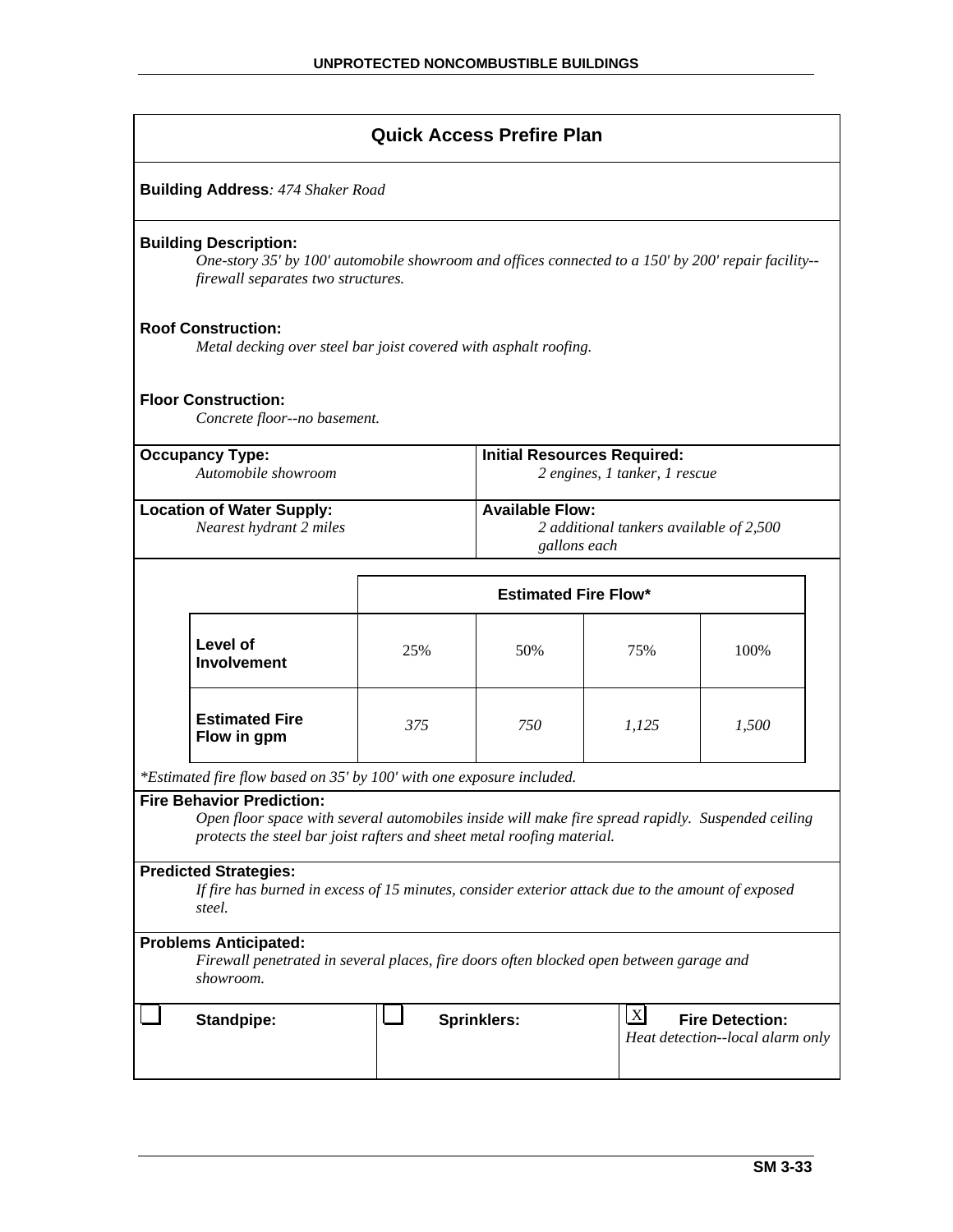# **Scenario 2: 47 Southgate Road**

A fire has been reported in a realty office, a one-story structure, 30' by 70' with no basement. The office normally is staffed by four to six realtors and two secretaries. A rear portion of the building is used to store furniture that is used to furnish rental units. The fire has started in the rear storage room, which is separated from the office area by a vinyl draw curtain. The caller states that she smelled smoke and she found the storeroom on fire. The manager is trying to put the fire out with a garden hose.

The time is 0930 on a Saturday morning, the temperature is 75 degrees, and wind is from the west at 5 mph.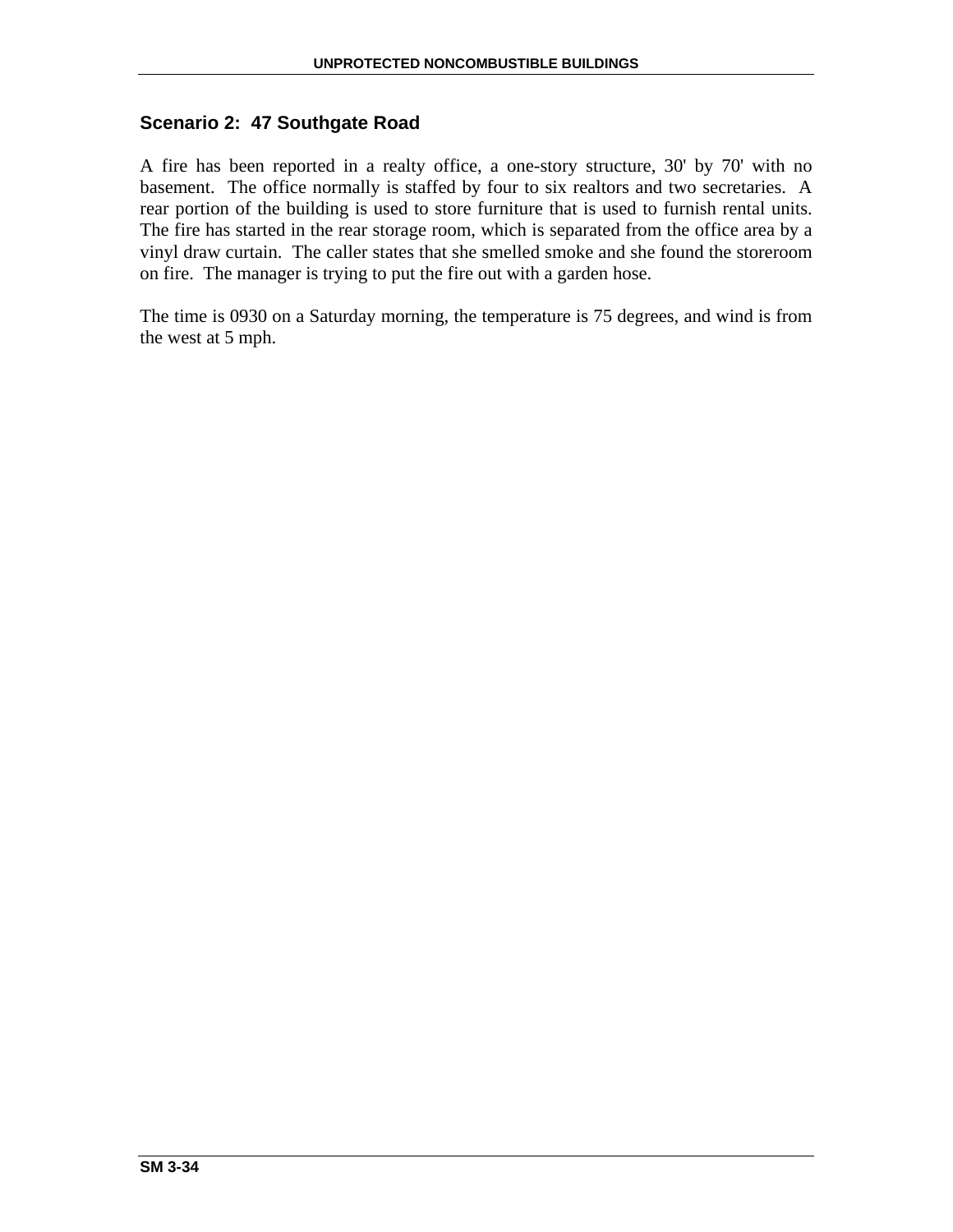|                                                                                                                                                            |                                                                                                                                       |                                                                    | <b>Quick Access Prefire Plan</b> |      |                        |
|------------------------------------------------------------------------------------------------------------------------------------------------------------|---------------------------------------------------------------------------------------------------------------------------------------|--------------------------------------------------------------------|----------------------------------|------|------------------------|
|                                                                                                                                                            | <b>Building Address: 47 Southgate Road</b>                                                                                            |                                                                    |                                  |      |                        |
|                                                                                                                                                            | <b>Building Description:</b><br>One-story office building, 30' by 70', that houses realtors' offices and a large furniture storeroom. |                                                                    |                                  |      |                        |
|                                                                                                                                                            | <b>Roof Construction:</b><br>Sheet steel placed over steel bar joist rafters covered with an asphalt covering.                        |                                                                    |                                  |      |                        |
|                                                                                                                                                            | <b>Floor Construction:</b><br>Concrete slab with no basement.                                                                         |                                                                    |                                  |      |                        |
| <b>Occupancy Type:</b><br><b>Initial Resources Required:</b><br>Office and storeroom<br>2 engines, 1 ladder, 1 rescue                                      |                                                                                                                                       |                                                                    |                                  |      |                        |
| <b>Available Flow:</b><br><b>Location of Water Supply:</b><br>40 and 60 Southgate Road<br>$1,250$ gpm each                                                 |                                                                                                                                       |                                                                    |                                  |      |                        |
| <b>Estimated Fire Flow*</b>                                                                                                                                |                                                                                                                                       |                                                                    |                                  |      |                        |
| Level of<br>25%<br>50%<br>75%<br><b>Involvement</b>                                                                                                        |                                                                                                                                       |                                                                    |                                  | 100% |                        |
|                                                                                                                                                            | <b>Estimated Fire</b><br>Flow in gpm                                                                                                  | 175                                                                | 350                              | 525  | 700                    |
|                                                                                                                                                            | *Estimated fire flow based on 30' by 70' with no exposures.                                                                           |                                                                    |                                  |      |                        |
|                                                                                                                                                            | <b>Fire Behavior Prediction:</b><br>Office subdivided with small cubicles will allow for fast fire spread. A storeroom houses as many | as 12 rooms of furniture in storage--often stacked to the ceiling. |                                  |      |                        |
| <b>Predicted Strategies:</b><br>Standard procedures--if fire burns for 15 minutes or more the failure of the steel roof structure<br>should be considered. |                                                                                                                                       |                                                                    |                                  |      |                        |
|                                                                                                                                                            | <b>Problems Anticipated:</b><br>Furniture storage will cause deep-seated fire and will be difficult to gain access to control.        |                                                                    |                                  |      |                        |
|                                                                                                                                                            | <b>Standpipe:</b>                                                                                                                     |                                                                    | Sprinklers:                      |      | <b>Fire Detection:</b> |
|                                                                                                                                                            |                                                                                                                                       |                                                                    |                                  |      |                        |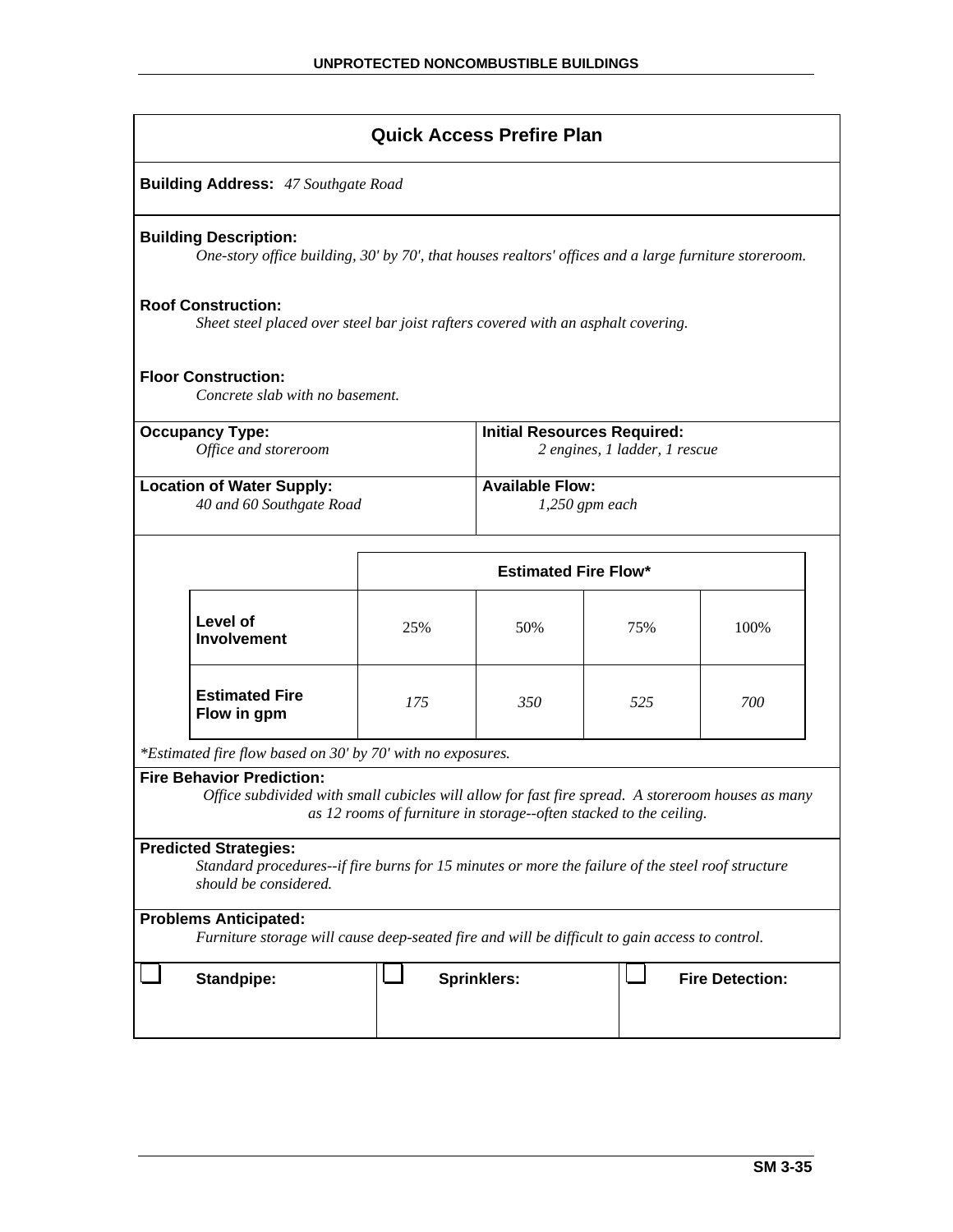# **Scenario 3: 18 Dorwood Drive**

A fire has been reported in an automobile repair facility. The fire is located in a sales and waiting area of the facility. The caller stated that a delivery of acetylene and oxygen tanks had been delivered about 1 hour earlier and left in the sales area of the building. A child had turned on a valve from one of the tanks and left the store. The manager reports that no one was in the sales area when the explosion occurred, and the sales area is heavily involved. The sales area also is used to store tires and auto parts. There are seven vehicles in the garage in different stages of repair.

It is 1030 on a Thursday, the temperature is 65 degrees, and wind is from the west at 5 mph.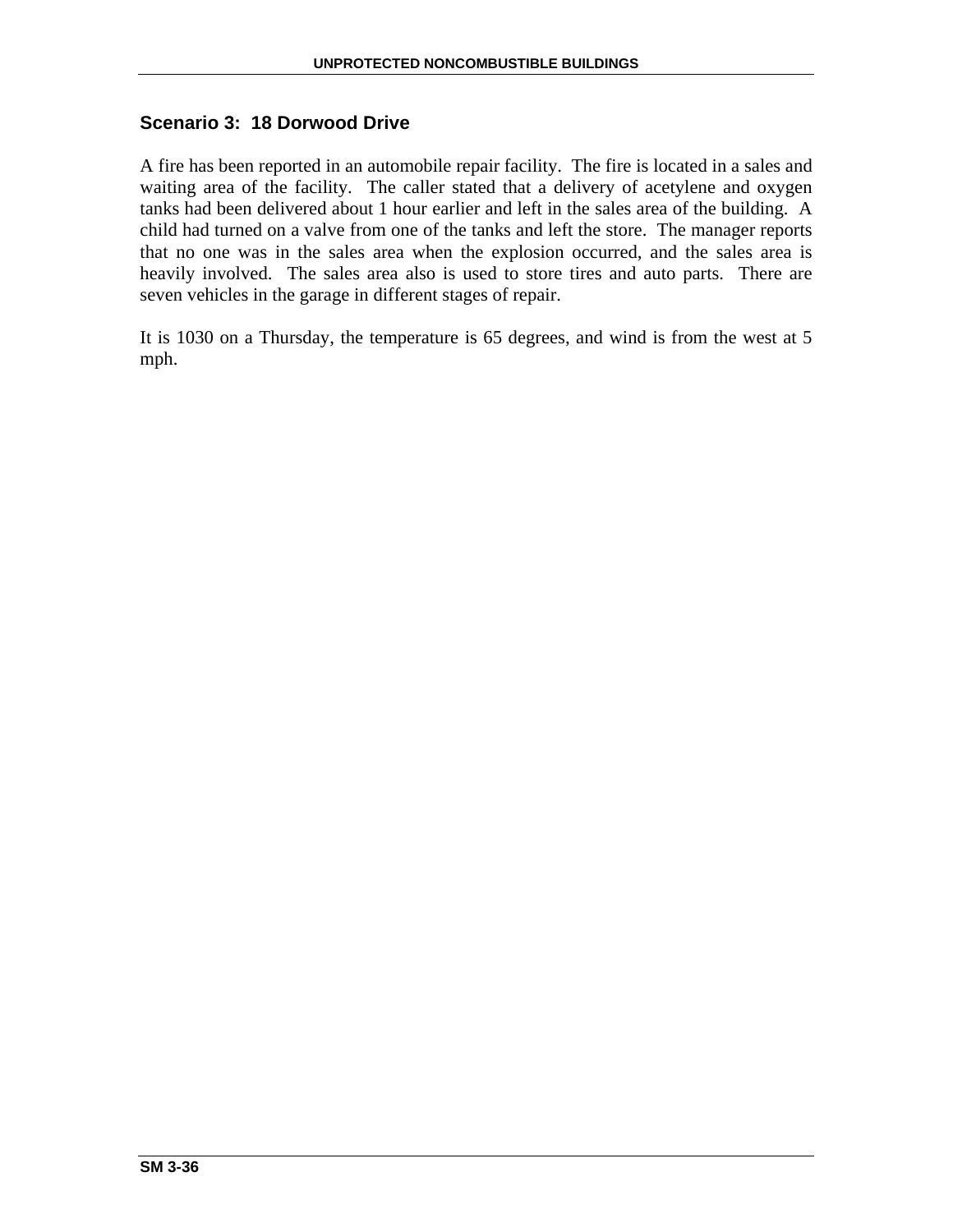|                                                                                                                                                                                          |                                                                                         |     | <b>Quick Access Prefire Plan</b> |       |                        |
|------------------------------------------------------------------------------------------------------------------------------------------------------------------------------------------|-----------------------------------------------------------------------------------------|-----|----------------------------------|-------|------------------------|
|                                                                                                                                                                                          | <b>Building Address: 18 Dorwood Drive</b>                                               |     |                                  |       |                        |
| <b>Building Description:</b><br>One-story automobile repair garage, 70' by 125', with a 70' by 30' sales showroom area.<br>Separation wall is not fire-resistance rated.                 |                                                                                         |     |                                  |       |                        |
| <b>Roof Construction:</b><br>Lightweight sheet steel over steel bar joist supported on a steel box frame system.                                                                         |                                                                                         |     |                                  |       |                        |
|                                                                                                                                                                                          | <b>Floor Construction:</b><br>Concrete slab--no basement.                               |     |                                  |       |                        |
| <b>Occupancy Type:</b><br><b>Initial Resources Required:</b><br>Automobile repair and sales<br>2 engines, 2 tankers                                                                      |                                                                                         |     |                                  |       |                        |
| <b>Available Flow:</b><br><b>Location of Water Supply:</b><br>2 additional tankers available<br>Town pond--1-1/2 miles away                                                              |                                                                                         |     |                                  |       |                        |
| <b>Estimated Fire Flow*</b>                                                                                                                                                              |                                                                                         |     |                                  |       |                        |
|                                                                                                                                                                                          | Level of<br><b>Involvement</b>                                                          | 25% | 50%                              | 75%   | 100%                   |
|                                                                                                                                                                                          | <b>Estimated Fire</b><br>Flow in gpm                                                    | 900 | 1,800                            | 2,700 | 3,600                  |
|                                                                                                                                                                                          | *Estimated fire flow based on 70' by 155' with no exposures.                            |     |                                  |       |                        |
| <b>Fire Behavior Prediction:</b><br>Building has a great deal of tire and auto parts storage which will provide large fire load and rapid<br>fire extension.                             |                                                                                         |     |                                  |       |                        |
| <b>Predicted Strategies:</b><br>Offensive if discovered in early stages of fire, consider structural stability of steel roof support<br>system after 15 minutes of fire and heat travel. |                                                                                         |     |                                  |       |                        |
|                                                                                                                                                                                          | <b>Problems Anticipated:</b><br>Garage used acetylene and oxygen to cut and weld steel. |     |                                  |       |                        |
|                                                                                                                                                                                          |                                                                                         |     |                                  |       |                        |
|                                                                                                                                                                                          | <b>Standpipe:</b>                                                                       |     | <b>Sprinklers:</b>               |       | <b>Fire Detection:</b> |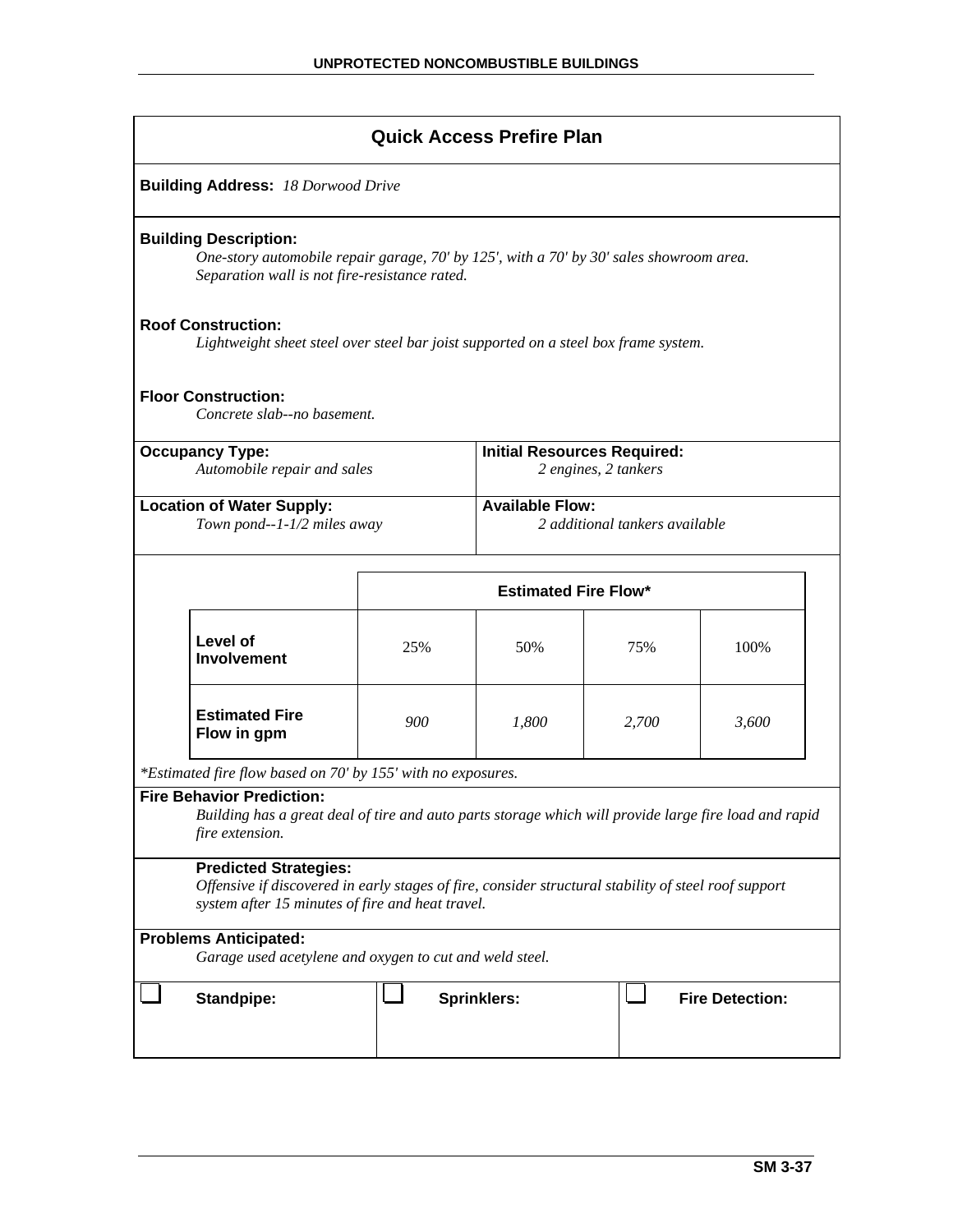# **Scenario 4: 231 Briarwood Road**

A fire has been reported in a one-story 40' by 40' bank office that also has a drive-through window, which is under the same steel-supported roof. The caller states that the natural gas furnace exploded and has set the office on fire. She states that all the personnel are out of the structure.

It is 1130 on a Wednesday, the temperature is 80 degrees, and wind is from the east at 10 mph.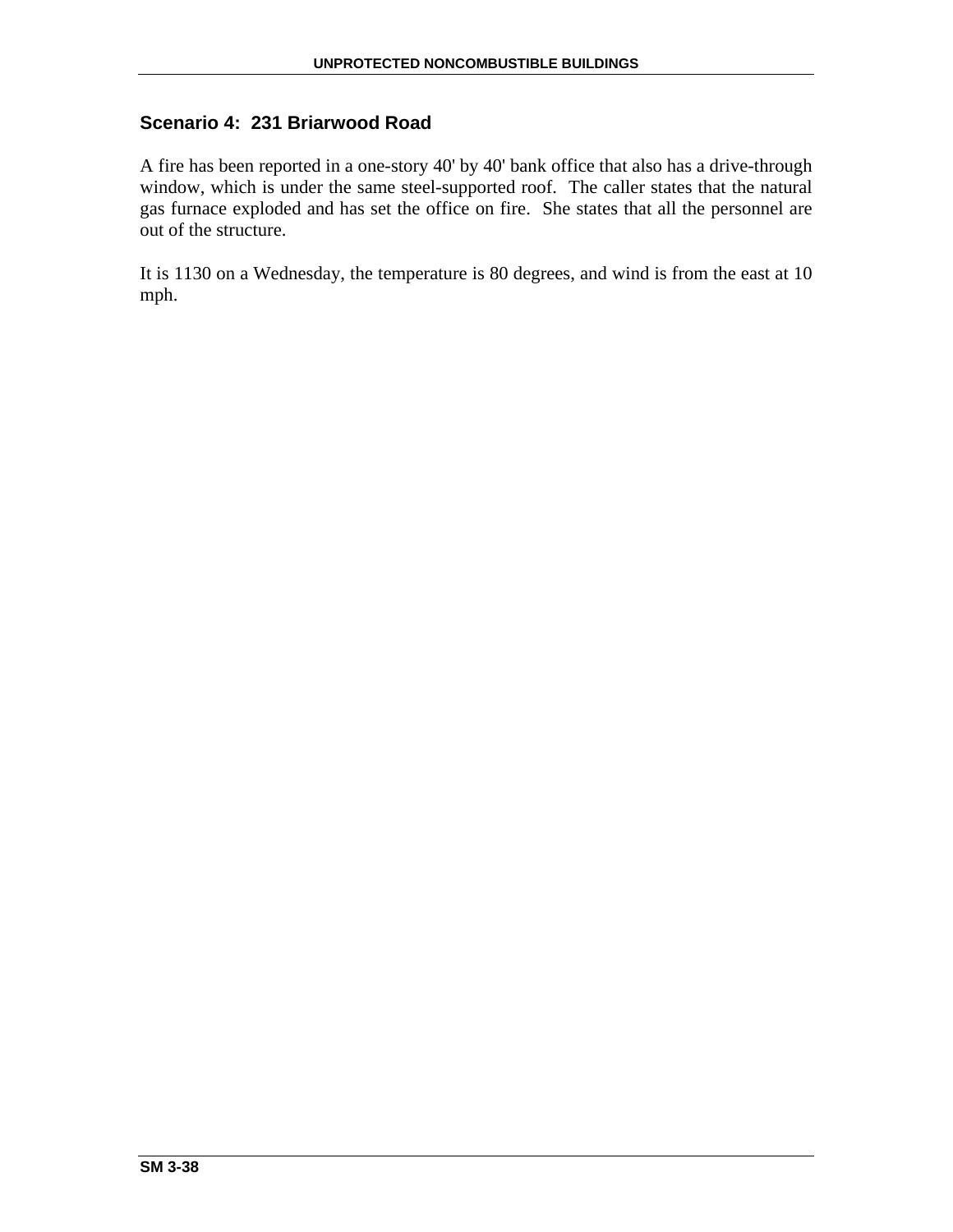|                                                                                                                                                                                             |                                                                                                                                                                    |                                                                                     | <b>Quick Access Prefire Plan</b> |     |      |  |
|---------------------------------------------------------------------------------------------------------------------------------------------------------------------------------------------|--------------------------------------------------------------------------------------------------------------------------------------------------------------------|-------------------------------------------------------------------------------------|----------------------------------|-----|------|--|
|                                                                                                                                                                                             | <b>Building Address: 231 Briarwood Road</b>                                                                                                                        |                                                                                     |                                  |     |      |  |
|                                                                                                                                                                                             | <b>Building Description:</b><br>One-story 40' by 40' bank office with drive-through window.                                                                        |                                                                                     |                                  |     |      |  |
|                                                                                                                                                                                             | <b>Roof Construction:</b><br>Lightweight sheet steel over steel bar joist, which are supported on steel "H" columns. Roofing is<br>asphalt paper and tar covering. |                                                                                     |                                  |     |      |  |
|                                                                                                                                                                                             | <b>Floor Construction:</b><br>Concrete slab--no basement.                                                                                                          |                                                                                     |                                  |     |      |  |
| <b>Initial Resources Required:</b><br><b>Occupancy Type:</b><br><b>Bank</b> office<br>2 engines, 1 ladder, 1 rescue                                                                         |                                                                                                                                                                    |                                                                                     |                                  |     |      |  |
| <b>Available Flow:</b><br><b>Location of Water Supply:</b><br>224 and 255 Briarwood<br>$1,000$ gpm each                                                                                     |                                                                                                                                                                    |                                                                                     |                                  |     |      |  |
| <b>Estimated Fire Flow*</b>                                                                                                                                                                 |                                                                                                                                                                    |                                                                                     |                                  |     |      |  |
|                                                                                                                                                                                             | Level of<br><b>Involvement</b>                                                                                                                                     | 25%                                                                                 | 50%                              | 75% | 100% |  |
|                                                                                                                                                                                             | <b>Estimated Fire</b><br>Flow in gpm                                                                                                                               | 140                                                                                 | 280                              | 420 | 560  |  |
|                                                                                                                                                                                             | *Estimated fire flow based on 40' by 40' no exposures.                                                                                                             |                                                                                     |                                  |     |      |  |
| <b>Fire Behavior Prediction:</b><br>Open floor space with 48-inch dividers to create cubicles. A car fire in the drive-through lane<br>could provide sufficient heat to cause roof failure. |                                                                                                                                                                    |                                                                                     |                                  |     |      |  |
| <b>Predicted Strategies:</b>                                                                                                                                                                |                                                                                                                                                                    |                                                                                     |                                  |     |      |  |
| Standard strategies if fire is discovered early. Check for structural stability after 15 minutes of free<br>burning.                                                                        |                                                                                                                                                                    |                                                                                     |                                  |     |      |  |
| <b>Problems Anticipated:</b><br>Easy fire travel through structure, suspended ceiling failure will allow steel roof structure to be at<br>risk.                                             |                                                                                                                                                                    |                                                                                     |                                  |     |      |  |
|                                                                                                                                                                                             | <b>Standpipe:</b>                                                                                                                                                  | $\mathbf{X}$<br>Sprinklers:<br><b>Fire Detection:</b><br>Monitored by alarm company |                                  |     |      |  |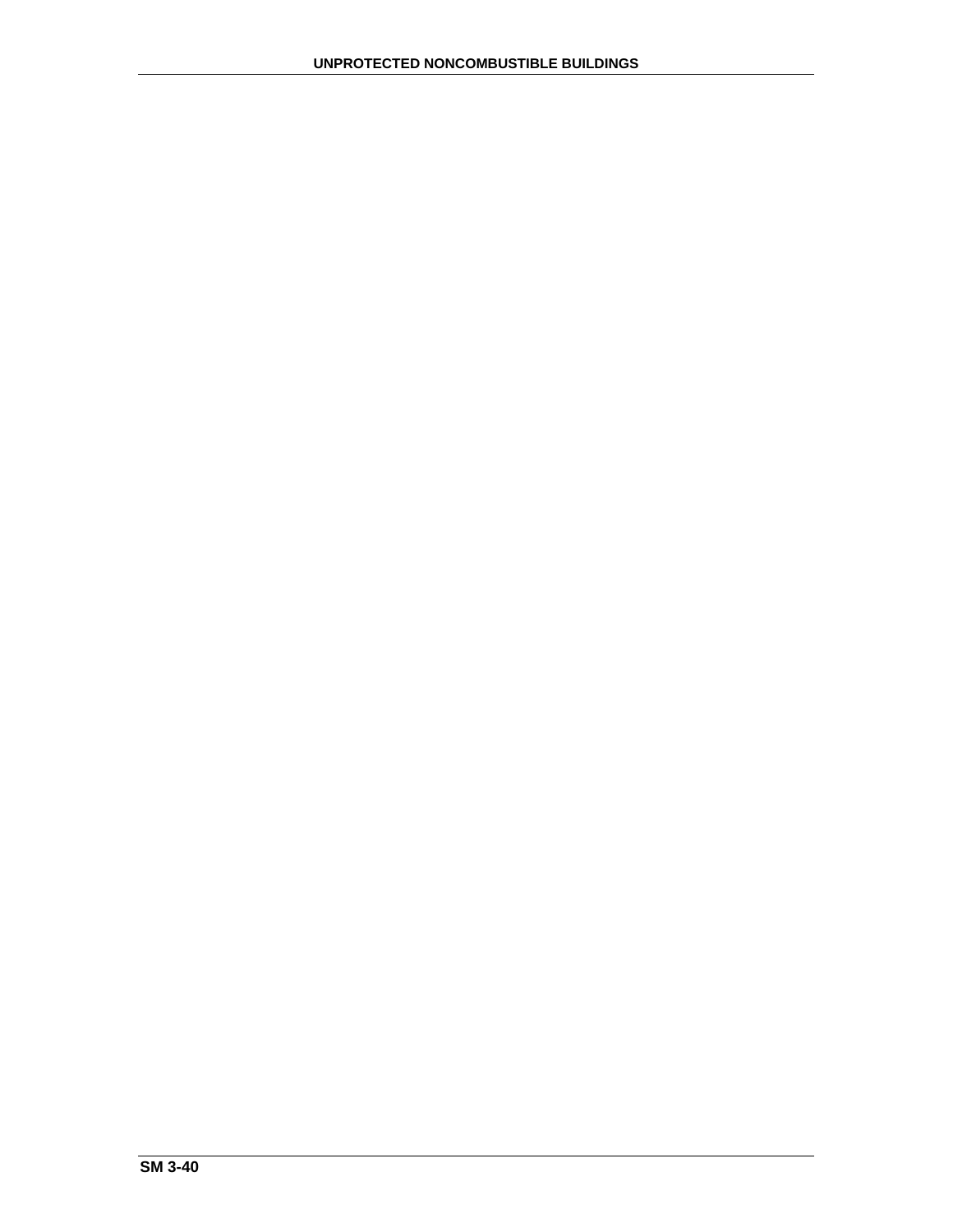# **Activity 3.3**

# **Lightweight Steel Construction, Part II**

# **Purpose**

To evaluate lightweight steel construction features for buildings higher than one story and to evaluate the concerns associated with these buildings under fire conditions.

# **Directions**

- 1. You will be divided into four small groups.
- 2. Each group should read its assigned scenario and view the slides associated with it.
- 3. Allow 30 minutes for each group to evaluate the problems and answer the questions.
	- a. Are there any unusual problems with the structure or occupancy?
	- b. Is there a fire load inside the structure that could cause early relaxation of the structural members?

<u> 1989 - Johann Stoff, deutscher Stoffen und der Stoffen und der Stoffen und der Stoffen und der Stoffen und der</u>

<u> 1980 - Johann Barn, mars ann an t-Amhain Aonaichte ann an t-Aonaichte ann an t-Aonaichte ann an t-Aonaichte a</u>

<u> 1989 - Johann Stoff, deutscher Stoff, der Stoff, der Stoff, der Stoff, der Stoff, der Stoff, der Stoff, der S</u>

- c. Would interior firefighting operations pose any safety concerns? If yes, why?
- d. Would vertical ventilation pose any special risk to the ventilation team? If yes, why?
- e. Would you consider the operational mode for this fire to be offensive operations or defensive operations? Why?

<u> 1989 - Johann Stoff, amerikansk politiker (d. 1989)</u> 

4. Select a spokesperson to report the results of your group's findings.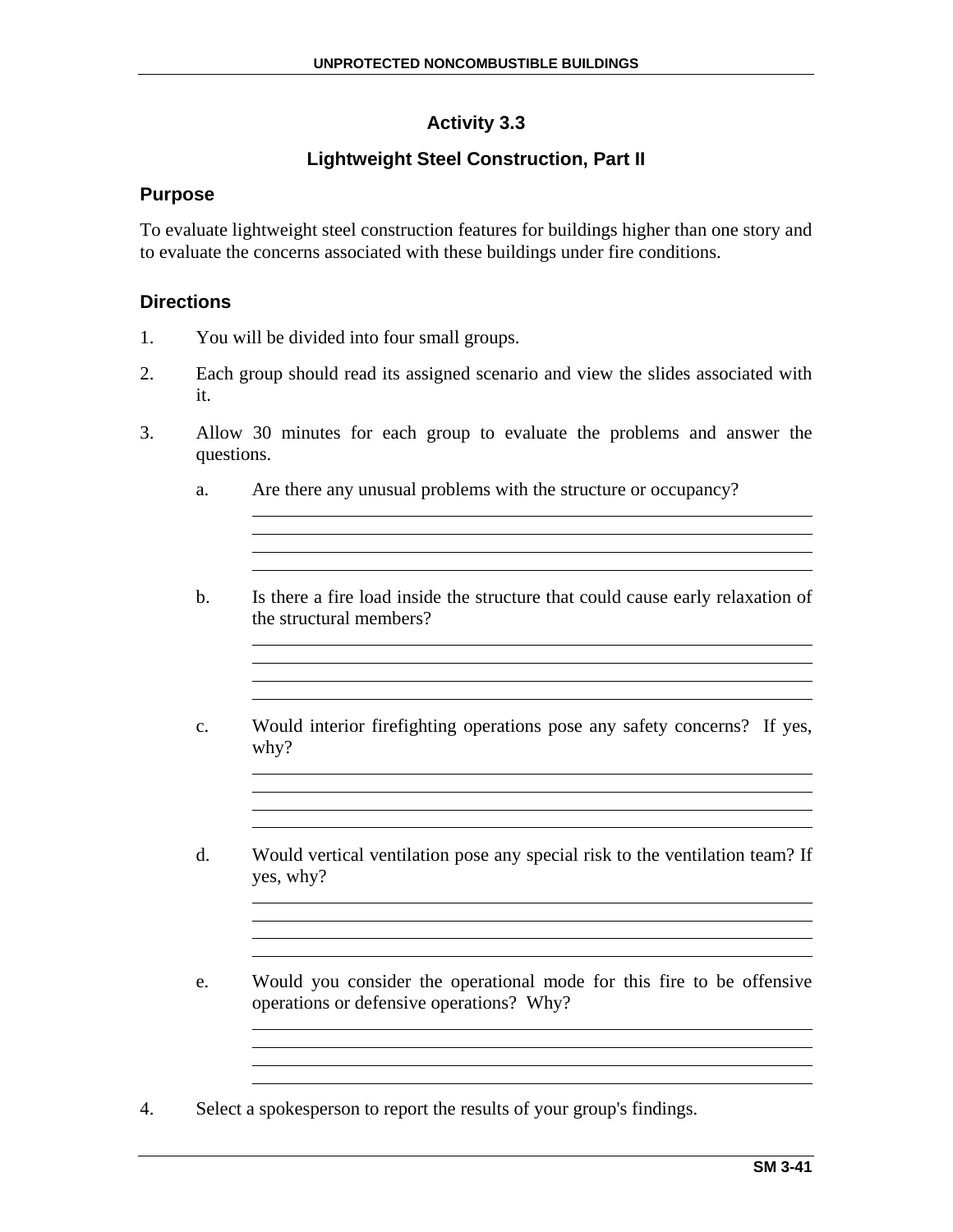# **Scenario 1: 1221 Shaker Road**

A fire has been reported on the top floor of a new, unprotected, steel box frame office building under construction. The caller states that workers were in the process of cleaning and stripping the concrete floor slabs with a flammable degreaser when a worker dropped a lamp, broke the bulb, and a fire started. A large portion of the floor was being used to store approximately 4,000 pounds of excess vinyl roofing material that was rejected and could not be used. The roofing material now is involved in fire.

The building was nearly completed with only the carpet, a few curtain wall panels, and some suspended ceiling left to install. The building has concrete floors poured over corrugated sheet steel forms that were placed over steel bar joist trusses. The roof is a steel bar joist system with corrugated sheet steel covered with a vinyl roof covering. Workers tried to extinguish the fire with several extinguishers before calling for help. The sprinkler system was not turned on.

It is 1645 on a Friday, the temperature is 98 degrees, the humidity is high, and winds are calm.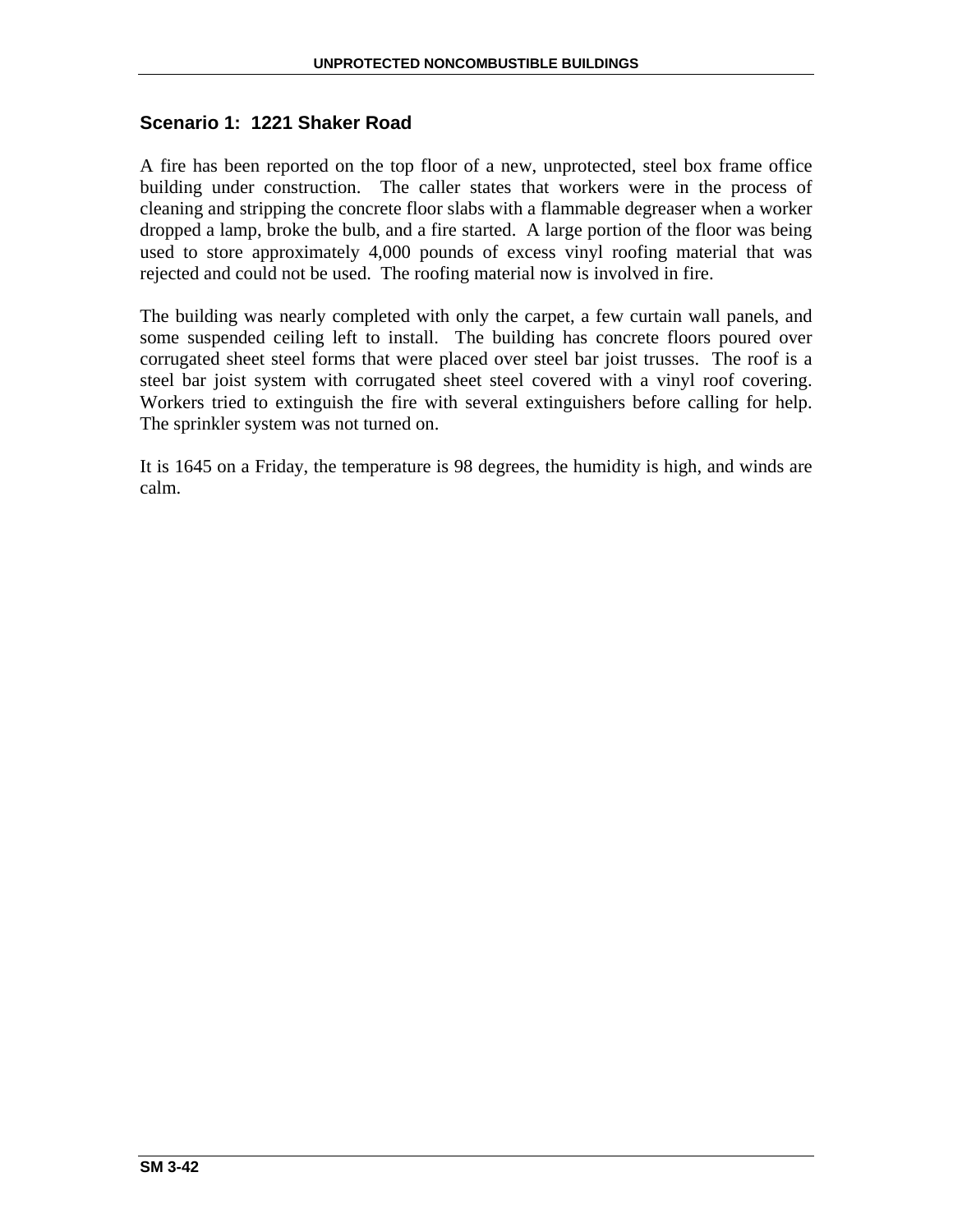|                                                                                                                                                                             | <b>Quick Access Prefire Plan</b>                                                                                                                                                                                    |       |       |       |       |  |  |
|-----------------------------------------------------------------------------------------------------------------------------------------------------------------------------|---------------------------------------------------------------------------------------------------------------------------------------------------------------------------------------------------------------------|-------|-------|-------|-------|--|--|
|                                                                                                                                                                             | <b>Building Address: 1221 Shaker Road</b>                                                                                                                                                                           |       |       |       |       |  |  |
|                                                                                                                                                                             | <b>Building Description:</b><br>Five-story unprotected steel office building 100' by 150' with no basement.                                                                                                         |       |       |       |       |  |  |
|                                                                                                                                                                             | <b>Roof Construction:</b><br>Sheet corrugated steel over steel bar joist covered with vinyl roof system.                                                                                                            |       |       |       |       |  |  |
|                                                                                                                                                                             | <b>Floor Construction:</b><br>Concrete poured over corrugated steel sheets supported on steel bar joist.                                                                                                            |       |       |       |       |  |  |
| <b>Occupancy Type:</b><br><b>Initial Resources Required:</b><br>Under construction--will be five-story<br>2 engines, 1 ladder, 1 rescue<br>office building--open floor plan |                                                                                                                                                                                                                     |       |       |       |       |  |  |
| <b>Available Flow:</b><br><b>Location of Water Supply:</b><br>1202, 1220, and 1430 Shaker Road<br>$2,000$ gpm each                                                          |                                                                                                                                                                                                                     |       |       |       |       |  |  |
| <b>Estimated Fire Flow*</b>                                                                                                                                                 |                                                                                                                                                                                                                     |       |       |       |       |  |  |
|                                                                                                                                                                             | Level of<br><b>Involvement</b>                                                                                                                                                                                      | 25%   | 50%   | 75%   | 100%  |  |  |
|                                                                                                                                                                             | <b>Estimated Fire</b><br>Flow in gpm                                                                                                                                                                                | 1,250 | 2,500 | 3,750 | 5,000 |  |  |
|                                                                                                                                                                             | *Estimated fire flow based on building 100' by 150' with no exposures--add exposure to fire flow.                                                                                                                   |       |       |       |       |  |  |
| <b>Fire Behavior Prediction:</b><br>Fire should be compartmentalized to a floor on interior, fire spread will likely be vertically outside<br>windows.                      |                                                                                                                                                                                                                     |       |       |       |       |  |  |
|                                                                                                                                                                             | <b>Predicted Strategies:</b><br>Standard strategic goals--evaluate time and if fire is affecting unprotected steel structural members<br>for 15 minutes consider change to defensive operations.                    |       |       |       |       |  |  |
|                                                                                                                                                                             | <b>Problems Anticipated:</b><br>Large number of workers will occupy building, access limited to two main entrances.                                                                                                 |       |       |       |       |  |  |
| $\lfloor x \rfloor$                                                                                                                                                         | $\mathbf{X}$<br>$\boldsymbol{\mathrm{X}}$<br><b>Fire Detection:</b><br><b>Sprinklers:</b><br><b>Standpipe:</b><br>Class 1 in each stairwell<br>Smoke and heat detection with<br>Wet system throughout<br>autodialer |       |       |       |       |  |  |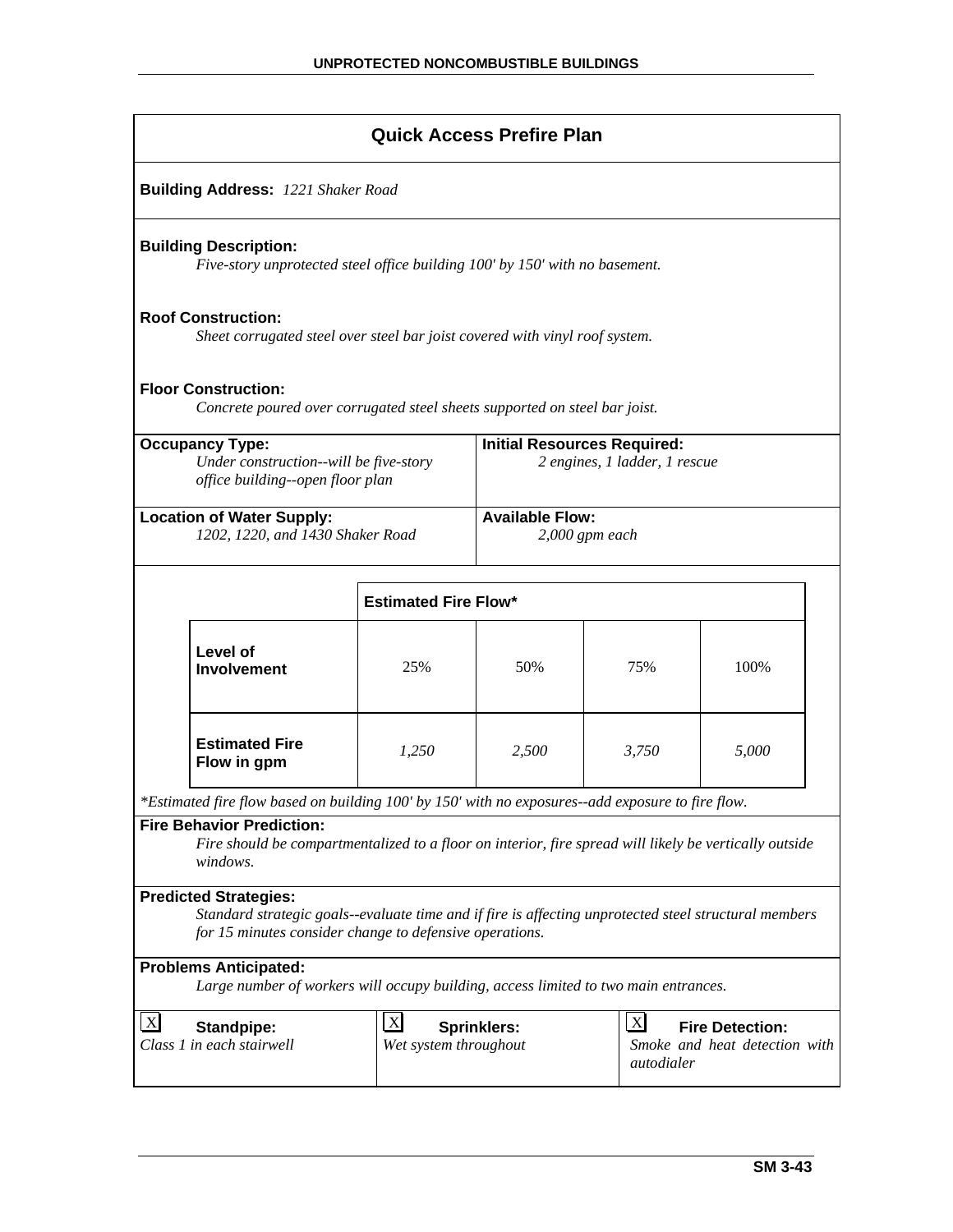# **Scenario 2: 47 Broadway**

A vehicle fire has been reported in the parking garage of an office building. The gasoline tank of the vehicle involved in the fire has failed, and about 15 gallons of gasoline spilled on the garage floor before it ignited. The law offices on the floor above are served by two steel stairwells on each end of the parking garage; normally there are about 10 persons in these offices.

The building was designed to become part of a larger complex that was never built. There is a special variance to have the unprotected stairways exit directly into the parking garage area. The local building department was in the process of rescinding its certificate of occupancy until the stairwells were protected, and at least one redesigned to lead directly outside rather than terminating in the garage area.

It is a Wednesday at 1445, the temperature is 75 degrees, and winds are calm.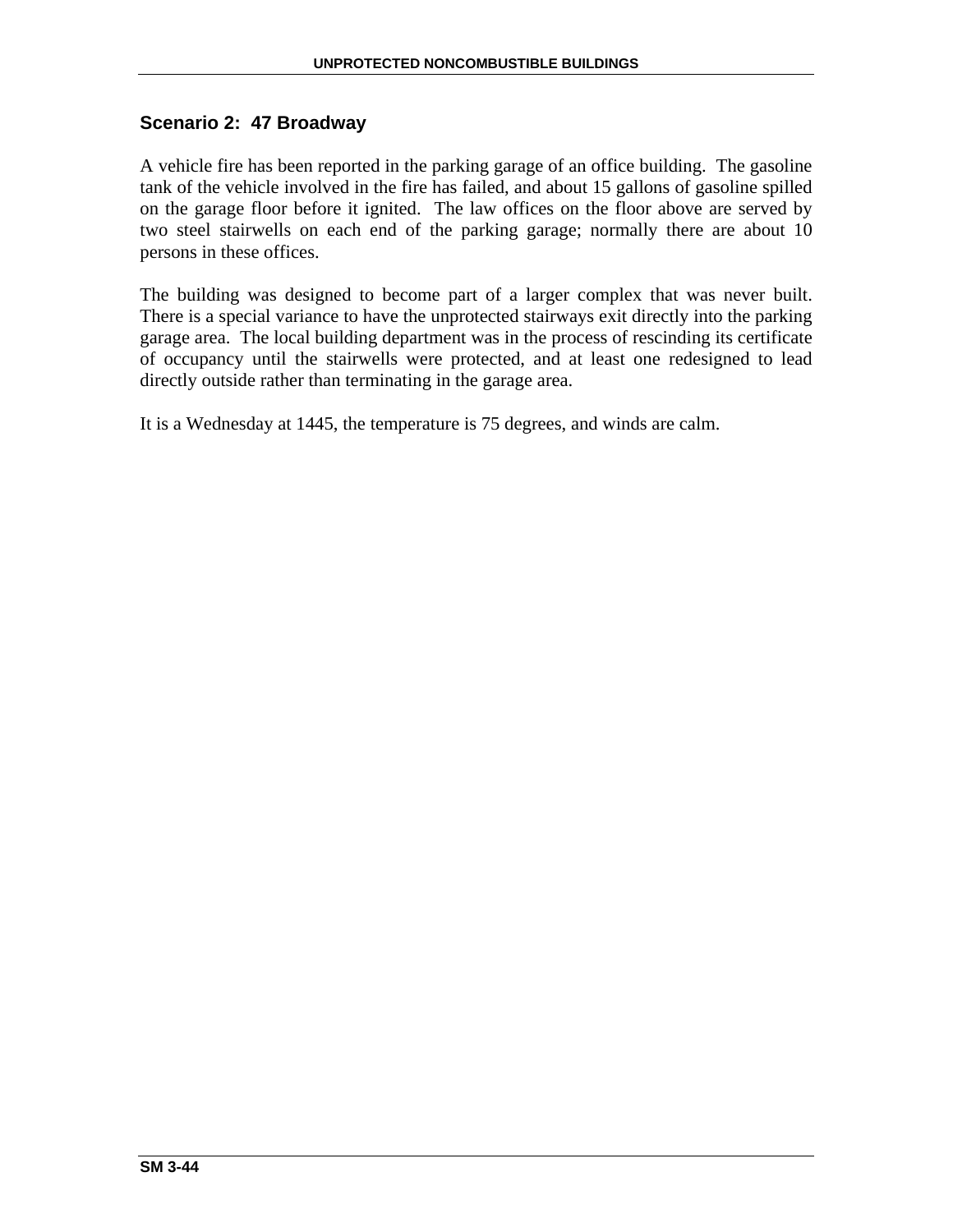| <b>Quick Access Prefire Plan</b> |  |
|----------------------------------|--|
|----------------------------------|--|

| <b>Building Address: 47 Broadway</b> |
|--------------------------------------|
|--------------------------------------|

#### **Building Description:**

*Two-story structure with first floor being a parking garage and the second floor occupied as law offices. The structure is 30' by 80' and has no basement.* 

#### **Roof Construction:**

*Sheet corrugated steel on steel bar joist supports covered with asphalt paper and tar coating.* 

#### **Floor Construction:**

*Concrete poured on corrugated sheet steel supported by steel bar joist.* 

| <b>Occupancy Type:</b>                      | <b>Initial Resources Required:</b> |
|---------------------------------------------|------------------------------------|
| Parking first floor, office on second floor | 2 engines, 1 truck, 1 rescue       |
| <b>Location of Water Supply:</b>            | <b>Available Flow:</b>             |
| 35 and 50 Broadway                          | $1,000$ gpm each                   |

|                                      | <b>Estimated Fire Flow*</b> |     |     |      |  |
|--------------------------------------|-----------------------------|-----|-----|------|--|
| Level of<br>Involvement              | 25%                         | 50% | 75% | 100% |  |
| <b>Estimated Fire</b><br>Flow in gpm | 200                         | 400 | 600 | 800  |  |

*\*Estimated fire flow based on 30' by 80' with no exposures.* 

#### **Fire Behavior Prediction:**

*Fire in office will be hard to access--open office space will allow fast fire spread. If vehicle fire occurs on first floor it may gain access quickly into curtain wall and cut off means of egress for occupants.* 

#### **Predicted Strategies:**

*Rescue occupants and evaluate structural stability of structure.* 

### **Problems Anticipated:**

*Access and egress to offices above parking garage.* 

Standpipe:  $\begin{array}{c|c|c|c|c} \hline \end{array}$  Sprinklers:  $\begin{array}{c|c|c} \hline \end{array}$  Fire Detection: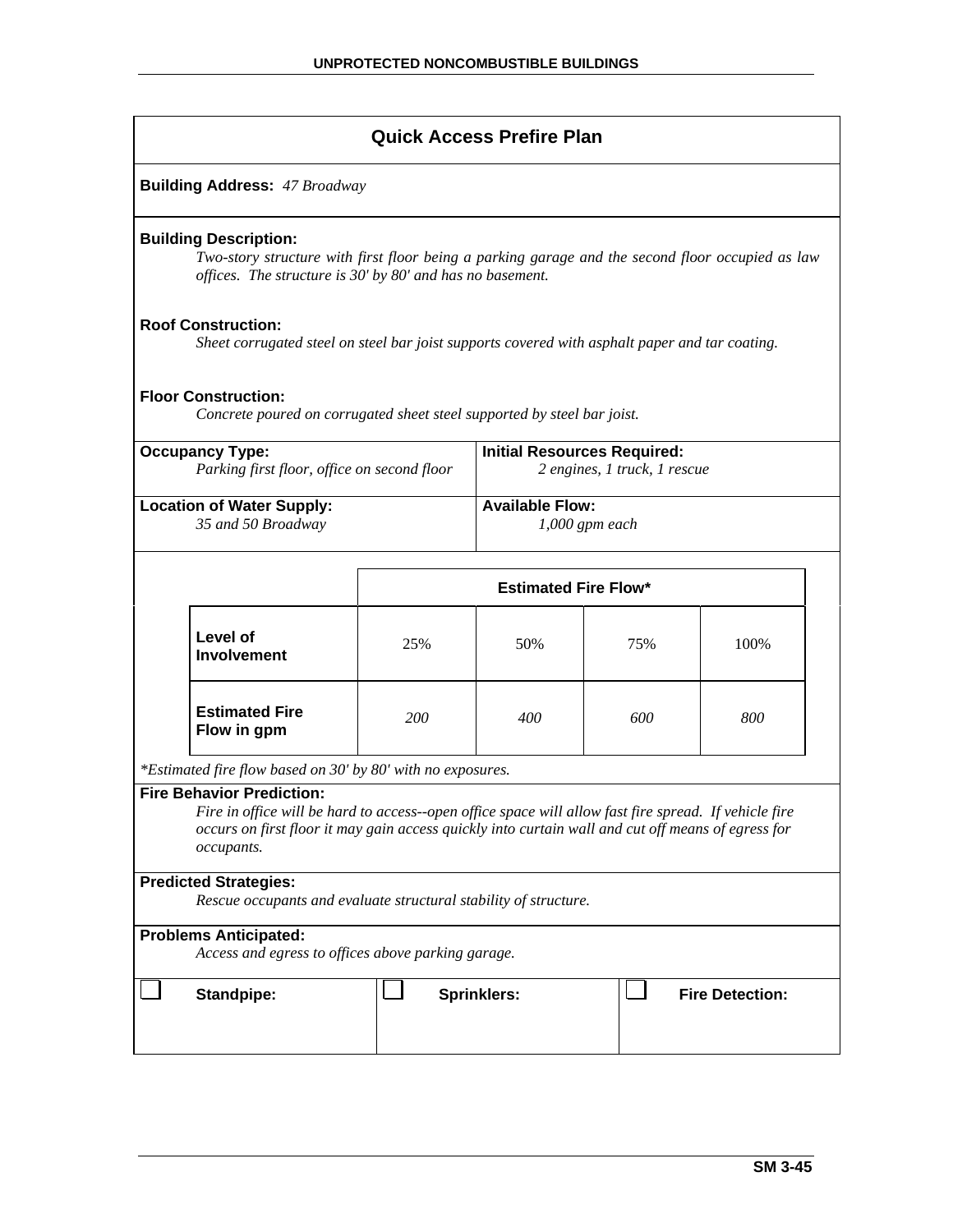# **Scenario 3: 44 Campus Drive**

A fire has been reported in a two-story unprotected steel college classroom facility on the community college campus. The fire originated in a first-floor chemistry laboratory during a chemical experiment. Four students were burned slightly when a 5-gallon container of a flammable liquid spilled across the work table and across the floor. A nearby burner ignited the material.

A previous fire in an identical building resulted in significant structural damage to the unprotected steel box frame when the weight of the concrete floor slabs and the additional floor load caused structural failure.

It is Thursday at 1045, the temperature is 80 degrees, and winds are from the north at 10 mph.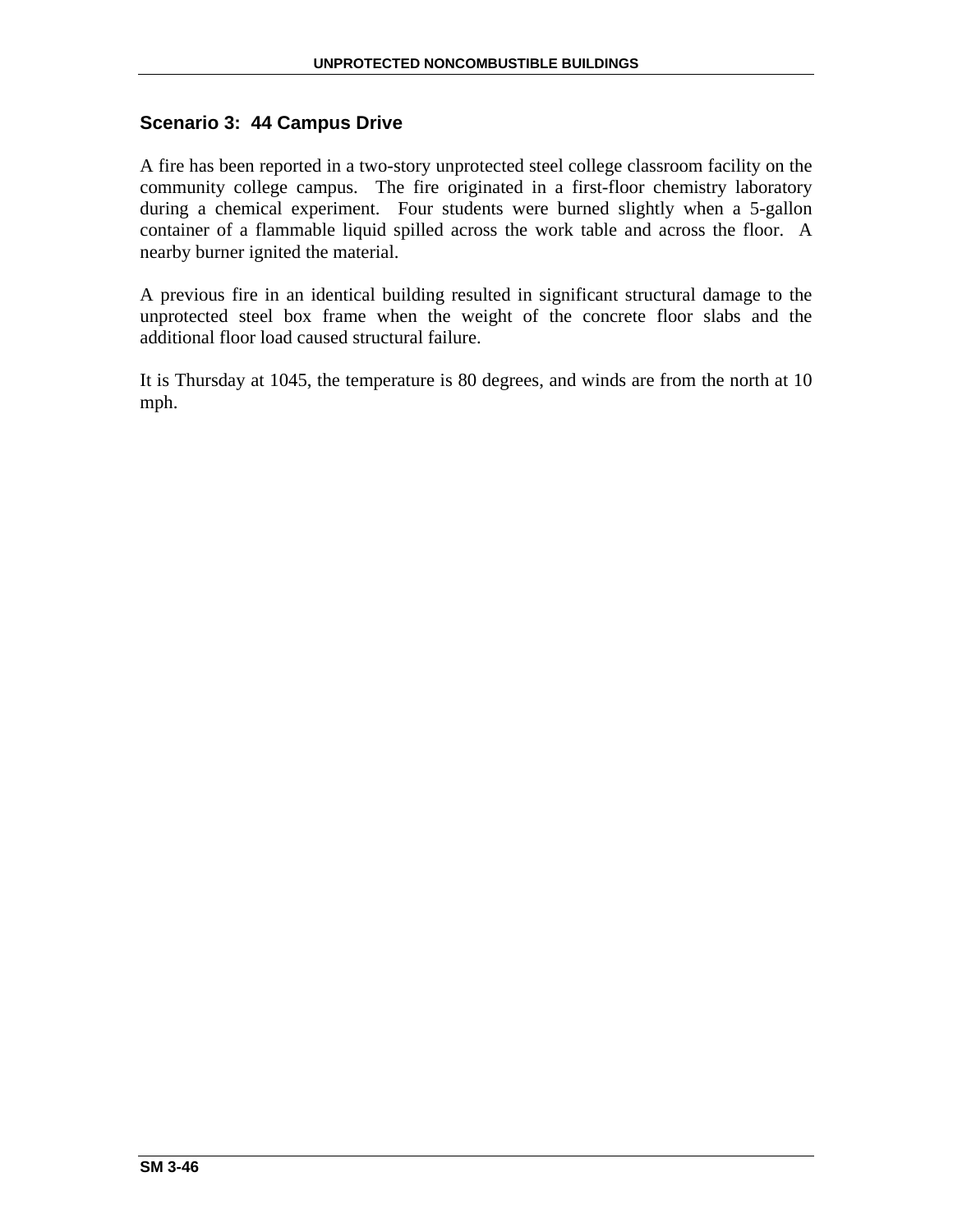|                                                                                                                                                                                                                                                   |                                                                                                                                                          |       | <b>Quick Access Prefire Plan</b> |       |       |  |
|---------------------------------------------------------------------------------------------------------------------------------------------------------------------------------------------------------------------------------------------------|----------------------------------------------------------------------------------------------------------------------------------------------------------|-------|----------------------------------|-------|-------|--|
|                                                                                                                                                                                                                                                   | <b>Building Address: 44 Campus Drive</b>                                                                                                                 |       |                                  |       |       |  |
|                                                                                                                                                                                                                                                   | <b>Building Description:</b><br>Two-story college classroom building 80' by 200' housing eight classrooms. Partial basement for<br>boiler and utilities. |       |                                  |       |       |  |
|                                                                                                                                                                                                                                                   | <b>Roof Construction:</b><br>Concrete slabs supported on steel box beam and columns.                                                                     |       |                                  |       |       |  |
|                                                                                                                                                                                                                                                   | <b>Floor Construction:</b><br>Concrete slab.                                                                                                             |       |                                  |       |       |  |
| <b>Initial Resources Required:</b><br><b>Occupancy Type:</b><br>College classrooms (8)<br>2 engines, 1 ladder, 1 rescue                                                                                                                           |                                                                                                                                                          |       |                                  |       |       |  |
| <b>Available Flow:</b><br><b>Location of Water Supply:</b><br>Campus View and Telegraph Street<br>$2,000$ gpm each                                                                                                                                |                                                                                                                                                          |       |                                  |       |       |  |
| <b>Estimated Fire Flow*</b>                                                                                                                                                                                                                       |                                                                                                                                                          |       |                                  |       |       |  |
|                                                                                                                                                                                                                                                   | Level of<br><b>Involvement</b>                                                                                                                           | 25%   | 50%                              | 75%   | 110%  |  |
|                                                                                                                                                                                                                                                   | <b>Estimated Fire</b><br>Flow in gpm                                                                                                                     | 1,325 | 2,650                            | 3,975 | 5,300 |  |
|                                                                                                                                                                                                                                                   | *Estimated fire flow based on 80' by 200' one floor and no exposures--add exposures.                                                                     |       |                                  |       |       |  |
| <b>Fire Behavior Prediction:</b><br>Fire in chemistry lab could have significant fire load, other classrooms have light fire load. Open<br>stairwells at each end of building will allow fire, heat, and smoke to travel up stairs and down hall. |                                                                                                                                                          |       |                                  |       |       |  |
| <b>Predicted Strategies:</b><br>Primary search critical and standard operations after.                                                                                                                                                            |                                                                                                                                                          |       |                                  |       |       |  |
| <b>Problems Anticipated:</b><br>Hazardous materials in chemistry lab on first floor.                                                                                                                                                              |                                                                                                                                                          |       |                                  |       |       |  |
|                                                                                                                                                                                                                                                   | $\lfloor x \rfloor$<br><b>Sprinklers:</b><br><b>Fire Detection:</b><br><b>Standpipe:</b><br>Local alarm                                                  |       |                                  |       |       |  |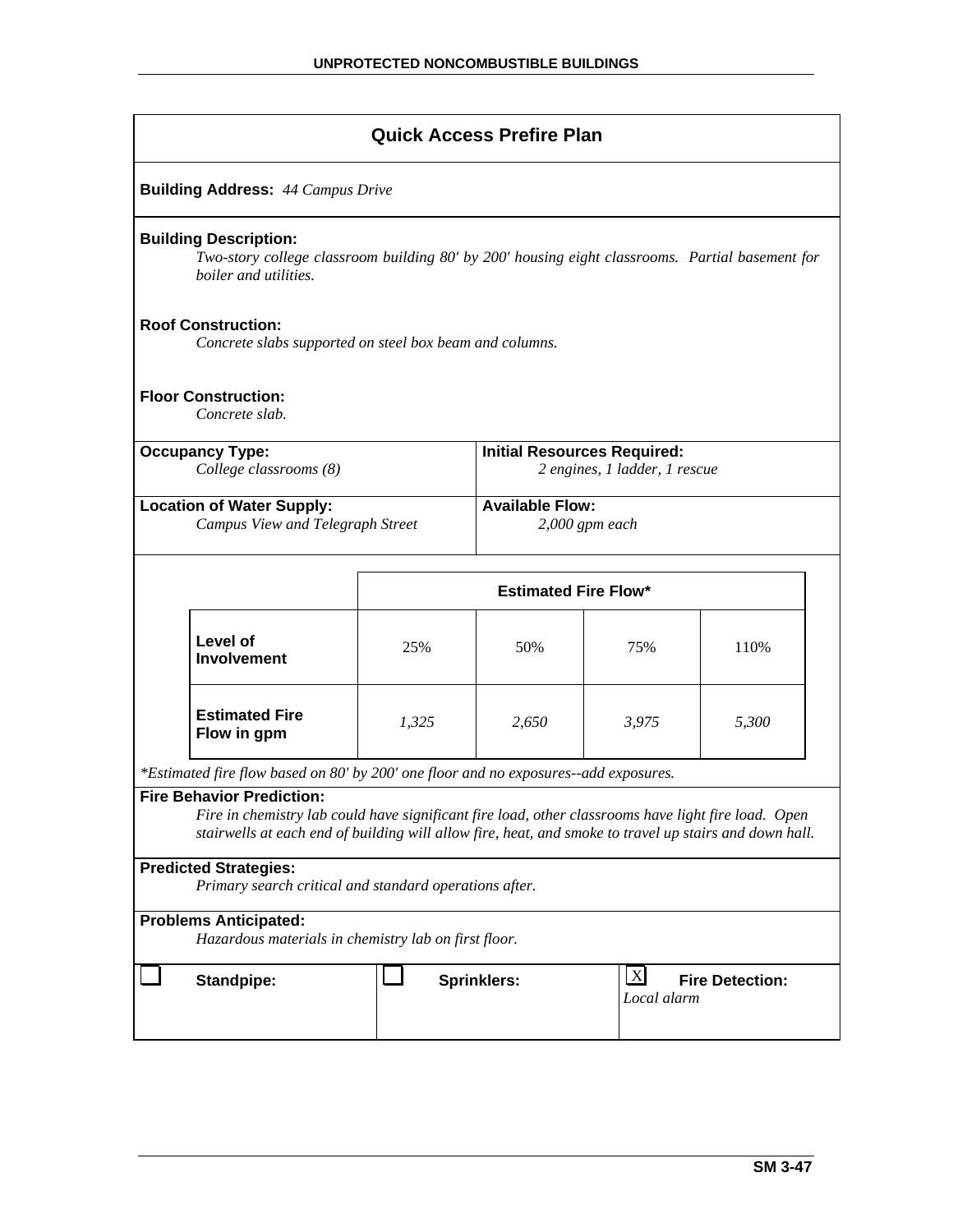# **Scenario 4: 37 Maria Parkway**

A fire has been reported in the drive-through lane of a bank. The building is a two-story box frame structure that has a drive-through lane that runs the entire length of the structure in the rear. The building houses teller windows, loan offices, and other normal bank facilities on the first floor. The second floor houses the credit card division with approximately 40 staff assigned there.

A large pick-up truck drove into the drive-through lane and stopped in the center of the building to conduct business at the teller window. While waiting, a fire started under the truck and the driver was unable to extinguish it. In the back of the truck was a 118-gallon diesel fuel tank that he had just filled, and perhaps overfilled, which was a factor in the cause of the fire. The tank has failed and the burning fuel oil has formed a puddle under the truck. The manager activated the internal fire alarm and employees have evacuated. There is no basement.

It is a Friday at 1115, the temperature is 78 degrees, and winds are calm.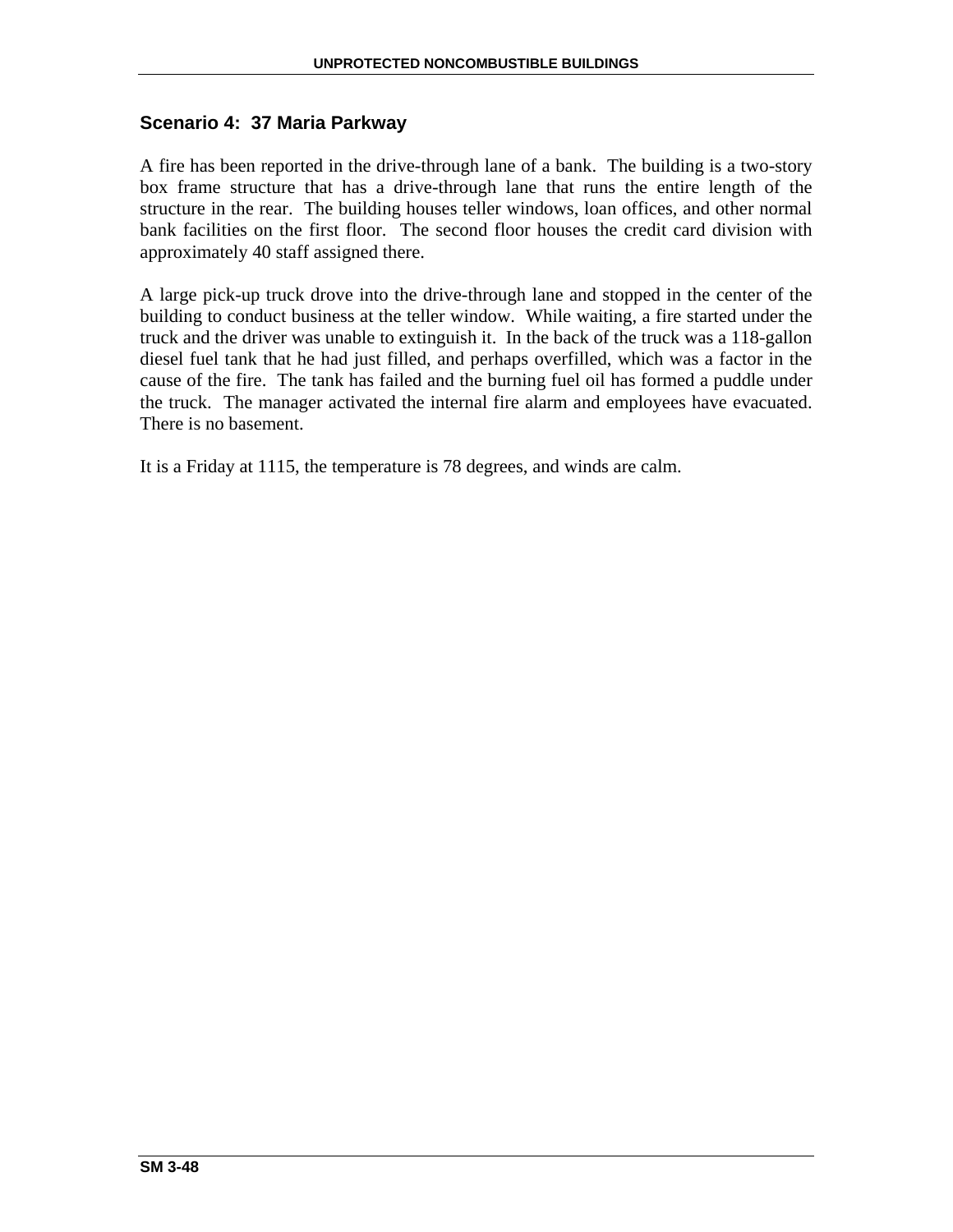|                                                                                                                                                                                                                                                                                                                       |                                                                                                                           |                                                                                    | <b>Quick Access Prefire Plan</b> |       |       |  |
|-----------------------------------------------------------------------------------------------------------------------------------------------------------------------------------------------------------------------------------------------------------------------------------------------------------------------|---------------------------------------------------------------------------------------------------------------------------|------------------------------------------------------------------------------------|----------------------------------|-------|-------|--|
|                                                                                                                                                                                                                                                                                                                       | <b>Building Address: 37 Maria Parkway</b>                                                                                 |                                                                                    |                                  |       |       |  |
|                                                                                                                                                                                                                                                                                                                       | <b>Building Description:</b><br>Two-story 40' by 100' bank and offices on second floor--no basement.                      |                                                                                    |                                  |       |       |  |
|                                                                                                                                                                                                                                                                                                                       | <b>Roof Construction:</b><br>Concrete slabs supported on structural steel box frame.                                      |                                                                                    |                                  |       |       |  |
|                                                                                                                                                                                                                                                                                                                       | <b>Floor Construction:</b><br>Concrete slab on structural steel box frame for second floor, first floor is concrete slab. |                                                                                    |                                  |       |       |  |
| <b>Occupancy Type:</b><br><b>Initial Resources Required:</b><br>Bank first floor, office second floor<br>2 engines, 1 ladder, 1 rescue                                                                                                                                                                                |                                                                                                                           |                                                                                    |                                  |       |       |  |
| <b>Available Flow:</b><br><b>Location of Water Supply:</b><br>34 and 54 Maria Parkway<br>$1,500$ gpm each                                                                                                                                                                                                             |                                                                                                                           |                                                                                    |                                  |       |       |  |
|                                                                                                                                                                                                                                                                                                                       | <b>Estimated Fire Flow*</b>                                                                                               |                                                                                    |                                  |       |       |  |
|                                                                                                                                                                                                                                                                                                                       | Level of<br><b>Involvement</b>                                                                                            | 25%                                                                                | 50%                              | 75%   | 100%  |  |
|                                                                                                                                                                                                                                                                                                                       | <b>Estimated</b><br>Fire Flow in gpm                                                                                      | 335                                                                                | 675                              | 1,010 | 1,350 |  |
|                                                                                                                                                                                                                                                                                                                       | *Estimated fire flow based on 40' by 100' one story no exposures--add exposures.                                          |                                                                                    |                                  |       |       |  |
| <b>Fire Behavior Prediction:</b><br>Structural steel frame is unprotected which may require critical evaluation for structural failure.<br>Drive-through lane has ventilation grates that lead into building, and structural steel columns that<br>support second floor are adjacent to the lane and are unprotected. |                                                                                                                           |                                                                                    |                                  |       |       |  |
| <b>Predicted Strategies:</b><br>Rescue is critical consideration--use normal strategic goals.                                                                                                                                                                                                                         |                                                                                                                           |                                                                                    |                                  |       |       |  |
| <b>Problems Anticipated:</b><br>Vehicle fire in drive-through lane along with flammable liquids could compromise structural<br>elements.                                                                                                                                                                              |                                                                                                                           |                                                                                    |                                  |       |       |  |
|                                                                                                                                                                                                                                                                                                                       | <b>Standpipe:</b>                                                                                                         | X <br><b>Sprinklers:</b><br><b>Fire Detection:</b><br>Smoke detection--local alarm |                                  |       |       |  |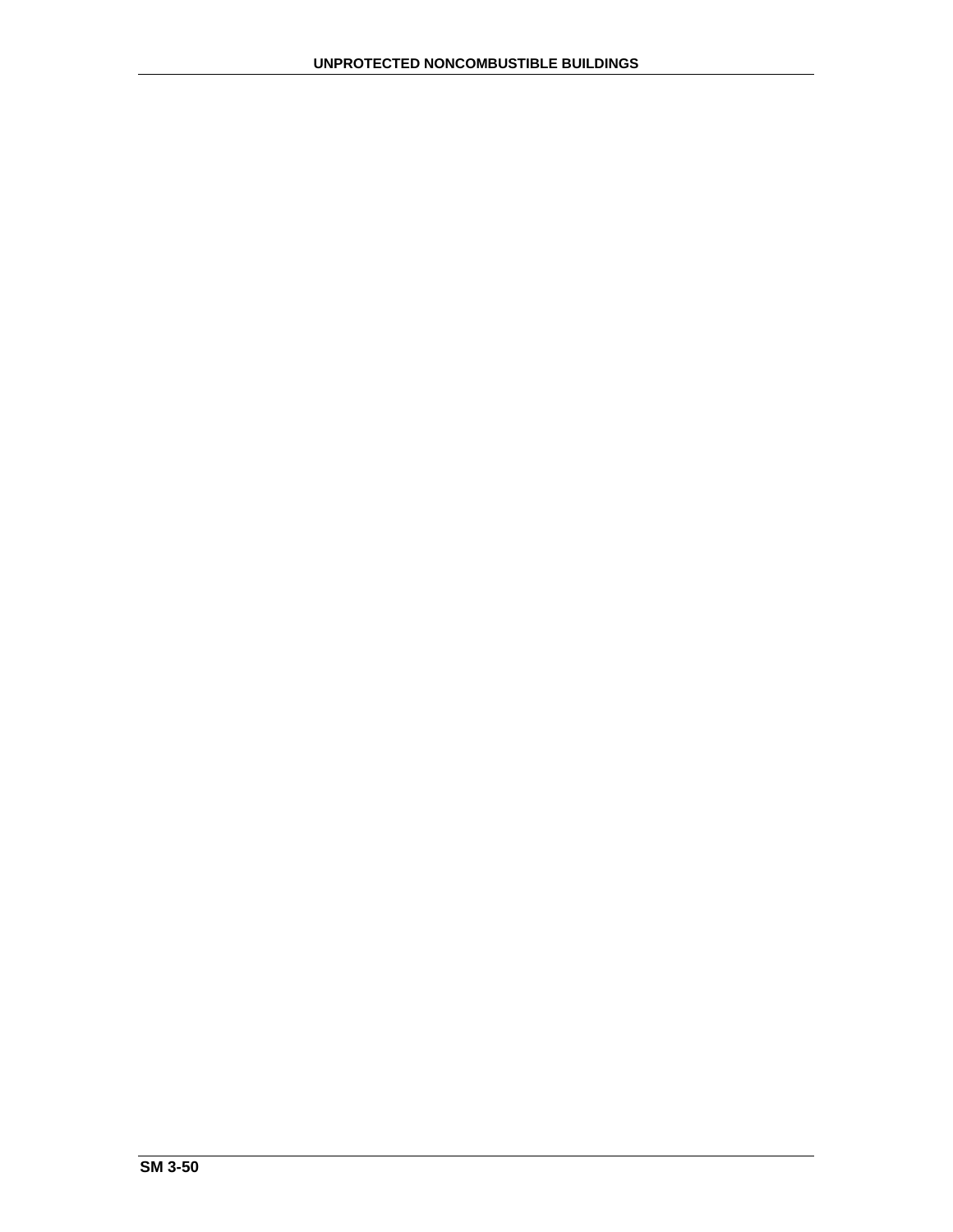# **Activity 3.4**

# **Special Steel Applications**

# **Purpose**

To evaluate rigid-frame or long-span steel construction features and to evaluate the concerns associated with these buildings under fire conditions.

# **Directions**

- 1. You will be divided into four small groups.
- 2. Each group should read the scenario and view the slides associated with it.
- 3. You have 30 minutes to evaluate the problems and answer the questions.
	- a. Are there any unusual problems with the structure or occupancy?
	- b. Is there a fire load inside the structure that could cause early relaxation of the structural members?

c. Would interior firefighting operations pose any safety concerns? If yes, why?

<u> 1989 - Johann Stoff, amerikansk politiker (\* 1908)</u>

<u> 1989 - Johann Stoff, amerikansk politiker (\* 1908)</u>

- d. Would vertical ventilation pose any special risks to the ventilation team? If yes, why?
- e. Would you consider the operational mode for this fire to be offensive or defensive? Why?
- 5. Select a spokesperson to report the results of your group's findings.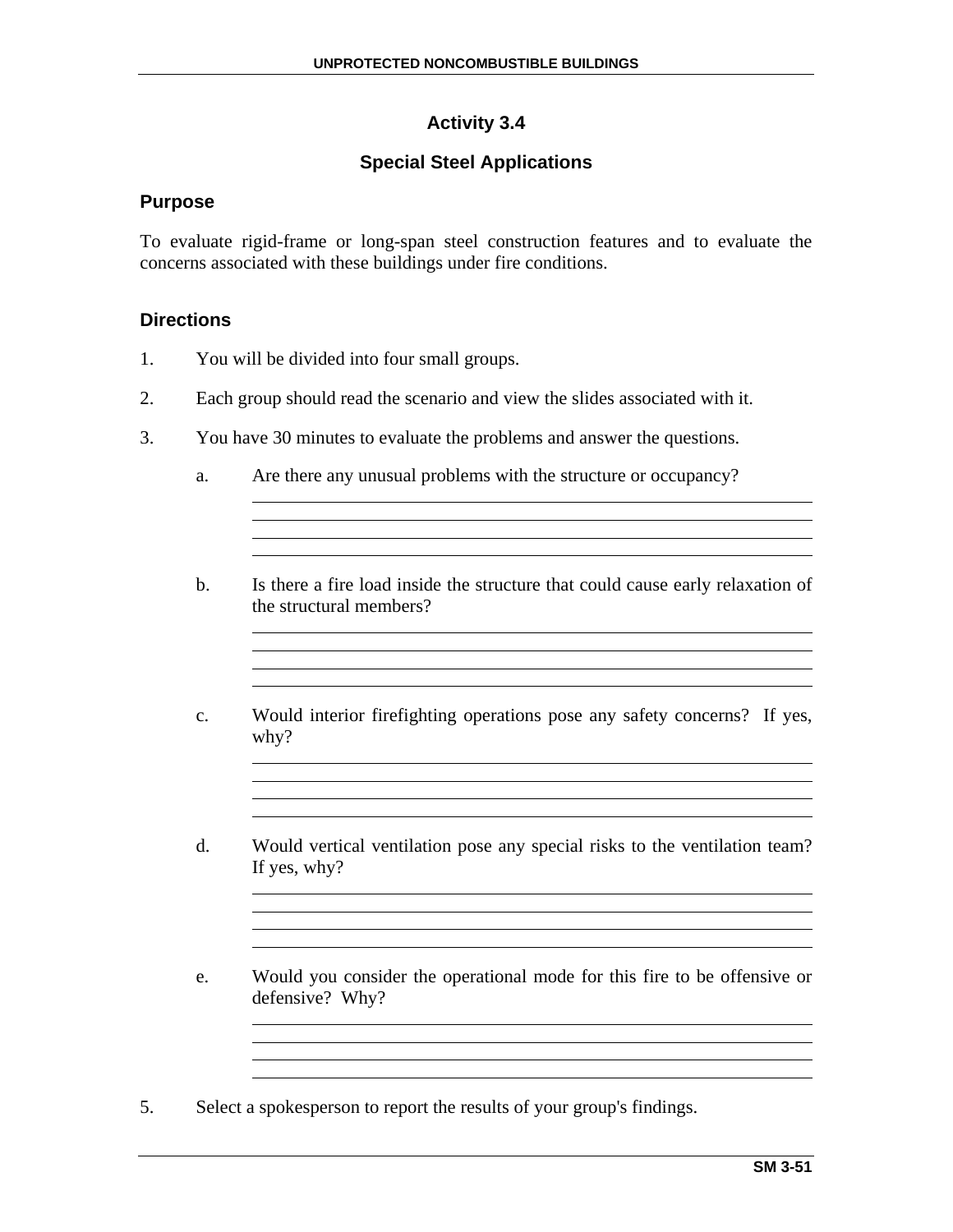# **Scenario 1: 1234 Polly Lane**

A fire has been reported in a commercial building that does custom printing. The business has large copying machines and a small offset press for custom invitations and so on. The caller states that a mechanic was cleaning the press and it flashed with a fire when he dropped his light. The press is located in the center of the structure.

The owner buys copying paper in bulk quantities (1/2 railroad car) and stockpiles boxes of paper in the rear of the building. The 60- by 100-foot building has three small offices, restrooms, and a small lunchroom for employees.

It is Thursday at 1000, the temperature is 55 degrees, and winds are calm.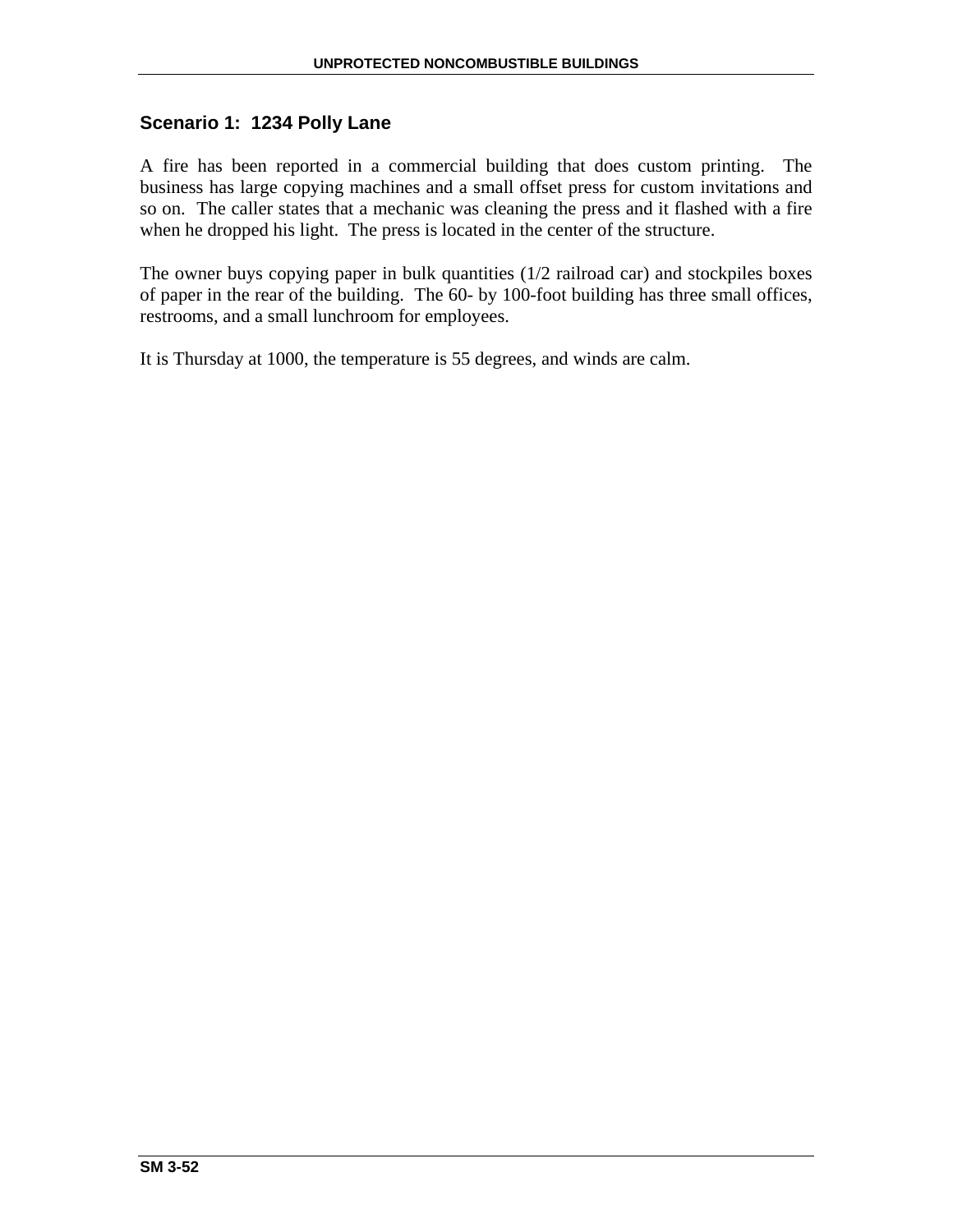| <b>Quick Access Prefire Plan</b>                                                                                         |  |     |                                                                                                                                                                                                   |       |                        |  |  |  |
|--------------------------------------------------------------------------------------------------------------------------|--|-----|---------------------------------------------------------------------------------------------------------------------------------------------------------------------------------------------------|-------|------------------------|--|--|--|
| <b>Building Address: 1234 Polly Lane</b>                                                                                 |  |     |                                                                                                                                                                                                   |       |                        |  |  |  |
| <b>Building Description:</b>                                                                                             |  |     | One-story 60' by 100' commercial rigid steel frame structure housing a printing business.                                                                                                         |       |                        |  |  |  |
| <b>Roof Construction:</b>                                                                                                |  |     | Rigid steel frame supports covered with steel purlins and corrugated sheet steel.                                                                                                                 |       |                        |  |  |  |
| <b>Floor Construction:</b><br>Concrete pad.                                                                              |  |     |                                                                                                                                                                                                   |       |                        |  |  |  |
| <b>Initial Resources Required:</b><br><b>Occupancy Type:</b><br>Commercial printing<br>2 engines, 2 tankers, 1 rescue    |  |     |                                                                                                                                                                                                   |       |                        |  |  |  |
| <b>Location of Water Supply:</b><br>River access 1 mile                                                                  |  |     | <b>Available Flow:</b><br>2 additional tankers available                                                                                                                                          |       |                        |  |  |  |
|                                                                                                                          |  |     | <b>Estimated Fire Flow*</b>                                                                                                                                                                       |       |                        |  |  |  |
| Level of<br><b>Involvement</b>                                                                                           |  | 25% | 50%                                                                                                                                                                                               | 75%   | 100%                   |  |  |  |
| <b>Estimated Fire</b><br>Flow in gpm                                                                                     |  | 500 | 1,000                                                                                                                                                                                             | 1,500 | 2,000                  |  |  |  |
| *Estimated fire flow based on building 60' by 100' with no exposures.<br><b>Fire Behavior Prediction:</b><br>conditions. |  |     | Building contains heavy fire load, and fire will spread rapidly. Exterior roof and wall sheet steel<br>covering should auto vent quickly. Structural failure should be evaluated early under fire |       |                        |  |  |  |
| <b>Predicted Strategies:</b>                                                                                             |  |     | Rescue and standard strategic goals--evaluate structural integrity frequently.                                                                                                                    |       |                        |  |  |  |
| <b>Problems Anticipated:</b>                                                                                             |  |     |                                                                                                                                                                                                   |       |                        |  |  |  |
| Standpipe:                                                                                                               |  |     | <b>Sprinklers:</b>                                                                                                                                                                                |       | <b>Fire Detection:</b> |  |  |  |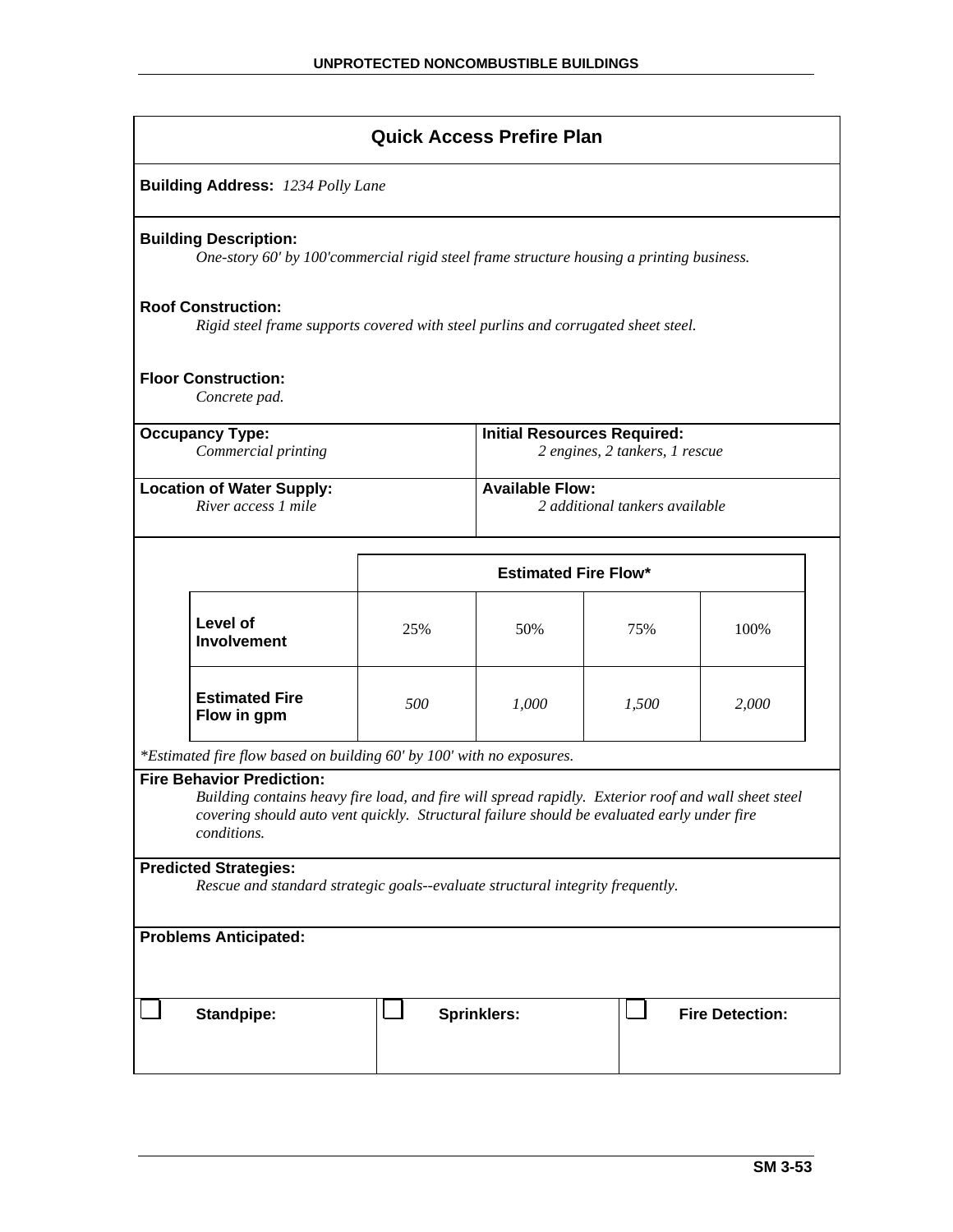# **Scenario 2: 1 Shoppers Park Lane**

A fire has been reported in a new restaurant and entertainment center. The building houses a restaurant and a young adult entertainment center with games, interactive video games, and other entertainment venues. The building was constructed with a steel rigid-frame structure to support the structure. The curtain walls are steel studs covered with a fire-resistive fiberboard and finished with a masonry stucco covering. The kitchen is protected by an automatic sprinkler system, and the cooking surfaces are protected by a dry chemical system. The roof is covered with steel bar joists covered with corrugated steel and finished with a vinyl roof covering.

The caller stated that the building was being readied for a grand opening in 2 hours. The restaurant was finished in combustible interior finish and was just decorated with combustible materials such as streamers, balloons, and other decorative materials. An employee was using a lighter to search a dark area for an item that was dropped, and apparently ignited the decorations.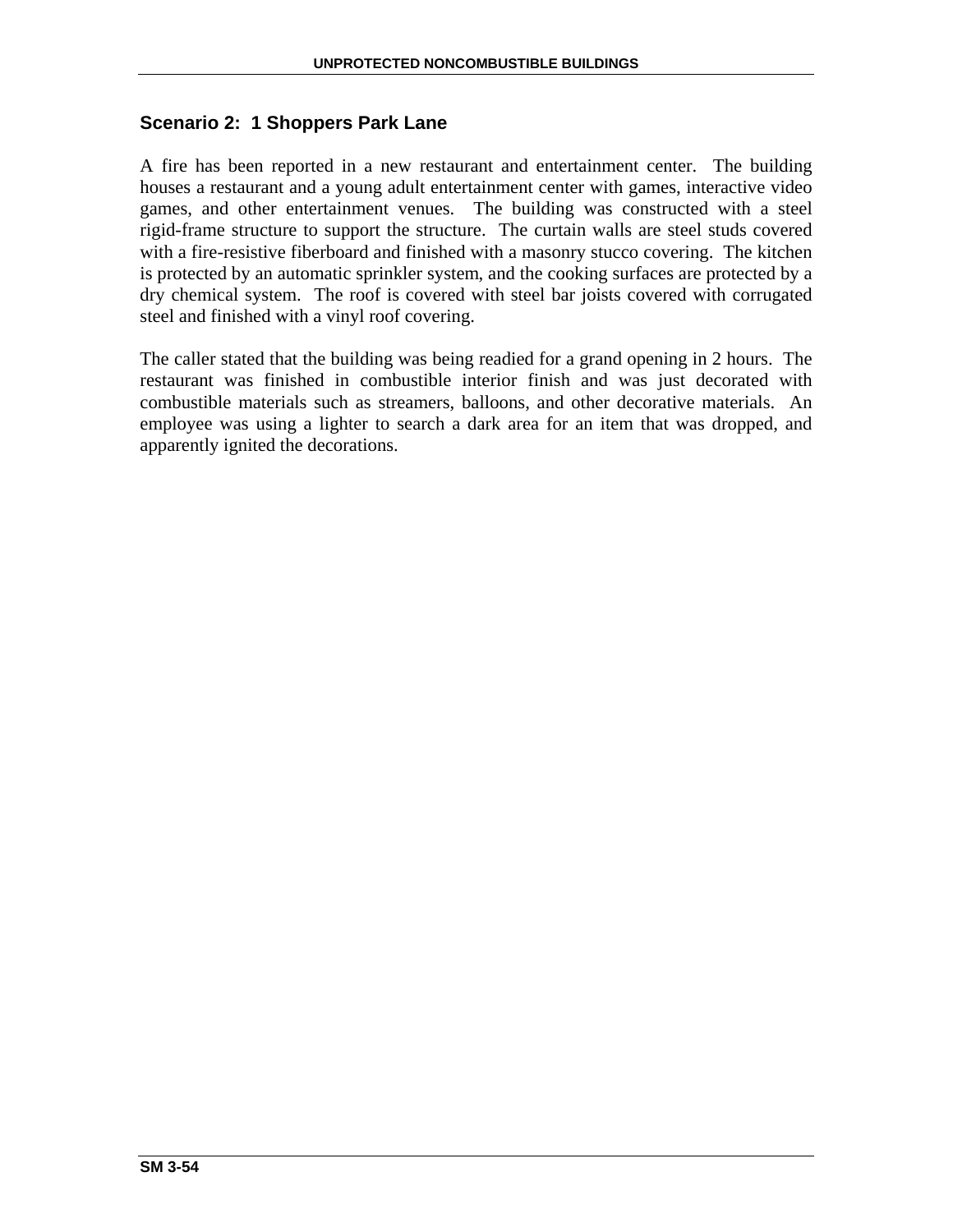| <b>Quick Access Prefire Plan</b>                                                                                                                     |                                                                                                                                |                             |                                     |       |  |  |  |  |
|------------------------------------------------------------------------------------------------------------------------------------------------------|--------------------------------------------------------------------------------------------------------------------------------|-----------------------------|-------------------------------------|-------|--|--|--|--|
| <b>Building Address:</b> 1 Shoppers Park Lane                                                                                                        |                                                                                                                                |                             |                                     |       |  |  |  |  |
| <b>Building Description:</b><br>One-story steel rigid-frame restaurant and entertainment center 100' by 200' and no basement.                        |                                                                                                                                |                             |                                     |       |  |  |  |  |
| <b>Roof Construction:</b><br>Sheet corrugated steel placed over steel bar joist and covered with a vinyl system.                                     |                                                                                                                                |                             |                                     |       |  |  |  |  |
| <b>Floor Construction:</b><br>Concrete slab.                                                                                                         |                                                                                                                                |                             |                                     |       |  |  |  |  |
| <b>Occupancy Type:</b>                                                                                                                               | <b>Initial Resources Required:</b><br>Restaurant and entertainment center<br>2 engines, 1 ladder, 1 rescue                     |                             |                                     |       |  |  |  |  |
| <b>Location of Water Supply:</b><br>At edge of drive leading into parking lot                                                                        |                                                                                                                                |                             | <b>Available Flow:</b><br>2,500 gpm |       |  |  |  |  |
|                                                                                                                                                      |                                                                                                                                | <b>Estimated Fire Flow*</b> |                                     |       |  |  |  |  |
| Level of<br><b>Involvement</b>                                                                                                                       | 25%                                                                                                                            | 50%                         | 75%                                 | 100%  |  |  |  |  |
| <b>Estimated Fire</b><br>Flow in gpm                                                                                                                 | 1,675                                                                                                                          |                             | 5,025                               | 6,700 |  |  |  |  |
| *Estimated fire flow based on building 100' by 200' and no exposures.                                                                                |                                                                                                                                |                             |                                     |       |  |  |  |  |
| <b>Fire Behavior Prediction:</b><br>Interior finish and decorations are combustible. Fire will spread rapidly due to an open area floor<br>plan.     |                                                                                                                                |                             |                                     |       |  |  |  |  |
| <b>Predicted Strategies:</b><br>Rescue and then standard strategic goals--if fire is free burning after 15 minutes evaluate<br>structural integrity. |                                                                                                                                |                             |                                     |       |  |  |  |  |
| <b>Problems Anticipated:</b><br>Occupancy is rated for 300 with many of occupants being children.                                                    |                                                                                                                                |                             |                                     |       |  |  |  |  |
| <b>Standpipe:</b>                                                                                                                                    | $\mathbf{X}$<br>$\mathbf{X}$<br><b>Fire Detection:</b><br><b>Sprinklers:</b><br>Smoke detection on auto dialer<br>Kitchen only |                             |                                     |       |  |  |  |  |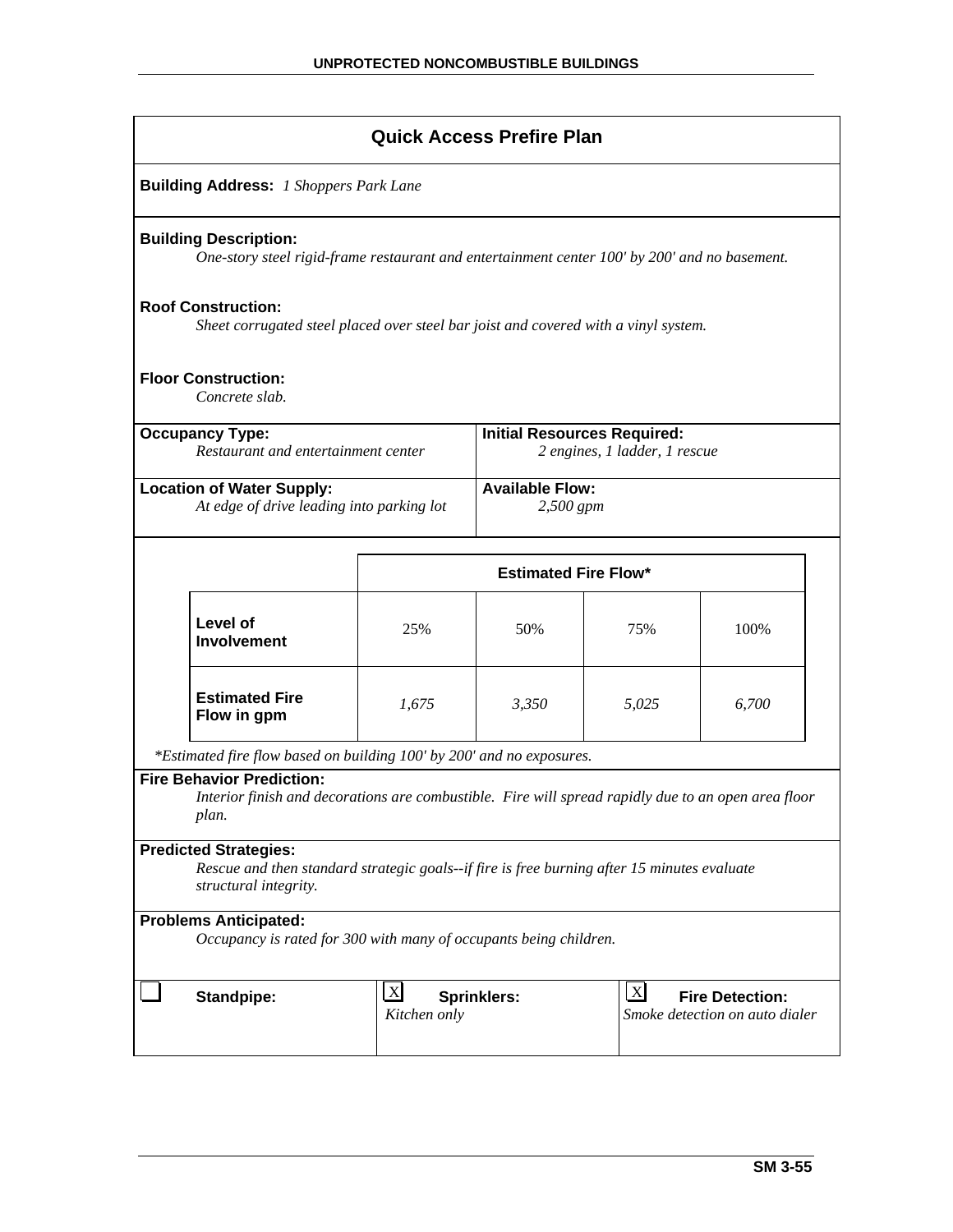# **Scenario 3: 54 Clark Lane**

A fire has been reported in the community water pumping and treatment building. The building houses two 1,000-gallon electrical pumps and a 1,500-gallon natural gaspowered pump. The building houses the chlorinating equipment which uses 150-pound cylinders of chlorine gas. The 50- by 75-foot structure is a rigid-frame structure covered with sheet corrugated steel placed over sheet steel purlins which are attached to the frame. The building sits on a concrete slab.

A mechanic was working on the natural gas pump and broke a gas line. The fire is being fed by a free-burning broken pipe. Everyone is accounted for.

It is Tuesday at 0930 with a temperature of 75 degrees and a calm wind.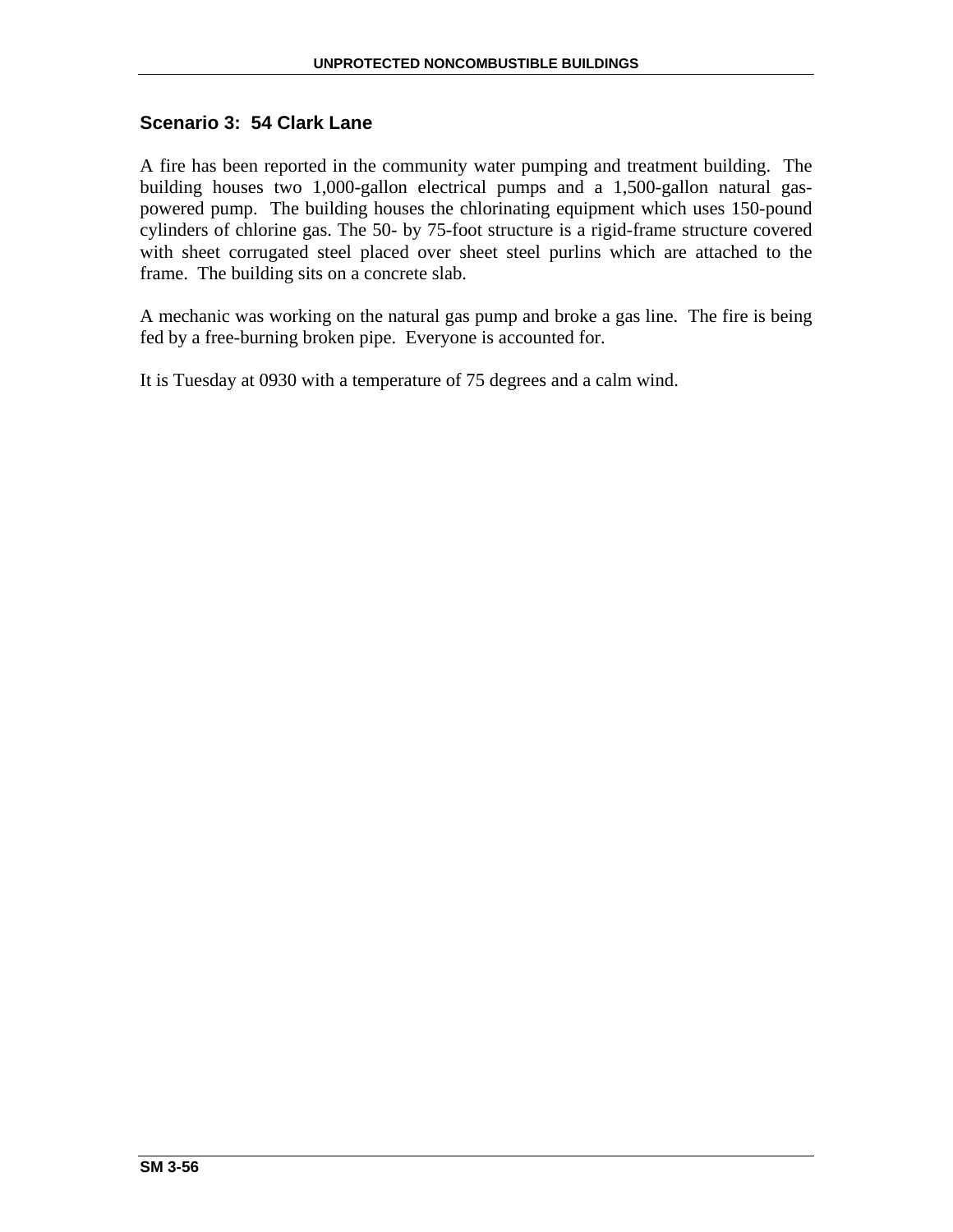| <b>Quick Access Prefire Plan</b>                                                                                                                                                  |                                                                                                                                                                                                         |                             |                                                                     |                                                            |       |  |  |  |
|-----------------------------------------------------------------------------------------------------------------------------------------------------------------------------------|---------------------------------------------------------------------------------------------------------------------------------------------------------------------------------------------------------|-----------------------------|---------------------------------------------------------------------|------------------------------------------------------------|-------|--|--|--|
| <b>Building Address: 54 Clark Lane</b>                                                                                                                                            |                                                                                                                                                                                                         |                             |                                                                     |                                                            |       |  |  |  |
|                                                                                                                                                                                   | <b>Building Description:</b><br>One-story 50' by 75' rigid-frame steel structure on a concrete slab used to house community water<br>pumping and treatment equipment.                                   |                             |                                                                     |                                                            |       |  |  |  |
|                                                                                                                                                                                   | <b>Roof Construction:</b><br>Corrugated sheet steel over steel purlins which are attached to the rigid-frame structure.                                                                                 |                             |                                                                     |                                                            |       |  |  |  |
|                                                                                                                                                                                   | <b>Floor Construction:</b><br>Concrete slab--no basement.                                                                                                                                               |                             |                                                                     |                                                            |       |  |  |  |
| <b>Occupancy Type:</b><br>Water pumping and treatment facility                                                                                                                    |                                                                                                                                                                                                         |                             | <b>Initial Resources Required:</b><br>2 engines, 1 ladder, 1 rescue |                                                            |       |  |  |  |
| <b>Location of Water Supply:</b><br>Just outside gate to facility                                                                                                                 |                                                                                                                                                                                                         |                             | <b>Available Flow:</b><br>$2,000$ gpm                               |                                                            |       |  |  |  |
|                                                                                                                                                                                   |                                                                                                                                                                                                         | <b>Estimated Fire Flow*</b> |                                                                     |                                                            |       |  |  |  |
|                                                                                                                                                                                   | Level of<br><b>Involvement</b>                                                                                                                                                                          | 25%                         | 50%                                                                 | 75%                                                        | 100%  |  |  |  |
|                                                                                                                                                                                   | <b>Estimated Fire</b><br>Flow in gpm                                                                                                                                                                    | 300                         | 625                                                                 | 950                                                        | 1,250 |  |  |  |
|                                                                                                                                                                                   | *Estimated fire flow based on building one story 50' by 75' with no exposures.                                                                                                                          |                             |                                                                     |                                                            |       |  |  |  |
|                                                                                                                                                                                   | <b>Fire Behavior Prediction:</b><br>Limited combustible materials inside building except for natural gas heater and natural gas fueled<br>pump engine. Gas shutoff sits 15' from SE corner of building. |                             |                                                                     |                                                            |       |  |  |  |
|                                                                                                                                                                                   | <b>Predicted Strategies:</b><br>Standard strategic goals--building has 20 or more 150-pound cylinders of chlorine gas.                                                                                  |                             |                                                                     |                                                            |       |  |  |  |
| <b>Problems Anticipated:</b><br>Building has 20 or more 150-pound cylinders of chlorine gas in storage and in use. Heat applied<br>to cylinders could cause relief valve to open. |                                                                                                                                                                                                         |                             |                                                                     |                                                            |       |  |  |  |
|                                                                                                                                                                                   | <b>Standpipe:</b>                                                                                                                                                                                       | <b>Sprinklers:</b>          | $\mathbf{X}$                                                        | <b>Fire Detection:</b><br>Heat detection--local alarm bell |       |  |  |  |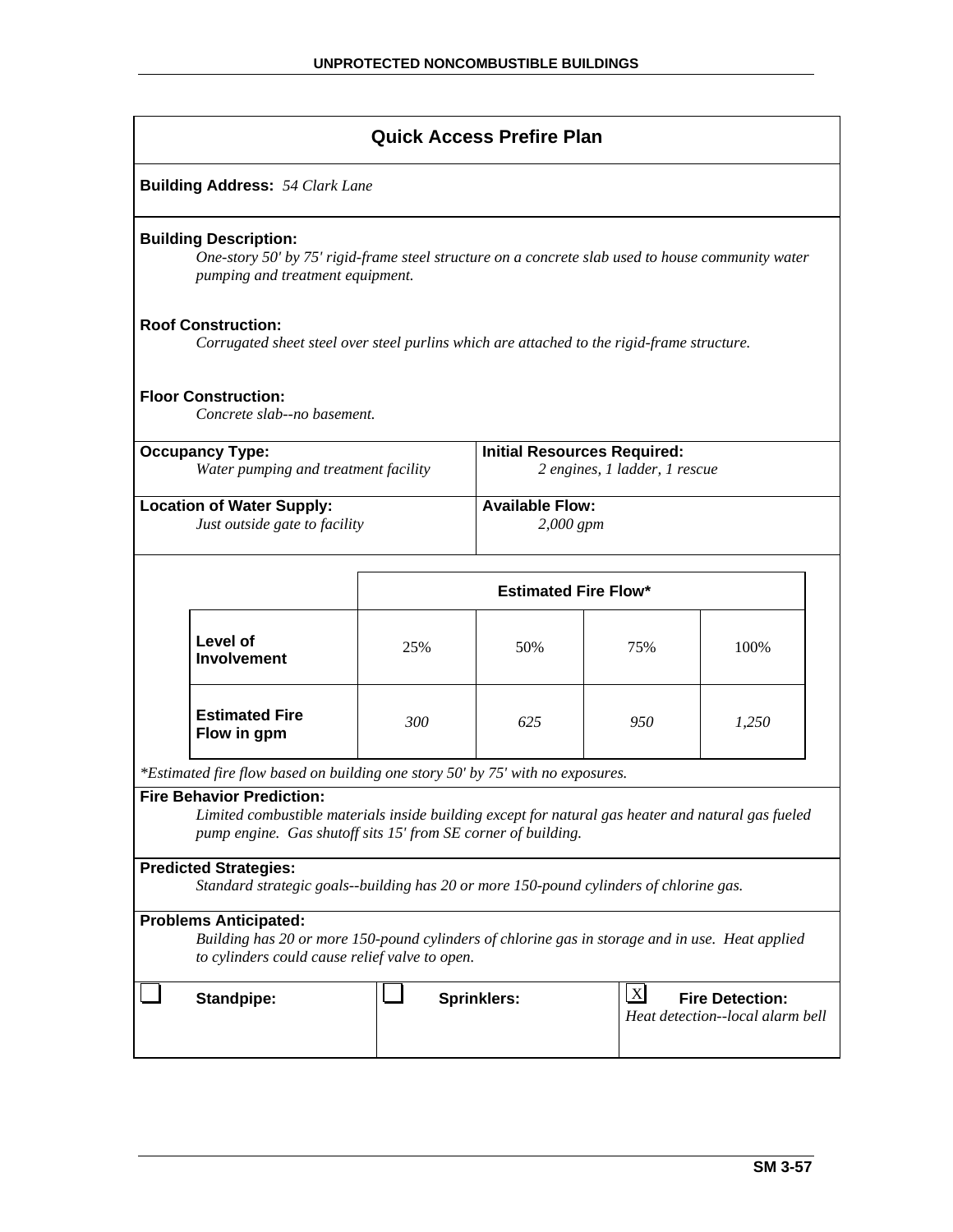# **Scenario 4: 24 Military Parkway**

A fire has been reported in a military vehicle repair facility. Vehicles repaired inside range from tanks to trucks. The facility is a steel rigid-frame building with purlins spanning the frame to which sheet corrugated steel is attached for the exterior walls and the roof. The building typically has three to five large vehicles inside in some stage of repair. The building is 50- by 75-feet and has a concrete slab floor.

The caller stated that he/she was welding on a tank when some insulation caught fire. He/She thought it was out and went to lunch. About 20 minutes later a great deal of smoke was observed coming from the structure.

It is 1230 on a Friday with the temperature at 80 degrees and calm winds.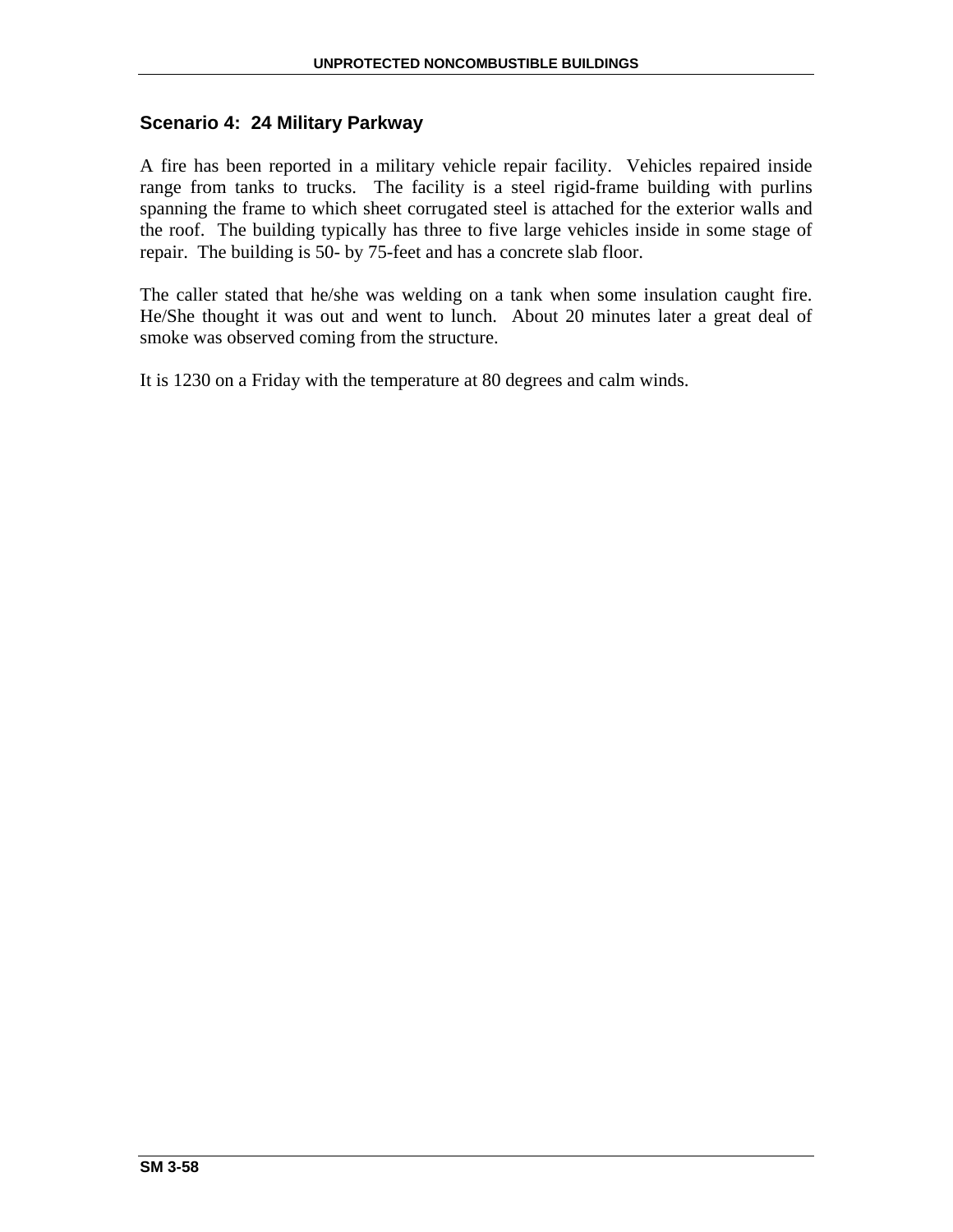| <b>Quick Access Prefire Plan</b>                                                                                                              |                                                                                                                                                                                                                                  |     |                                                                      |     |       |  |  |  |
|-----------------------------------------------------------------------------------------------------------------------------------------------|----------------------------------------------------------------------------------------------------------------------------------------------------------------------------------------------------------------------------------|-----|----------------------------------------------------------------------|-----|-------|--|--|--|
| <b>Building Address: 24 Military Parkway</b>                                                                                                  |                                                                                                                                                                                                                                  |     |                                                                      |     |       |  |  |  |
|                                                                                                                                               | <b>Building Description:</b><br>One-story 50' by 75' rigid-frame steel repair garage for military equipment--no basement.                                                                                                        |     |                                                                      |     |       |  |  |  |
|                                                                                                                                               | <b>Roof Construction:</b><br>Sheet corrugated steel attached to purlins which are supported on the rigid frame.                                                                                                                  |     |                                                                      |     |       |  |  |  |
|                                                                                                                                               | <b>Floor Construction:</b><br>Concrete slab.                                                                                                                                                                                     |     |                                                                      |     |       |  |  |  |
|                                                                                                                                               | <b>Occupancy Type:</b><br>Military vehicle repair garage                                                                                                                                                                         |     | <b>Initial Resources Required:</b><br>2 engines, 2 tankers, 1 rescue |     |       |  |  |  |
| <b>Location of Water Supply:</b><br>1000 Main St. City of Peekskill                                                                           |                                                                                                                                                                                                                                  |     | <b>Available Flow:</b><br>2 additional tankers available             |     |       |  |  |  |
|                                                                                                                                               |                                                                                                                                                                                                                                  |     | <b>Estimated Fire Flow*</b>                                          |     |       |  |  |  |
|                                                                                                                                               | Level of<br><b>Involvement</b>                                                                                                                                                                                                   | 25% | 50%                                                                  | 75% | 100%  |  |  |  |
|                                                                                                                                               | <b>Estimated Fire</b><br>Flow in gpm                                                                                                                                                                                             | 300 | 625                                                                  | 925 | 1,250 |  |  |  |
|                                                                                                                                               | *Estimated fire flow based on building one story 50' by 75' with no exposures.                                                                                                                                                   |     |                                                                      |     |       |  |  |  |
|                                                                                                                                               | <b>Fire Behavior Prediction:</b><br>Due to nature of repair garage and equipment that may be under repair inside the fire load could<br>be considerable. If fire is not extinguished quickly structural failure may occur early. |     |                                                                      |     |       |  |  |  |
| <b>Predicted Strategies:</b><br>Quick primary search and evaluate fire load and structural stability. The fire load could be<br>considerable. |                                                                                                                                                                                                                                  |     |                                                                      |     |       |  |  |  |
| <b>Problems Anticipated:</b><br>Difficult to maneuver inside due to equipment being repaired.                                                 |                                                                                                                                                                                                                                  |     |                                                                      |     |       |  |  |  |
|                                                                                                                                               | <b>Fire Detection:</b><br>Standpipe:<br><b>Sprinklers:</b>                                                                                                                                                                       |     |                                                                      |     |       |  |  |  |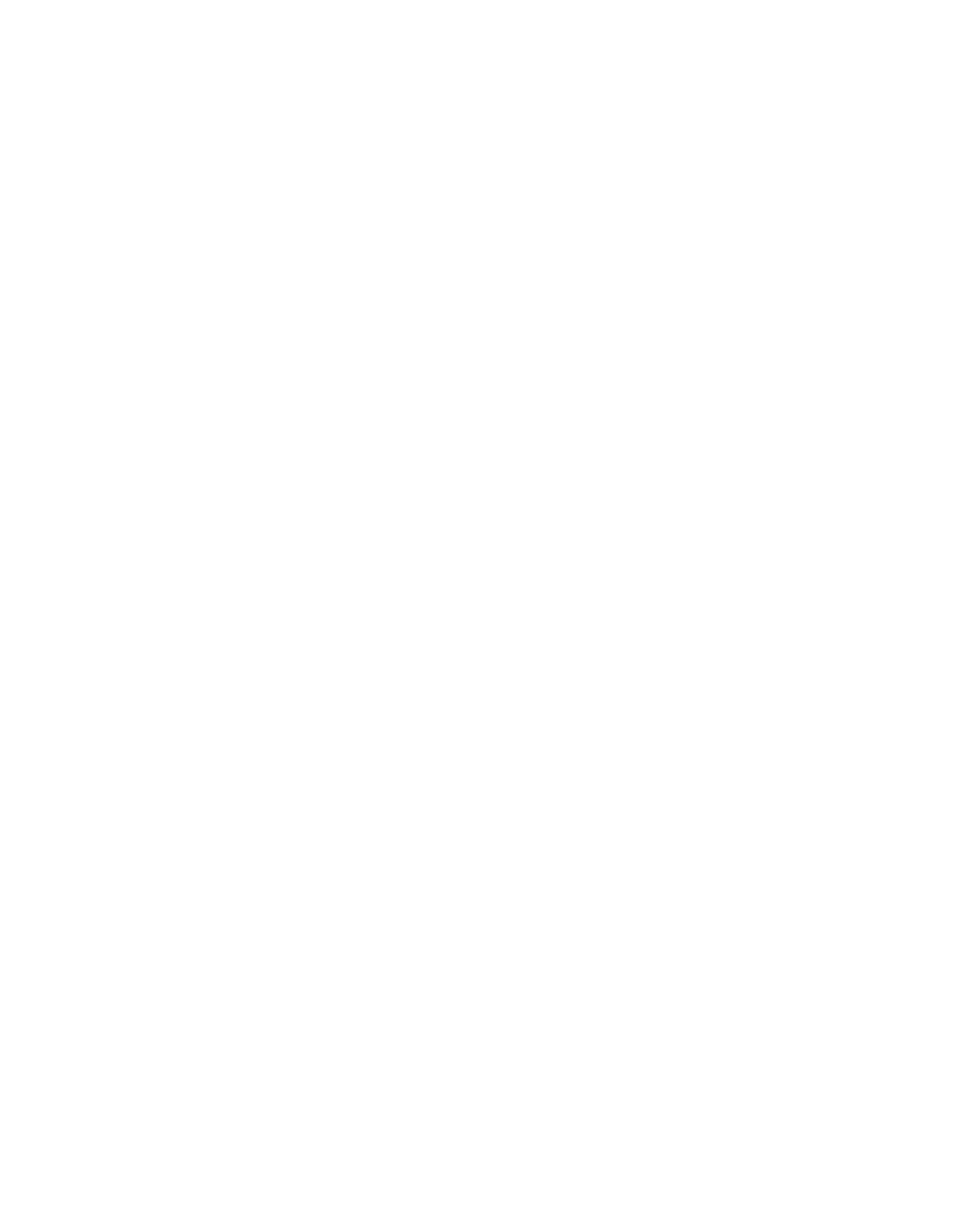# *MODULE 4:*

# *PROTECTED NONCOMBUSTIBLE BUILDINGS*

#### *OBJECTIVES*

*At the conclusion of this module, the students will be able to:* 

- *1. Identify the structural elements of protected steel frame construction and identify the safety concerns associated with this method of construction under fire conditions.*
- *2. Identify the structural elements of reinforced concrete frame construction and identify the safety concerns associated with this method of construction under fire conditions.*
- *3. Identify and justify critical construction features for structural integrity under fire conditions and for heat and smoke travel when given a scenario for both methods of protected steel frame and concrete construction.*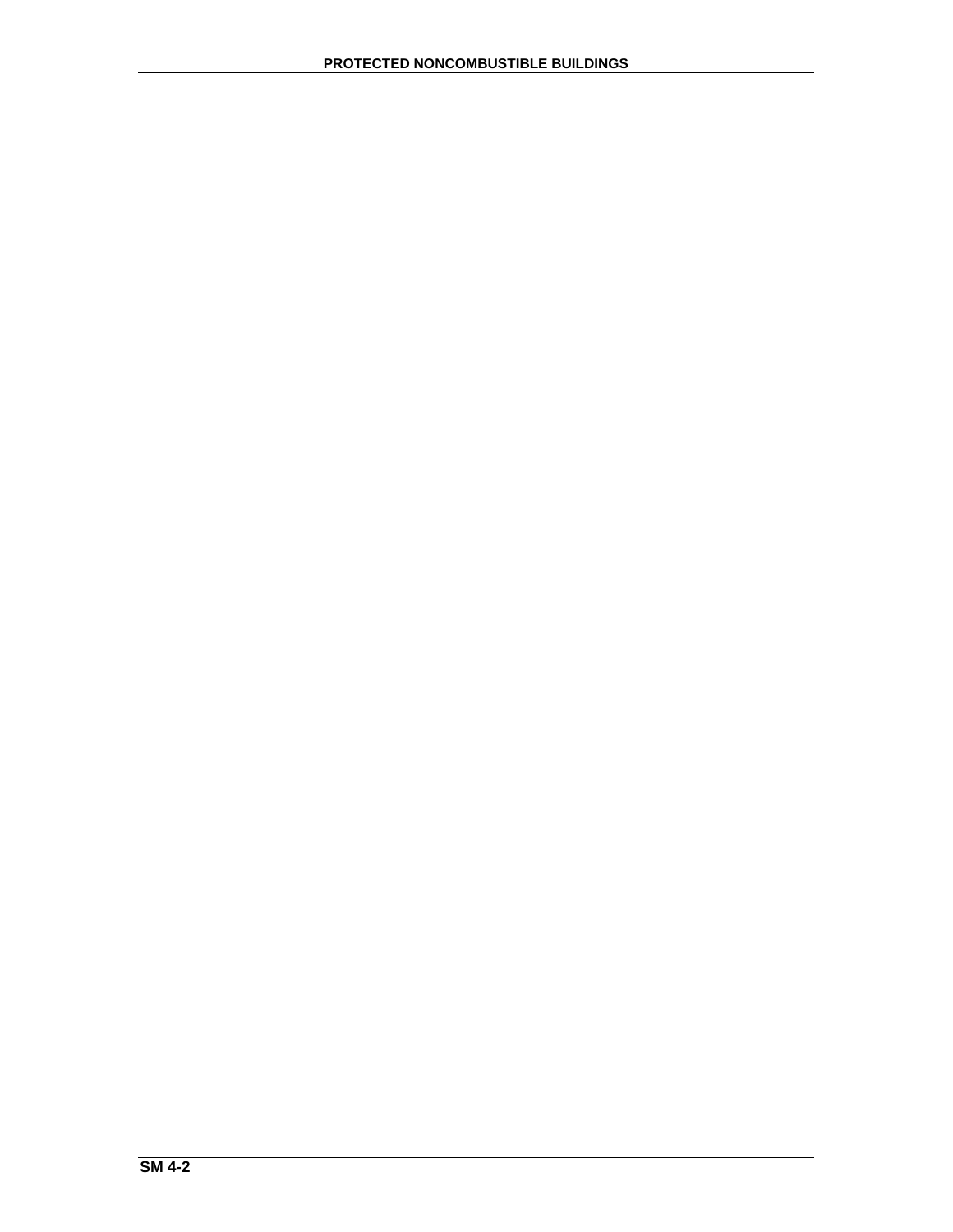# **CHARACTERISTICS OF PROTECTED NONCOMBUSTIBLE BUILDINGS**

The concept and practice of constructing buildings that will withstand the effects of fire for a given period of time has been a viable method of fire and life safety protection. In some instances fire resistance requires the application of selected materials to protect noncombustible materials such as steel, and in other instances the materials themselves, such as concrete, are inherently fire resistant.

The first fire-resistant structure was constructed in Cincinnati, Ohio, in 1903. Skeptics were sure that the concrete structure would simply collapse once the forms were removed. The skeptics were wrong and, since 1903, fire-resistant construction has become an important method of construction for a wide variety of occupancies. Since 1903 structural steel with fire-resistant protective coating, reinforced concrete, and concrete using tension cables have become common structural materials.

The National Fire Protection Association (NFPA) Standard 220, *Standard on Types of Building Construction,* provides a rating and classification system for buildings. Both Type I and Type II buildings require some level of fire resistance for their structural elements. NFPA 220 defines Type I buildings as those whose structural members, including walls, columns, beams, girders, trusses, arches, floors, and roofs are of approved noncombustible or limited-combustible materials and shall have fireresistance ratings not less than those specified in Table 3-1. Type II construction is that not qualifying as Type I construction in which the structural members including walls, columns, beams, girders, arches, floors, and roofs, are of noncombustible or limited-combustible materials and shall have fire-resistance ratings not less than Table 3-1. Type II constructed buildings must have materials of noncombustible or limitedcombustible capability but do not have a fire-resistance rating as stringent as that required in a Type I building. Both Type I and Type II buildings also have two subclass ratings. Local building codes and regulations will determine the appropriate Type and Subclass for a particular occupancy, height of a building, or special restrictions within a given area of the community.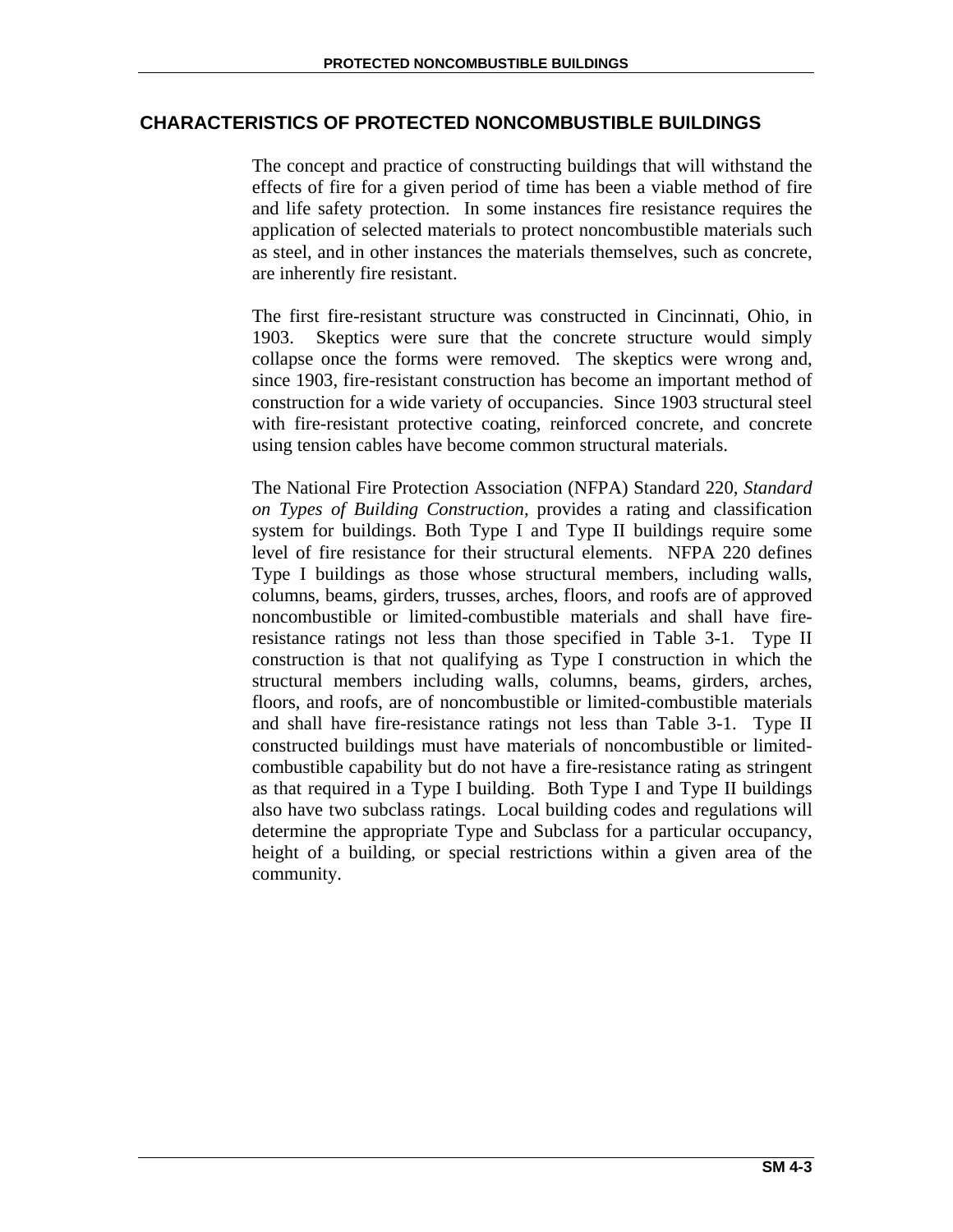|                                                                                                                                        | Type I                                             |                                       | <b>Type II</b>                                   |                        | <b>Type III</b>                                    |                                                   | Type V<br><b>Type IV</b>                         |                                                    |                                              |                                                           |
|----------------------------------------------------------------------------------------------------------------------------------------|----------------------------------------------------|---------------------------------------|--------------------------------------------------|------------------------|----------------------------------------------------|---------------------------------------------------|--------------------------------------------------|----------------------------------------------------|----------------------------------------------|-----------------------------------------------------------|
|                                                                                                                                        | 443                                                | 332                                   | 222                                              | 111                    | 000                                                | 211                                               | 200                                              | 2HH                                                | 111                                          | 000                                                       |
| Exterior Bearing Walls -<br>Supporting more than one floor,<br>columns, or other bearing walls<br>Supporting a roof only               | $\overline{4}$<br>$\overline{4}$<br>$\overline{4}$ | 3<br>3<br>$\mathbf{3}$                | 2<br>$\overline{c}$<br>1                         | 1<br>1<br>$\mathbf{1}$ | 0 <sup>1</sup><br>0 <sup>1</sup><br>0 <sup>1</sup> | $\overline{c}$<br>$\overline{c}$<br>$\mathcal{L}$ | $\mathbf{2}$<br>$\overline{c}$<br>$\mathfrak{D}$ | $\overline{c}$<br>$\overline{c}$<br>$\mathfrak{D}$ | $\mathbf{1}$<br>$\mathbf{1}$<br>$\mathbf{1}$ | 0 <sup>1</sup><br>0 <sup>1</sup><br>$\Omega$ <sup>1</sup> |
| Interior Bearing Walls -<br>Supporting more than one floor,<br>columns, or other bearing walls<br>Supporting a roof only               | 4<br>3<br>3                                        | 3<br>3<br>$\mathbf{3}$                | 2<br>$\overline{2}$<br>1                         | 1<br>1<br>$\mathbf{1}$ | $\mathbf{0}$<br>$\Omega$<br>$\Omega$               | $\mathbf{1}$<br>$\mathbf{1}$<br>$\mathbf{1}$      | $\mathbf{0}$<br>$\mathbf{0}$<br>$\Omega$         | $\overline{2}$<br>1<br>1                           | $\mathbf{1}$<br>$\mathbf{1}$<br>$\mathbf{1}$ | $\theta$<br>$\mathbf{0}$<br>$\Omega$                      |
| Columns -<br>Supporting more than one floor,<br>columns, or other bearing walls<br>Supporting one floor only<br>Supporting a roof only | $\overline{4}$<br>3<br>3                           | 3<br>$\overline{c}$<br>$\mathfrak{D}$ | $\overline{c}$<br>$\overline{c}$<br>$\mathbf{1}$ | 1<br>1<br>$\mathbf{1}$ | $\mathbf{0}$<br>$\Omega$<br>$\Omega$               | 1<br>$\mathbf{1}$<br>$\mathbf{1}$                 | $\mathbf{0}$<br>$\overline{0}$<br>$\Omega$       | H <sup>2</sup><br>H <sup>2</sup><br>H <sup>2</sup> | 1<br>$\mathbf{1}$<br>$\mathbf{1}$            | $\theta$<br>$\mathbf{0}$<br>$\Omega$                      |
| Beams, Girders, Trusses<br>& Arches -<br>Supporting more than one floor,<br>columns, or other bearing walls<br>Supporting a roof only  | $\overline{4}$<br>3<br>3                           | 3<br>$\overline{c}$<br>$\overline{c}$ | $\overline{c}$<br>$\overline{2}$<br>$\mathbf{1}$ | 1<br>1<br>$\mathbf{1}$ | $\mathbf{0}$<br>$\Omega$<br>$\Omega$               | $\mathbf{1}$<br>$\mathbf{1}$<br>$\mathbf{1}$      | $\mathbf{0}$<br>$\Omega$<br>$\Omega$             | H <sup>2</sup><br>H <sup>2</sup><br>H <sup>2</sup> | $\mathbf{1}$<br>$\mathbf{1}$<br>$\mathbf{1}$ | $\Omega$<br>$\overline{0}$<br>$\theta$                    |
| <b>Floor Construction</b>                                                                                                              | 3                                                  | $\overline{c}$                        | $\overline{2}$                                   | 1                      | $\Omega$                                           | $\mathbf{1}$                                      | $\Omega$                                         | H <sup>2</sup>                                     | $\mathbf{1}$                                 | $\overline{0}$                                            |
| Roof Construction                                                                                                                      | 2                                                  | 11/2                                  | $\mathbf{1}$                                     | $\mathbf{1}$           | $\Omega$                                           | $\mathbf{1}$                                      | $\Omega$                                         | H <sup>2</sup>                                     | $\mathbf{1}$                                 | $\mathbf{0}$                                              |
| <b>Exterior Nonbearing Walls</b>                                                                                                       | $\Omega$ <sup>1</sup>                              | 0 <sup>1</sup>                        | 0 <sup>1</sup>                                   | 0 <sup>1</sup>         | 0 <sup>1</sup>                                     | 0 <sup>1</sup>                                    | 0 <sup>1</sup>                                   | $\Omega$ <sup>1</sup>                              | 0 <sup>1</sup>                               | 0 <sup>1</sup>                                            |

**Table 3-1 Fire Resistance Rating (in hours) for Type I through Type V Construction** 

Those members that shall be permitted to be of approved combustible material.

1 See A-3-1 (Table).

Г

2 "H" indicates heavy timber members; see text for requirements.

Reprinted with permission from NFPA 220, *Types of Building Construction*, Copyright © 1995, National Fire Protection Association, Quincy, MA 02269. This reprinted material is not the complete and official position of the National Fire Protection Association, on the referenced subject which is represented only by the standard in its entirety.



**Protected steel frame structure**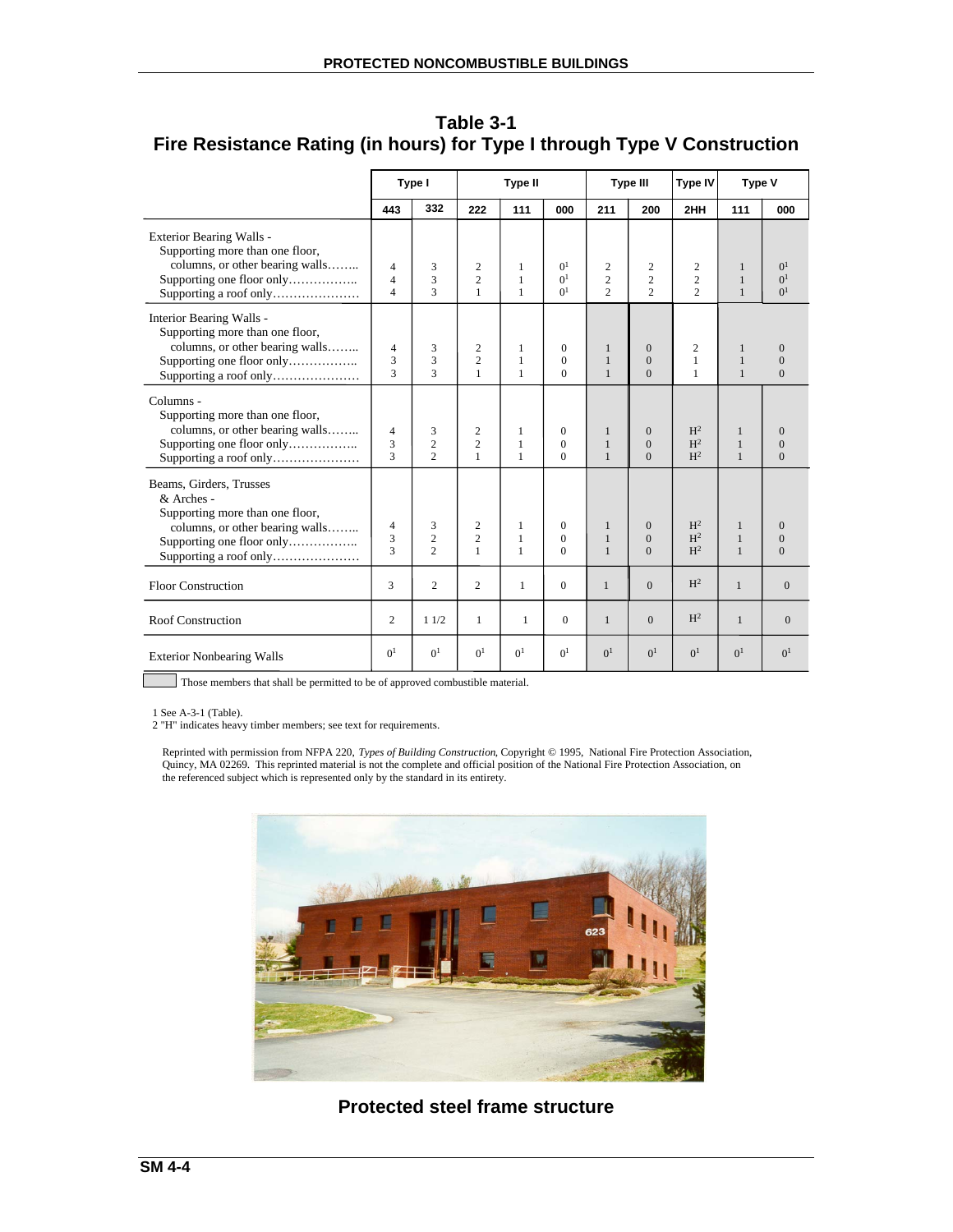## **PROTECTED STEEL FRAMED STRUCTURES**

Protected steel framed structures are constructed in a manner similar to those discussed in Module 3: Unprotected Noncombustible Buildings, which described unprotected steel framed buildings. Since the building is typically taller or has a different life safety concern than an unprotected steel framed building, the steel uses a fire-resistance method that provides from 1 hour to as much as 4 hours of fire resistance.

Fire resistance required for a structure under Table 3-1 also will vary, depending on whether the structural elements are supporting floors above or simply supporting a roof. As an example, columns supporting multiple floors in Subclass 443 of Type I construction require a 4-hour rating, while columns supporting only one floor or a roof only require a 3-hour fire-resistance rating. In many instances in concrete structures the same forms are used for all floors, including the top floor, which provides the same level of fire resistance.

Construction materials, or a variety of construction materials in an assembly, are evaluated under provisions of a standard fire-resistance test. One such test is the American Society for Testing and Materials (ASTM) E119 wall test. This test has been in use for over 50 years. Materials or assemblies of materials are placed against a rated heat source for a given period of time. If, after the time has elapsed, the material still is intact and has not allowed fire and heat to pass through to the other side, it becomes a rated structural material or assembly. In some tests, such as the wall panel test, a hose stream with a straight-stream nozzle is applied at the conclusion of the test and the panel must stay intact for a given period of water application.

The most common methods of protecting noncombustible construction materials are encasement, membrane protection, or sprayed-on protection.

Encasement typically uses masonry materials or fire-rated gypsum board applied in multiple layers. Masonry materials used to protect structural elements include concrete block installed around steel columns or placing concrete around the steel elements. Several layers of gypsum can be applied with reinforcement for the corners and installed so that all screws connecting the elements are covered with a protective covering.

Membrane protection most typically is used to protect steel beams, bar joist, floor joist or roof rafters, and metal roof decking. The purpose is to protect the steel elements from flames and heat from fires below the membrane protection. Depending on the required time the material must resist fire, the membrane could be a special fire-rated suspended ceiling or could be several layers of gypsum board attached to the bottom of the steel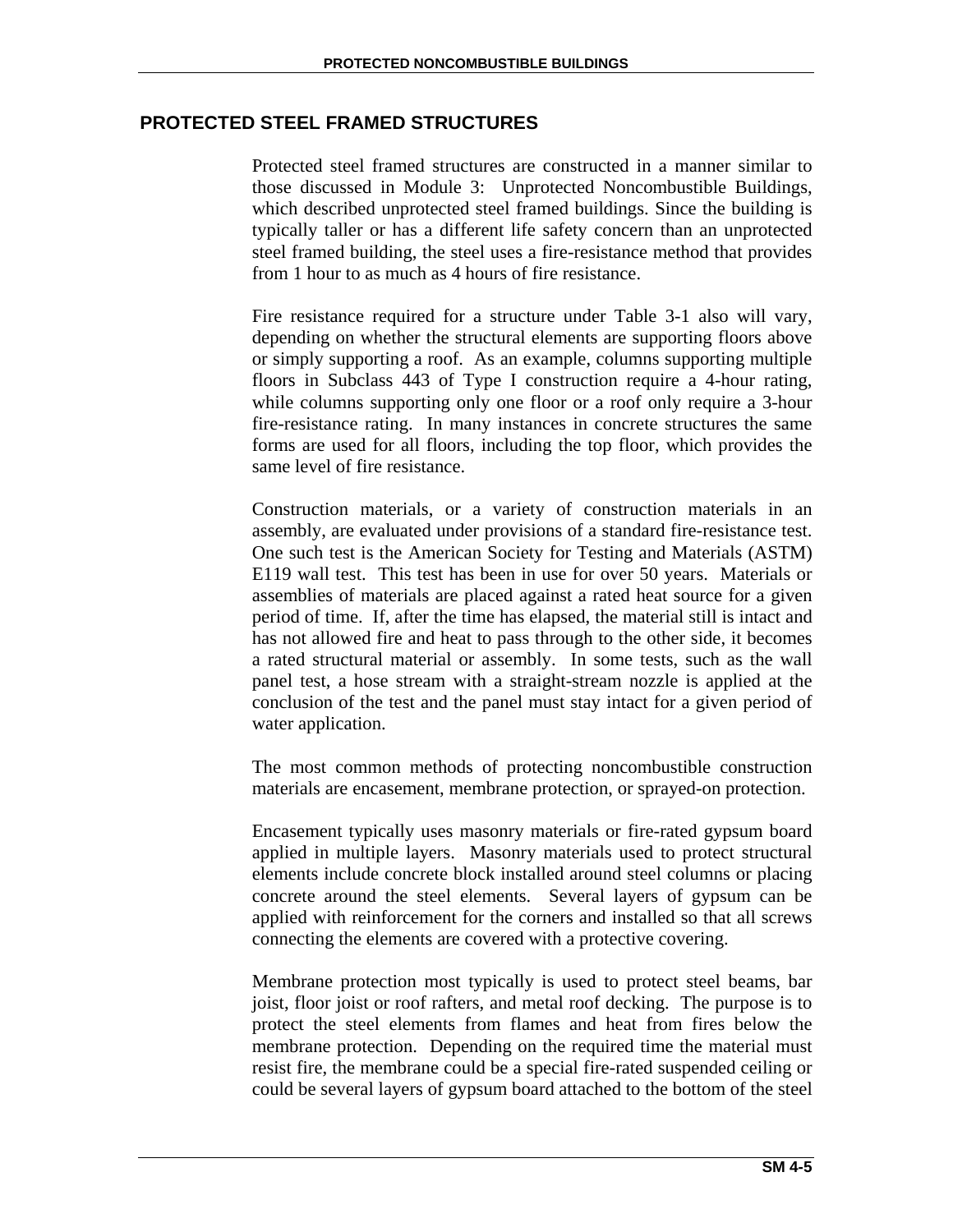bar joist and steel beams. A suspended ceiling requires all elements to be fire-resistance rated, including the tile and the metal frame. The areas around any openings such as light fixtures also must be enclosed with a rated material. Finally ceiling tiles must be installed in such a manner that they will not be lifted out of the frame by the thermal drafts created by a fire underneath. The most common method of locking tile is with metal clips that hold the tiles into the metal framework.

Sprayed-on protection is the most common method in areas that are out of sight. Several types of materials are used, including a cement-like mixture or an intumescent mastic coating which expands when heated to provide added protection and to seal any areas where the steel is exposed. The concern with this method is that material may have been knocked off inadvertently or intentionally to attach hangers for fixtures or plumbing materials, leaving the steel exposed. This material can be used both vertically and horizontally.

Floor and roof systems for steel framed buildings typically use one of two construction methods. Steel joists called "bar joist" are used for support for roof decking or lightweight precast concrete slabs.

Steel joists are placed on a steel box frame or on masonry walls. Masonry exterior walls often are used to support one end of the joist. In narrow structures the steel joist simply may span the two exterior load-bearing masonry walls. In larger structures the box beam concept is used to support the roof or floors above. The box concept can be expanded to accommodate what is called the "big box" store today, those that house building supply stores, home furnishings stores, or large warehouses. On top of the steel joist, sheet steel decking is applied to provide a base or form to pour a concrete floor or roof. Reinforcing rods are placed a short distance above the decking, and concrete is poured over the reinforcing rods. If utilities such as electrical wiring will need to be placed in the floor it is common to place a lightweight steel channel in the concrete as it is poured, which will provide a channel to run electrical wires without having to cut or drill the floors. Lightweight concrete typically is used for floors and roofs. The aggregate is supplemented with a material such as vermiculite which weighs less than other types of aggregate, such as stones. The roof then would be covered with either an asphalt covering or a vinyl roof material. Floors typically would be covered with carpet.

Another quick method of construction is to use precast concrete slabs for floors or roof decks. The concrete slabs are formed and poured at a concrete fabrication plant. The forms include tubes that will be removed after the concrete is cured. The hollow tubes in the concrete reduce the weight, while reinforcing rods placed between the tubes provide additional support. The slabs are transported to the construction site, lifted into place, and secured.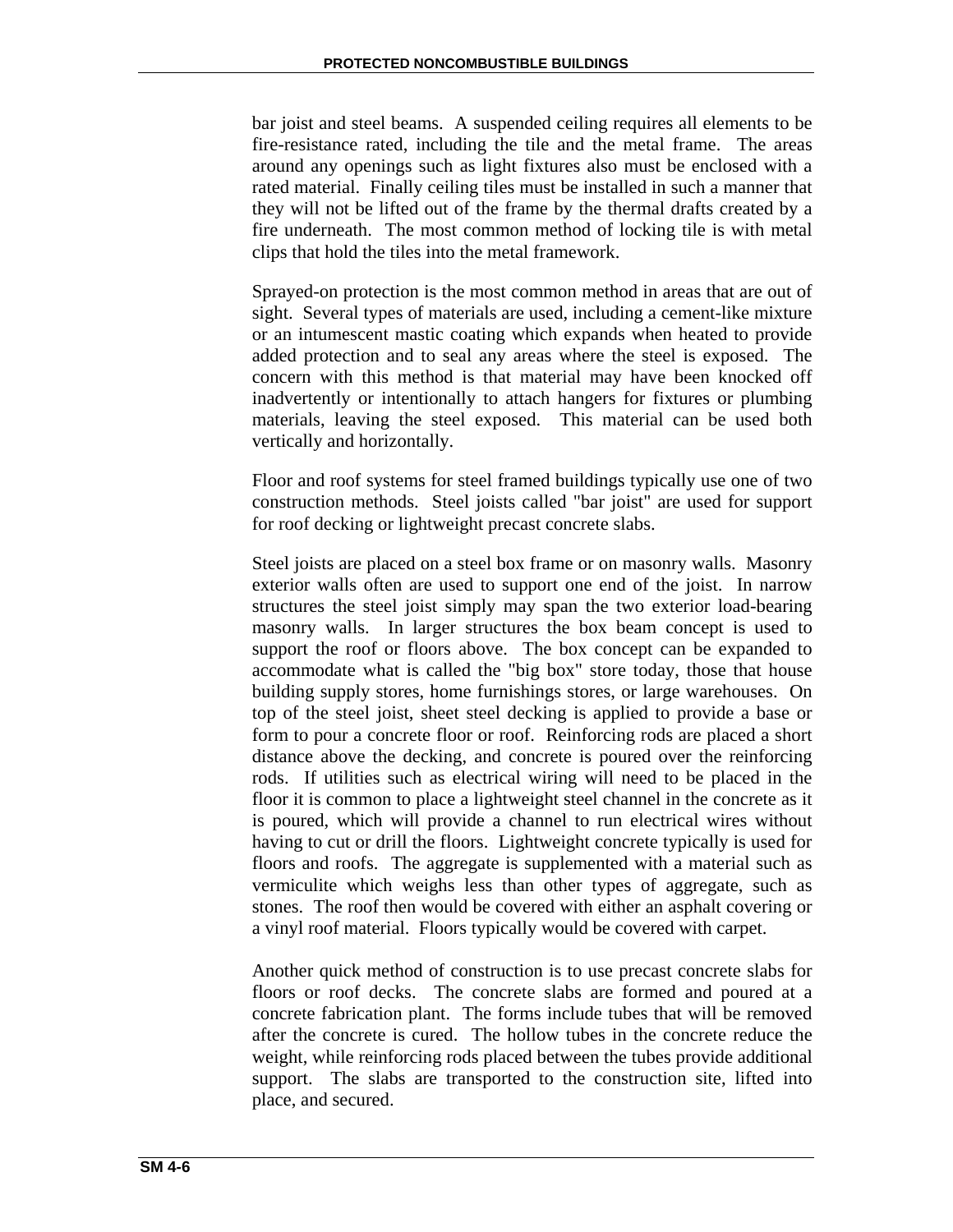A unique method of installing a concrete roof and floors is called the "lift slab" procedure. Steel columns are installed to the entire height of the structure. If it is intended to be a 10-story structure the steel columns will reach 10 stories. Pulleys and cables are attached to the top of the columns which will be used to lift all the floors and roof deck into place. The floors are poured around the columns one floor at a time. As soon as one floor has set up, another floor is poured on top of the one below. This process is continued until the floors and roof are stacked on top of each other. Once the concrete is cured the lifting begins. Hydraulic devices pull the cable which is run over the top of the columns and attached to the bottom floor slab. Once the floor slabs are lifted to the position where they are to be located they are fastened in place. The process is continued until all floors and roof have been raised in place. This process is dangerous, and arrangements should be made for the fire department to be notified before the lifting process begins. In Bridgeport, Connecticut, 28 construction workers were killed when the slabs being raised fell and crushed the workers between the slabs. Other failures during the lifting process also have been reported in Ohio and California.

# **CONCRETE FRAMED BUILDINGS**



**Concrete framed structure** 

Reinforced concrete structures became popular after the first modern structure was formed and poured in 1903. Concrete construction gained in popularity from 1920 to 1940, when cities started to grow using concrete to build buildings taller and bigger. Since buildings constructed during this era did not have air conditioning, it was necessary to arrange the floor plans so that rooms had exterior windows that could be opened for ventilation. Typically over the entrance door to the office or apartment was a small window called a transom. The purpose was to allow an opening high on the interior wall that would allow for cross ventilation, with the cooler air coming at the lower exterior windows and the warm air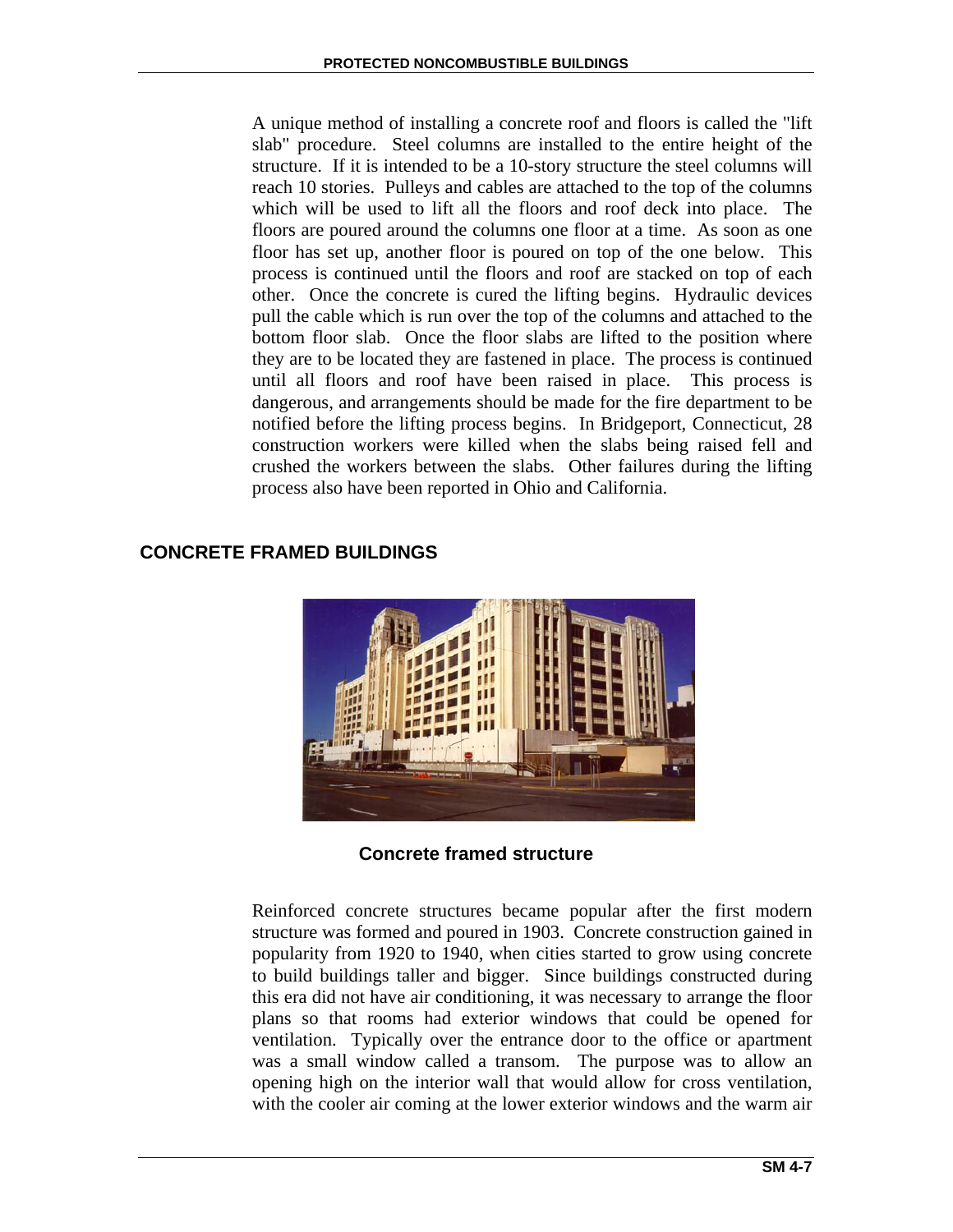exiting from the higher transom window. This transom and air flow also would let a fire gain entry easily into the hallway.

In 1931, the famous 102-story Empire State Building was opened. This building is constructed from reinforced concrete and tops out at 1,250 feet above the street. With television and other towers on the roof it towers over neighboring buildings at 1,472 feet. The most significant test of its structural stability came in 1945, when a U.S. Air Force B-25 bomber flew into the structure between the 72nd and 73rd floors. The fuel and parts of the plane caused a massive fire on the two floors where the plane collided with the building, but there was very limited structural damage. One of the plane's engines went completely through the building and out the opposite side only to fall onto a building below and set that building on fire. Reinforced concrete passed the test, and poured concrete buildings created the skyline in most cities.

Concrete has its greatest strength in compression and is very weak under tension and shear forces. Steel rods are installed in the concrete to provide tensile and shear strength. The rods can be simple reinforcing bars or specially hardened steel, which will provide additional strength. When the rods or cables are placed in the concrete forms at a production site and the concrete is poured it is called precast concrete. Precast concrete can be made into floor and roof slabs, columns, beams, and other structural elements.

Concrete is a mixture or aggregate of sand, gravel, slag, or vermiculite along with water and cement. The strength of the mixture can be adjusted by adding more Portland cement and controlling the rate at which the concrete cures or dries. The drying process is called dehydration and is affected by time and temperature. At 28 days, concrete is cured to nearly 100 percent of its total strength.

Concrete columns must transmit the entire weight and load of the structure from the highest point to the foundation. The size and spacing of the columns are calculated to carry the load. The anticipated load also will determine the size of the column or pier. Since concrete has little strength against shear loads it also will have reinforcing rods to provide both tensile and shear strength. Axial loading also is critical to the ability of the column to support the load without twisting or turning. Column forms are prepared and reinforcing rods are placed inside the forms. The reinforcing rods typically are prepared off site and tied together with wire or welded together before being transported to the construction site and placed in the forms. If horizontal elements are to intersect with the vertical columns, reinforcing rods also are placed at the intersection and extend outside the forms to tie into the horizontal element when it is poured.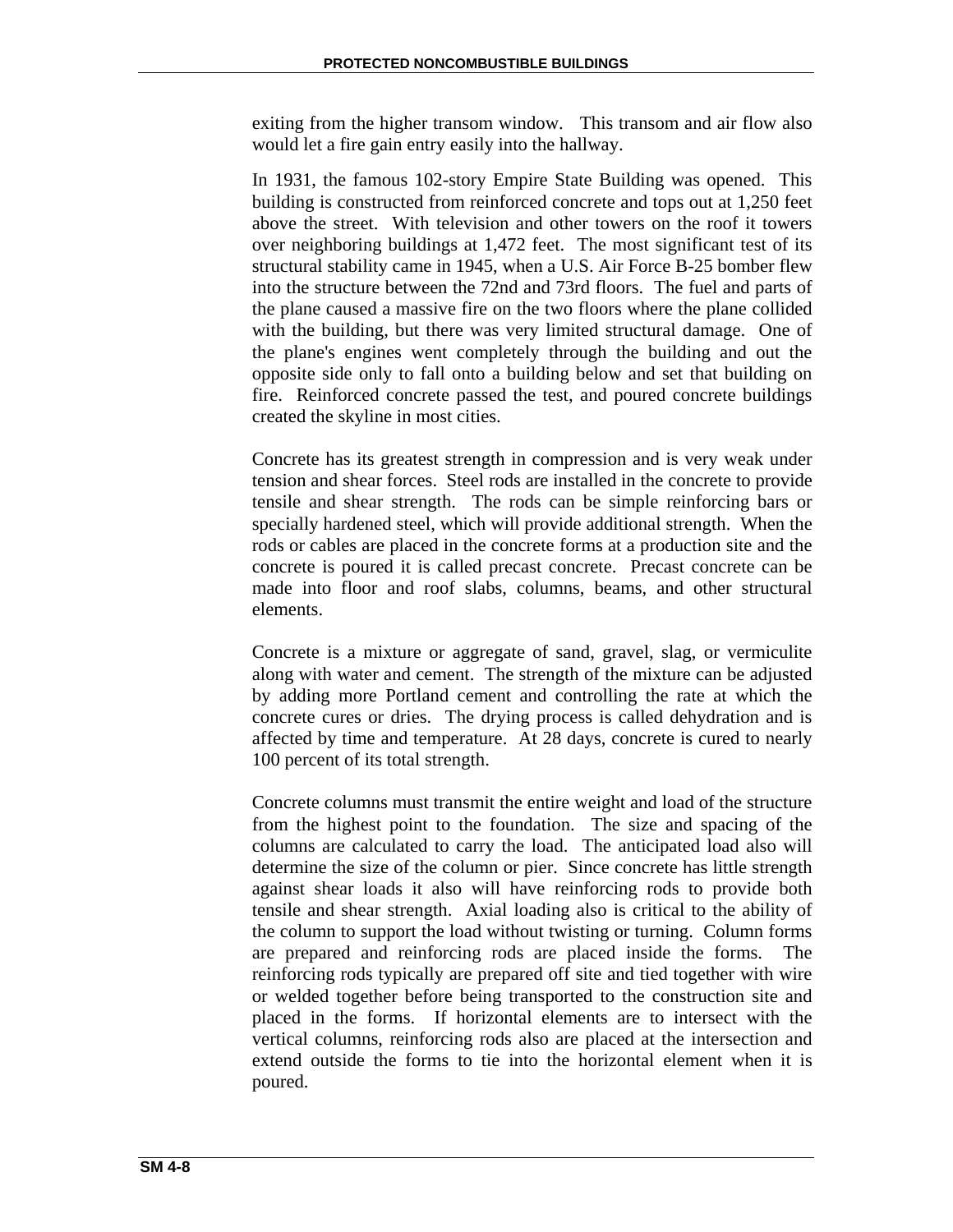Another form of pouring exterior walls with concrete is called "slip forming." This process uses forms that are jacked or raised by a crane every few hours, or as soon as the concrete is cured enough to support its own weight. The reinforcing rods are placed in the forms and concrete is poured. In a few hours, or typically at least once a day, the forms are raised nearly the height of the form and preparations are made to pour the next level. In some instances the forms are one story high, which allows pouring a column one story a day. Typically these forms are steel sections bolted together which can be loosened to make the lift to the next level.

Precast columns are also a popular construction technique where the structural elements are made at a production facility and transported to the construction site. The reinforcing rods extend from the end, and will be welded to the rods extending from the column below. A form is placed around the missing section of the column and concrete is poured to complete the column around the reinforcing rods.

Horizontal support beams can be poured in place or be made in a precast production facility. Forms are prepared for the beam and reinforcing rods are placed in the form. Concrete is poured in the form and allowed to cure before the forms are removed. Steel rods are very important to the tensile strength of the concrete. Under a load the top of the beam is under compression which concrete can easily support. The bottom of the beam is under tension and the weight is trying to pull it apart. Concrete in this area has very little strength. The steel rods provide the tensile strength and hold the concrete together; this gives it the ability to carry the loads applied. However, when concrete deteriorates and the reinforcing rods are exposed to heat and the elements, corrosion can occur.

In post-tensioned concrete, steel cables are encased in a tube. Once the concrete is cured, the cable is pulled with a hydraulic tension device. After the desired tensile strength has been attained, the cables are locked in place, and the pulling device is removed. In some instances, if the loads applied will exceed the tension previously applied to the cables, it is possible to weld another cable onto the cable in the concrete and put more tensile strength on the cable. Cold-drawn special alloy steel is capable of holding 150,000 pounds per square inch of tensile strength. The same concept can be used in pre-tensioned concrete, but most often is used in poured-in-place concrete for horizontal elements such as beams or floors.

Concrete floor construction most typically uses reinforced concrete which can be installed in a variety of methods. The simplest method is to pour concrete over reinforcing rods or bars; another method is the waffle slab floor. When additional strength is required either a pre-tensioned floor or post-tensioned floor system can be installed.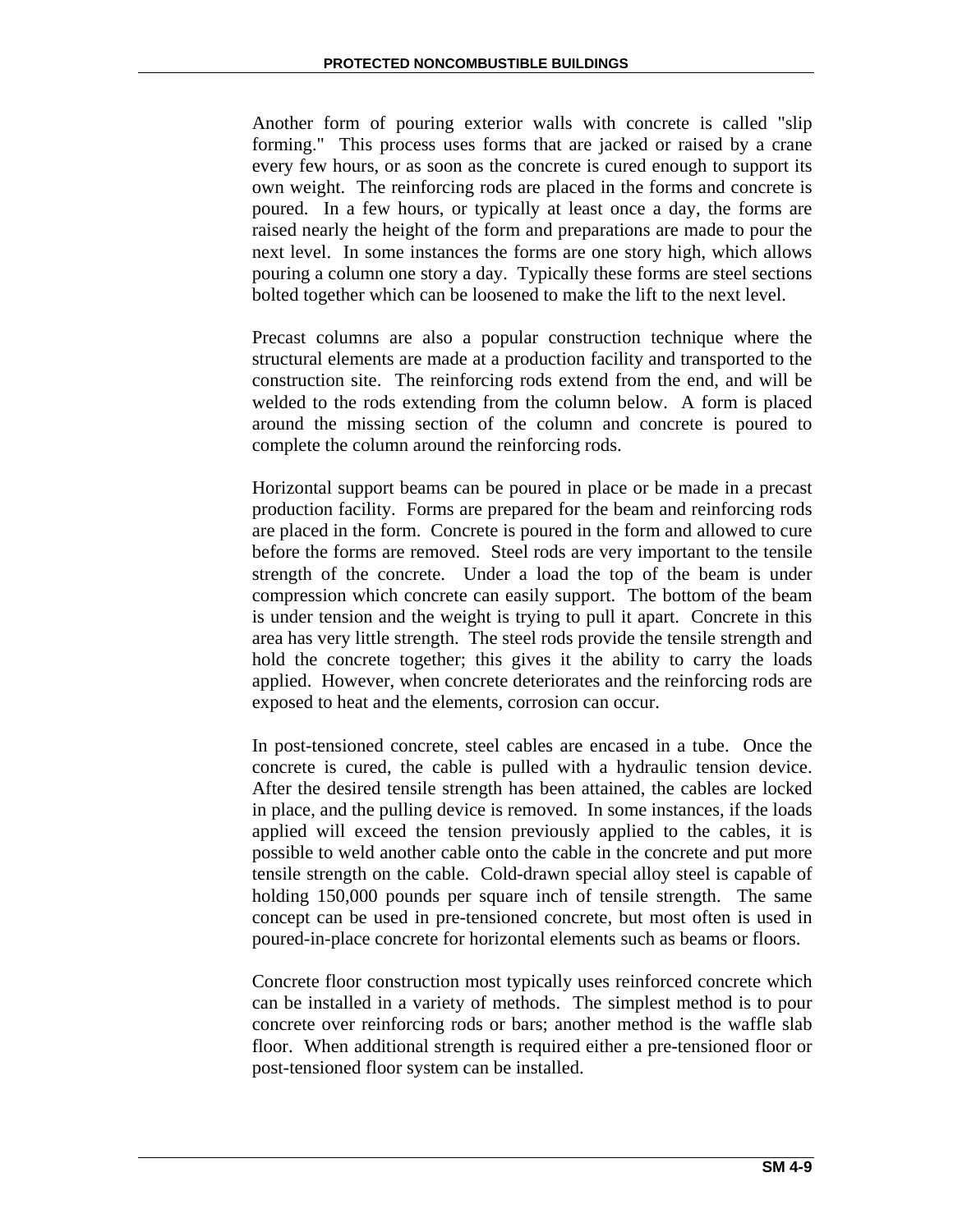The most basic concrete floor uses concrete poured over forms that contain reinforcing bars or rods. Several rods are placed in the forms at right angles; concrete is poured over them and finished off to a smooth finish. The reinforcing rods provide tensile strength as well as shear strength. At upper levels where weight is a concern, the concrete used for floors or the roof can be made with light aggregate to reduce the weight.

Precast concrete floor slabs are similar to those in steel framed buildings, i.e., the slabs are poured with tubes, which, when removed, make a hollow-core slab reinforced between the cores with steel reinforcing bars. Slabs that carry heavy loads are made in the form of a "T". The bottom leg of the "T" provides additional support to the slab. These "T" slabs typically are seen where a long span is required or when excessive weight is expected such as in an automobile parking garage. On some "T" slabs there are multiple "T's" on one slab for additional strength. The bottom of the "T" is heavily reinforced with steel rods or cable similar to that used in post-tensioned concrete. Once the forms are built and the concrete is poured it is as strong as it will be. If the load has not been anticipated correctly, the structural element will sag and could crack or fail. The rods and/or cables are placed near the top of the "T" at the ends and go nearly to the bottom of the "T" in the center of the slab. This provides a pulling support method from the center of the "T" slab toward the ends. If pretension support uses cables, the cable locks may be observed at the end of the slab. The round circles typically will be filled with cement, but are easily seen on the ends.

Reinforced floors often contain metal trays poured in the concrete that are used to extend electrical utilities through the floor area. These trays can allow fire or smoke to travel throughout the channels. A fire in one area may allow smoke to exit some distance away, similar to balloon construction.

Waffle slab concrete floors use plastic or metal tube-shaped forms in the concrete to form a "waffle" appearance when looking at the underside of the floor. The forms are placed where the floor is to be poured. Typically, the forms are supported on wood or light metal posts that, under fire conditions, can lose their strength quickly and allow the concrete to fail if it is not cured enough to hold its own weight. On top of the forms plastic or metal tubes are placed upside down and steel reinforcing rods are placed between the tubes for strength. Concrete is poured over the steel rods and the tubes and then finished smooth. When the concrete is cured enough to support its own weight, the forms are removed and the tubes are pulled free of the concrete floor. The appearance from the underside is the waffle or eggcrate look. There is a mass of concrete between the areas where the tubes were placed on the forms, and the steel provides the tensile strength for the floor.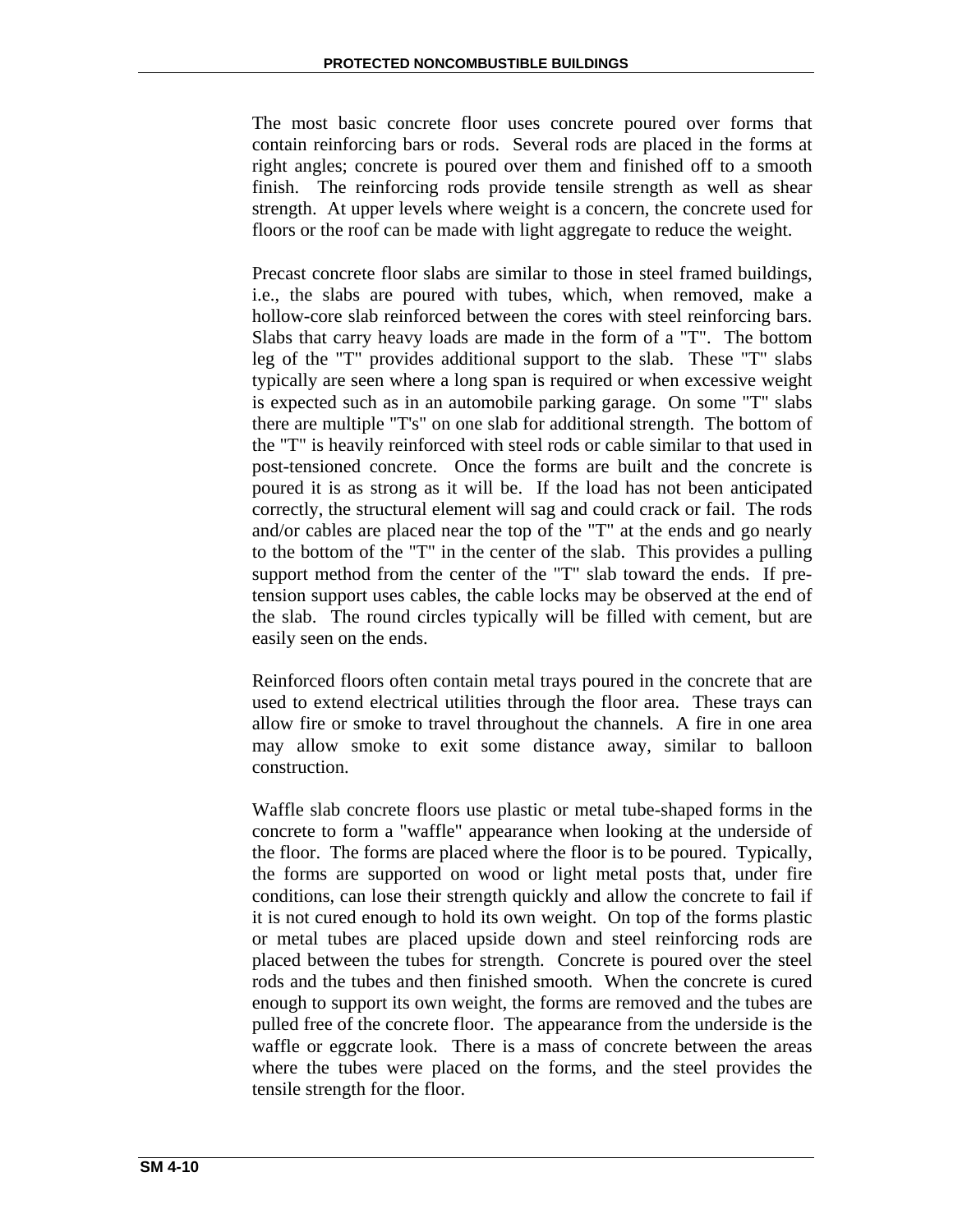Pre-tensioned and post-tensioned concrete floors are constructed similar to the process previously discussed for concrete beams. In post-tensioned concrete, first responders typically can identify the location of the steel cable by the 2- to 4-inch round circles located at the ends of the floors or beams.

Concrete floors usually are not poured to the exact point where the curtain wall panels will attach to the floor slabs so that exterior curtain walls can expand and contract due to warming and cooling and to allow for minor variance of floors. The gap between the floor and curtain wall may be as little as 1/4 of an inch, or more. This gap should be sealed with a fireresistant material after the exterior curtain wall is attached. In some instances firefighters have reported fire extension between the curtain wall and the floor or, most often, report smoke and heat travel.

Special construction techniques can use either a tip-up method of construction or panel slabs for exterior walls. (Tip-up construction also is called tilt-up construction.) The exterior concrete walls are poured on the ground adjacent to where they will be placed on the foundation. Forms are placed on the ground and reinforcing rods are placed in the forms at right angles for tensile and shear strength. If window or door openings are to be in the wall they are secured in the correct location and the concrete is poured. After the concrete cures the forms are removed and the concrete panels are tipped or tilted up with a crane into their final position on the foundation. Until they are locked and secured into position by the other structural elements, such as the steel roof bar joist, they are propped in place with wooden or steel supports. Until they are finally locked into an integral part of the structure they are a special risk for firefighters. Should a strong wind blow on the wall or should fire attack the integrity of the bracing, the walls could fall. The joints between the panels are caulked or grouted and the building is completed. Once it is finished it may be difficult to tell tilt-up construction from other methods such as poured-inplace construction.

Panel construction is similar to tip-up construction except that the wall panels are fabricated at a fabrication facility and transported to the construction site. At the site they are raised and attached to other panel components, such as floor panels, on upper floors. Entire buildings can be constructed from this "erector-set" method. Critical elements are the connection of one panel to the next and the integrity of the connection materials. Typically, steel corner braces are bolted from floor slabs to wall panels. The wall panels are connected at the floor and ceiling levels as well as to the panels on either side. This method of construction is fast to erect and there are several variations of it. For example, one common variation is concrete block walls and concrete slab floors laid into the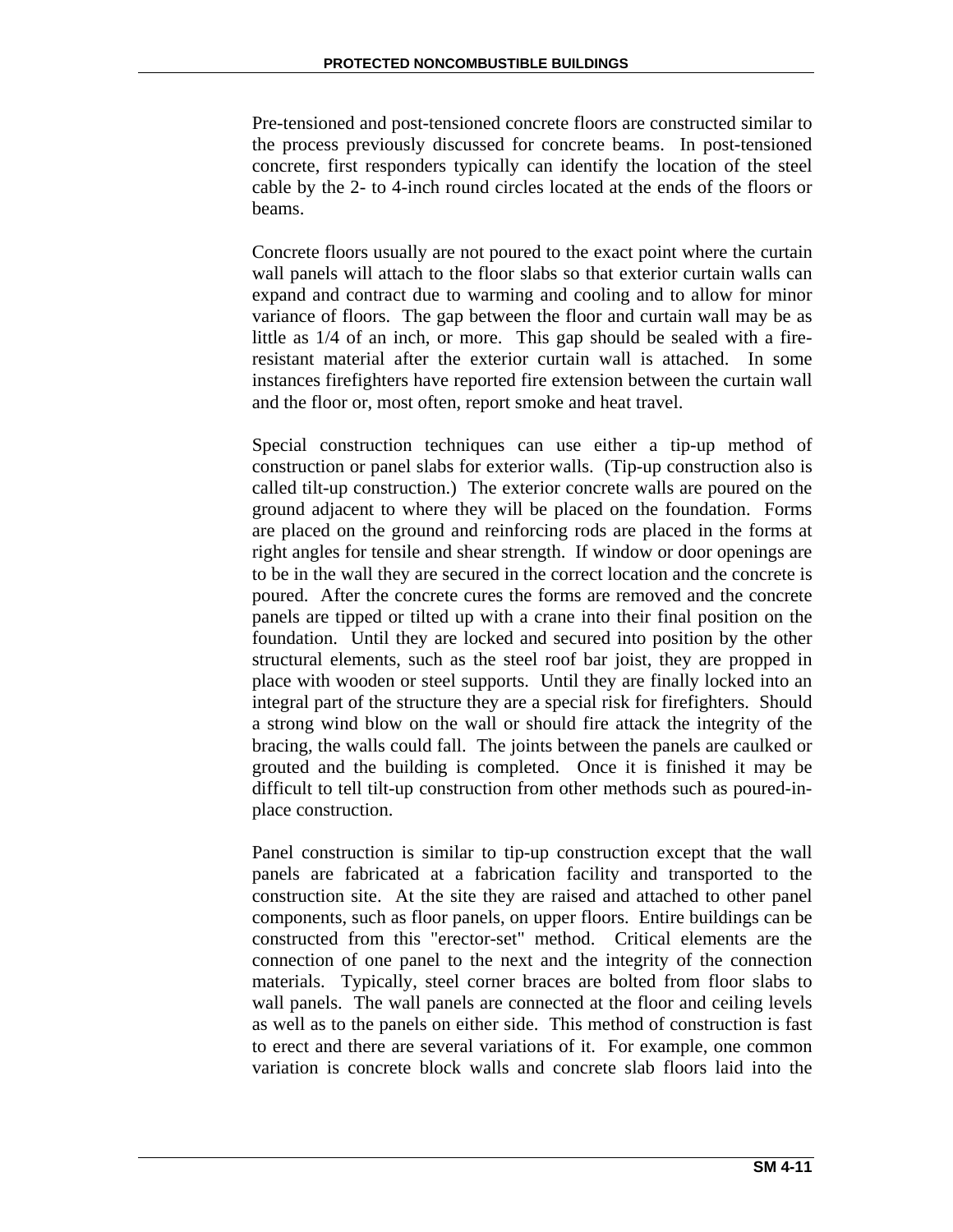block walls. The floor slabs are attached to the block walls and supporting walls, and exterior curtain walls are attached.

Roof construction is similar to floor construction. Steel bar joists, which will be protected for fire resistance with a membrane or sprayed-on coating, can support sheet steel decking which will have concrete poured over the steel forms. The concrete then is sealed with an asphalt roof system, or more typically, a vinyl membrane roof. Precast concrete slabs also can be used for steel framed buildings. Concrete roofs cannot readily be opened for ventilation. Alternate means such as bulkhead doors on stairwells or other vents such as skylights should be considered.

Fire resistance of concrete floors and roofs comes from the concrete itself and the insulation provided by the concrete surrounding the steel reinforcing material. One concern is the tensile strength of the steel rods or cable should the concrete reach 600ºF (316ºC) or more. All steel starts to lose strength at about 600ºF; cold-drawn steel used for post-tension concrete can lose a significant amount of its strength between 600ºF and 1,000ºF (538ºC). If concrete reinforced with steel is heated to 600ºF or above, it should be anticipated that it will start to lose its strength and ability to support loads. At excessive temperatures the steel can expand and the concrete can sag. This can be even more significant where the concrete has failed and the steel is exposed and unprotected. Under prolonged fire conditions firefighters should be aware of sagging floors, especially in the center of spans with heavy loads.

# **BUILDING FEATURES AND CONSIDERATIONS**

Plumbing in new construction typically uses the stacked approach, that is, all bathrooms are stacked one above the other, all kitchens are stacked one above the other, and other rooms such as laundry rooms also would be stacked. This allows a utility shaft for plumbing materials to be extended the entire height of the building. In residential buildings with multiple floors, items such as hot water heaters can be provided in each occupancy, or centralized systems may be located at different levels in the structure and serve multiple tenants. Typically, the pipes used to supply water, drain waste water, and provide a ventilation stack are galvanized steel, copper, or black iron. Some building codes may allow the use of polyvinyl chloride (PVC) pipe. Drain and water supply pipes in areas remote from the utility shaft often are placed below the floor and run to the utility shaft. In buildings where hollow-core floor slabs are used, the cores in the slabs make an ideal place to extend plumbing lines. A core drill is used to drill into the core opening where the pipe has been placed.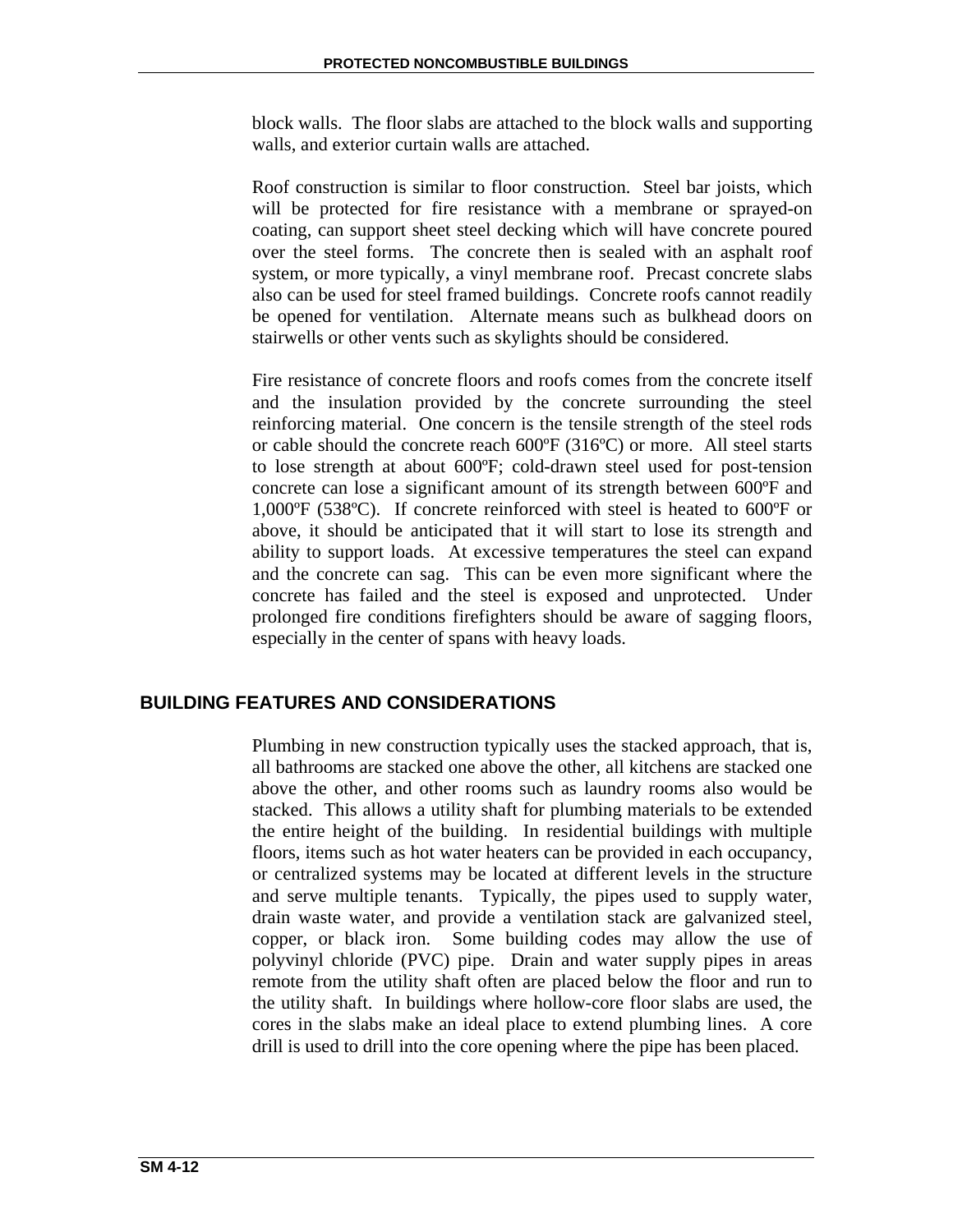Electrical service is run through conduit from the basement or mechanical room to each floor where a subpanel controls the circuits. If the building is only a few stories tall pipes will be placed in the concrete forms before the concrete is poured so that there is a natural opening in the concrete floor to extend conduit for the electrical service. In some buildings steel pans have been placed in the concrete floor in which to extend electrical wiring. The pans extend in several different directions across the floor area in anticipation of fixture placement. An electrical fire in a pan at one location may extend smoke to areas remote from the fire's origin.

Heating can be provided by a centralized system or individual units. Central heat typically uses steam, hot water, or forced air, which may be used in conjunction with the air conditioning system as well. Firefighters should be aware of the type of fuel used in the structure and where the fuel supply can be shut off. A special concern is raised for forced-air systems because the fans and ducts can spread smoke, heat, and fire to other parts of the structure. Ductwork may penetrate several floors and may be the weak link in the fire-resistive rating of the floors. In many systems, especially for buildings other than residential, the entire area above the suspended ceiling is used for a return air plenum. This is noticeable when one observes grates in the suspended ceiling that are not connected to any ductwork. Smoke, heat, and fire can enter the area above the suspended ceiling easily and be drawn to the duct pulling the return air to the air handling system. Another specialty method of providing heat is to use high-pressure steam purchased from a utility company. Many cities use steam lines from a vendor, such as a utility company, that produces electricity with steam; pipes enter the structure and, through a heat exchanger, provide heat or chilled water for cooling. The location of a remote shutoff should be noted on the building preincident plan.

Air conditioning for centralized systems usually requires heavy equipment for chilling and cooling. Most often, since these units require fresh air and release hot air, they are located on the roof of the structure. If not planned for in the original design, this can provide an additional dead load that the structure must support. The same concerns for ductwork and air plenums above suspended ceilings apply to the ductwork for air conditioning systems. In many systems the ductwork is equipped with fire dampers that are activated by a fusible link. In other systems smoke detection equipment is placed inside the duct to shut off the fan motors and stop the air movement. In sophisticated systems the direction of the fans can change and, instead of drawing fresh air into the system and building, the fans actually reverse to remove the contaminated air from the building. In many buildings one large air handling system controls the air movement on many floors. The air handling equipment and fans may be located several floors above or below the fire floor.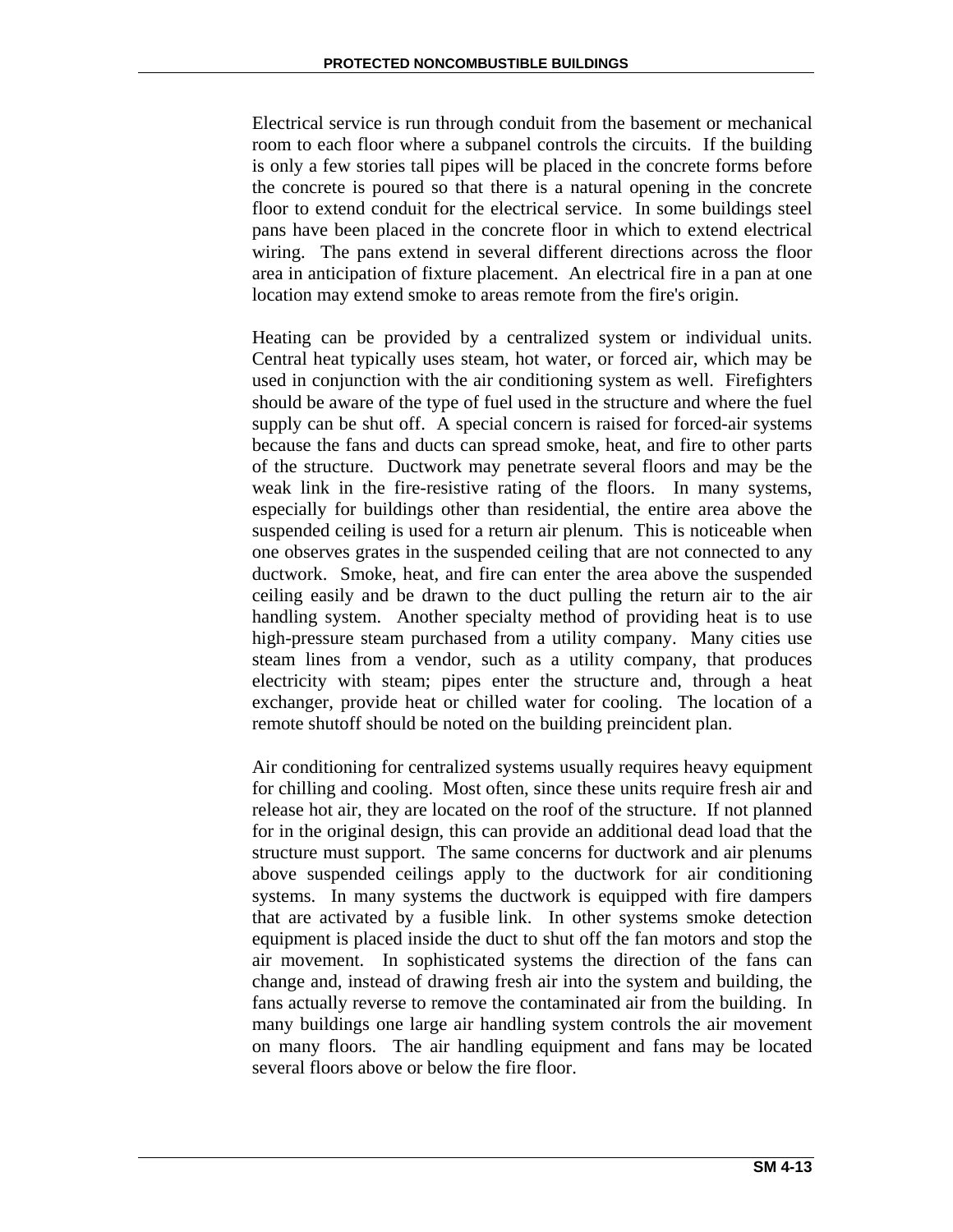Most ventilation for bathrooms is provided by a duct that runs the entire height of the structure connecting each bathroom to a fan on the roof that exhausts air from the building. Typically, the makeup air to replace the air removed will enter the bathrooms through a vent from another area of the building, such as the hallway outside the bathroom. Many buildings use louvered restroom doors to allow the makeup air to enter the room from outside the restroom. The danger in this system is that if a fire occurs and the fan stops operating, smoke or heat can enter restrooms on other floors of the structure, creating a smoke condition several floors above the fire floor.

Stair systems are critical for occupants to be able to evacuate the structure and for firefighters to gain entry to the various floors of the structure. The placement of the stairwells most often is dictated by local building codes. While codes require two remote means of egress, the interpretation of remote may be that they are in the same general area of the structure, but separated by a fire-resistive material. In older buildings it is common to find stairways near exterior walls or built on the outside of the structure in stair towers. In modern construction the use of a center core concept brings the elevators, restrooms, utility closets, and stairways into the center of the structure. The most common center core design is called scissors stairs, where two sets of stairs share the same shaft but are separated by a fire-resistive wall. In the scissors stair concept, one stairwell opens on one side of the center core and the other opens on the opposite side of the core. This method is a distinct advantage for the builder: only one large shaft has to be planned and constructed in the center of the structure to accommodate all the building's services. An advantage for the building's owner is that all exterior walls are open and not blocked with restrooms, elevators, or stairwells. Center core designs commonly have only one stairway leading directly to the outside while the other stairway exits inside the building on the first floor.

Elevators also can be a challenge for firefighters when occupants become trapped and need to be rescued from stalled elevator cars. Special fire department controls are required to allow firefighters to operate the doors and control the direction of the car. Without a fire service control system the elevator car may go directly to the fire floor where the doors open onto the fire, and may not close. Elevators in low-rise buildings may operate with a hydraulic cylinder that raises and lowers the car. These systems must have a reservoir for the hydraulic fluid that is exhausted from the cylinder when the car is at its lowest point. Safety concerns for firefighters include the flammability of the oil and the danger of hydraulic hoses burning through with the oil heated, expanded, and pressurized inside the hose. Other elevators typically use a cable system which is attached to an electric motor. To assist the elevator in moving the weight up and down, balance weights are attached to a cable and pulley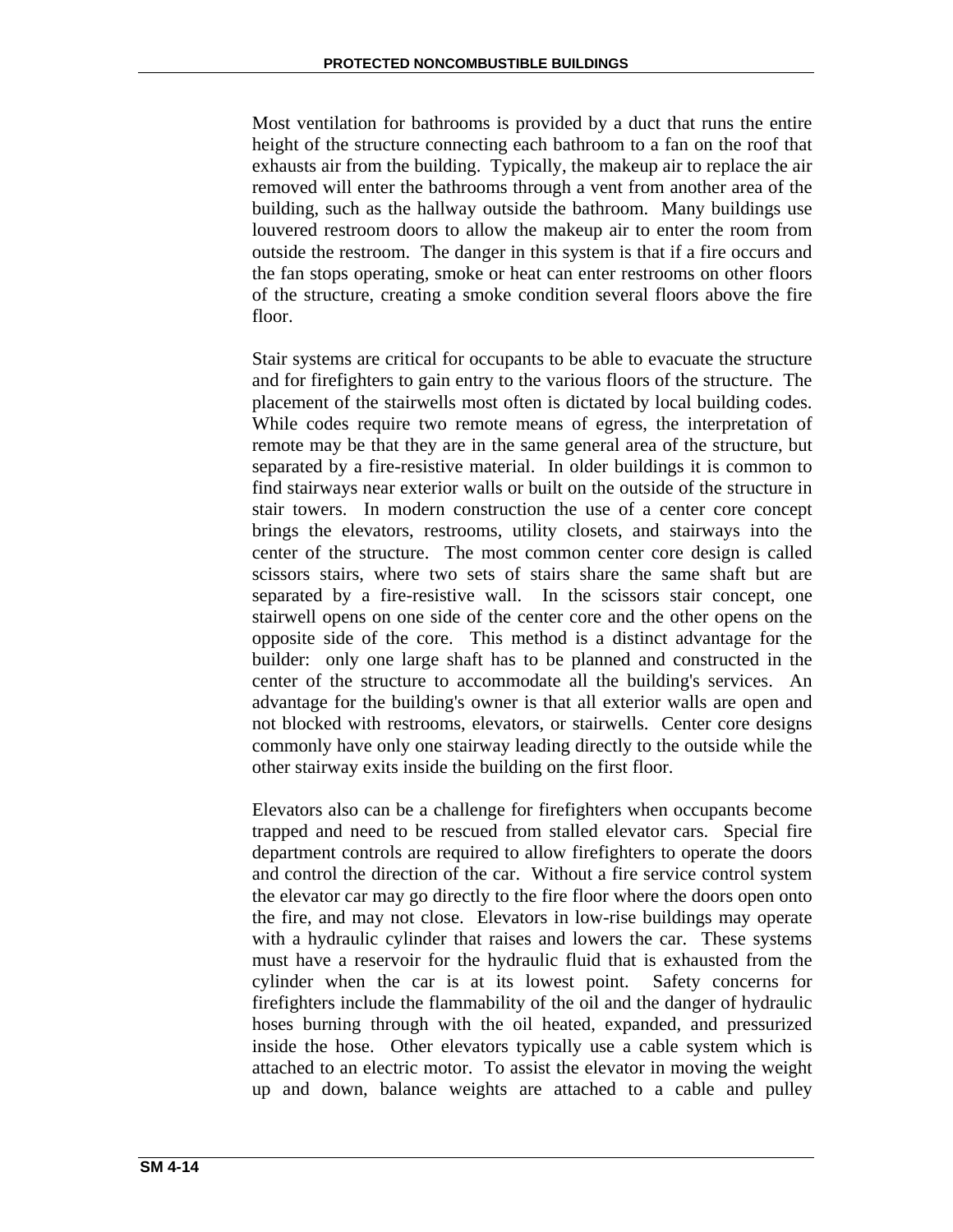arrangement so that when the car goes up, the counterbalance weights go down. The motor provides the additional power for the weight of the load in the elevator car.

Elevator shafts can pose some unique challenges as well. Some fire departments have used the elevator shafts as a vertical ventilation shaft to the roof. The penthouse elevator room tends to be well ventilated since the elevator car acts as a plunger as it travels up and down and the air pushed by the car must be ventilated. This is done at the elevator room at the top. Once doors open without the benefit of a car at the floor landing, firefighters could fall into the open shaft. Tall buildings usually have two sets of elevators: one would service floors 1 through 10, the other, floors 10 through 20. The elevator shaft for floors 1 through 10 typically would terminate at the 10th floor since this is as far as the car travels. The elevator for floors 10 through 20 would have a shaft for all 20 stories of the structure. One opening would be on the first floor and the other in the shaft would be at the 10th floor. This creates a blind shaft in floors two through nine that would make the rescue from stalled elevator cars difficult. Rescues most often are accomplished by bringing another car alongside and using a side door to move the trapped occupants from the stalled car into the operable car. If the power fails, the structure's backup generators may power only one elevator. Your preincident plan should indicate which elevator car is powered by the backup generator. This problem is even greater for buildings of 60, 80, or 100 stories that may have several banks of elevators serving multiple floors. There could be blind shafts for 60 or 80 stories.

Fire protection features of Type I and Type II structures may include standpipe systems, automatic sprinkler systems, smoke and heat detection systems, and fans that pressurize stairwells. Standpipe systems are designed to provide the fire service with 500 gallons per minute at a minimum of 100 pounds of pressure at the highest point with a 2-1/2-inch valve-and-hose connection. In tall buildings, in order to gain the 100 pounds of pressure at the top floor connections, a building fire pump is typically used. In older buildings the pressure may be required to be at only 65 pounds pressure.

Sophisticated heat and smoke detection systems can isolate the area of the alarm activation, initiate a selected evacuation of the floors in a priority sequence, and announce which stairwells not to use (the one closest to the alarm activation.) This type of system provides responders with specific information, e.g., the method of alarm activation (smoke, heat, manual), and will provide a clear stairwell close to the alarm activation for them to use. The system also can shut down motors, such as fans, and start others, such as pressure fans in the stairwells. The advantage of exercising an evacuation of only a few selected floors at a time (typically the fire floors, one floor below, and three floors above) is to allow the people in the most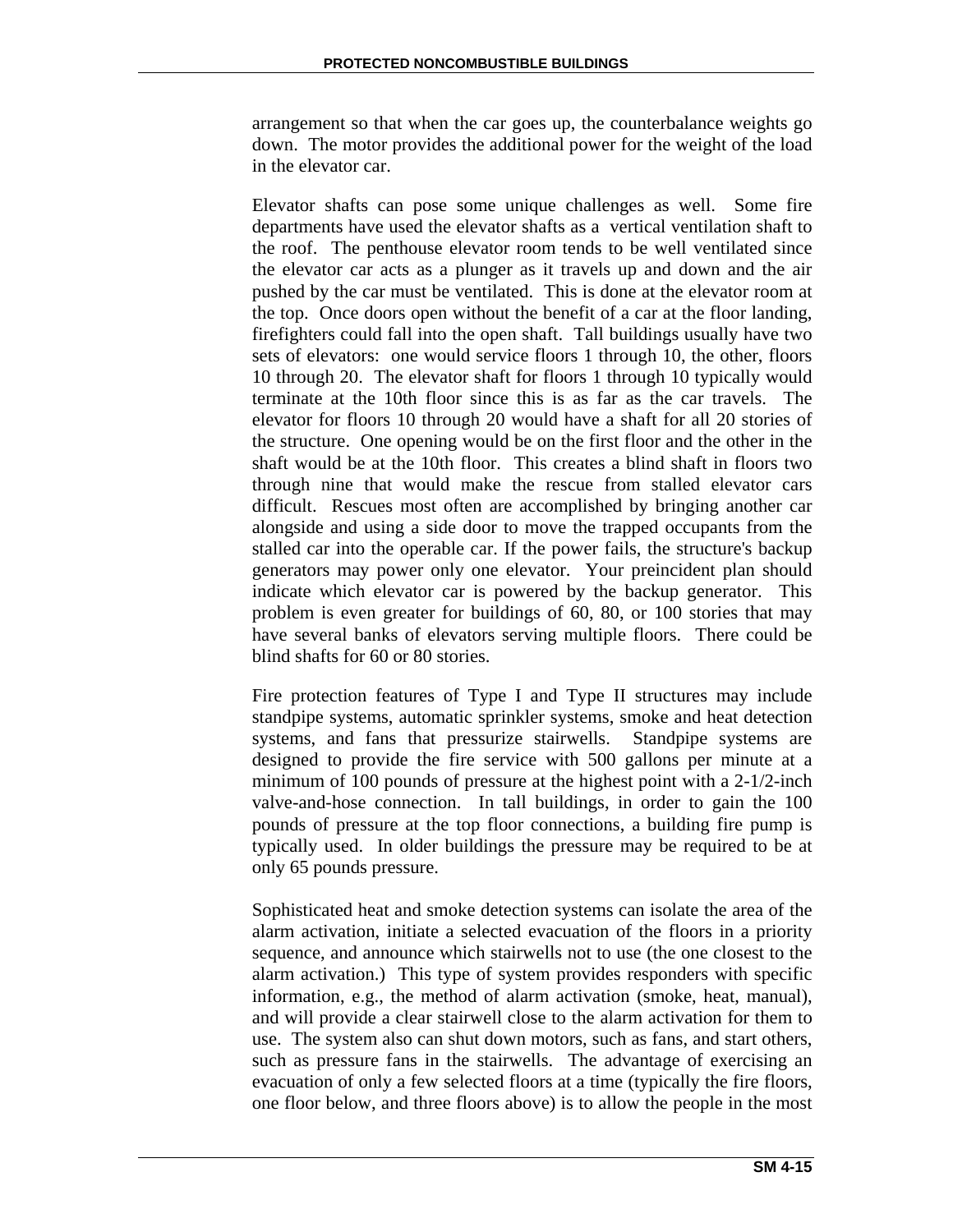danger to have a chance to exit safely without congestion in the stairwell. If the fire was reported on the 20th floor of a 20-story building, and all floors were evacuated at the same time, the stairwells would fill with the occupants of the 19 floors below; then the people who most need to leave would be unable to do so. Congested stairwells can lead to trampling and falling, further hampering egress.

Automatic sprinklers provide a sophisticated method of extinguishing a fire. Of special interest to responders is any information about the incident that could have compromised the system's ability to do its job. Such information could include reports that the system is out of service, that an explosion has damaged the equipment, or that an accident has caused the system to lose its water supply.

Some buildings are equipped with fans in the stairwell designed to provide a positive pressure there should a fire occur on one of the floors. Most systems are designed to accommodate multiple floors per fan. The amount of pressure must be restricted in order to be able to open the doors from the floors of the building into the stairwell and still have an automatic closer slowly close the door. The intent is to have the fans provide a pressure level in the stairwell that is greater than that of the fire floor. Instead of the smoke coming from the fire floor into the stairwell when the door is opened to exit, the stairwell remains smokefree.

Center-core design buildings place all the utilities, restrooms, elevators, and stairwells in the center of the structure. This can create difficult fire extinguishment problems when attacks are made from more than one stairway. This usually results in opposing hoselines. In addition, many modern office buildings do not have solid walls from floor to ceiling outside the center core. Office cubicles are created with dividers 48 or 60 inches tall. Without a firestop, extinguishment efforts may result in pushing the fire around the entire floor area and firefighters' backs. Specialized tactical procedures must be used for fires in this type of structure.

# **SUMMARY**

Protected noncombustible construction requires the use of encasement, membrane, or sprayed-on materials to protect structural elements that are subject to heating and failure.

Type II construction has two subclasses generally requiring either a 1-hour or 2-hour rating of all structural elements.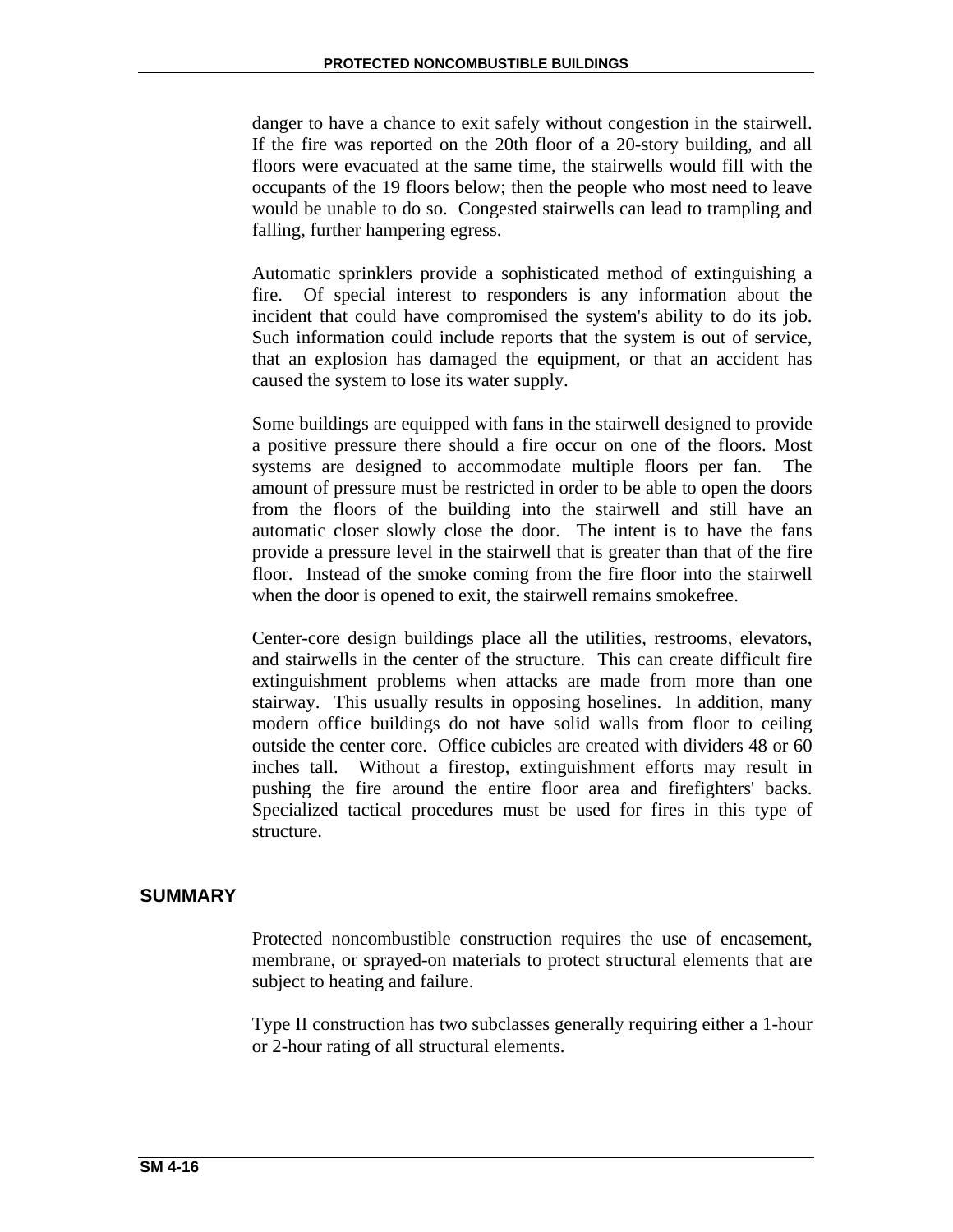Type I construction has two subclasses generally requiring either a 3-hour or a 4-hour rating for all structural elements except the floors and roof, which require as little as a 1-1/2 hour rating.

It is critical that all items installed to support the structure, such as the plumbing, heating, electrical, and ventilation systems, be evaluated carefully to determine their ability to spread heat, smoke, and fire from floor to floor.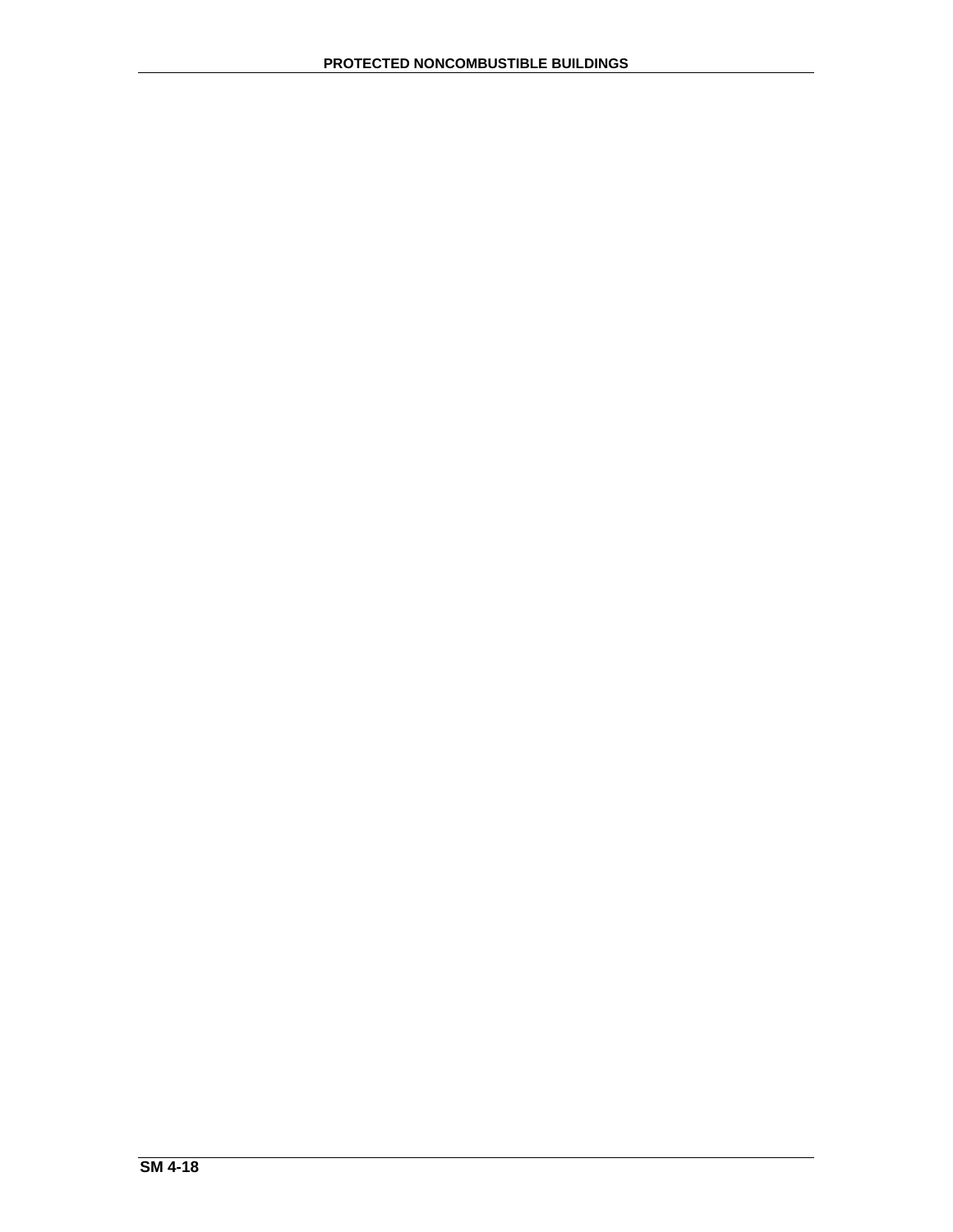# **Activity 4.1**

# **Protected Steel Construction Elements**

## **Purpose**

To apply the principles of protected steel construction elements under fire conditions.

## **Directions**

- 1. In small groups review the scenario assigned by the instructor.
- 2. Using the information provided, and after reviewing the slides of your building, you will have 30 minutes to answer the questions below.
- 3. Select a spokesperson to represent the group and report your findings to the questions.
	- a. Are there any steel structural elements in the structure? If yes, what?
	- b. Was there any unusual activity inside the building prior to the fire that is a concern? If yes, what?
	- c. Has anything happened that could affect structural integrity? If yes, what?
	- d. Is firefighter safety a concern? If yes, why?
	- e. What is/are the required hour(s) of fire-resistance rating for the class of construction listed?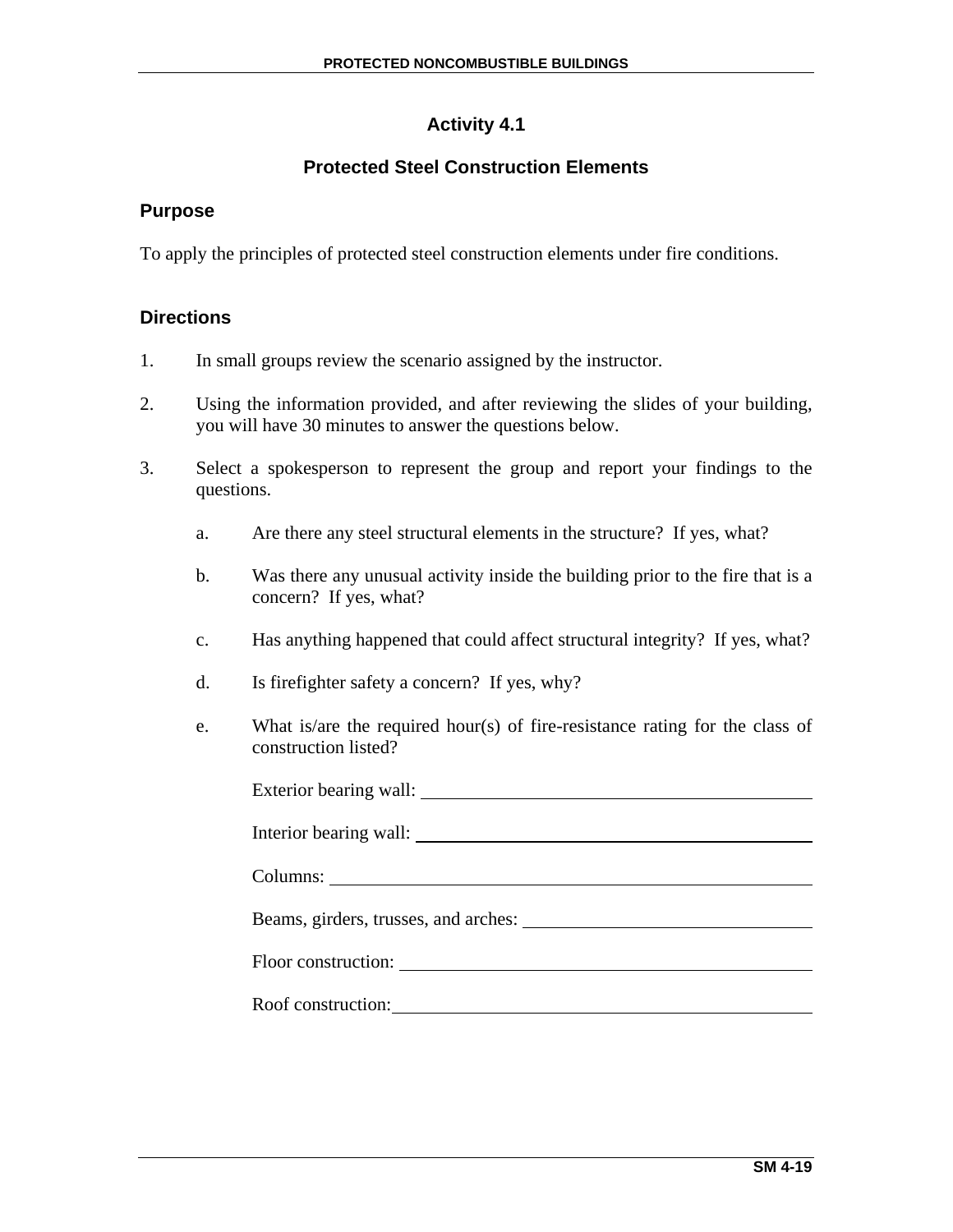# **Scenario 1: 22 Cortland Hill Road**

A fire has been reported at a medium-sized automobile dealership. The caller stated that a fire started in a sales booth and the car next to it also is burning. The caller states that there is smoke going up the stairwell to the second floor, and he/she is unsure if everyone has been able to escape. The building was inspected recently and all fire-resistance protections were found to be in place. The owner was directed to stop blocking open the doors to the second floor and to the repair garage. They were informed about the importance of the fire doors being closed. The caller further states that one mechanic was burned slightly while trying to extinguish the fire.

It is 1000 on a Friday, the temperature is 70 degrees, and wind is from the west at 5 mph.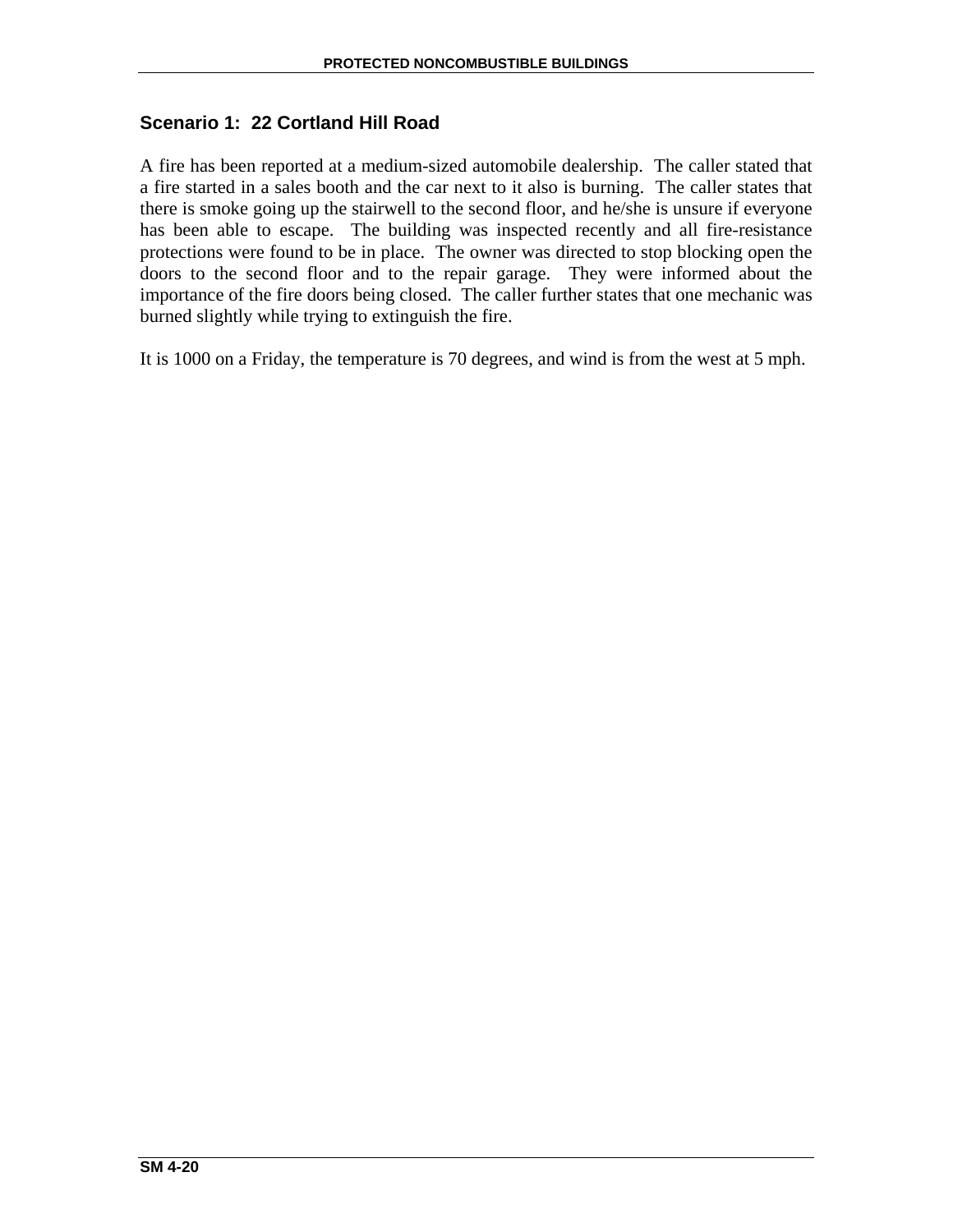## **Quick Access Prefire Plan**

#### **Building Address:** *22 Cortland Hill Road*

#### **Building Description:**

*Type II Subclass 111, two-story auto showroom on first floor and offices of the auto dealership on second floor--connected by 2-hour firewall to an auto repair garage and parts room. Showroom and office section is 100' by 100'.* 

#### **Roof Construction:**

*Steel bar joist supported on masonry exterior walls and steel box frame for interior support. Metal decking covered with insulation and asphalt roof. Roof joist protected by membrane enclosure. Columns protected by encasement.* 

#### **Floor Construction:**

*First floor concrete slab, second floor is steel bar joist supported in same manner as roof. Secondfloor joist protected with membrane rated enclosure. Support columns protected by encasement.* 

| <b>Occupancy Type:</b>           | <b>Initial Resources Required:</b> |
|----------------------------------|------------------------------------|
| Auto dealership                  | 2 engines, 1 ladders, 1 rescue     |
|                                  |                                    |
| <b>Location of Water Supply:</b> | <b>Available Flow:</b>             |
| 18 and 38 Cortland Hill Road     | $2,000$ gpm each                   |
|                                  |                                    |

|                                      |       | <b>Estimated Fire Flow*</b> |       |       |  |
|--------------------------------------|-------|-----------------------------|-------|-------|--|
| Level of<br><b>Involvement</b>       | 25%   | 50%                         | 75%   | 100%  |  |
| <b>Estimated</b><br>Fire Flow in gpm | 1,041 | 2,083                       | 3,124 | 4,166 |  |

*\*Estimated fire flow based on 100' by 100' with 25%-exposure for side "C".* 

### **Fire Behavior Prediction:**

*Fire load on first floor can be heavy since there are from 4 to 6 automobiles on display in showroom. This could quickly threaten fire-resistance protection for steel framework supporting second floor. Fire may extend quickly to second floor. On prior inspections the door to the second floor has been found blocked open and the door from the showroom to the garage frequently has been blocked open, which could allow fire extension into second floor of garage exposure.* 

#### **Predicted Strategies:**

*Offensive operations to conduct primary search and then evaluate fire growth, fire extension, and ability to control fire with handlines. If fire has compromised membrane fire-resistive protection, consider defensive operations.* 

#### **Problems Anticipated:**

*Rapid fire spread due to fire load on showroom. Due to intensity of fire load in area of automobiles the structural integrity may be compromised.* 

| Standpipe: | <b>Sprinklers:</b> |                                    | <b>Fire Detection:</b> |
|------------|--------------------|------------------------------------|------------------------|
|            |                    | Heat and smoke<br>Local alarm only |                        |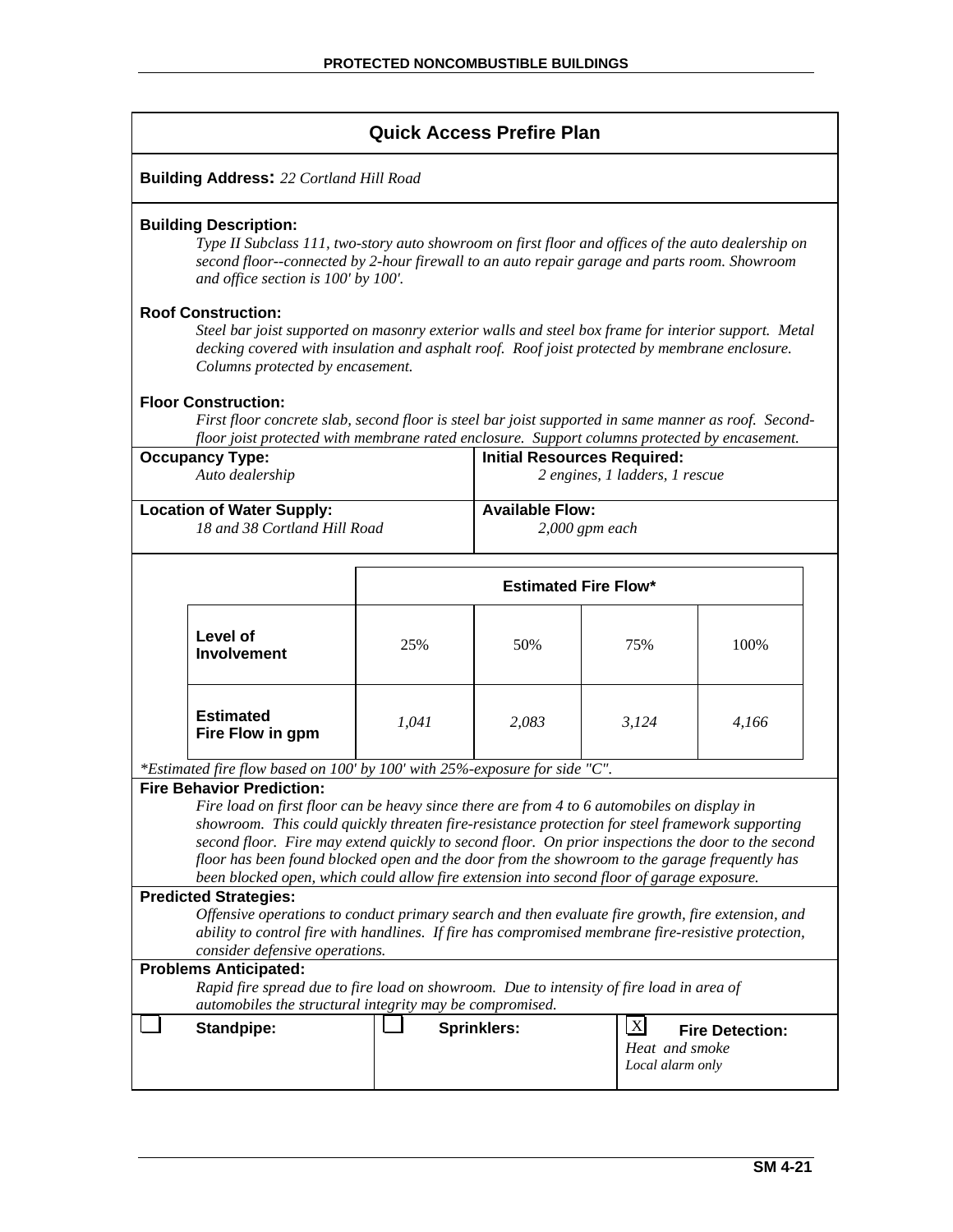# **Scenario 2: 1444 Park Street**

A fire has been reported on the second floor of a law office. The call was received by 911 from an automatic recording reporting the fire. First-arriving units report an extensive fire on the second floor and some windows have autoventilated.

It is 0630 on a Sunday, the temperature is 20 degrees, and there is no wind.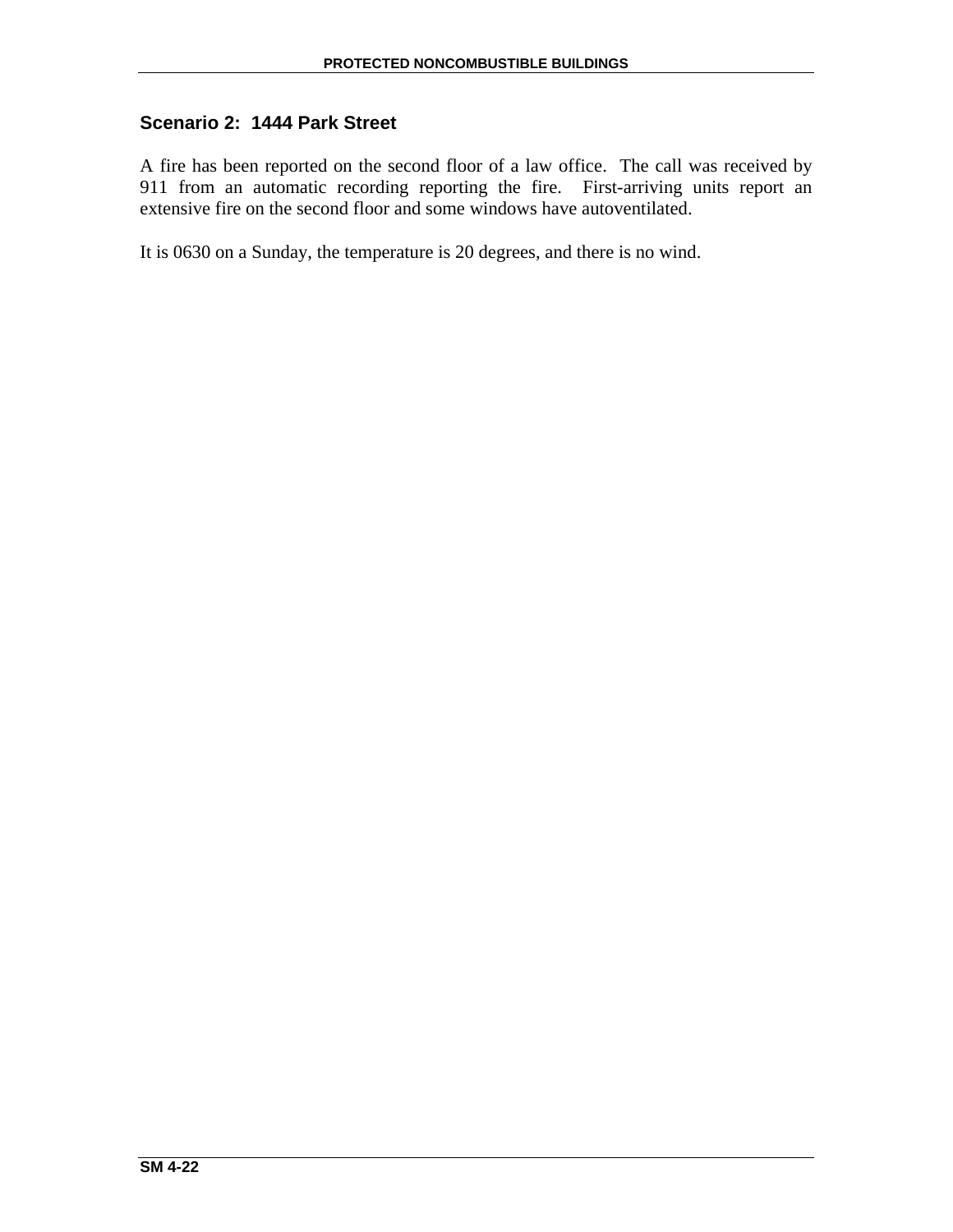# **Quick Access Prefire Plan**

|                                                                                                                                                                                                                                                                                                                               |     | QUIUN AUUCSS ΓΙΓΙΙΙ ΓΓΙΑΙΙ         |                                                        |                                              |  |
|-------------------------------------------------------------------------------------------------------------------------------------------------------------------------------------------------------------------------------------------------------------------------------------------------------------------------------|-----|------------------------------------|--------------------------------------------------------|----------------------------------------------|--|
| <b>Building Address: 1444 Park Street</b>                                                                                                                                                                                                                                                                                     |     |                                    |                                                        |                                              |  |
| <b>Building Description:</b><br>Type II Subclass 222, two-story offices for a large law firm. The building was constructed in 1984<br>and is 125' by 75' with no exposures. The exterior and interior walls are masonry block and the<br>floors are precast lightweight concrete slabs.                                       |     |                                    |                                                        |                                              |  |
| <b>Roof Construction:</b><br>Steel trusses with sprayed-on protection covered with experimental lightweight concrete slabs, which<br>are finished with asphalt covering.                                                                                                                                                      |     |                                    |                                                        |                                              |  |
| <b>Floor Construction:</b><br>First floor is poured concrete slab, second floor is lightweight concrete slabs.                                                                                                                                                                                                                |     |                                    |                                                        |                                              |  |
| <b>Occupancy Type:</b><br>Law offices' daily occupancy is about 50<br>employees and visitors                                                                                                                                                                                                                                  |     | <b>Initial Resources Required:</b> | 2 engines, 2 ladders, 1 rescue                         |                                              |  |
| <b>Location of Water Supply:</b><br>Hydrant at RT 9 and Osborn Road--1-1/2<br>miles                                                                                                                                                                                                                                           |     | <b>Available Flow:</b>             | 2 additional tankers available<br>Fill hydrant 500 gpm |                                              |  |
|                                                                                                                                                                                                                                                                                                                               |     | <b>Estimated Fire Flow*</b>        |                                                        |                                              |  |
| Level of<br><b>Involvement</b>                                                                                                                                                                                                                                                                                                | 25% | 50%                                | 75%                                                    | 100%                                         |  |
| <b>Estimated Fire</b><br>Flow in gpm                                                                                                                                                                                                                                                                                          | 975 | 1,950                              | 2,925                                                  | 3,900                                        |  |
| Estimated fire flow based on 100' by 75'--with one floor added for 25% exposure.                                                                                                                                                                                                                                              |     |                                    |                                                        |                                              |  |
| <b>Fire Behavior Prediction:</b><br>Fire extension from first floor to second likely will be via exterior glass windows. Second-floor<br>structural elements are fire resistive and two enclosed stairwells have 2-hour fire doors. Building has<br>one elevator which is hydraulic and has 2-hour rated exterior fire doors. |     |                                    |                                                        |                                              |  |
| <b>Predicted Strategies:</b><br>Standard strategic goals.                                                                                                                                                                                                                                                                     |     |                                    |                                                        |                                              |  |
| <b>Problems Anticipated:</b>                                                                                                                                                                                                                                                                                                  |     |                                    |                                                        |                                              |  |
| Standard fire load for offices.                                                                                                                                                                                                                                                                                               |     |                                    |                                                        |                                              |  |
| <b>Standpipe:</b>                                                                                                                                                                                                                                                                                                             |     | <b>Sprinklers:</b>                 | $\mathbf{X}$<br>Smoke<br><i>automatic dialer</i>       | <b>Fire Detection:</b><br>tied into 911 with |  |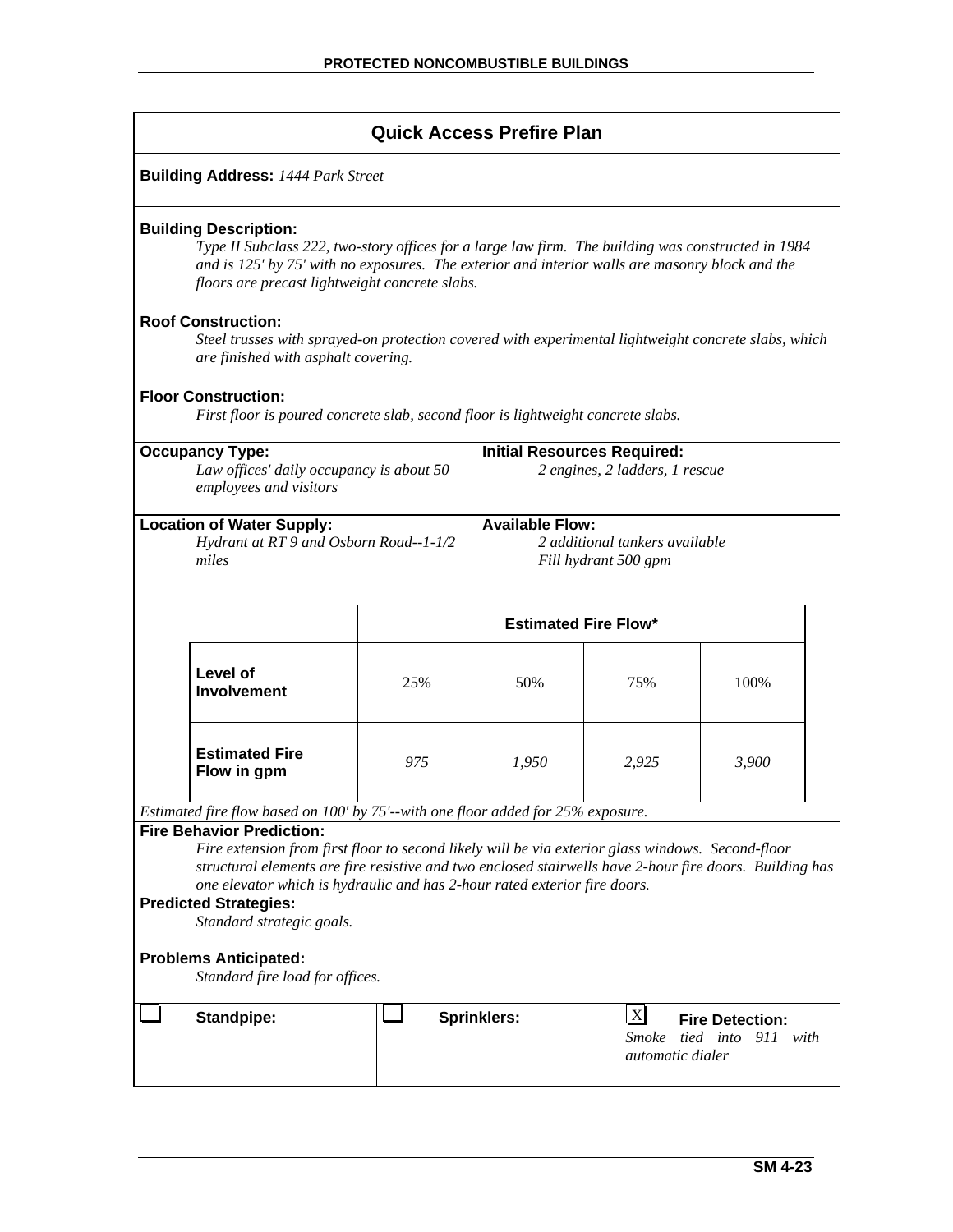# **Scenario 3: 218 Clark Place**

A fire has been reported by a maintenance worker who stated that he/she was doing some remodeling work and a fire started in the autoparts department. He/She further stated that the sprinkler system was turned off in order to move some piping. The maintenance worker states that he/she turned the system back on and even though there was an open 3 inch pipe flowing, it appeared to be stopping the fire. Upon arrival there is primarily heavy smoke and little visible flame.

It is 1130 on a Sunday, the temperature is 80 degrees, and there is little wind.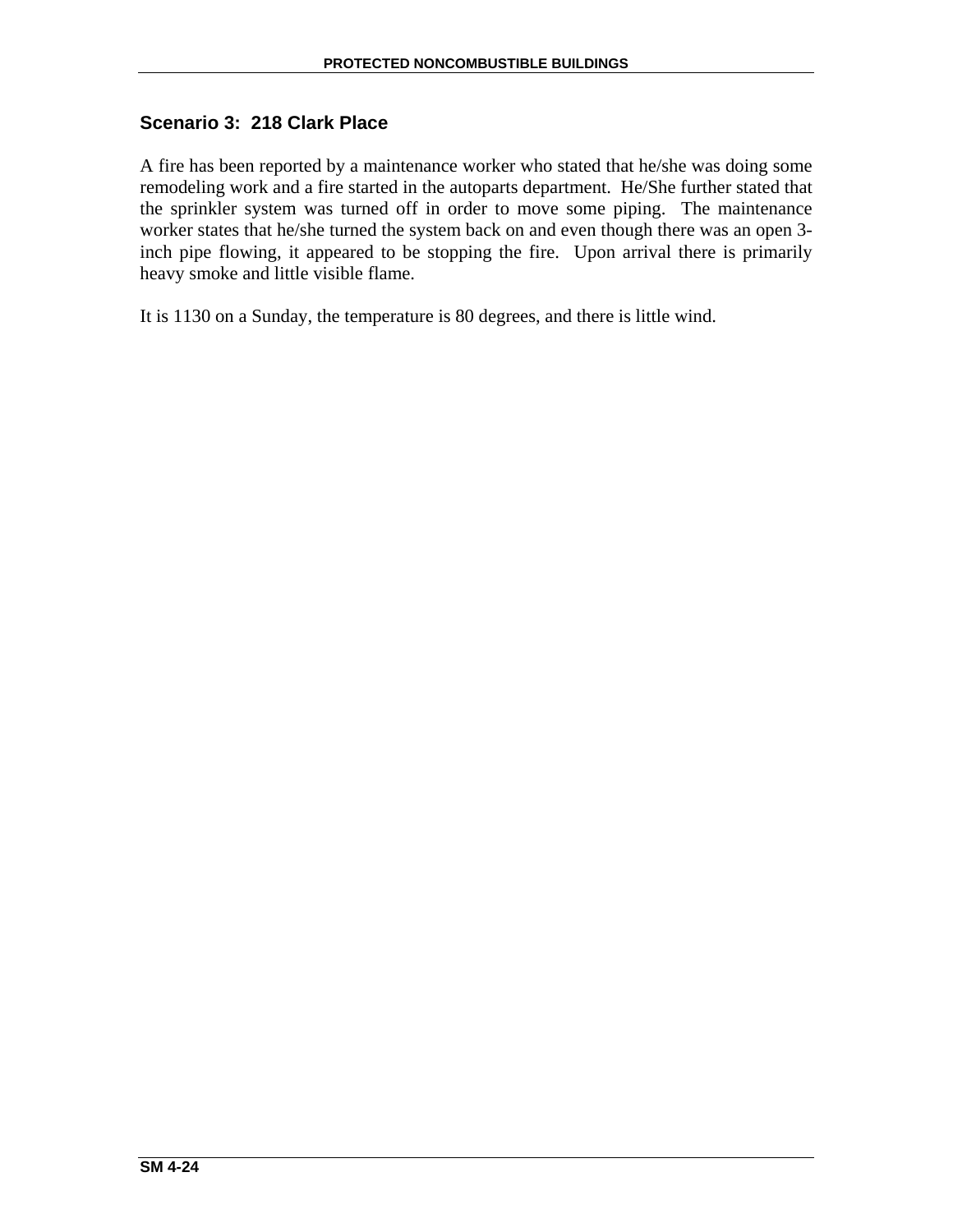| <b>Quick Access Prefire Plan</b> |  |  |
|----------------------------------|--|--|
|----------------------------------|--|--|

**Building Address:** *218 Clark Place*

#### **Building Description:**

*Type II Subclass 222, one-story retail "big box" store. Steel box frame protected by encasement on first floor and steel joist roof is protected by sprayed-on fire-resistive material. The building is 400' by 500' with a 3-hour firewall separating this building from another "big box" retail store. There are no openings in the firewall. Suspended ceiling covers entire store area.* 

#### **Roof Construction:**

*Steel decking covered with insulation and vinyl covering. The roof is supported on steel box frame and steel bar joist rafters. All elements are protected.* 

#### **Floor Construction:**

*Concrete slab.* 

| <b>Occupancy Type:</b>           | <b>Initial Resources Required:</b> |
|----------------------------------|------------------------------------|
| Retail store                     | 2 engines, 1 ladder, 1 rescue      |
| <b>Location of Water Supply:</b> | <b>Available Flow:</b>             |
| 22 and 40 Clark Way              | $1,500$ gpm each                   |

|                                      | <b>Estimated Fire Flow*</b> |        |        |        |
|--------------------------------------|-----------------------------|--------|--------|--------|
| Level of<br><b>Involvement</b>       | 25%                         | 50%    | 75%    | 100%   |
| <b>Estimated Fire</b><br>Flow in gpm | 16,625                      | 33,250 | 49,875 | 66,500 |

*Estimated fire flow based on 400' by 500' with one exposure.* 

*Note for practical application 5% or 10,000 sq. ft. Involvement equals 3,325 gpm.* 

#### **Fire Behavior Prediction:**

*Due to high panel display of merchandise and the amount of merchandise, fire extension could be considerable if sprinkler is ineffective.* 

#### **Predicted Strategies:**

*Primary search will take considerable resources under fire and smoke conditions. A minimum of one full alarm assignment will be required to complete the primary search.*

#### **Problems Anticipated:**

*Heavy fire load--sprinklers should control.* 

| $\lfloor x \rfloor$<br><b>Standpipe:</b> | $ {\bf X} $<br><b>Sprinklers:</b> | X <br><b>Fire Detection:</b> |
|------------------------------------------|-----------------------------------|------------------------------|
| Eight connections inside                 | Wet system                        | Water flow alarm             |
|                                          |                                   |                              |
|                                          |                                   |                              |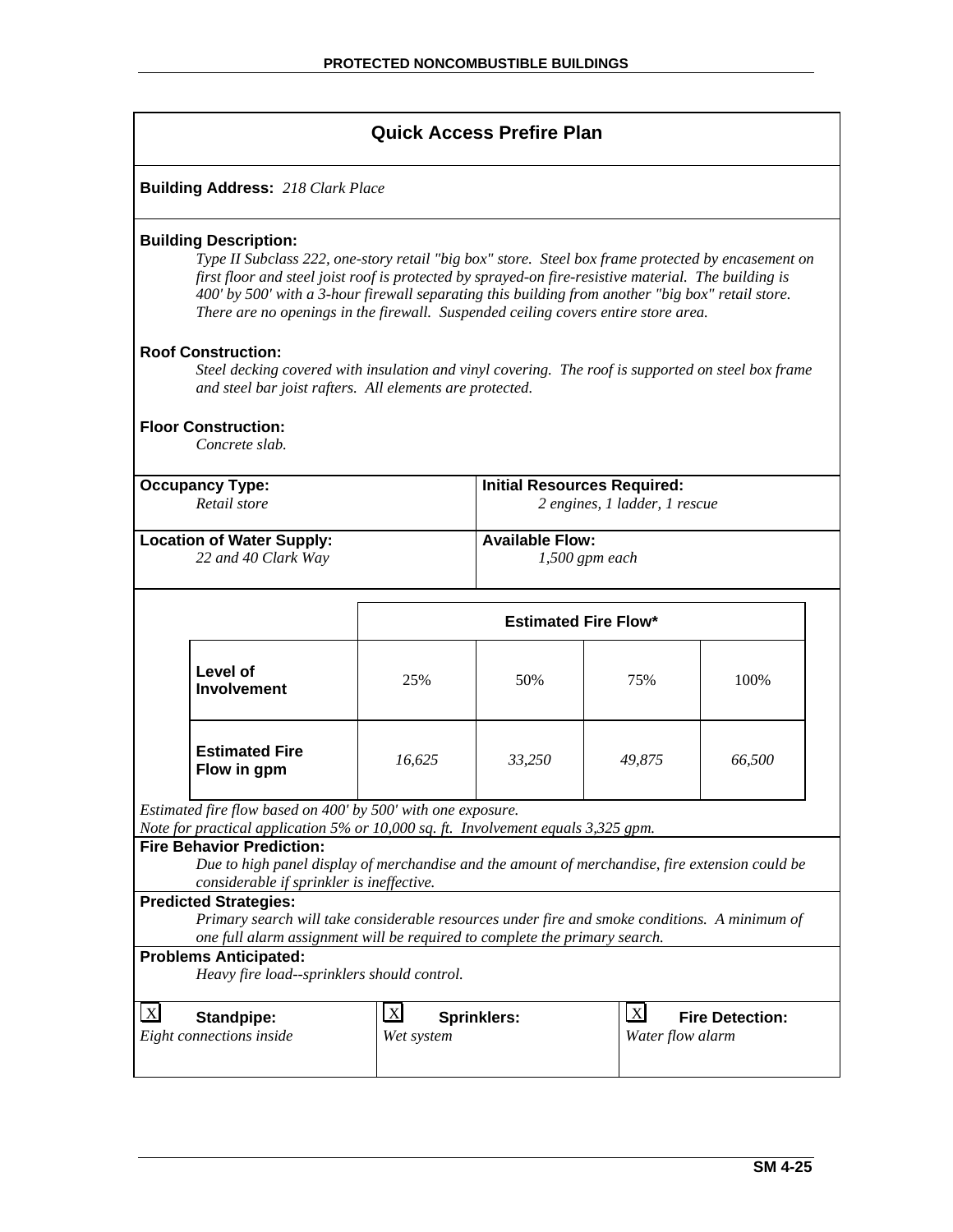# **Scenario 4: 444 Jeffery Lane**

A fire has been reported in theater four of Cinema 10. The caller states that shortly before the movie was to end a patron took a cigarette lighter and started a torn seat cushion on fire. Patrons said that it was a small fire for a short time and then spread very quickly. The exits were choked with patrons, and the caller reports that he/she is not sure everyone got out.

It is 1930 on a Saturday, the temperature is 95 degrees, and winds are calm.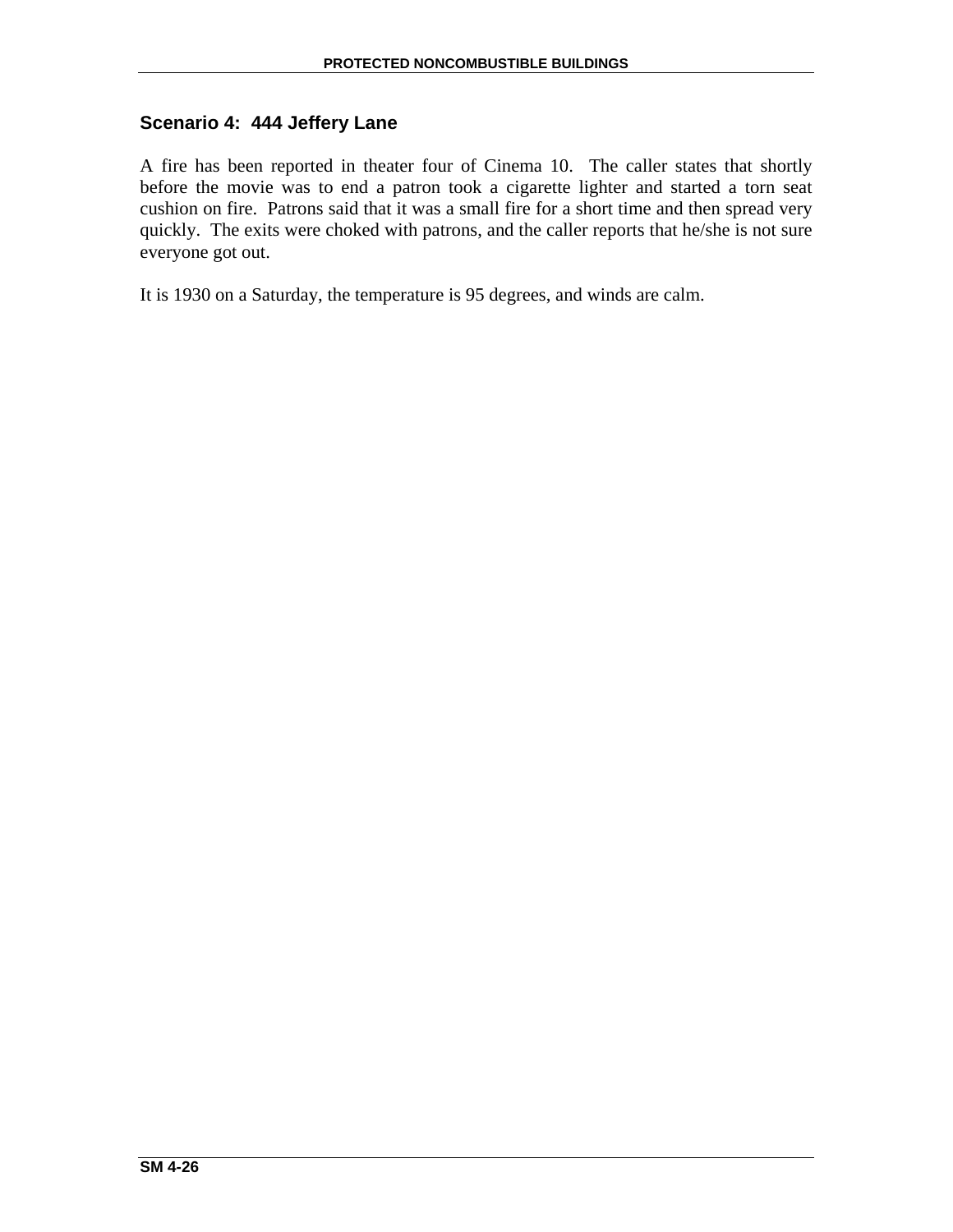|                                                                                                                                                                                                                                                                                           | <b>Quick Access Prefire Plan</b>                                                                                                                                                                                                                                                                                                                     |       |                                    |                                                               |        |  |
|-------------------------------------------------------------------------------------------------------------------------------------------------------------------------------------------------------------------------------------------------------------------------------------------|------------------------------------------------------------------------------------------------------------------------------------------------------------------------------------------------------------------------------------------------------------------------------------------------------------------------------------------------------|-------|------------------------------------|---------------------------------------------------------------|--------|--|
|                                                                                                                                                                                                                                                                                           | <b>Building Address: 444 Jeffery Lane</b>                                                                                                                                                                                                                                                                                                            |       |                                    |                                                               |        |  |
|                                                                                                                                                                                                                                                                                           | <b>Building Description:</b><br>Type II Subclass 111, one-story 10-screen movie theater with masonry walls and interior steel box<br>beam support for roof. The building is 175' by 175' with one main entrance and a second exit from<br>each theater. Total occupancy load for all units is 1,750 patrons.                                         |       |                                    |                                                               |        |  |
|                                                                                                                                                                                                                                                                                           | <b>Roof Construction:</b><br>Steel decking covered with insulation and vinyl roofing which is supported on steel bar joist resting<br>on steel box frame on the interior and on masonry block exterior walls. Columns are protected by<br>encasement, and roof structural members are protected by a membrane ceiling.<br><b>Floor Construction:</b> |       |                                    |                                                               |        |  |
|                                                                                                                                                                                                                                                                                           | Concrete slab.                                                                                                                                                                                                                                                                                                                                       |       |                                    |                                                               |        |  |
|                                                                                                                                                                                                                                                                                           | <b>Occupancy Type:</b><br>Movie theater--10 screens                                                                                                                                                                                                                                                                                                  |       | <b>Initial Resources Required:</b> | 2 engines, 1 ladder, 1 rescue                                 |        |  |
| <b>Available Flow:</b><br><b>Location of Water Supply:</b><br>440 and 480 Jeffery Lane<br>$1,000$ gpm each                                                                                                                                                                                |                                                                                                                                                                                                                                                                                                                                                      |       |                                    |                                                               |        |  |
|                                                                                                                                                                                                                                                                                           |                                                                                                                                                                                                                                                                                                                                                      |       | <b>Estimated Fire Flow*</b>        |                                                               |        |  |
|                                                                                                                                                                                                                                                                                           | Level of<br><b>Involvement</b>                                                                                                                                                                                                                                                                                                                       | 25%   | 50%                                | 75%                                                           | 100%   |  |
|                                                                                                                                                                                                                                                                                           | <b>Estimated Fire</b><br>Flow in gpm                                                                                                                                                                                                                                                                                                                 | 2,500 | 5,100                              | 7,600                                                         | 10,200 |  |
|                                                                                                                                                                                                                                                                                           | Estimated fire flow based on 175' by 175' and no exposures.                                                                                                                                                                                                                                                                                          |       |                                    |                                                               |        |  |
| Note: For practical application 10% or 3,062 sq. ft. equals 1,020 gpm.<br><b>Fire Behavior Prediction:</b><br>Fire loading of 1,750 thick, foam-padded seats will produce a significant fire load. Partitions<br>between 10 theaters are not fire rated and end at the suspended ceiling. |                                                                                                                                                                                                                                                                                                                                                      |       |                                    |                                                               |        |  |
| <b>Predicted Strategies:</b><br>Rescue under fire and smoke conditions will be very difficult and labor intensive. Call for<br>additional alarms immediately if building is occupied.                                                                                                     |                                                                                                                                                                                                                                                                                                                                                      |       |                                    |                                                               |        |  |
|                                                                                                                                                                                                                                                                                           | <b>Problems Anticipated:</b><br>Rapid fire extension from rows of seats to other rows--thick black smoke anticipated.                                                                                                                                                                                                                                |       |                                    |                                                               |        |  |
|                                                                                                                                                                                                                                                                                           |                                                                                                                                                                                                                                                                                                                                                      |       |                                    | $\lfloor x \rfloor$                                           |        |  |
|                                                                                                                                                                                                                                                                                           | <b>Standpipe:</b>                                                                                                                                                                                                                                                                                                                                    |       | <b>Sprinklers:</b>                 | <b>Fire Detection:</b><br>Smoke and heat--local alarm<br>only |        |  |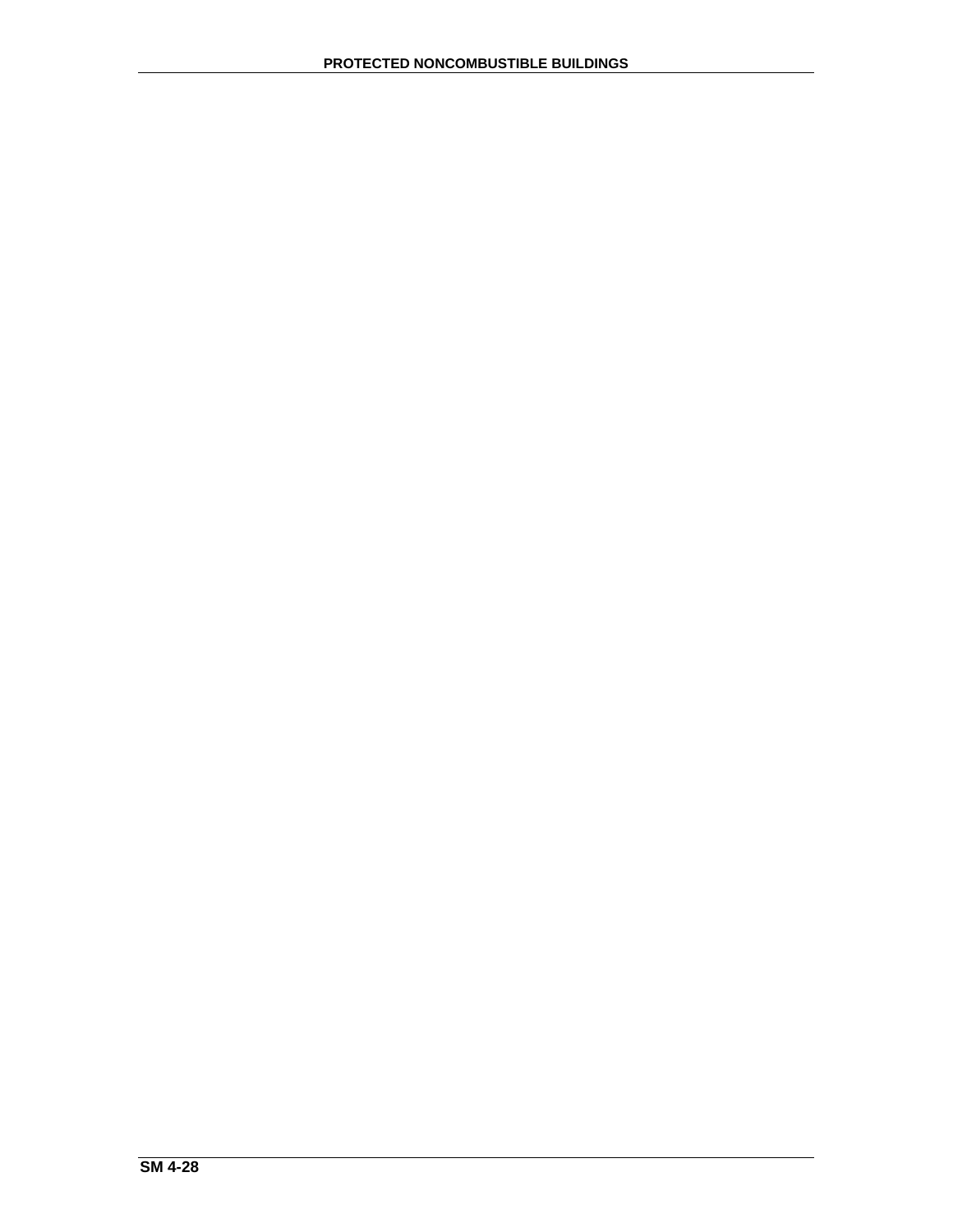# **Activity 4.2**

# **Concrete Construction Elements**

## **Purpose**

To apply the principles of concrete construction elements under fire conditions.

## **Directions**

- 1. Your instructor will assign your group a scenario.
- 2. In your group review the scenario, the Quick Access Prefire Plan (QAP), and the slides of the building.
- 3. As a group, evaluate the structure and answer the questions in the next 30 minutes.
- 4. Select a spokesperson to report the group's findings.

Are there any concrete structural elements in the structure? If yes, what?

- a. Was there any unusual activity inside the building prior to the fire that is a concern? If yes, what?
- b. Has anything happened that could affect structural integrity? If yes, what?
- c. Is firefighter safety a concern? If yes, why?
- d. What is/are the required hour(s) of fire-resistance rating for the class of construction listed?

| Roof construction: |  |
|--------------------|--|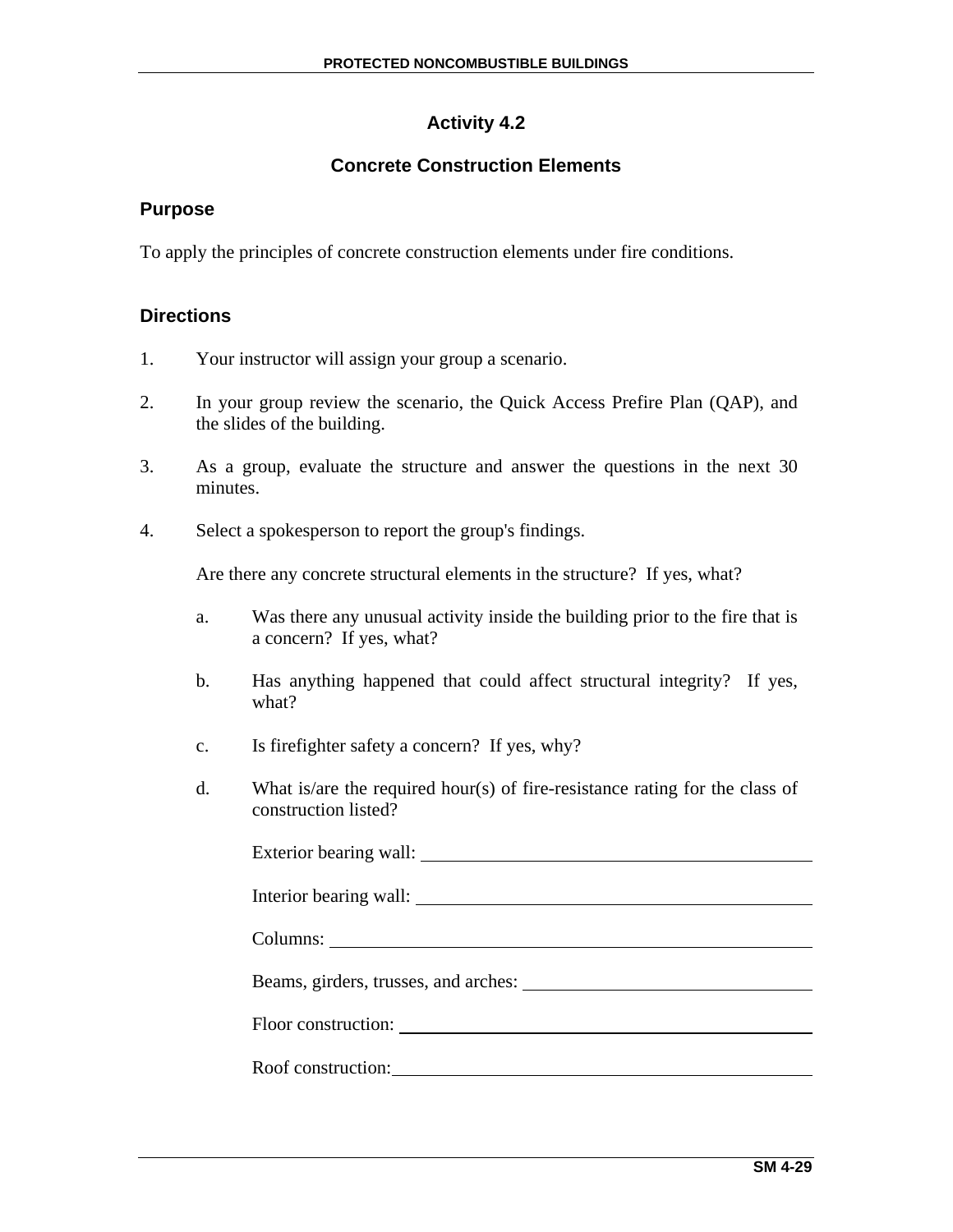## **Scenario 1: 47 Wade Road**

A fire has been reported at 47 Wade Road by a worker who stated that there has been an accident with a forklift and a fire was started. The caller further states that the forklift tipped over two racks of paper storage, which hit a support column with a standpipe station attached and broke a lot of piping. Water is pouring out of broken pipes. It appears that the sprinklers are barely operating and the fire is spreading. The caller states that two workers are unaccounted for, and the driver of the forklift is partially trapped by the overturned forklift.

The time is 0930 on a Saturday, the temperature is 75 degrees, and winds are calm. There is a mass casualty exercise underway at the nearby Albany County Airport with seven engines and two ladders participating.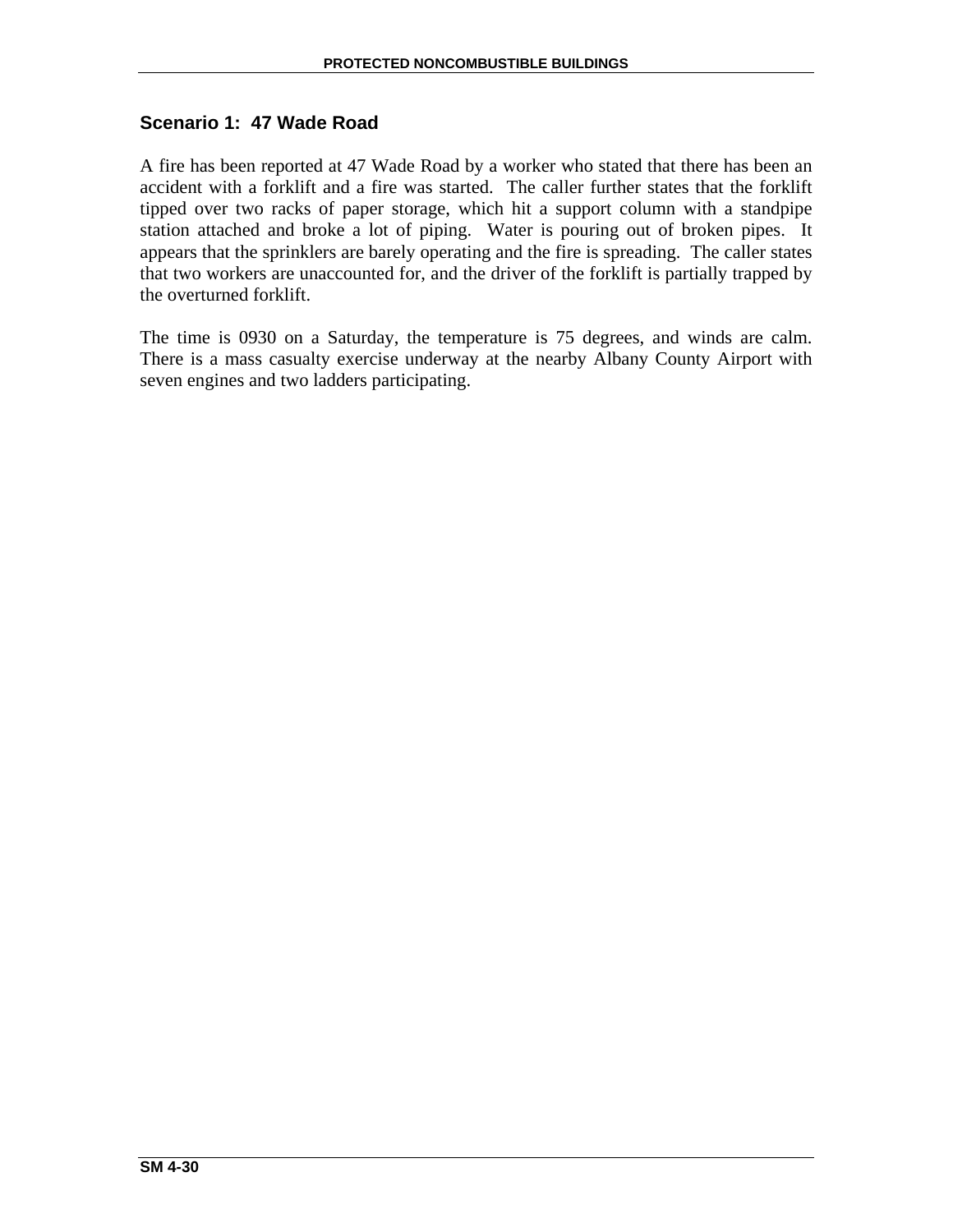| <b>Quick Access Prefire Plan</b>                                                                                                                                                                                                                                                                                                                                                                                                                                                                                                                                                                                                                                                                                                                                                                                |                                                                                                                                                                                                                                                                                                                                          |       |                             |        |        |  |
|-----------------------------------------------------------------------------------------------------------------------------------------------------------------------------------------------------------------------------------------------------------------------------------------------------------------------------------------------------------------------------------------------------------------------------------------------------------------------------------------------------------------------------------------------------------------------------------------------------------------------------------------------------------------------------------------------------------------------------------------------------------------------------------------------------------------|------------------------------------------------------------------------------------------------------------------------------------------------------------------------------------------------------------------------------------------------------------------------------------------------------------------------------------------|-------|-----------------------------|--------|--------|--|
|                                                                                                                                                                                                                                                                                                                                                                                                                                                                                                                                                                                                                                                                                                                                                                                                                 | <b>Building Address: 47 Wade Road</b>                                                                                                                                                                                                                                                                                                    |       |                             |        |        |  |
| <b>Building Description:</b><br>Type I Subclass 332, one-story tilt-up concrete with steel box beam support for concrete slab roof<br>panels. Building is 150' by 700' with one 4-hour-rated firewall separating, creating two 350' by<br>150' sections. The building houses printing machines for government printing. The building has<br>an exposure along one 700' wall which is 100' by 700' precast concrete supports with an aluminum<br>curtain wall. The adjoining wall has protected openings as does the firewall separating the<br>printing area. Columns are protected by encasement, and beams by a membrane.<br><b>Roof Construction:</b><br>6" precast concrete slabs covered with a vinyl roof covering and supported on steel box frame on<br>the exterior and on the tilt-up exterior walls. |                                                                                                                                                                                                                                                                                                                                          |       |                             |        |        |  |
|                                                                                                                                                                                                                                                                                                                                                                                                                                                                                                                                                                                                                                                                                                                                                                                                                 | <b>Floor Construction:</b><br>Concrete slab.                                                                                                                                                                                                                                                                                             |       |                             |        |        |  |
|                                                                                                                                                                                                                                                                                                                                                                                                                                                                                                                                                                                                                                                                                                                                                                                                                 | <b>Initial Resources Required:</b><br><b>Occupancy Type:</b><br>Printing shop and offices<br>2 engines, 1 ladder, 1 rescue<br><b>Available Flow:</b><br><b>Location of Water Supply:</b><br>12, 36, and 69 Wade Road<br>$1,500$ gpm each                                                                                                 |       |                             |        |        |  |
|                                                                                                                                                                                                                                                                                                                                                                                                                                                                                                                                                                                                                                                                                                                                                                                                                 |                                                                                                                                                                                                                                                                                                                                          |       | <b>Estimated Fire Flow*</b> |        |        |  |
|                                                                                                                                                                                                                                                                                                                                                                                                                                                                                                                                                                                                                                                                                                                                                                                                                 | Level of<br><b>Involvement</b>                                                                                                                                                                                                                                                                                                           | 25%   | 50%                         | 75%    | 100%   |  |
|                                                                                                                                                                                                                                                                                                                                                                                                                                                                                                                                                                                                                                                                                                                                                                                                                 | <b>Estimated Fire</b><br>Flow in gpm                                                                                                                                                                                                                                                                                                     | 6,500 | 13,000                      | 19,500 | 26,000 |  |
|                                                                                                                                                                                                                                                                                                                                                                                                                                                                                                                                                                                                                                                                                                                                                                                                                 | Estimated fire flow based on 350' by 150' and two exposures-for practical application 10%-involvement<br>equals 2,600 gpm.<br><b>Fire Behavior Prediction:</b>                                                                                                                                                                           |       |                             |        |        |  |
| Print shop has bulk paper storage with thousands of cases and rolls of paper stored 20' high on<br>racks. There are mechanical presses as well as large photocopying equipment. Due to the amount<br>of paper used, dust from the paper is a constant maintenance issue. There are normally 20<br>propane-powered forklifts that work in the printing area. Should the sprinklers fail to contain a<br>fire, it would be fast spreading and deep seated.                                                                                                                                                                                                                                                                                                                                                        |                                                                                                                                                                                                                                                                                                                                          |       |                             |        |        |  |
| <b>Predicted Strategies:</b><br>Normal strategic goals if sprinkler system is operating. If the sprinkler is not operational, primary<br>search may be difficult due to the high rack storage and equipment. Collapse of unprotected steel<br>storage racks should be anticipated.                                                                                                                                                                                                                                                                                                                                                                                                                                                                                                                              |                                                                                                                                                                                                                                                                                                                                          |       |                             |        |        |  |
|                                                                                                                                                                                                                                                                                                                                                                                                                                                                                                                                                                                                                                                                                                                                                                                                                 | <b>Problems Anticipated:</b><br>Very significant fire load, limited access through two loading dock doors and four personnel doors                                                                                                                                                                                                       |       |                             |        |        |  |
| $\boldsymbol{\mathrm{X}}$                                                                                                                                                                                                                                                                                                                                                                                                                                                                                                                                                                                                                                                                                                                                                                                       | in each section. Previous inspections have shown fire doors are kept closed and clear of storage.<br> X <br>X<br><b>Fire Detection:</b><br><b>Standpipe:</b><br><b>Sprinklers:</b><br>Class 1 with 14 connections in<br>Wet system in each section--none<br>Heat detection and sprinkler<br>each section<br>flow to $911$<br>in exposure |       |                             |        |        |  |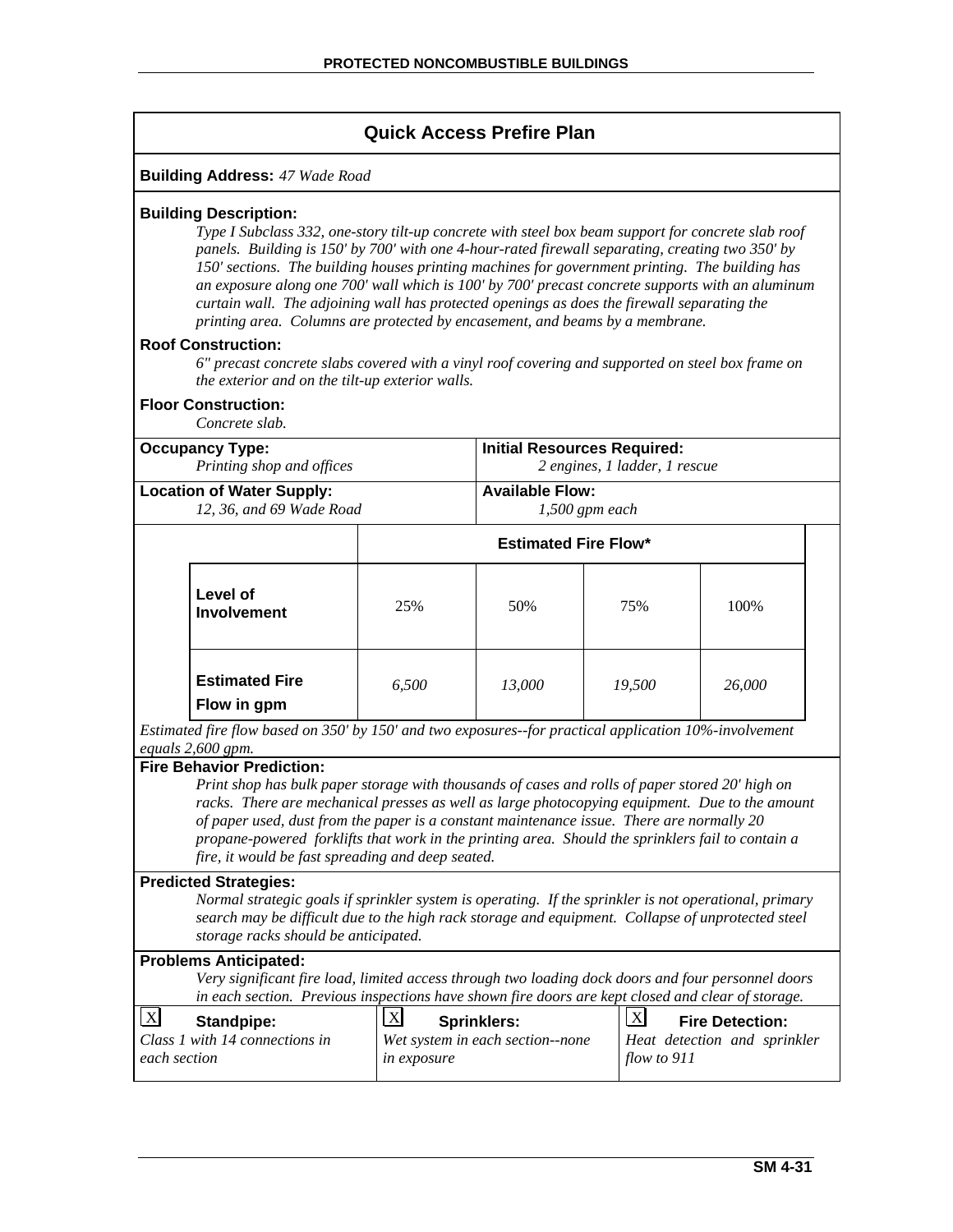# **Scenario 2: 288 River View Center**

A fire has been reported on the eighth floor of the River View office center. The caller states that the fire was started by a worker thawing a frozen sprinkler pipe. Because the floor is unoccupied, the heat to the entire floor was shut off.

A recent inspection less than 1 week ago revealed that the eighth floor was being used for miscellaneous storage, and there was a large accumulation of trash. It also was observed that all the stairwell doors had been removed and the elevator doors on the eighth floor had been blocked open in an effort to gain enough heat to keep the sprinklers from freezing. A code violation was issued with 10 days to comply.

It is 2130 on a Wednesday, the temperature is minus 5 degrees, and winds are from the north at 15 miles per hour.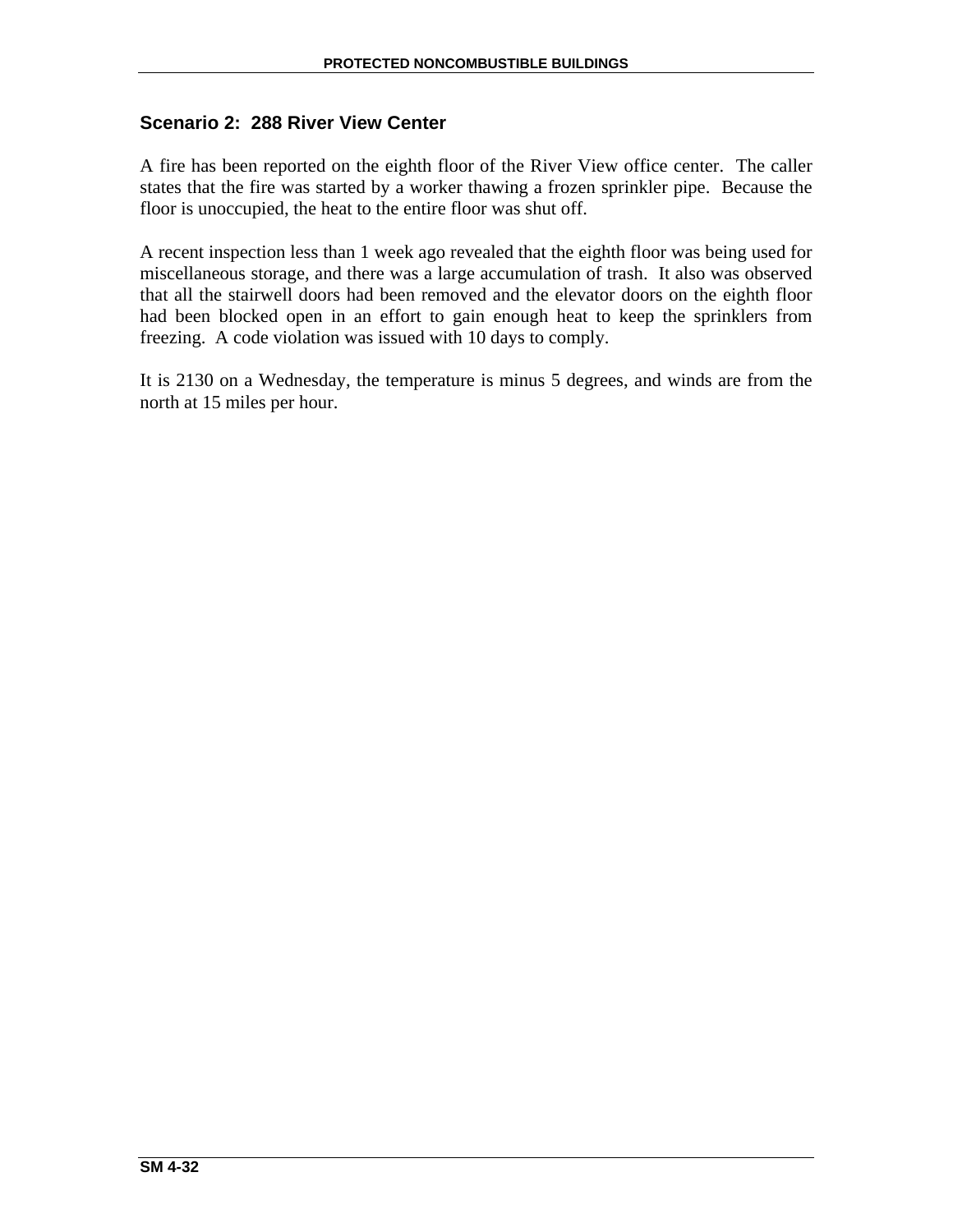| <b>Quick Access Prefire Plan</b>                                                                                                                                                                                                                                                                                                                                                                                                                                                                        |                                                       |                                                                     |                                    |                                                       |  |  |  |  |  |
|---------------------------------------------------------------------------------------------------------------------------------------------------------------------------------------------------------------------------------------------------------------------------------------------------------------------------------------------------------------------------------------------------------------------------------------------------------------------------------------------------------|-------------------------------------------------------|---------------------------------------------------------------------|------------------------------------|-------------------------------------------------------|--|--|--|--|--|
| <b>Building Address: 288 River View Center</b>                                                                                                                                                                                                                                                                                                                                                                                                                                                          |                                                       |                                                                     |                                    |                                                       |  |  |  |  |  |
| <b>Building Description:</b><br>Type 1 Subclass 443, eight-story 150' by 600' poured-in-place concrete office building. The<br>building was originally a warehouse and retail sales area. It has been converted into offices on the<br>first five floors. The top three floors are still vacant. It has a six-story exposure on the rear of the<br>building that is rented by a large moving company and is used for temporary furniture storage.<br>The exposure is separated by a protected firewall. |                                                       |                                                                     |                                    |                                                       |  |  |  |  |  |
| <b>Roof Construction:</b><br>Poured-in-place concrete covered with asphalt.                                                                                                                                                                                                                                                                                                                                                                                                                             |                                                       |                                                                     |                                    |                                                       |  |  |  |  |  |
| <b>Floor Construction:</b><br>Poured-in-place reinforced concrete.                                                                                                                                                                                                                                                                                                                                                                                                                                      |                                                       |                                                                     |                                    |                                                       |  |  |  |  |  |
| <b>Occupancy Type:</b><br>Government offices                                                                                                                                                                                                                                                                                                                                                                                                                                                            |                                                       | <b>Initial Resources Required:</b><br>2 engines, 1 ladder, 1 rescue |                                    |                                                       |  |  |  |  |  |
| <b>Location of Water Supply:</b><br>288 River View--4 yard hydrants                                                                                                                                                                                                                                                                                                                                                                                                                                     |                                                       | <b>Available Flow:</b><br>$2,000$ gpm each                          |                                    |                                                       |  |  |  |  |  |
|                                                                                                                                                                                                                                                                                                                                                                                                                                                                                                         | <b>Estimated Fire Flow*</b>                           |                                                                     |                                    |                                                       |  |  |  |  |  |
| Level of<br><b>Involvement</b>                                                                                                                                                                                                                                                                                                                                                                                                                                                                          | 25%                                                   | 50%                                                                 | 75%                                | 100%                                                  |  |  |  |  |  |
| <b>Estimated Fire</b><br>Flow in gpm                                                                                                                                                                                                                                                                                                                                                                                                                                                                    | 9,375                                                 | 18,759                                                              | 28,125                             | 37,500                                                |  |  |  |  |  |
| Estimated fire flow based on 150' by 600' with one exposure added--note additional exposure floors may                                                                                                                                                                                                                                                                                                                                                                                                  |                                                       |                                                                     |                                    |                                                       |  |  |  |  |  |
| need to be added-for practical application 5% equals 1,875 gpm.<br><b>Fire Behavior Prediction:</b><br>Interior fire spread should be contained to one floor, since all floor openings are protected. The<br>building has four protected stair towers with positive-pressure ventilation. The work-day census is<br>about 1,000 employees.                                                                                                                                                              |                                                       |                                                                     |                                    |                                                       |  |  |  |  |  |
| <b>Predicted Strategies:</b>                                                                                                                                                                                                                                                                                                                                                                                                                                                                            |                                                       |                                                                     |                                    |                                                       |  |  |  |  |  |
| Rescue and accountability will be a major strategy and will require extra resources to accomplish.<br>Each stairwell is equipped with a standpipe connection at every other floor. The office layout is an<br>open floor plan with very few private offices.                                                                                                                                                                                                                                            |                                                       |                                                                     |                                    |                                                       |  |  |  |  |  |
| <b>Problems Anticipated:</b><br>Elevators and two scissors stairs are center core design. Two additional stair towers have been<br>installed at the ends of the building on the interior. Any fire attack will need to be coordinated to<br>avoid opposing hoselines.                                                                                                                                                                                                                                   |                                                       |                                                                     |                                    |                                                       |  |  |  |  |  |
| $\boldsymbol{\mathrm{X}}$<br><b>Standpipe</b><br>Class III in all stairwells with<br>connections every other floor                                                                                                                                                                                                                                                                                                                                                                                      | $\mathbf{X}$<br><b>Sprinklers:</b><br>Wet pipe system |                                                                     | $\lfloor x \rfloor$<br>tied to 911 | <b>Fire Detection:</b><br>Heat, smoke, and water flow |  |  |  |  |  |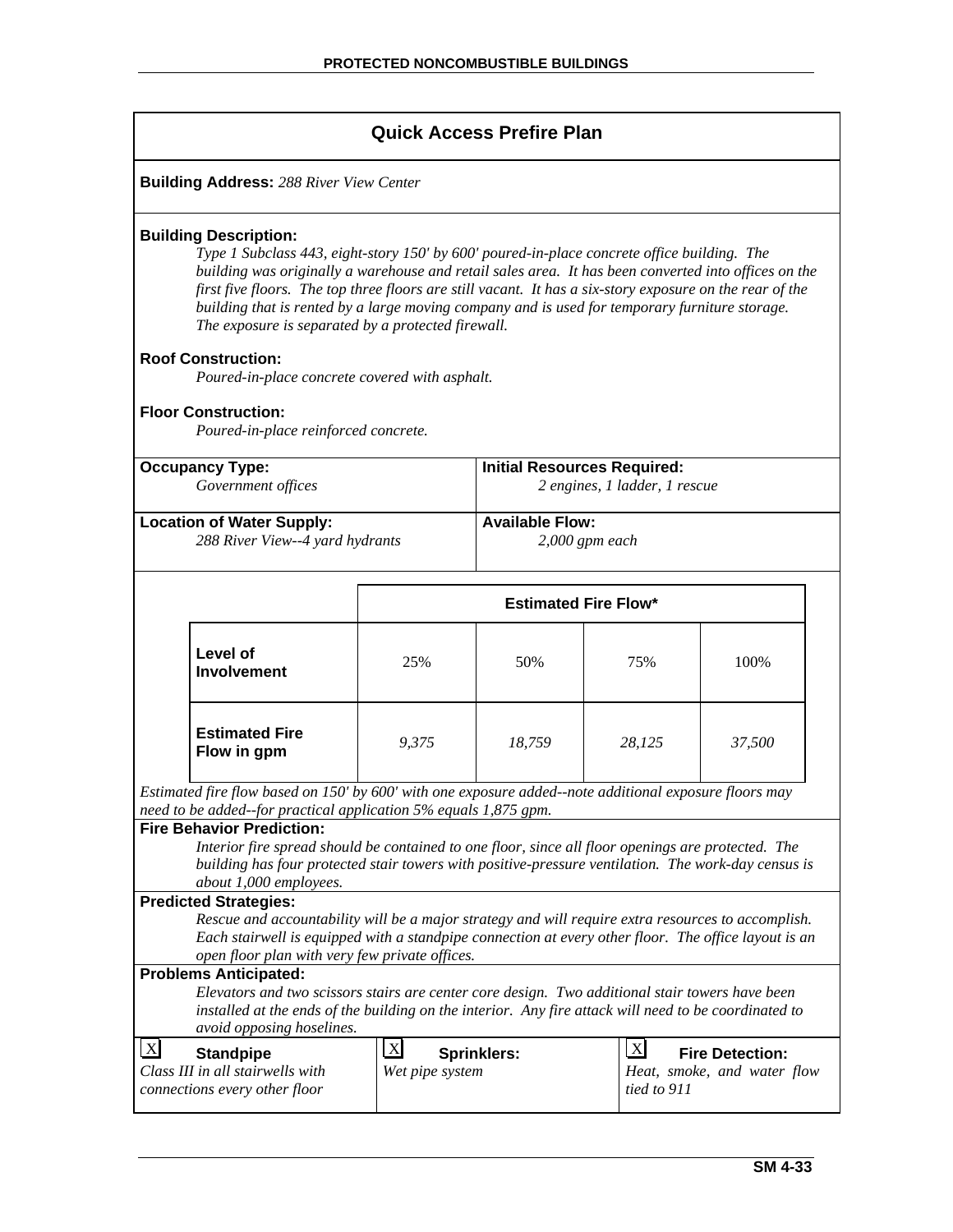# **Scenario 3: 27 Airline Drive**

A fire has been reported at 27 Airline Drive. The caller stated that a fire was started by static electricity in the spray booth where varnish is applied to the wire. The fire is spreading in the booth and out the booth's exhaust system, and is visible on the roof. The caller states that the sprinkler system is running, but the fire isn't going out.

Previous inspections have revealed that the structure itself is protected by a wet system. The paint spray booth, which is about 20 feet by 30 feet and comes within about 1 foot of the protected roof supports and the sprinkler heads, is not protected with a sprinkler system. The inspection also has revealed that there is a significant accumulation of varnish on the walls and ceiling of the spray booth. An exhaust system from the booth has four vent pipes that connect above the spray booth into one sheet steel duct that goes to the roof where a large fan is located.

It is 1630 on a Friday, the temperature is 98 degrees, the humidity is 90 percent, and there is no wind.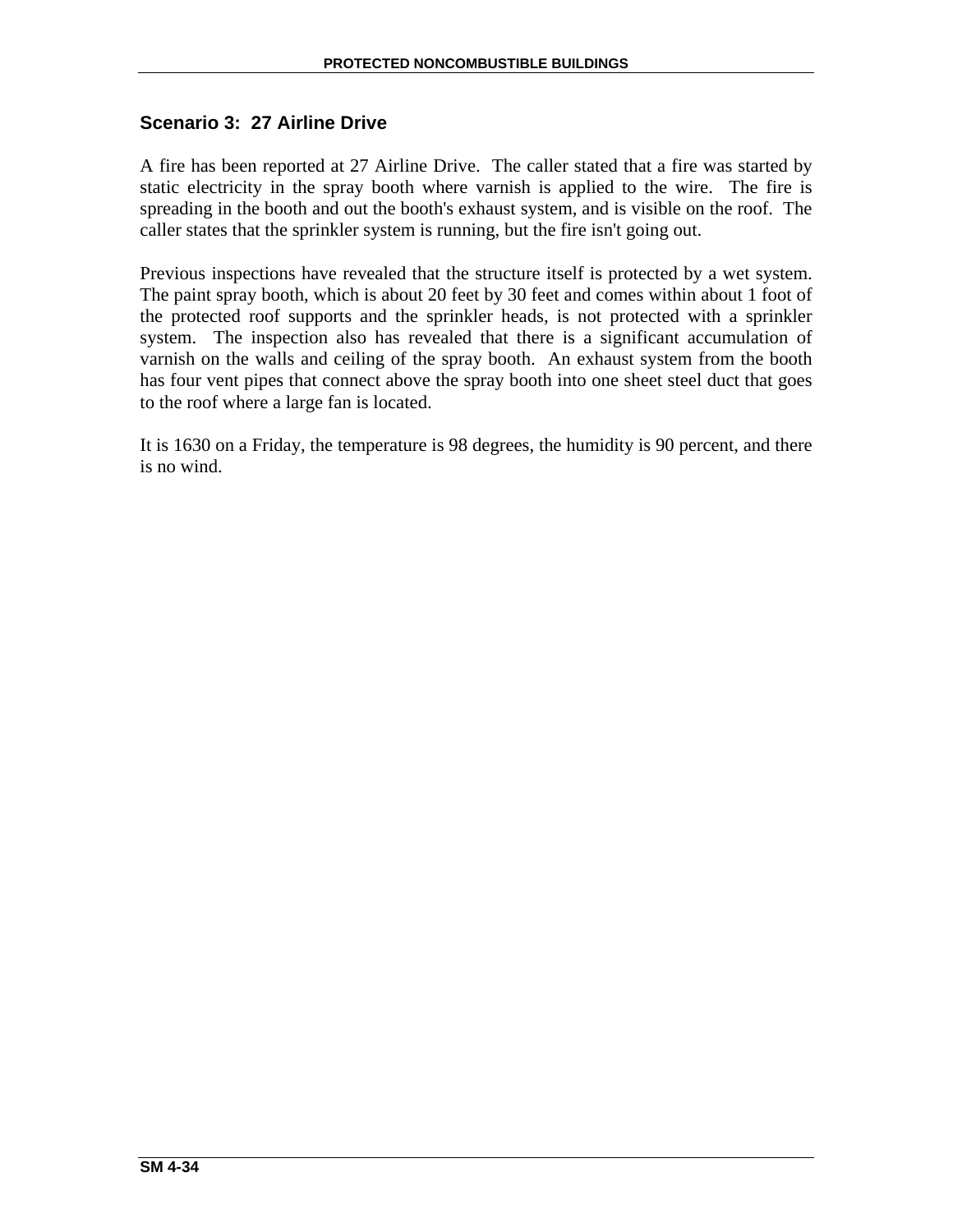| <b>Quick Access Prefire Plan</b>                                                                                                                                                                                                                                                                                                                                                                                                                                                                          |                                                                                                                                                   |                                    |                               |              |                                                         |  |  |  |
|-----------------------------------------------------------------------------------------------------------------------------------------------------------------------------------------------------------------------------------------------------------------------------------------------------------------------------------------------------------------------------------------------------------------------------------------------------------------------------------------------------------|---------------------------------------------------------------------------------------------------------------------------------------------------|------------------------------------|-------------------------------|--------------|---------------------------------------------------------|--|--|--|
| <b>Building Address: 27 Airline Drive</b>                                                                                                                                                                                                                                                                                                                                                                                                                                                                 |                                                                                                                                                   |                                    |                               |              |                                                         |  |  |  |
| <b>Building Description:</b><br>Type I Subclass 332, one-story light industrial manufacturing and office space 400' by 300' with<br>one protected firewall in the center, creating two sections 200' by 300'. The structure is a tilt-up<br>slab construction building with protected steel box interior framing to support a concrete slab roof.<br>Steel columns are protected by encasement, and the steel beams are protected by sprayed-on fire-<br>resistive material.<br><b>Roof Construction:</b> |                                                                                                                                                   |                                    |                               |              |                                                         |  |  |  |
|                                                                                                                                                                                                                                                                                                                                                                                                                                                                                                           | Precast 6"-concrete hollow-core slabs covered with a vinyl roof and supported on steel box beams.<br><b>Floor Construction:</b><br>Concrete slab. |                                    |                               |              |                                                         |  |  |  |
|                                                                                                                                                                                                                                                                                                                                                                                                                                                                                                           | <b>Occupancy Type:</b>                                                                                                                            | <b>Initial Resources Required:</b> |                               |              |                                                         |  |  |  |
|                                                                                                                                                                                                                                                                                                                                                                                                                                                                                                           | Manufacturing of electric motors and<br>offices                                                                                                   |                                    | 2 engines, 1 ladder, 1 rescue |              |                                                         |  |  |  |
|                                                                                                                                                                                                                                                                                                                                                                                                                                                                                                           | <b>Location of Water Supply:</b>                                                                                                                  |                                    | <b>Available Flow:</b>        |              |                                                         |  |  |  |
|                                                                                                                                                                                                                                                                                                                                                                                                                                                                                                           | 20 and 40 Airline Drive                                                                                                                           |                                    | $1,000$ gpm each              |              |                                                         |  |  |  |
|                                                                                                                                                                                                                                                                                                                                                                                                                                                                                                           |                                                                                                                                                   |                                    |                               |              |                                                         |  |  |  |
|                                                                                                                                                                                                                                                                                                                                                                                                                                                                                                           |                                                                                                                                                   | <b>Estimated Fire Flow*</b>        |                               |              |                                                         |  |  |  |
|                                                                                                                                                                                                                                                                                                                                                                                                                                                                                                           | Level of<br><b>Involvement</b>                                                                                                                    | 25%                                | 50%                           | 75%          | 100%                                                    |  |  |  |
|                                                                                                                                                                                                                                                                                                                                                                                                                                                                                                           | <b>Estimated Fire</b><br>Flow in gpm                                                                                                              | 6,250                              | 12,500                        | 18,750       | 25,000                                                  |  |  |  |
|                                                                                                                                                                                                                                                                                                                                                                                                                                                                                                           | Estimated fire flow based on 200' by 300' with one exposure. For practical application 10%-involvement                                            |                                    |                               |              |                                                         |  |  |  |
|                                                                                                                                                                                                                                                                                                                                                                                                                                                                                                           | equals 2,500 gpm.                                                                                                                                 |                                    |                               |              |                                                         |  |  |  |
| <b>Fire Behavior Prediction:</b><br>Manufacturing and storage uses a great deal of wire which is coated with a varnish. Metal motor<br>housings are received and the components for the motor are made on location. The walls used to<br>create offices are nonrated and have glass looking onto the manufacturing area. Should a fire occur,<br>maneuverability will be difficult due to the manufacturing and storage in the building.                                                                  |                                                                                                                                                   |                                    |                               |              |                                                         |  |  |  |
| <b>Predicted Strategies:</b>                                                                                                                                                                                                                                                                                                                                                                                                                                                                              |                                                                                                                                                   |                                    |                               |              |                                                         |  |  |  |
| Standard strategies--normal census during the first shift is 40, and 5 on the second shift (no third<br>shift).                                                                                                                                                                                                                                                                                                                                                                                           |                                                                                                                                                   |                                    |                               |              |                                                         |  |  |  |
| <b>Problems Anticipated:</b><br>Maneuverability of hoselines will be difficult.                                                                                                                                                                                                                                                                                                                                                                                                                           |                                                                                                                                                   |                                    |                               |              |                                                         |  |  |  |
|                                                                                                                                                                                                                                                                                                                                                                                                                                                                                                           | <b>Standpipe:</b>                                                                                                                                 | $\mathbf{X}$<br>Wet system         | <b>Sprinklers:</b>            | X <br>to 911 | <b>Fire Detection:</b><br>Heat detection and water flow |  |  |  |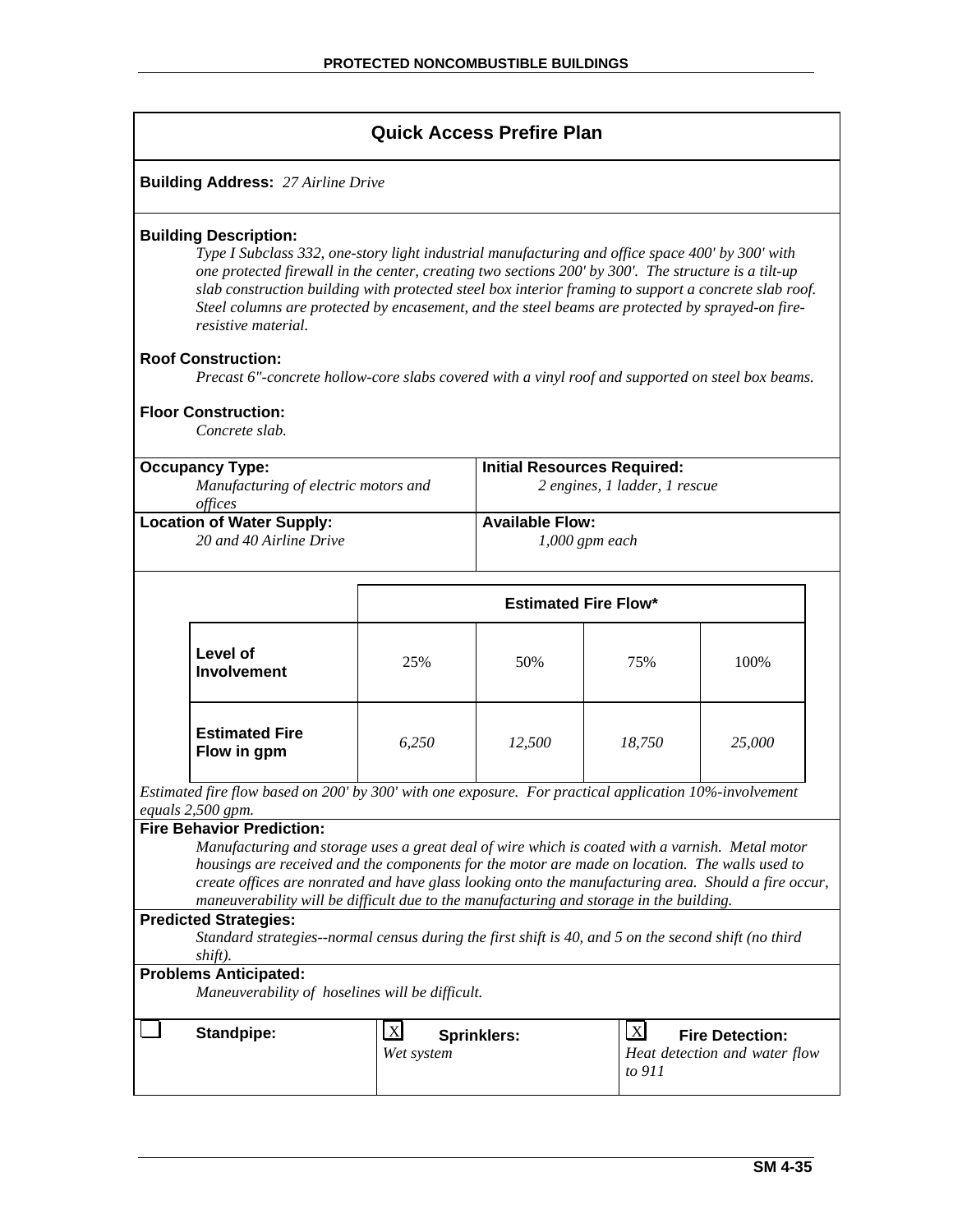## **Scenario 4: Smith Towers**

A fire has been reported on the eighth floor of a 30-story office building. The caller reports that a copy machine malfunctioned and now the entire reproduction room is on fire. One worker tried to extinguish the fire with a fire extinguisher, but it did not go out. Upon arrival you find the building being evacuated; all four stairwells are full of workers exiting the structure.

The evacuation plan indicates that there are 12 physically challenged individuals in wheelchairs or who use walkers and cannot walk downstairs. It appears that eight of these workers are on floors above the fire.

It is 1130 on a Thursday, the temperature is 45 degrees, and winds are calm.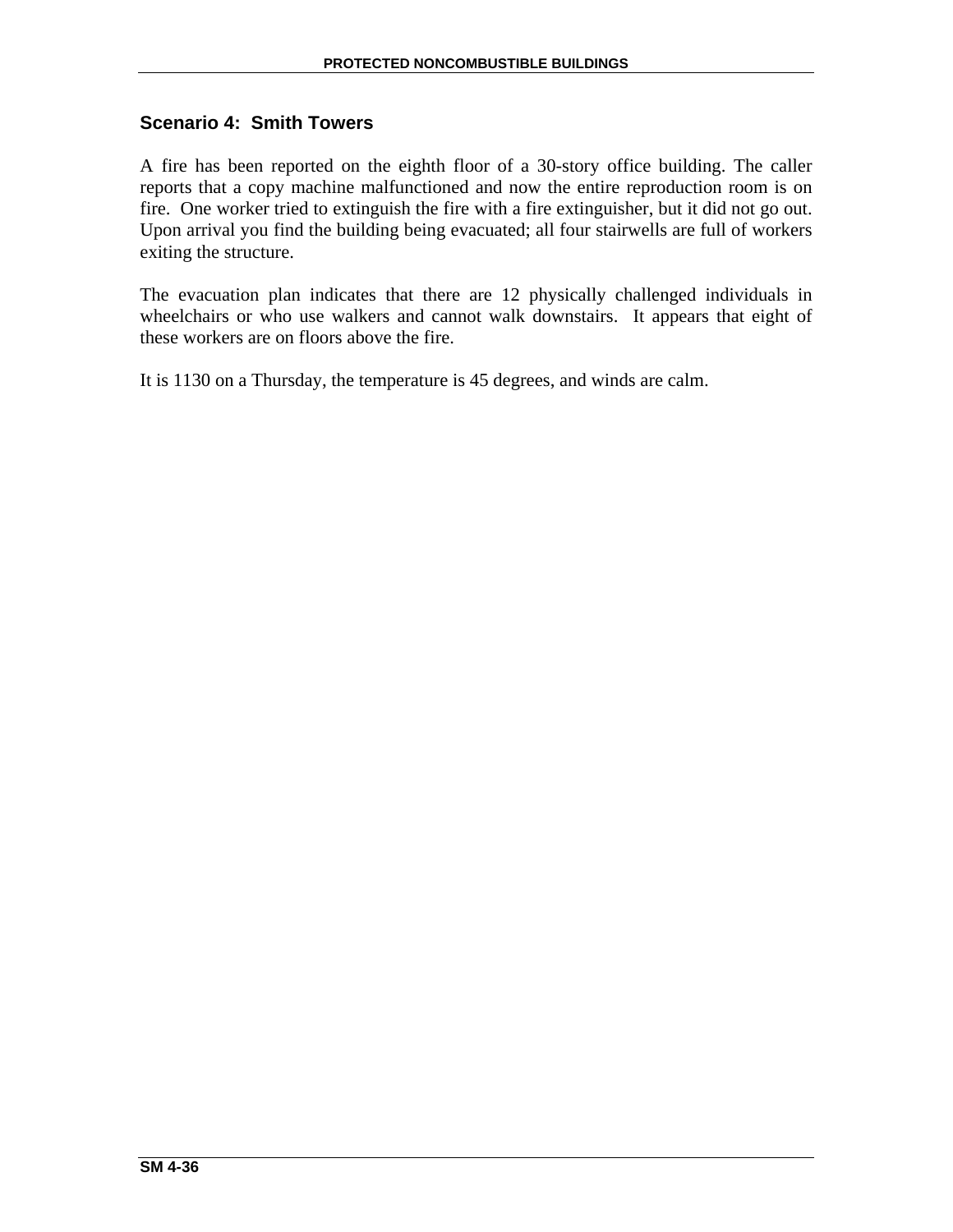## **Quick Access Prefire Plan Building Address:** *Smith Towers* **Building Description:**  *Type I Subclass 443, 30-story poured-in-place stepped concrete construction government office building. The building has two levels of subbasement used for storage and maintenance. The building is 100' by 400' with no exposures. The building has two remote protected stairwells, two scissors stairs located in the center core and four elevators located in the center of the building. The building has been subdivided on most floors with 6-foot nonrated metal partitions. Major renovations have included centralized air and heating systems which required two 48" by 48" shafts to all 30 floors.*  **Roof Construction:**  *Poured-in-place concrete covered with asphalt.*  **Floor Construction:** *Poured-in-place reinforced concrete.*  **Occupancy Type:**  *Government offices*  **Initial Resources Required:**  *2 engines, 1 ladder, 1 rescue*  **Location of Water Supply:**  *30 and 50 Swan Street* **Available Flow:**  *1,250 gpm each*  **Estimated Fire Flow\* Level of Involvement** 25% 50% 75% 100% **Estimated Fire Flow in gpm** *4,175 8,350 12,525 16,700 Estimated fire flow based on 100' by 400' with one exposure--for practical application 1/4 of one floor equals 4,166 gpm.*  **Fire Behavior Prediction:**  *Should be able to contain fire to one floor on the interior due to fire-resistance ratings and protected openings. Primary search will require additional resources, as normal work-day census is 4,500 workers. Elevator shaft and air handling duct may allow fire extension. Area above suspended ceiling is return air plenum which could spread fire.*  **Predicted Strategies:**  *Standard strategic goals.*  **Problems Anticipated:**  *Additional resources needed to conduct primary search. Since only the subbasement levels are protected by sprinklers, fire suppression will be by hoselines. The fire pump must be started manually from lobby control room. Twelve physically challenged individuals work in the building.*   $\overline{X}$  Standpipe: *Class 1 in all stairwells at all levels*  X **Sprinklers:** *Subbasement only*  X **Fire Detection:** *Heat detection--local alarm only*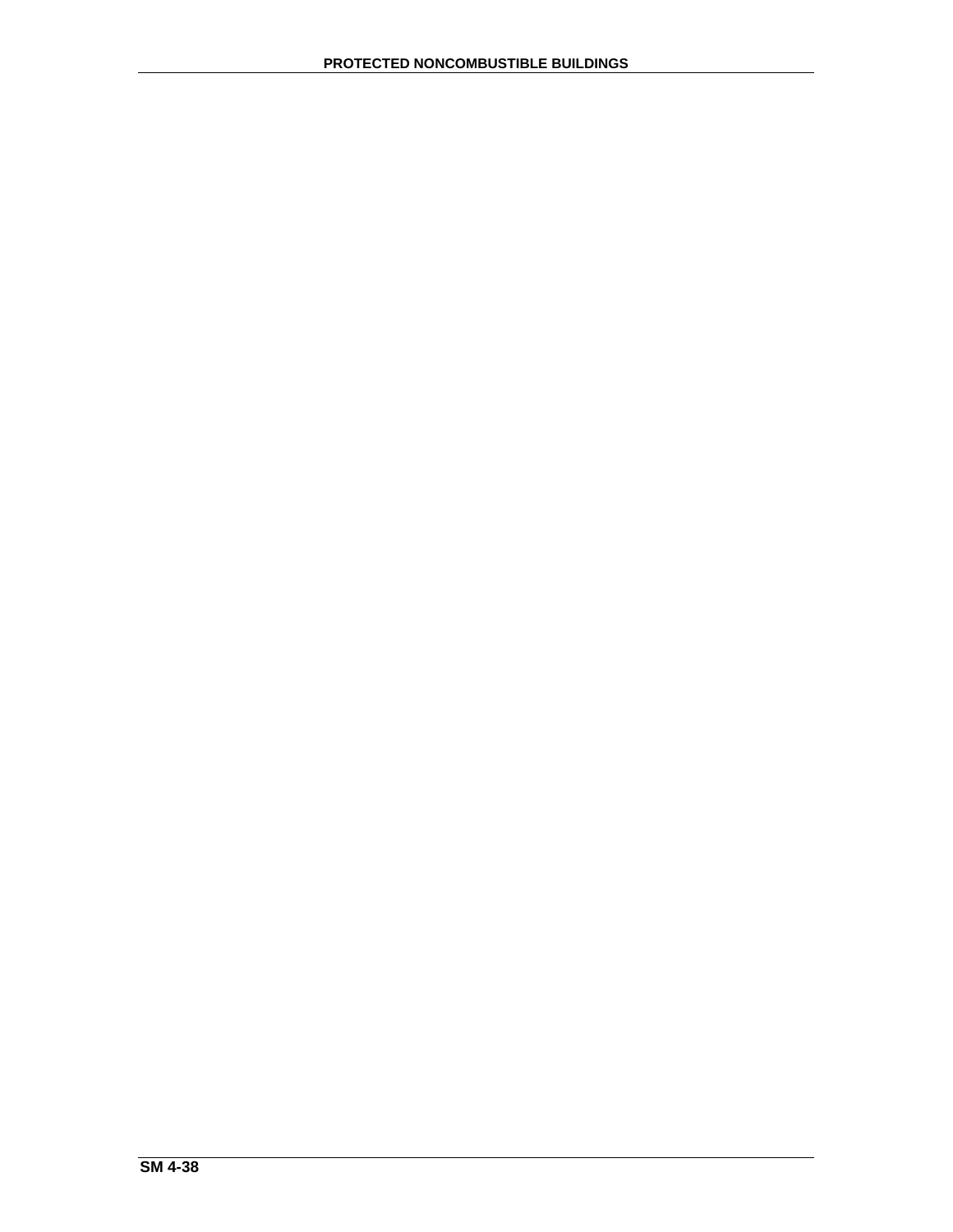# *MODULE 5: CULMINATING ACTIVITY*

#### *OBJECTIVE*

*While working in small groups and given a scenario of a noncombustible building, the students will be able to identify critical construction elements and determine if fire resistance is required. If it is, identify the time required for fire resistance and critical safety issues for the particular type of construction.*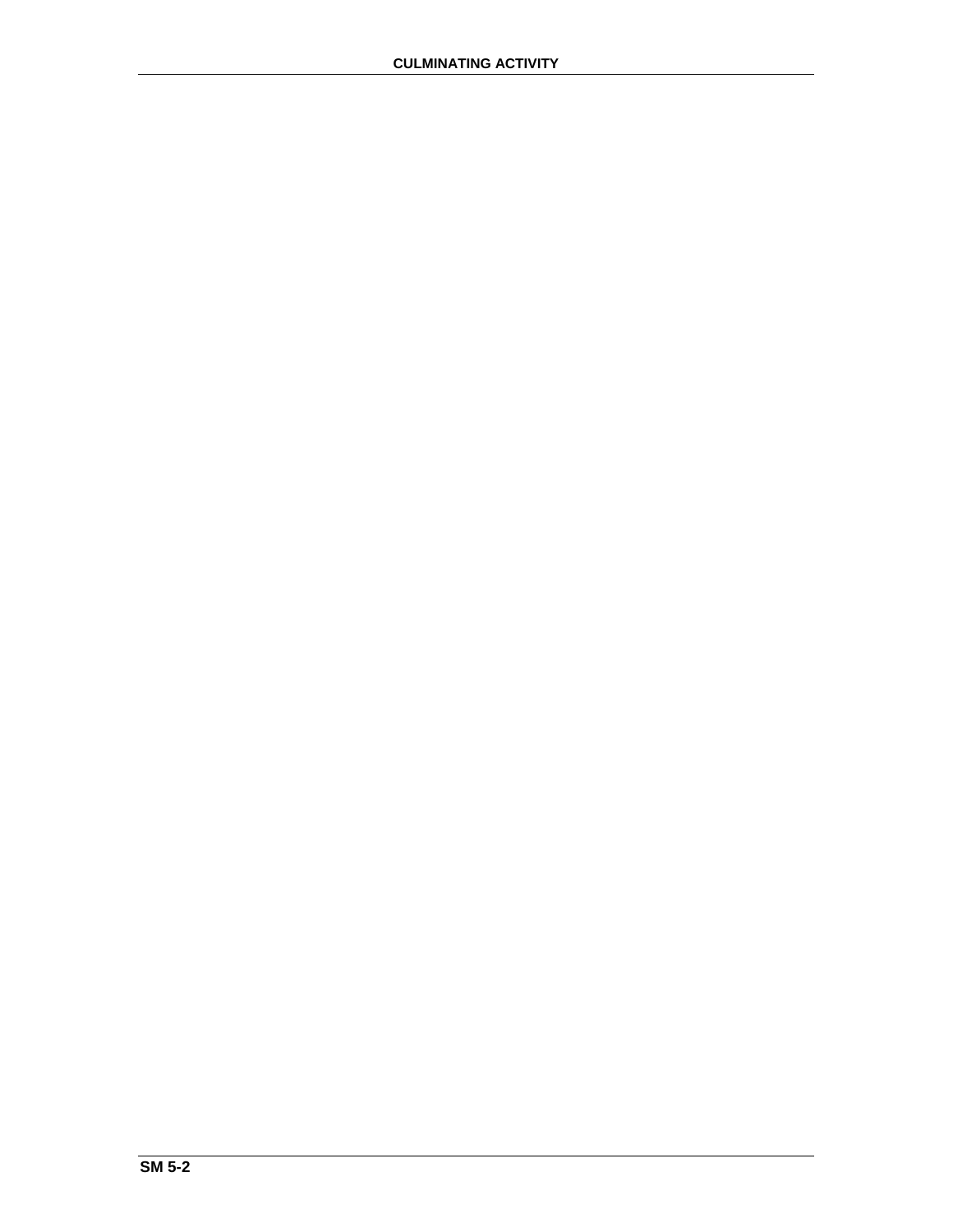# **Activity 5.1**

# **Culminating Activity**

### **Purpose**

To identify important characteristics of a noncombustible building.

# **Directions**

- 1. The instructor will assign each group a scenario.
- 2. Read the incident scenario and review the Quick Access Prefire Plan (QAP) for the assigned scenario.
- 3. After reviewing the scenario, answer the questions regarding the structure. Your group will have 60 minutes to evaluate the scenario and answer the questions.
- 4. Select a spokesperson to report your group's answers.
	- a. Does the structure have a steel structural frame?
	- b. Does the structure have a masonry/concrete structural frame?
	- c. Does the structure have a combination of steel and masonry frame?
	- d. If the structure has structural steel, is the steel protected with fire-resistive materials?
	- e. If the structure is required to have fire-resistive protection, complete the fire-resistance ratings for the structural elements listed below.

| Exterior bearing walls:                           |
|---------------------------------------------------|
| Interior bearing walls:                           |
| Columns: <u>containing</u>                        |
|                                                   |
|                                                   |
|                                                   |
|                                                   |
| Is fire fighter safety a concern? Why or why not? |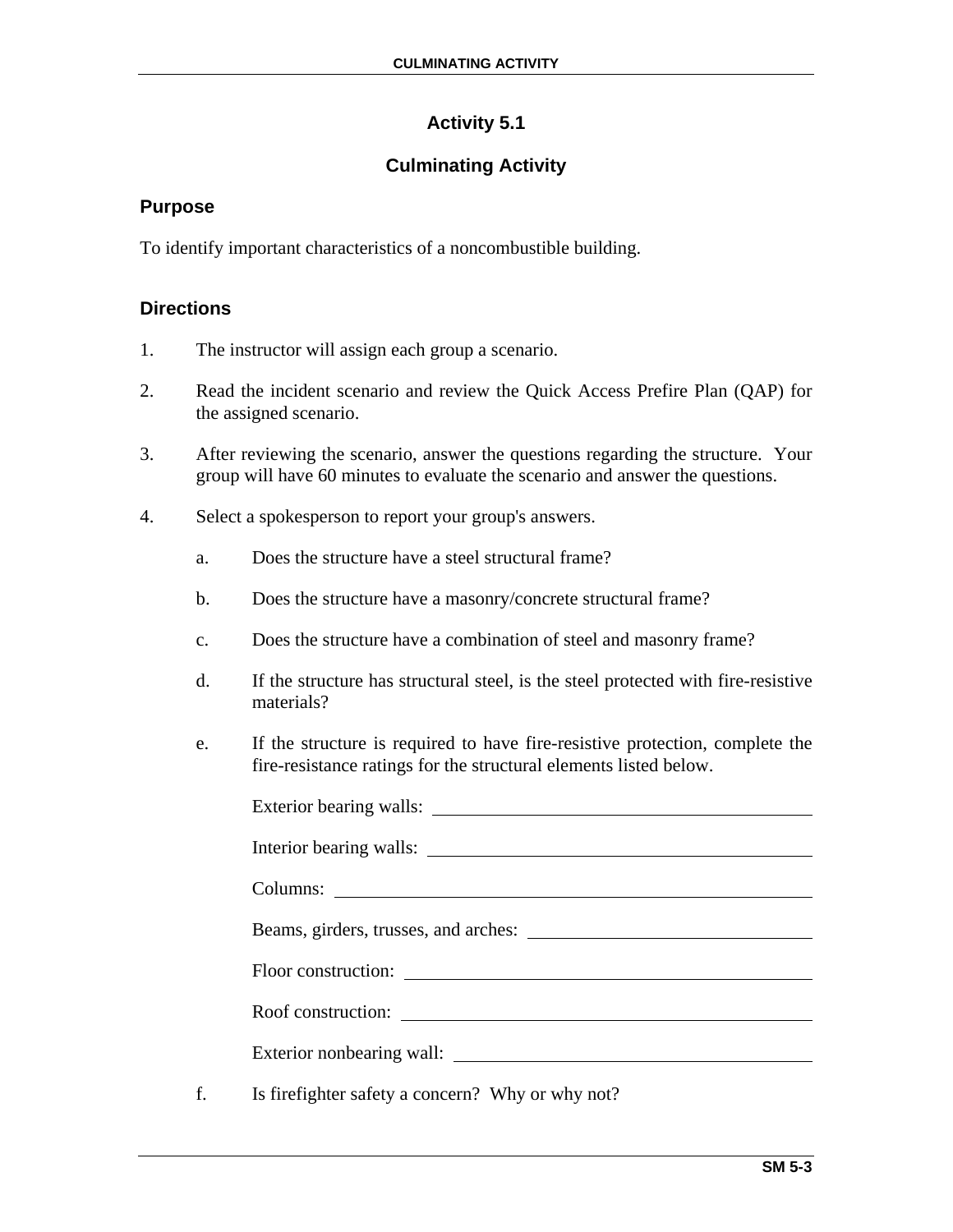# **Scenario 1: 42 Cobble Hill Road**

A fire has been reported at 42 Cobble Hill Road. The building is occupied as a branch office of a bank. The call was received by dispatch via an automatic dialer that reported that a fire was in progress within the structure. The structure was unoccupied at the time.

It is 0830 on a Sunday morning, the temperature is 75 degrees, and winds are calm.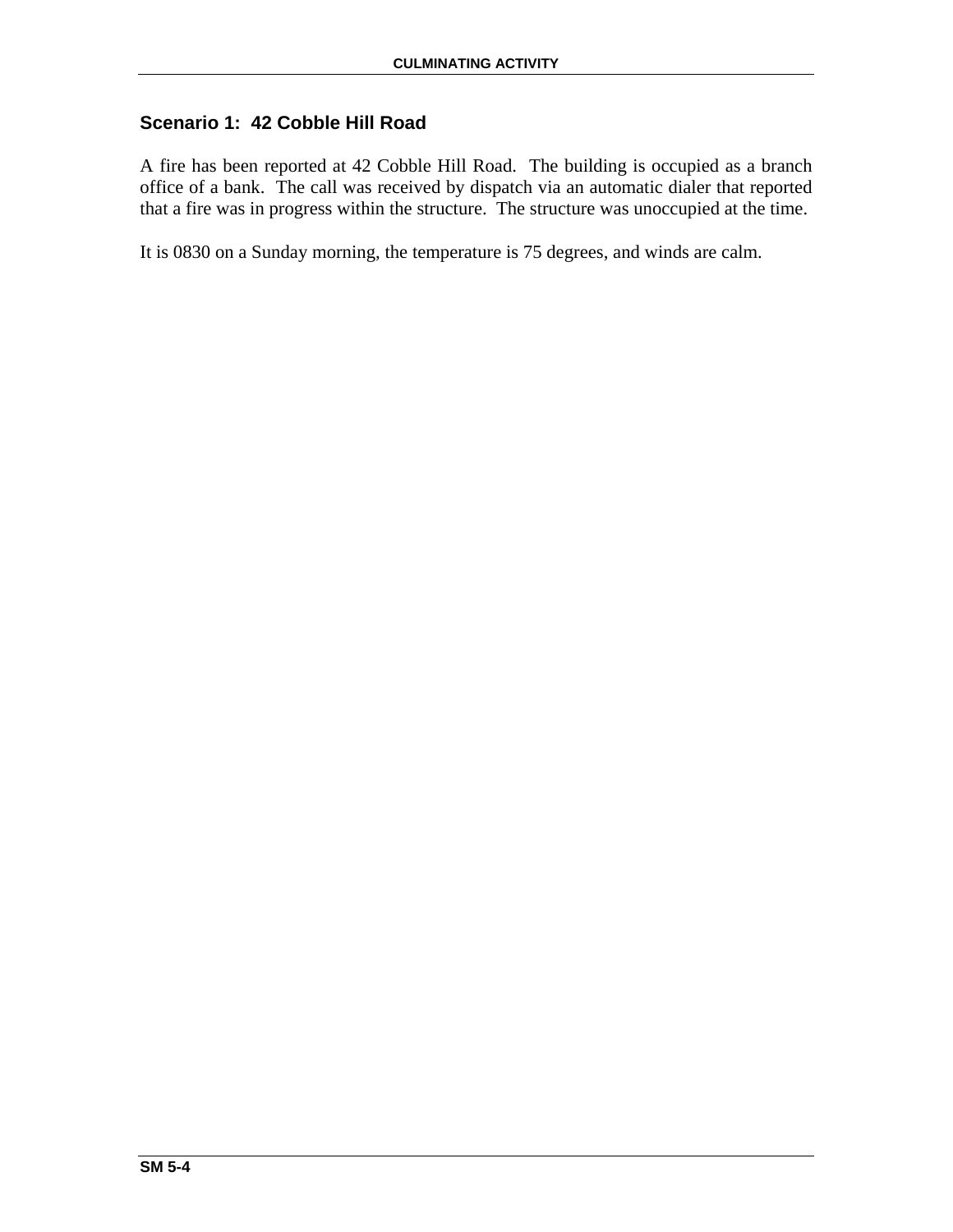|                                                                                                                                                                                                                                                                                                                                                     | <b>Quick Access Prefire Plan</b>                                                                                                                      |                                                                                                    |                                    |                               |       |  |  |  |
|-----------------------------------------------------------------------------------------------------------------------------------------------------------------------------------------------------------------------------------------------------------------------------------------------------------------------------------------------------|-------------------------------------------------------------------------------------------------------------------------------------------------------|----------------------------------------------------------------------------------------------------|------------------------------------|-------------------------------|-------|--|--|--|
|                                                                                                                                                                                                                                                                                                                                                     | <b>Building Address: 42 Cobble Hill Road</b>                                                                                                          |                                                                                                    |                                    |                               |       |  |  |  |
| <b>Building Description:</b><br>Type 1, Subclass 443, one-story, precast concrete columns, beams, and curtain walls of masonry<br>and glass-- $75'$ by $75'$ .<br><b>Roof Construction:</b><br>Concrete slab covered with asphalt supported on precast concrete columns and beams.<br><b>Floor Construction:</b><br>Concrete slab with no basement. |                                                                                                                                                       |                                                                                                    |                                    |                               |       |  |  |  |
|                                                                                                                                                                                                                                                                                                                                                     | <b>Occupancy Type:</b><br><b>Bank offices and customer</b><br>service area                                                                            |                                                                                                    | <b>Initial Resources Required:</b> | 2 engines, 1 ladder, 1 rescue |       |  |  |  |
|                                                                                                                                                                                                                                                                                                                                                     | <b>Hazards to Personnel:</b>                                                                                                                          |                                                                                                    |                                    |                               |       |  |  |  |
| <b>Available Flow:</b><br><b>Location of Water Supply:</b><br>28 and 65 Cobble Hill Road<br>$1,000$ gpm each                                                                                                                                                                                                                                        |                                                                                                                                                       |                                                                                                    |                                    |                               |       |  |  |  |
|                                                                                                                                                                                                                                                                                                                                                     |                                                                                                                                                       |                                                                                                    | <b>Estimated Fire Flow*</b>        |                               |       |  |  |  |
|                                                                                                                                                                                                                                                                                                                                                     | Level of<br><b>Involvement</b>                                                                                                                        | 25%                                                                                                | 50%                                | 75%                           | 100%  |  |  |  |
|                                                                                                                                                                                                                                                                                                                                                     | <b>Estimated Fire</b><br>Flow in gpm                                                                                                                  | 475                                                                                                | 950                                | 1,425                         | 1,900 |  |  |  |
|                                                                                                                                                                                                                                                                                                                                                     | *Estimated fire flow based on 75' by 75' no exposures.                                                                                                |                                                                                                    |                                    |                               |       |  |  |  |
|                                                                                                                                                                                                                                                                                                                                                     | <b>Fire Behavior Prediction:</b><br>Normal fire growth anticipated for office occupancy. Masonry support and curtain walls will<br>contain heat.      |                                                                                                    |                                    |                               |       |  |  |  |
| <b>Predicted Strategies:</b><br>Standard strategic goals.                                                                                                                                                                                                                                                                                           |                                                                                                                                                       |                                                                                                    |                                    |                               |       |  |  |  |
|                                                                                                                                                                                                                                                                                                                                                     | <b>Problems Anticipated:</b><br>Ventilation will be limited. Concrete roof and mostly solid masonry curtain walls will make<br>ventilation difficult. |                                                                                                    |                                    |                               |       |  |  |  |
|                                                                                                                                                                                                                                                                                                                                                     | <b>Standpipe:</b>                                                                                                                                     | $\mathbf{X}$<br><b>Fire Detection:</b><br><b>Sprinklers:</b><br>Smoke--connected to auto<br>dialer |                                    |                               |       |  |  |  |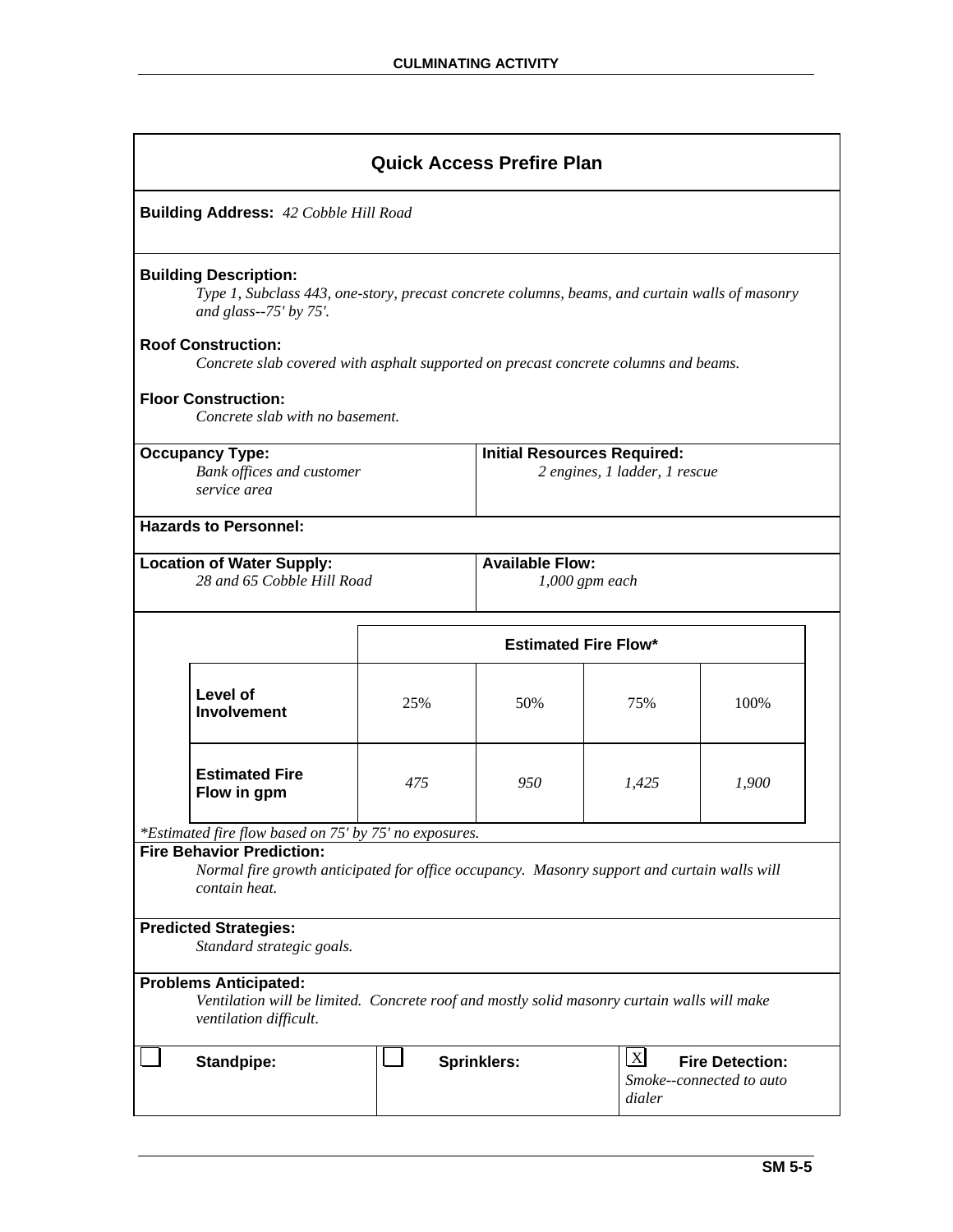## **Scenario 2: 1 Southgate Road**

A fire has been reported at a local restaurant and lounge located at 1 Southgate Road. The building was occupied at the time of the fire. The caller reports that a fire started in the kitchen and quickly extended into the dining room area. An evacuation has been initiated, but the caller was unsure if everyone was out or accounted for. The cook, manager, and two patrons were trying to help people escape and also trying to extinguish the fire. The caller estimated that there were about 40 customers and a staff of 12 inside at the time of the fire.

It is a Saturday evening at 1945, the temperature is 85 degrees, and winds are calm.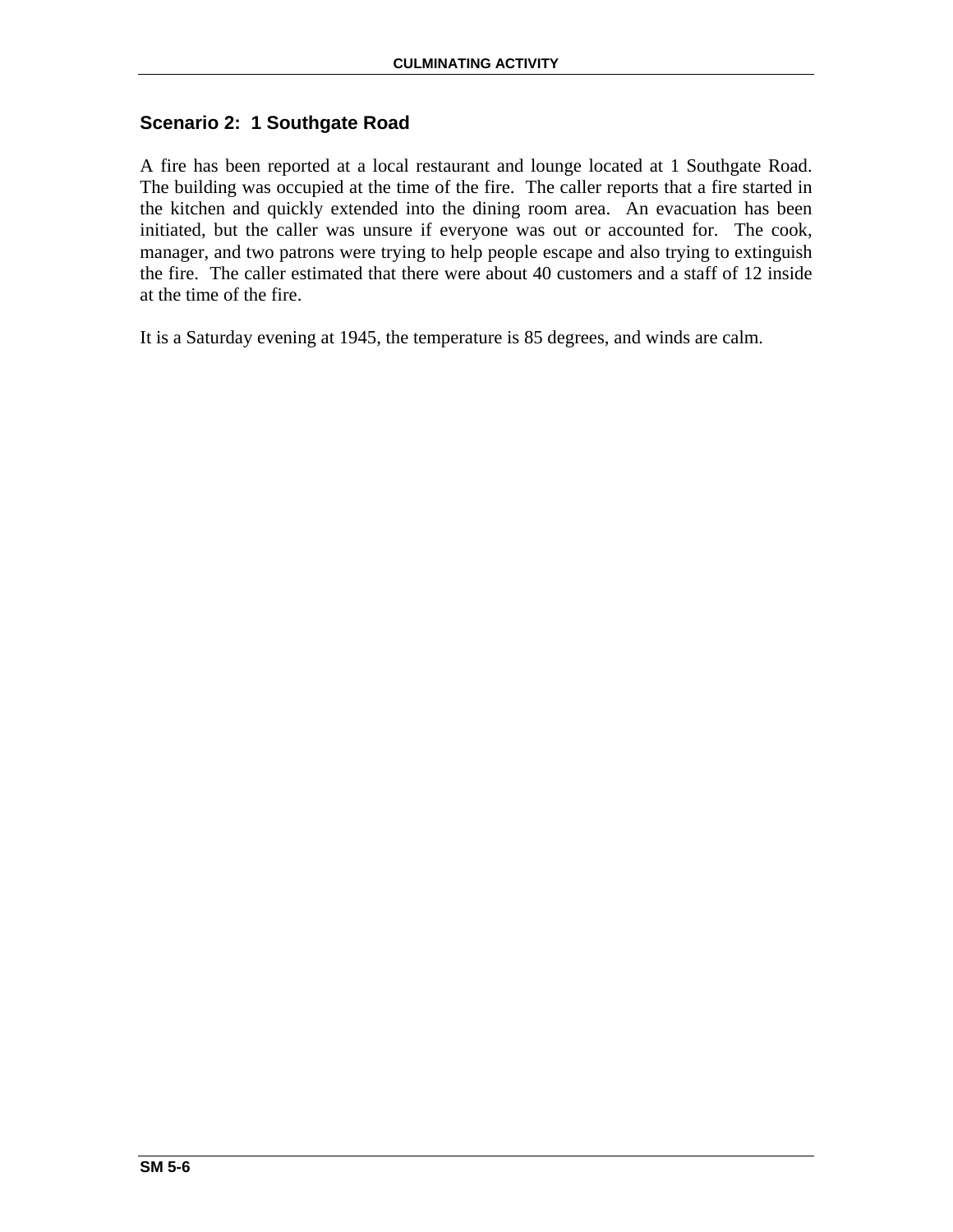|                                                                                                                                                                                                        | <b>Quick Access Prefire Plan</b>                                                                                                                                                                                                                                                  |                                    |                               |                        |  |  |  |  |
|--------------------------------------------------------------------------------------------------------------------------------------------------------------------------------------------------------|-----------------------------------------------------------------------------------------------------------------------------------------------------------------------------------------------------------------------------------------------------------------------------------|------------------------------------|-------------------------------|------------------------|--|--|--|--|
|                                                                                                                                                                                                        | <b>Building Address: 1 Southgate Road</b>                                                                                                                                                                                                                                         |                                    |                               |                        |  |  |  |  |
| <b>Building Description:</b><br>Type II, Subclass 111, one-story 100' by 75' masonry exterior load-bearing walls and steel box<br>frame interior support for roof.                                     |                                                                                                                                                                                                                                                                                   |                                    |                               |                        |  |  |  |  |
| <b>Roof Construction:</b><br>box frame.                                                                                                                                                                | Steel decking covered with insulation, and vinyl roof supported on steel bar joist resting on steel                                                                                                                                                                               |                                    |                               |                        |  |  |  |  |
| <b>Floor Construction:</b><br>Concrete slab.                                                                                                                                                           |                                                                                                                                                                                                                                                                                   |                                    |                               |                        |  |  |  |  |
| <b>Occupancy Type:</b><br>Restaurant and lounge                                                                                                                                                        |                                                                                                                                                                                                                                                                                   | <b>Initial Resources Required:</b> | 2 engines, 1 ladder, 1 rescue |                        |  |  |  |  |
| <b>Hazards to Personnel:</b>                                                                                                                                                                           |                                                                                                                                                                                                                                                                                   |                                    |                               |                        |  |  |  |  |
| <b>Available Flow:</b><br><b>Location of Water Supply:</b><br>1 and 28 Southgate Road                                                                                                                  |                                                                                                                                                                                                                                                                                   |                                    |                               |                        |  |  |  |  |
|                                                                                                                                                                                                        | <b>Estimated Fire Flow*</b>                                                                                                                                                                                                                                                       |                                    |                               |                        |  |  |  |  |
| Level of<br><b>Involvement</b>                                                                                                                                                                         | 25%                                                                                                                                                                                                                                                                               | 50%                                | 75%                           | 100%                   |  |  |  |  |
| <b>Estimated Fire</b><br>Flow in gpm                                                                                                                                                                   | 675                                                                                                                                                                                                                                                                               | 1,250                              | 1,825                         | 2,500                  |  |  |  |  |
| *Estimated fire flow based on 100' by 75' one-story with no exposures.                                                                                                                                 |                                                                                                                                                                                                                                                                                   |                                    |                               |                        |  |  |  |  |
|                                                                                                                                                                                                        | <b>Fire Behavior Prediction:</b><br>Interior furnishings of combustible materials, kitchen with deep fryers and broilers could cause<br>rapid fire spread. Previous visits indicated that they have a tendency to exceed posted occupancy<br>limits of $250$ by at least $50\%$ . |                                    |                               |                        |  |  |  |  |
| <b>Predicted Strategies:</b><br>Rescue and accountability will require additional resources for fire conditions. Kitchen has double<br>bottle dry powder system with manual pull located by rear door. |                                                                                                                                                                                                                                                                                   |                                    |                               |                        |  |  |  |  |
| <b>Problems Anticipated:</b><br>Rescue and accountability of occupants.                                                                                                                                |                                                                                                                                                                                                                                                                                   |                                    |                               |                        |  |  |  |  |
| <b>Standpipe:</b>                                                                                                                                                                                      |                                                                                                                                                                                                                                                                                   | <b>Sprinklers:</b>                 | X <br>Local alarm only        | <b>Fire Detection:</b> |  |  |  |  |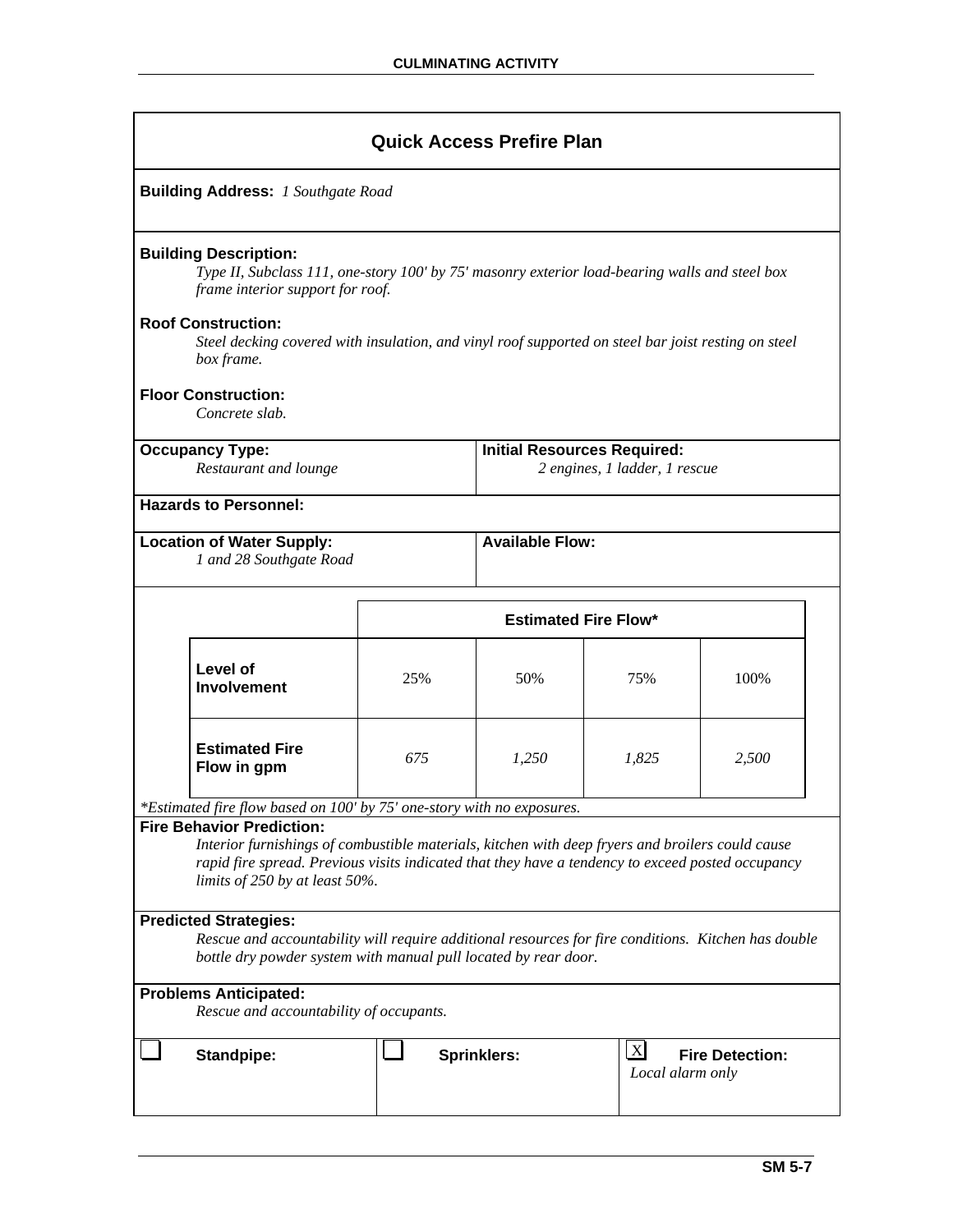## **Scenario 3: 28 Campus View Drive**

A fire has been reported at 28 Campus View Drive, a college dormitory. The caller reports a fire on the third floor. At the same time, you receive Box 321 from the facility. Upon arrival, you observe fire as well as smoke coming from the far right side of the "U"-shaped building. You hear the water motor gong operating, but the fire is burning freely from the third-floor room.

The time is 0530 on a Saturday, the temperature is 55 degrees, and winds are calm.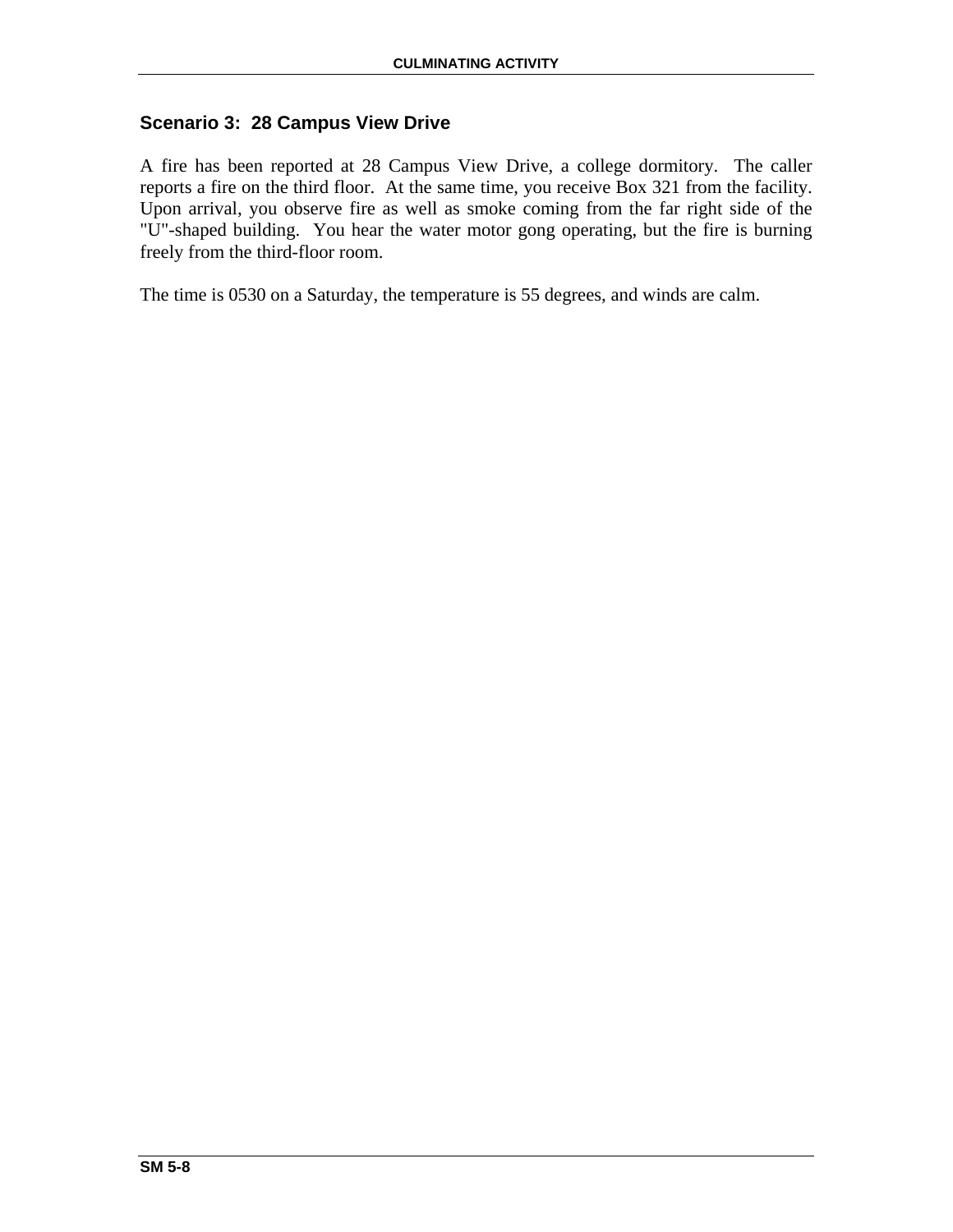**Building Address:** *28 Campus View Drive* 

### **Building Description:**

*Type 1, Subclass 332, college dormitory. "U" shaped with two side wings 150' by 75' and center section 250' by 75'. Each of three sections separated by rated firewall with protected openings.* 

### **Roof Construction:**

*Steel rafters covered with corrugated sheet steel, insulation, and asphalt shingles. A double membrane ceiling separates third floor and roof area.*

### **Floor Construction:**

*Concrete slab for first floor and precast hollow-core slabs for second and third floors.*

| <b>Occupancy Type:</b><br>College dormitory                                                                                                                                                                                                                                                                                                                                                                                  |                                                                                                                                                                                                                                     |             | <b>Initial Resources Required:</b><br>2 engines, 1 ladder, 1 rescue |              |                                                                                  |  |
|------------------------------------------------------------------------------------------------------------------------------------------------------------------------------------------------------------------------------------------------------------------------------------------------------------------------------------------------------------------------------------------------------------------------------|-------------------------------------------------------------------------------------------------------------------------------------------------------------------------------------------------------------------------------------|-------------|---------------------------------------------------------------------|--------------|----------------------------------------------------------------------------------|--|
|                                                                                                                                                                                                                                                                                                                                                                                                                              | <b>Hazards to Personnel:</b>                                                                                                                                                                                                        |             |                                                                     |              |                                                                                  |  |
|                                                                                                                                                                                                                                                                                                                                                                                                                              | <b>Location of Water Supply:</b><br>12 and 65 College View Drive                                                                                                                                                                    |             | <b>Available Flow:</b><br>1.750 each                                |              |                                                                                  |  |
|                                                                                                                                                                                                                                                                                                                                                                                                                              |                                                                                                                                                                                                                                     |             | <b>Estimated Fire Flow*</b>                                         |              |                                                                                  |  |
|                                                                                                                                                                                                                                                                                                                                                                                                                              | Level of<br><b>Involvement</b>                                                                                                                                                                                                      | 25%         | 50%                                                                 | 75%          | 100%                                                                             |  |
|                                                                                                                                                                                                                                                                                                                                                                                                                              | <b>Estimated Fire</b><br>Flow in gpm                                                                                                                                                                                                | 1,560       | 3,125                                                               | 4,685        | 6,250                                                                            |  |
|                                                                                                                                                                                                                                                                                                                                                                                                                              | *Estimated fire flow based on center section of "U" 250' by 75' one floor. No exposures added to above<br>flows. For practical application, 10%-involvement for one floor equals 625 gpm.                                           |             |                                                                     |              |                                                                                  |  |
| <b>Fire Behavior Prediction:</b><br>Should be able to confine fire internally to floor of fire origin due to noncombustible construction,<br>ratings of separation walls of rooms, and protected openings. Note--have observed fire doors<br>separating wings blocked open by furniture and other equipment such as laundry carts. Fire<br>extension may be through windows to floors above.<br><b>Predicted Strategies:</b> |                                                                                                                                                                                                                                     |             |                                                                     |              |                                                                                  |  |
|                                                                                                                                                                                                                                                                                                                                                                                                                              | Primary search; mark rooms searched.<br><b>Problems Anticipated:</b><br>College dormitory rooms have been observed to be heavily loaded with combustibles on past<br>inspections. Fire load in individual rooms could be extensive. |             |                                                                     |              |                                                                                  |  |
| $\lfloor x \rfloor$                                                                                                                                                                                                                                                                                                                                                                                                          | <b>Standpipe:</b><br>Class I in stairwells                                                                                                                                                                                          | $\mathbf X$ | <b>Sprinklers:</b><br>Wet system in halls and stairwells            | $\mathbf{X}$ | <b>Fire Detection:</b><br>Smoke detection and water<br>flow tied into master box |  |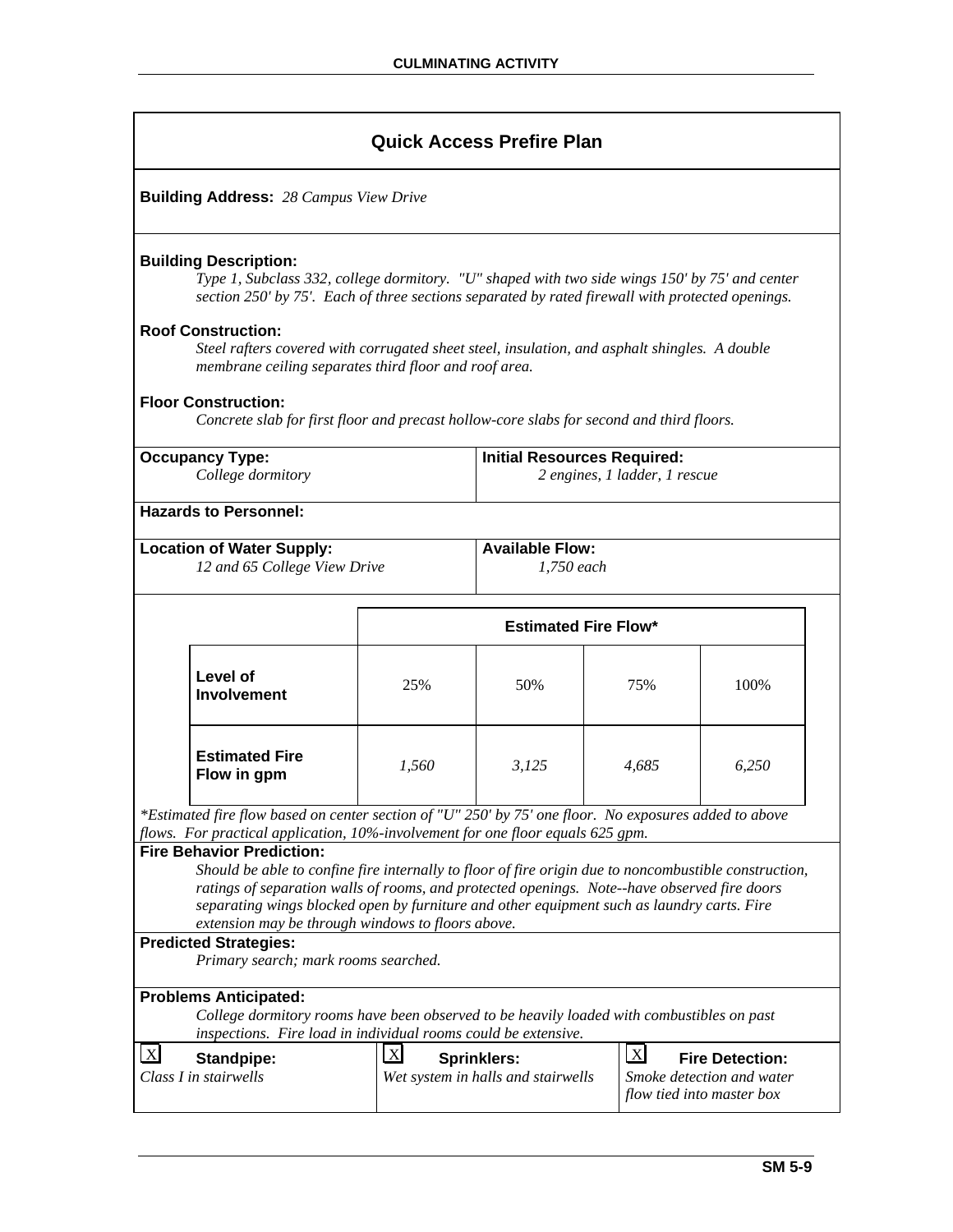## **Scenario 4: 474 Northway Mall**

A fire has been reported by the store manager at 474 Northway Mall, an office supply and equipment store. The manager states that they had just unloaded supplies from a truck with a forklift. They drove the forklift inside the store with the boxes of materials when the operator hit an 8' storage rack and it fell onto the forklift. The shelving appeared to hit the propane fuel tank and the hose from the tank. It appeared that the tank was punctured, or the hoseline broke. The manager reports that two of his employees are still under the shelving.

It is 1630 on a Tuesday, the temperature is 80 degrees, and winds are calm.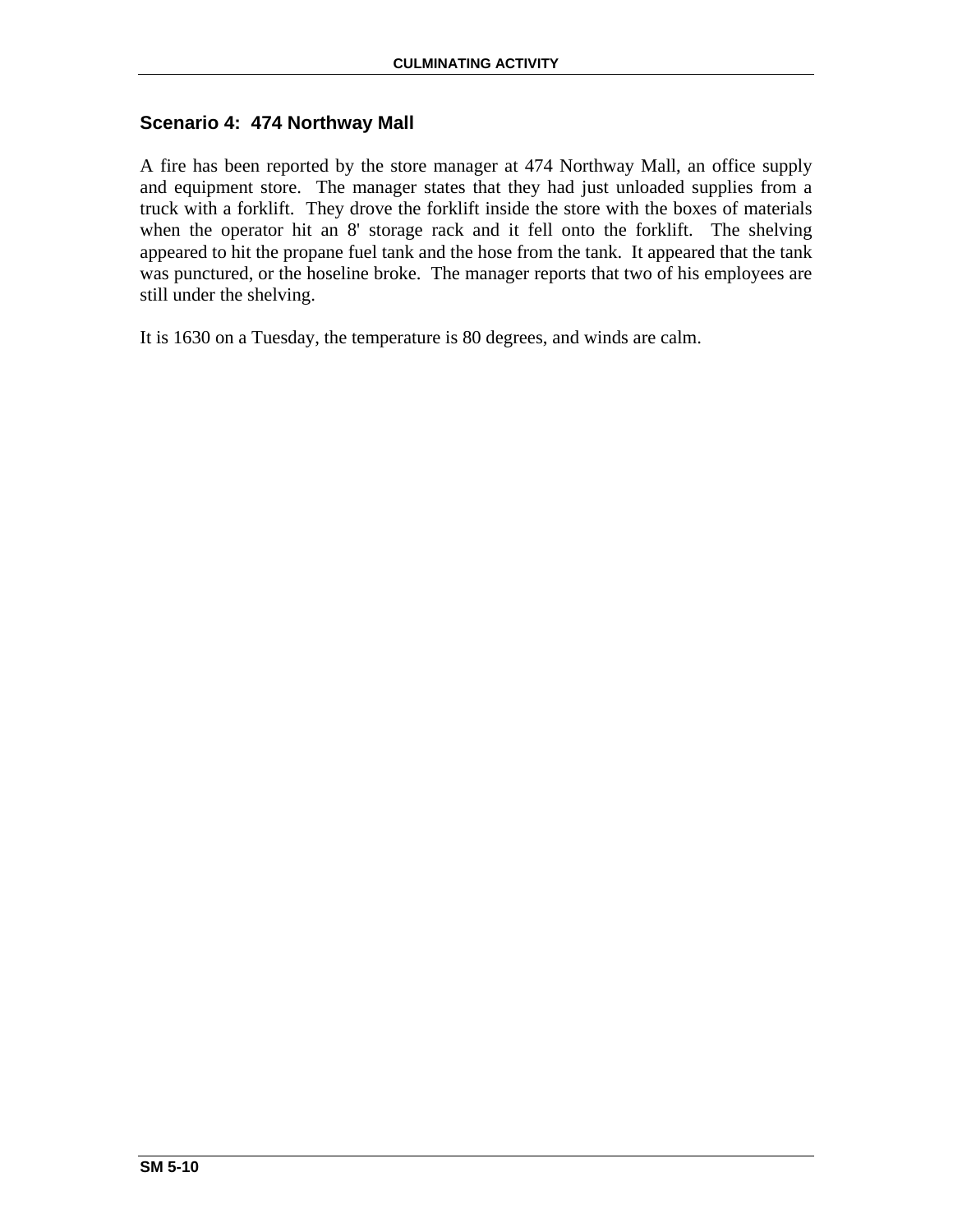|                                                                                                                                                                                                                                                                             |                                                                                                                                                                                                                                                                                                                                                                                                             |       | <b>Quick Access Prefire Plan</b>   |                               |        |  |  |  |
|-----------------------------------------------------------------------------------------------------------------------------------------------------------------------------------------------------------------------------------------------------------------------------|-------------------------------------------------------------------------------------------------------------------------------------------------------------------------------------------------------------------------------------------------------------------------------------------------------------------------------------------------------------------------------------------------------------|-------|------------------------------------|-------------------------------|--------|--|--|--|
|                                                                                                                                                                                                                                                                             | <b>Building Address: 474 Northway Mall</b>                                                                                                                                                                                                                                                                                                                                                                  |       |                                    |                               |        |  |  |  |
|                                                                                                                                                                                                                                                                             | <b>Building Description:</b><br>Type II, Subclass 000, one-story 200' by 300' steel box frame and masonry exterior curtain walls.<br>Building has a storage area in rear third of building with nonrated separation wall.<br><b>Roof Construction:</b><br>Corrugated sheet steel covered with insulation, and asphalt covering supported on steel box beam.<br><b>Floor Construction:</b><br>Concrete slab. |       |                                    |                               |        |  |  |  |
|                                                                                                                                                                                                                                                                             | <b>Occupancy Type:</b><br>Office supply store and storeroom                                                                                                                                                                                                                                                                                                                                                 |       | <b>Initial Resources Required:</b> | 2 engines, 1 ladder, 1 rescue |        |  |  |  |
|                                                                                                                                                                                                                                                                             | <b>Hazards to Personnel:</b>                                                                                                                                                                                                                                                                                                                                                                                |       |                                    |                               |        |  |  |  |
| <b>Available Flow:</b><br><b>Location of Water Supply:</b><br>4 and 44 Northway Road<br>$1,500$ gpm each                                                                                                                                                                    |                                                                                                                                                                                                                                                                                                                                                                                                             |       |                                    |                               |        |  |  |  |
|                                                                                                                                                                                                                                                                             |                                                                                                                                                                                                                                                                                                                                                                                                             |       | <b>Estimated Fire Flow*</b>        |                               |        |  |  |  |
|                                                                                                                                                                                                                                                                             | Level of<br><b>Involvement</b>                                                                                                                                                                                                                                                                                                                                                                              | 25%   | 50%                                | 75%                           | 100%   |  |  |  |
|                                                                                                                                                                                                                                                                             | <b>Estimated Fire</b><br>Flow in gpm                                                                                                                                                                                                                                                                                                                                                                        | 5,000 | 10,000                             | 15,000                        | 20,000 |  |  |  |
|                                                                                                                                                                                                                                                                             | *Estimated fire flow based on 200' by 300' area with no exposures. For practical application, 5%-<br>involvement equals 500 gpm.                                                                                                                                                                                                                                                                            |       |                                    |                               |        |  |  |  |
|                                                                                                                                                                                                                                                                             | <b>Fire Behavior Prediction:</b><br>Due to occupancy and storage, fire will spread rapidly with no fire separations to stop it. Small<br>fire will rapidly become major fire.                                                                                                                                                                                                                               |       |                                    |                               |        |  |  |  |
| <b>Predicted Strategies:</b><br>Rescue and accountability for staff and customers will require additional help under fire<br>conditions. After rescue is completed consider structural stability before commencing offensive<br>operations.<br><b>Problems Anticipated:</b> |                                                                                                                                                                                                                                                                                                                                                                                                             |       |                                    |                               |        |  |  |  |
|                                                                                                                                                                                                                                                                             | Early failure of structural elements.<br>$\mathbf{X}$<br><b>Sprinklers:</b><br><b>Fire Detection:</b><br>Standpipe:<br>Smoke detection--local alarm<br>only                                                                                                                                                                                                                                                 |       |                                    |                               |        |  |  |  |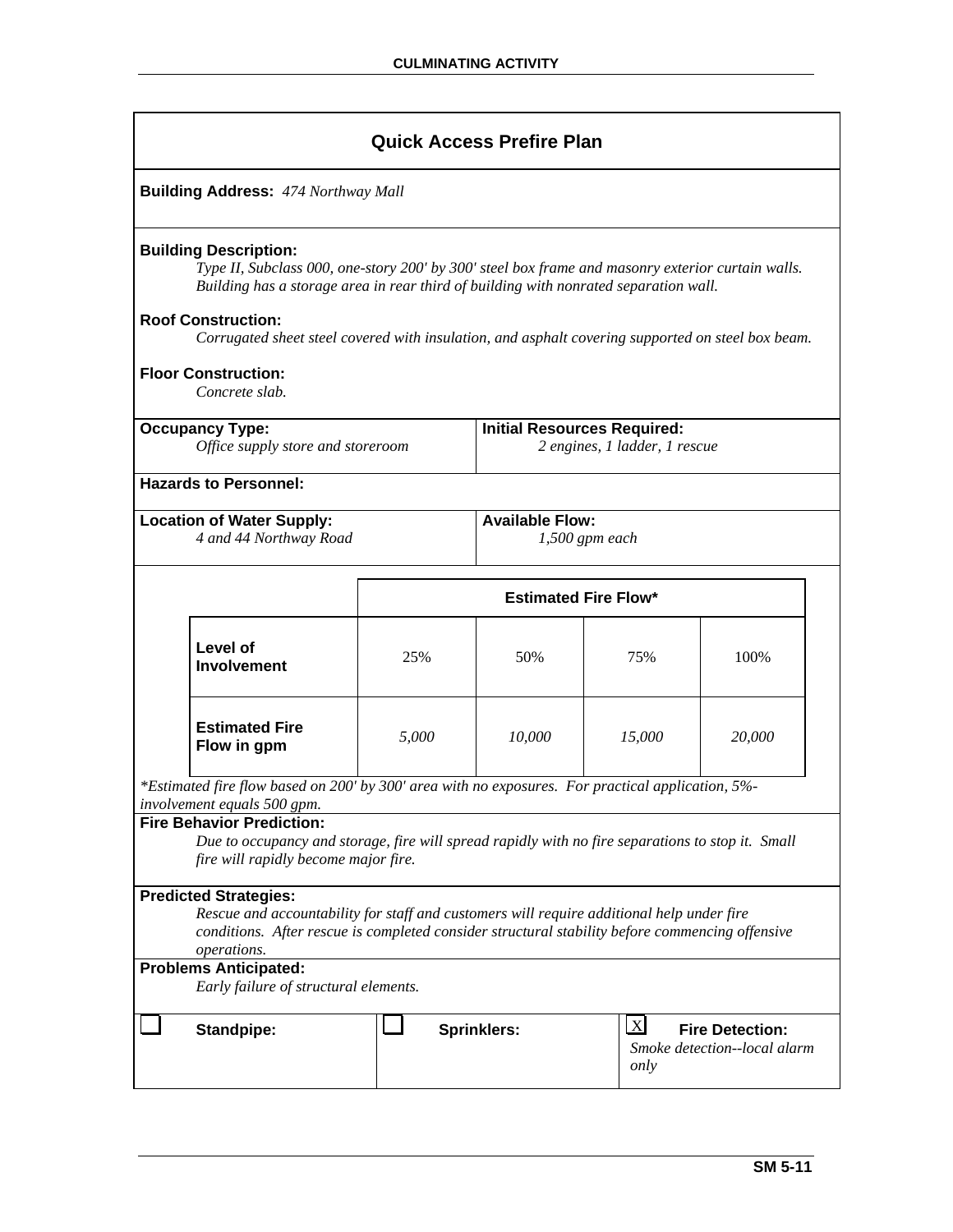## **Scenario 5: 22 Washington Avenue**

A fire has been reported in a manufacturing and office facility at 22 Washington Avenue by an automatic dialer. A second call is received from the facility stating that a fire occurred in a plastics cementing area on the first floor and spread quickly to cardboard boxes and other computer parts nearby. The first-floor fire has generated considerable smoke on the second floor and staff are unsure if all employees are accounted for.

It is 1515 on a Friday, the temperature is 65 degrees, and winds are calm.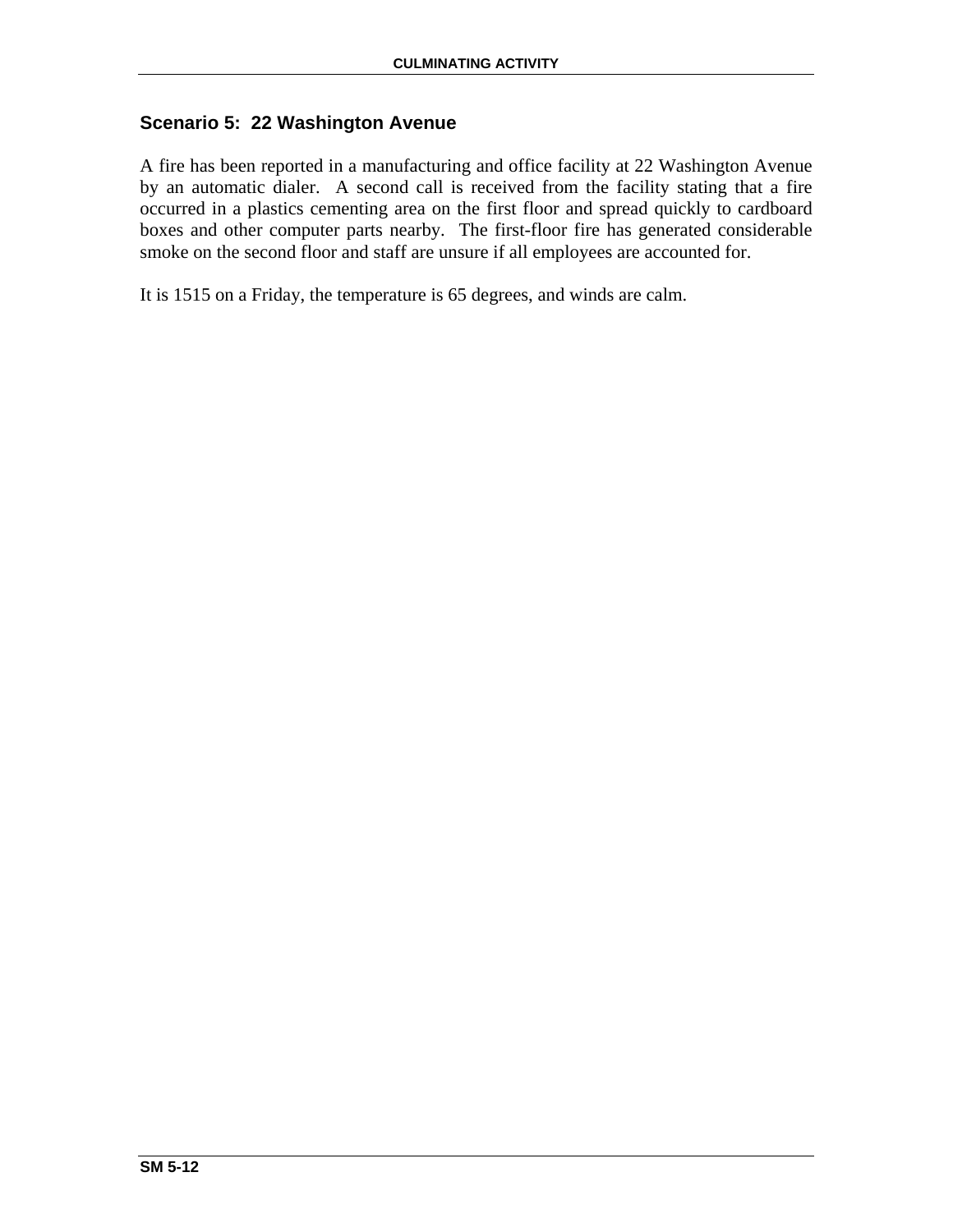**Building Address:** *22 Washington Avenue* 

#### **Building Description:**

*Type I, Subclass 332, two-story 250' by 250'. Light manufacturing on first floor and half of second floor. Second half of second floor is office space. Four enclosed rated stairwells provide access to second floor along with two freight elevators (hydraulic) and one passenger elevator (cable).* 

#### **Roof Construction:**

*Concrete slab covered with insulation and vinyl covering supported on steel box frame.*

### **Floor Construction:**

*First-floor concrete slab and second floor is precast hollow-core concrete slab.*

| <b>Occupancy Type:</b><br>Computer assembly and sales offices on<br>second floor. Computer assembly and<br>shipping on first floor.                                                                                                                                                                                                                                                                                                                                                                                  | <b>Initial Resources Required:</b><br>2 engines, 1 ladder, 1 rescue |                                      |                                                   |        |
|----------------------------------------------------------------------------------------------------------------------------------------------------------------------------------------------------------------------------------------------------------------------------------------------------------------------------------------------------------------------------------------------------------------------------------------------------------------------------------------------------------------------|---------------------------------------------------------------------|--------------------------------------|---------------------------------------------------|--------|
| <b>Hazards to Personnel:</b>                                                                                                                                                                                                                                                                                                                                                                                                                                                                                         |                                                                     |                                      |                                                   |        |
| <b>Location of Water Supply:</b><br>18 and 47 Washington Avenue                                                                                                                                                                                                                                                                                                                                                                                                                                                      |                                                                     | <b>Available Flow:</b><br>1,750 each |                                                   |        |
|                                                                                                                                                                                                                                                                                                                                                                                                                                                                                                                      |                                                                     | <b>Estimated Fire Flow*</b>          |                                                   |        |
| Level of<br><b>Involvement</b>                                                                                                                                                                                                                                                                                                                                                                                                                                                                                       | 25%                                                                 | 50%                                  | 75%                                               | 100%   |
| <b>Estimated Fire</b><br>Flow in gpm                                                                                                                                                                                                                                                                                                                                                                                                                                                                                 | 5,125                                                               | 10,250                               | 15,375                                            | 20,500 |
| *Estimated fire flow based on one floor of 250' by 250' light industrial with no exposures added. For<br>practical application 5%-involvement of one floor equals 500 gpm.<br><b>Fire Behavior Prediction:</b><br>Building has large fire load of plastic computer cases and parts as well as cardboard shipping<br>containers. Fire will likely spread rapidly and quickly consume entire floor. Fire should be<br>contained on interior to one floor due to fire-rated separation between first and second floors. |                                                                     |                                      |                                                   |        |
| <b>Predicted Strategies:</b><br>Rescue and accountability will require additional resources. Normal strategic goals based upon<br>resources available.<br><b>Problems Anticipated:</b>                                                                                                                                                                                                                                                                                                                               |                                                                     |                                      |                                                   |        |
| Accountability of occupants and visitors.                                                                                                                                                                                                                                                                                                                                                                                                                                                                            |                                                                     |                                      |                                                   |        |
| <b>Standpipe:</b>                                                                                                                                                                                                                                                                                                                                                                                                                                                                                                    | $\mathbf{X}$<br><b>Sprinklers:</b><br>auto dialer                   |                                      | <b>Fire Detection:</b><br>Smoke and heat alarm on |        |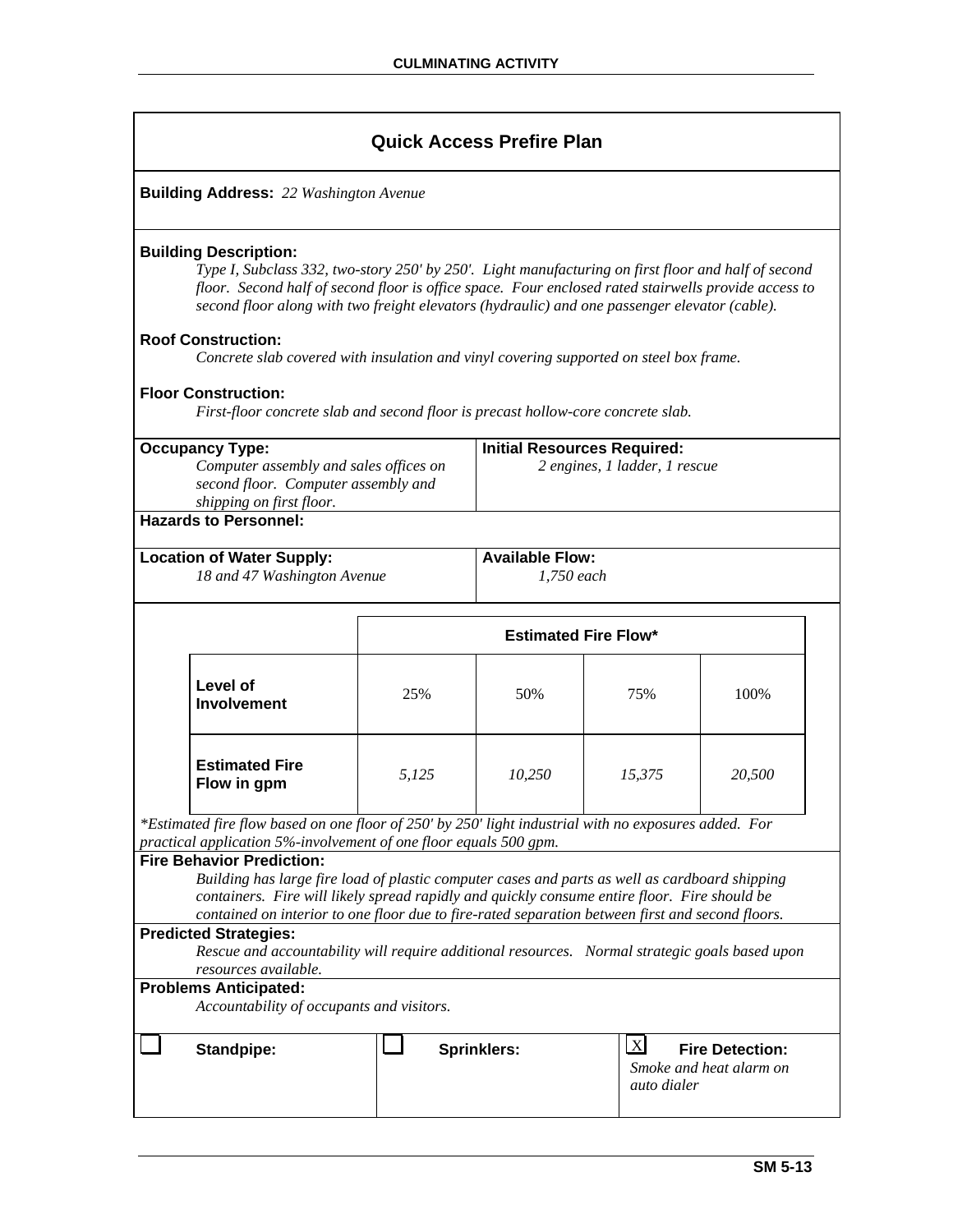## **Scenario 6: 55 Broadway**

A fire has been reported in a six-story office building at 55 Broadway. At the same time, a call from Box 444 is received for the structure. The caller states that a fire has been reported on the fourth floor. The caller stated that there was a small explosion and a fire resulted shortly after the explosion. He/She is sure that some employees were injured by the explosion and have not been able to escape.

It is 0900 on a Tuesday, the temperature is 90 degrees, and winds are calm.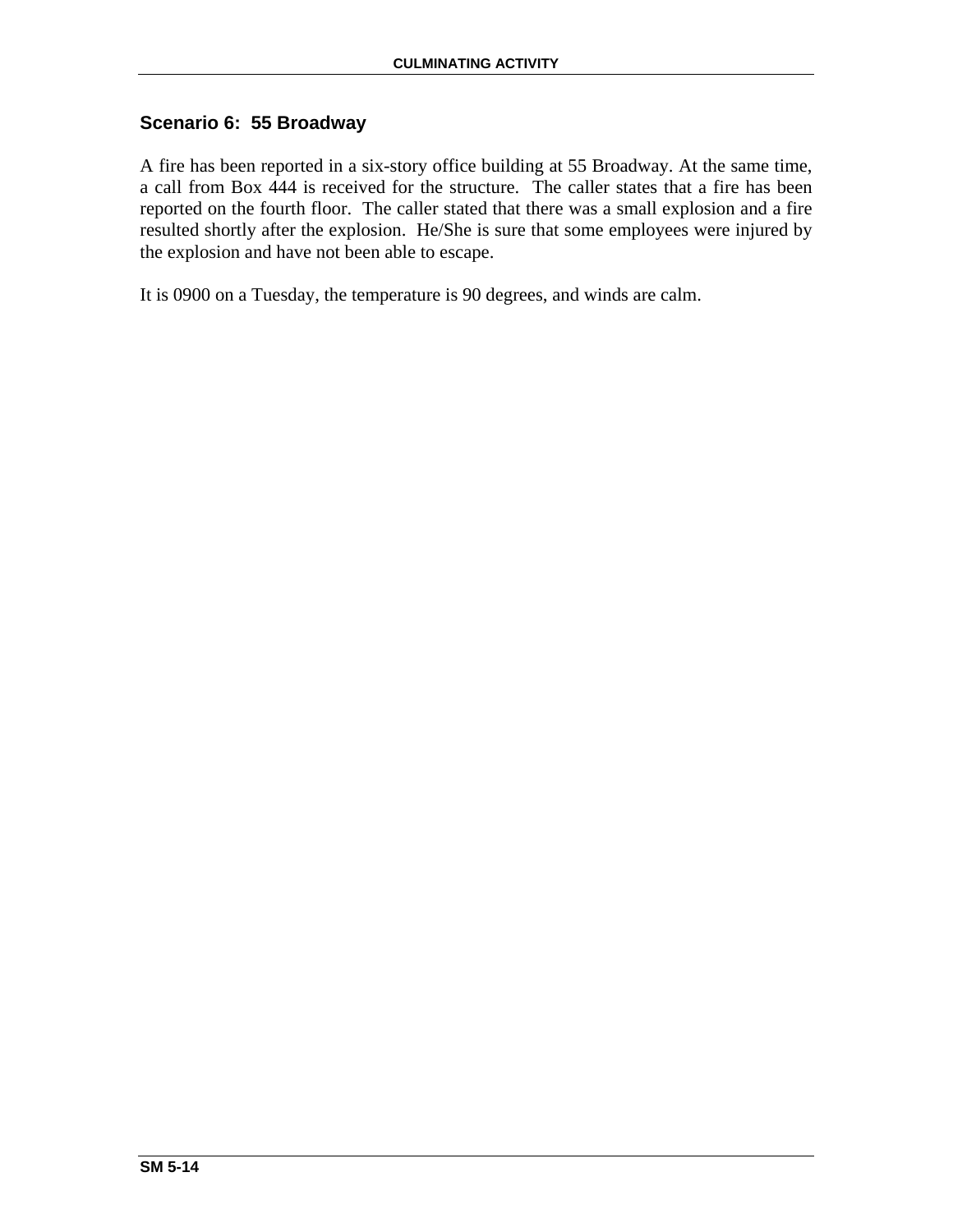|                                                                                                                                                                                                         | <b>Quick Access Prefire Plan</b>                                                                                                                                                                                                                                     |                                                                                                                                                     |                             |        |        |  |
|---------------------------------------------------------------------------------------------------------------------------------------------------------------------------------------------------------|----------------------------------------------------------------------------------------------------------------------------------------------------------------------------------------------------------------------------------------------------------------------|-----------------------------------------------------------------------------------------------------------------------------------------------------|-----------------------------|--------|--------|--|
|                                                                                                                                                                                                         | <b>Building Address: 55 Broadway</b>                                                                                                                                                                                                                                 |                                                                                                                                                     |                             |        |        |  |
|                                                                                                                                                                                                         | <b>Building Description:</b><br>Type 1, Subclass 332, six-story office building 400' by 200' with center-core design on all floors.<br>Scissors stairs in center core.                                                                                               |                                                                                                                                                     |                             |        |        |  |
|                                                                                                                                                                                                         | <b>Roof Construction:</b><br>Poured concrete on corrugated sheet steel decking covered with insulation and vinyl covering<br>supported on steel box beams.                                                                                                           |                                                                                                                                                     |                             |        |        |  |
|                                                                                                                                                                                                         | <b>Floor Construction:</b><br>Poured concrete poured on corrugated sheet decking supported on steel box beams.                                                                                                                                                       |                                                                                                                                                     |                             |        |        |  |
|                                                                                                                                                                                                         | <b>Occupancy Type:</b><br><b>Initial Resources Required:</b><br>Office building<br>2 engines, 1 ladder, 1 rescue                                                                                                                                                     |                                                                                                                                                     |                             |        |        |  |
|                                                                                                                                                                                                         | <b>Hazards to Personnel:</b>                                                                                                                                                                                                                                         |                                                                                                                                                     |                             |        |        |  |
| <b>Available Flow:</b><br><b>Location of Water Supply:</b><br>18, 39, and 72 Broadway<br>1,250 each                                                                                                     |                                                                                                                                                                                                                                                                      |                                                                                                                                                     |                             |        |        |  |
|                                                                                                                                                                                                         |                                                                                                                                                                                                                                                                      |                                                                                                                                                     | <b>Estimated Fire Flow*</b> |        |        |  |
|                                                                                                                                                                                                         | Level of<br><b>Involvement</b>                                                                                                                                                                                                                                       | 25%                                                                                                                                                 | 50%                         | 75%    | 100%   |  |
|                                                                                                                                                                                                         | <b>Estimated Fire</b><br>Flow in gpm                                                                                                                                                                                                                                 | 6,675                                                                                                                                               | 13,375                      | 20,050 | 26,750 |  |
|                                                                                                                                                                                                         | *Estimated fire flow based on 200' by 400' for one floor with no exposures. Add exposures accordingly.<br>For practical application 5% of one floor equals 1,335 gpm.<br><b>Fire Behavior Prediction:</b>                                                            |                                                                                                                                                     |                             |        |        |  |
|                                                                                                                                                                                                         | Large open center-core floor concept with 48" dividers used to create over 100 cubicles per floor.<br>Fire will develop quickly and primary search may be difficult to accomplish. Consider additional<br>personnel for primary search and accountability for staff. |                                                                                                                                                     |                             |        |        |  |
| <b>Predicted Strategies:</b><br>Rescue and accountability of occupants. Plan confinement and extinguishment tactical objectives<br>carefully to limit opposing hoselines from stairwells of fire floor. |                                                                                                                                                                                                                                                                      |                                                                                                                                                     |                             |        |        |  |
|                                                                                                                                                                                                         | <b>Problems Anticipated:</b><br>Large fire flow requirements may require master stream attack on interior floors.                                                                                                                                                    |                                                                                                                                                     |                             |        |        |  |
| $\boldsymbol{\mathrm{X}}$                                                                                                                                                                               | <b>Standpipe:</b><br>Class I in one stairwell                                                                                                                                                                                                                        | $\mathbf{X}$<br>$\mathbf{X}$<br><b>Sprinklers:</b><br><b>Fire Detection:</b><br>Smoke, heat and water flow<br>Wet system<br>connected to master box |                             |        |        |  |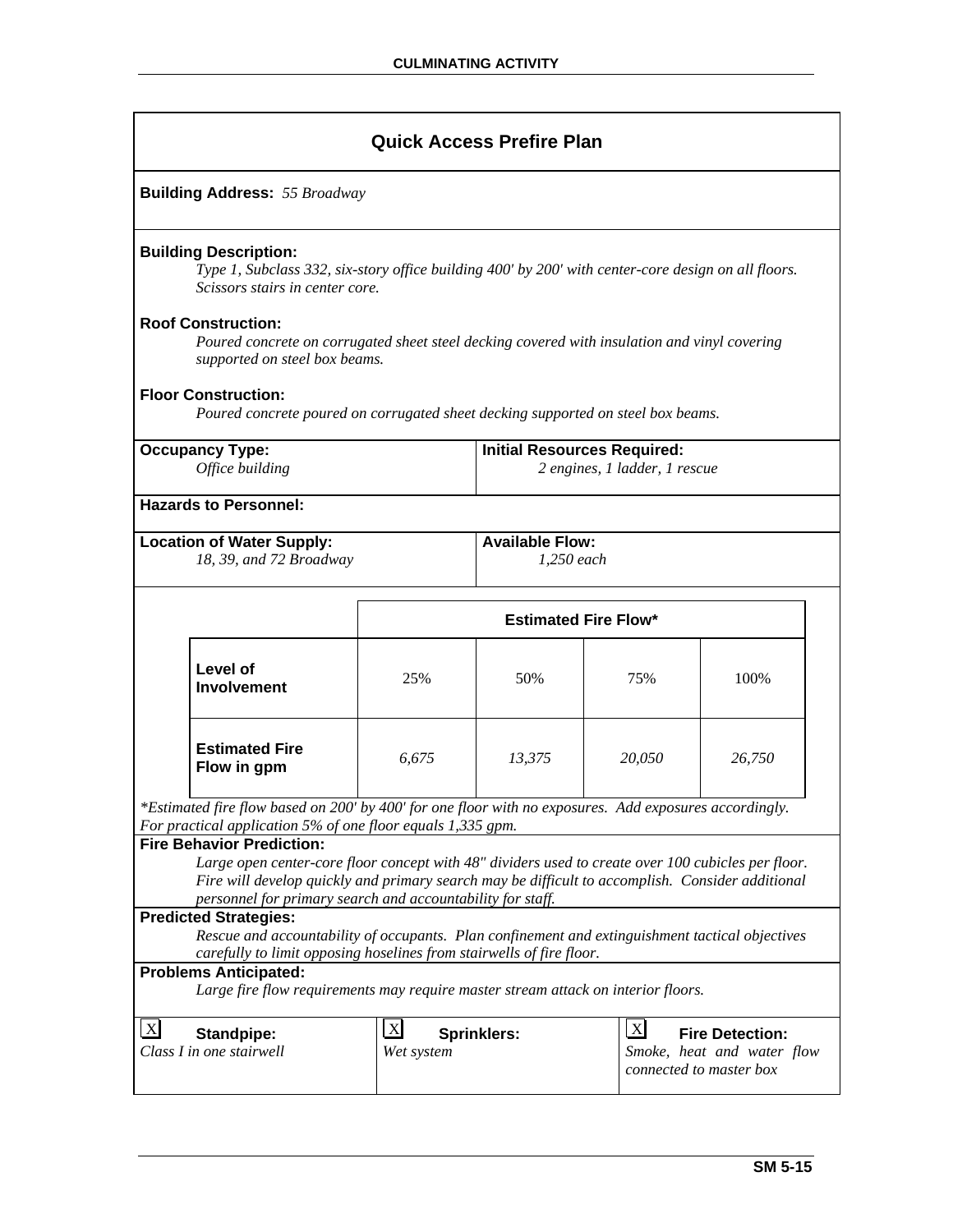# **Scenario 7: 22 Cambias Drive**

A fire has been reported at 22 Cambias Drive, a 16-unit apartment building. The caller states that there is a fire on the third floor. The caller also states that he/she heard children calling for help in the apartment just to the right of the one that is on fire. A resident tried to get to the children but was unable to because of the heat.

It is 1830 on a Sunday, the temperature is 80 degrees, and winds are calm.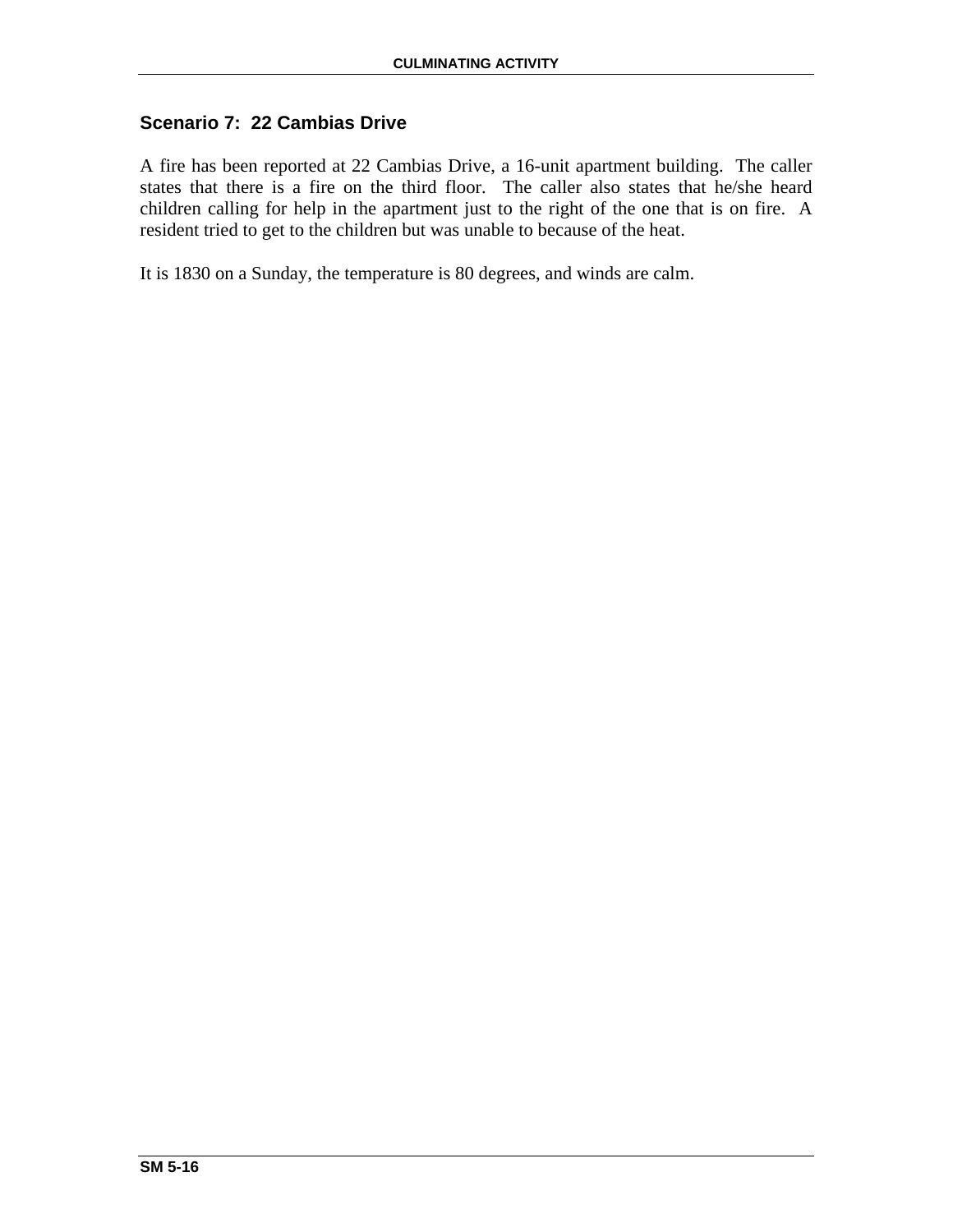|                                                                                                                                                                                                                                   | <b>Quick Access Prefire Plan</b>                                                                                                                                                                                                            |                                                                                                           |                                        |       |       |  |  |
|-----------------------------------------------------------------------------------------------------------------------------------------------------------------------------------------------------------------------------------|---------------------------------------------------------------------------------------------------------------------------------------------------------------------------------------------------------------------------------------------|-----------------------------------------------------------------------------------------------------------|----------------------------------------|-------|-------|--|--|
|                                                                                                                                                                                                                                   | <b>Building Address:</b> 22 Cambias Drive                                                                                                                                                                                                   |                                                                                                           |                                        |       |       |  |  |
|                                                                                                                                                                                                                                   | <b>Building Description:</b><br>Type II, Subclass 222, three-story "L"-shaped building with each section 150' by 75' precast<br>columns and precast beams supporting floors. Rated firewall with rated enclosures separate two<br>sections. |                                                                                                           |                                        |       |       |  |  |
|                                                                                                                                                                                                                                   | <b>Roof Construction:</b><br>Wooden rafters and plywood covered with asphalt shingles. The wooden elements are protected by<br>a membrane covering.                                                                                         |                                                                                                           |                                        |       |       |  |  |
|                                                                                                                                                                                                                                   | <b>Floor Construction:</b><br>Poured concrete slab first floor and pre-cast hollow-core concrete floor slabs for second and third<br>floors, and ceiling of third floor.                                                                    |                                                                                                           |                                        |       |       |  |  |
|                                                                                                                                                                                                                                   | <b>Occupancy Type:</b><br><b>Initial Resources Required:</b><br>16 apartments--Senior Citizens'<br>2 engines, 1 ladder, 1 rescue<br>residence                                                                                               |                                                                                                           |                                        |       |       |  |  |
|                                                                                                                                                                                                                                   | <b>Hazards to Personnel:</b>                                                                                                                                                                                                                |                                                                                                           |                                        |       |       |  |  |
|                                                                                                                                                                                                                                   | <b>Location of Water Supply:</b><br>10 and 47 Cambias Drive                                                                                                                                                                                 |                                                                                                           | <b>Available Flow:</b><br>$1,250$ each |       |       |  |  |
|                                                                                                                                                                                                                                   |                                                                                                                                                                                                                                             |                                                                                                           | <b>Estimated Fire Flow*</b>            |       |       |  |  |
|                                                                                                                                                                                                                                   | Level of<br><b>Involvement</b>                                                                                                                                                                                                              | 25%                                                                                                       | 50%                                    | 75%   | 100%  |  |  |
|                                                                                                                                                                                                                                   | <b>Estimated Fire</b><br>Flow in gpm                                                                                                                                                                                                        | 1,175                                                                                                     | 2,350                                  | 3,225 | 4,700 |  |  |
|                                                                                                                                                                                                                                   | *Estimated fire flow based on one floor 150' by 75' with one exposure of firewall. Add additional exposure                                                                                                                                  |                                                                                                           |                                        |       |       |  |  |
| charge for other floors. A 10%-involvement of one floor equals 470 gpm.<br><b>Fire Behavior Prediction:</b><br>Fire should be able to be contained to one floor internally. Fire extension may occur through<br>exterior windows. |                                                                                                                                                                                                                                             |                                                                                                           |                                        |       |       |  |  |
| <b>Predicted Strategies:</b><br>Rescue and accountability of senior citizens will require additional resources for fire conditions.<br>Normal strategic goals should be used once rescue is accomplished.                         |                                                                                                                                                                                                                                             |                                                                                                           |                                        |       |       |  |  |
|                                                                                                                                                                                                                                   | <b>Problems Anticipated:</b><br>Ability of physically challenged senior citizens to exit structure quickly. On previous inspections,<br>occupants have been observed in walkers and using canes to walk.                                    |                                                                                                           |                                        |       |       |  |  |
| $\overline{\mathbf{X}}$                                                                                                                                                                                                           | Standpipe:<br>Type III in stairwells                                                                                                                                                                                                        | $\lfloor x \rfloor$<br><b>Fire Detection:</b><br><b>Sprinklers:</b><br>Smoke and heat local alarm<br>only |                                        |       |       |  |  |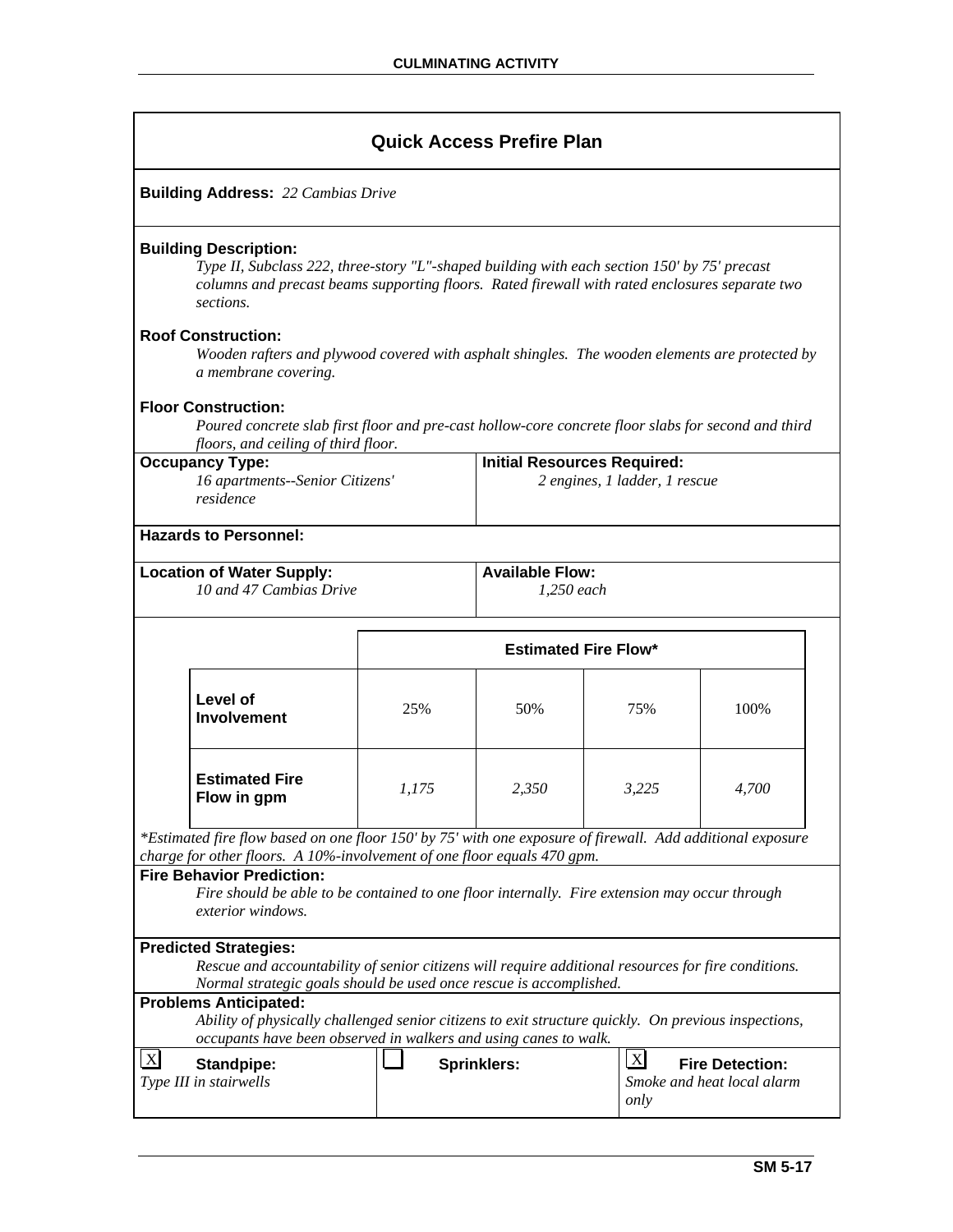## **Scenario 8: 57 Industrial Drive**

A fire has been reported at 57 Industrial Drive, a 12-story office and cold storage building. The caller reports that a fire has been discovered on the fifth floor and is extending inside the structure. The caller informed the dispatcher that the cold storage section had been cleared and purged of its refrigeration, chemicals had been removed, and the building now is used for furniture and dry goods storage.

It is 0830 on a Wednesday, the temperature is 10 degrees, and winds are calm.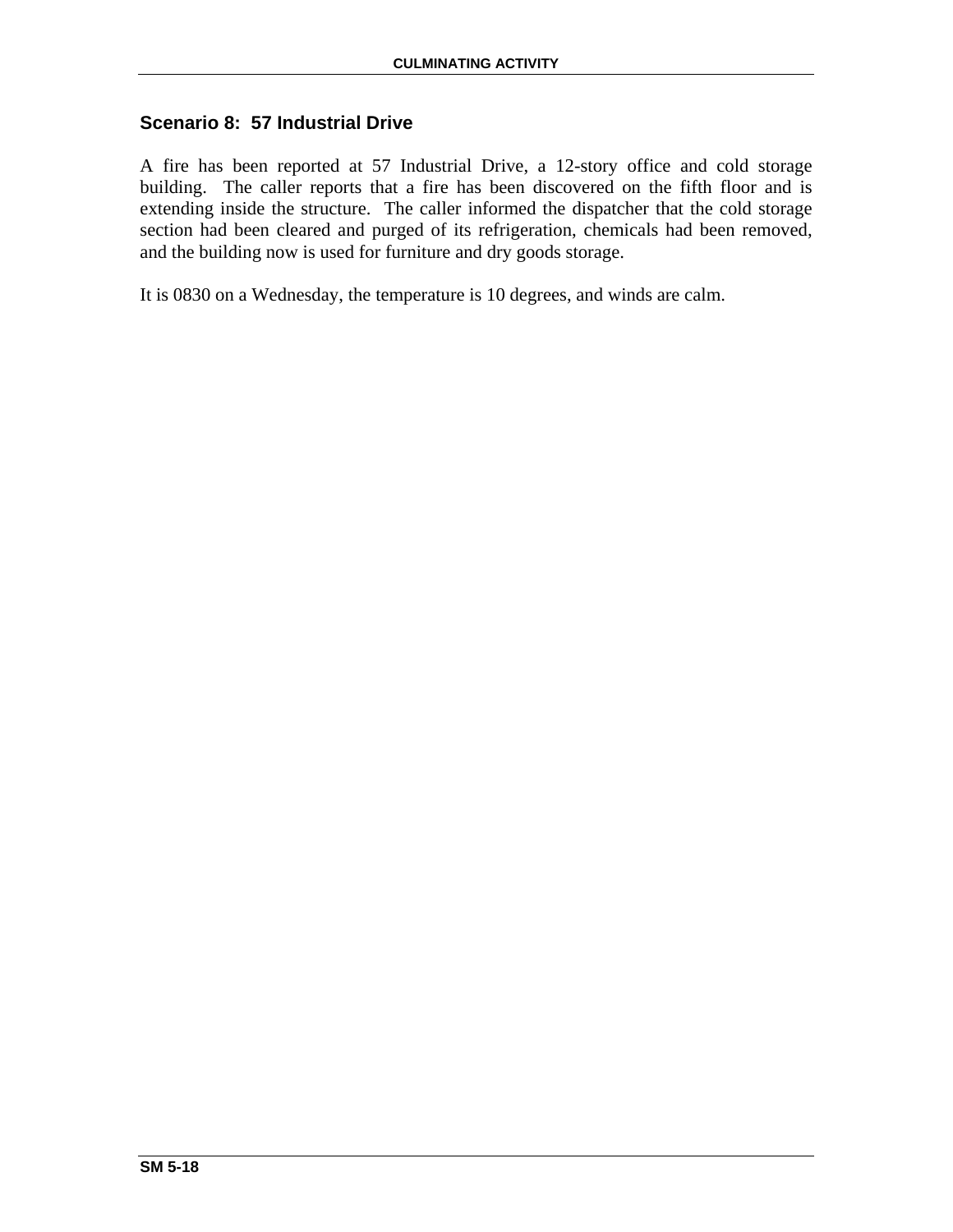|            |                                                                                                                                                                                                                                                                                                                                                                                                                                |       | <b>Quick Access Prefire Plan</b>   |                               |                              |
|------------|--------------------------------------------------------------------------------------------------------------------------------------------------------------------------------------------------------------------------------------------------------------------------------------------------------------------------------------------------------------------------------------------------------------------------------|-------|------------------------------------|-------------------------------|------------------------------|
|            | <b>Building Address:</b> 57 Industrial Drive                                                                                                                                                                                                                                                                                                                                                                                   |       |                                    |                               |                              |
|            | <b>Building Description:</b>                                                                                                                                                                                                                                                                                                                                                                                                   |       |                                    |                               |                              |
|            | Type I, Subclass 443, 12-story 400' by 400' poured reinforced concrete structure with offices on                                                                                                                                                                                                                                                                                                                               |       |                                    |                               |                              |
|            | first five floors and cold storage lockers on next seven floors. Building currently is used for dry<br>goods storage on the top seven floors. A firewall and rated protected openings separate the<br>building into two 200' by 200' sections on each floor. The five floors of offices are vacant. Note:<br>four open-shaft freight elevator shafts are on floors 6 through 12, with a sealed shaft on floors 2<br>through 6. |       |                                    |                               |                              |
|            | <b>Roof Construction:</b><br>Poured reinforced concrete covered with asphalt covering.                                                                                                                                                                                                                                                                                                                                         |       |                                    |                               |                              |
|            | <b>Floor Construction:</b>                                                                                                                                                                                                                                                                                                                                                                                                     |       |                                    |                               |                              |
|            | Poured reinforced concrete.                                                                                                                                                                                                                                                                                                                                                                                                    |       |                                    |                               |                              |
|            |                                                                                                                                                                                                                                                                                                                                                                                                                                |       |                                    |                               |                              |
|            | <b>Occupancy Type:</b>                                                                                                                                                                                                                                                                                                                                                                                                         |       | <b>Initial Resources Required:</b> |                               |                              |
|            | Vacant offices and storage                                                                                                                                                                                                                                                                                                                                                                                                     |       |                                    | 2 engines, 1 ladder, 1 rescue |                              |
|            | <b>Hazards to Personnel:</b>                                                                                                                                                                                                                                                                                                                                                                                                   |       |                                    |                               |                              |
|            | <b>Location of Water Supply:</b>                                                                                                                                                                                                                                                                                                                                                                                               |       | <b>Available Flow:</b>             |                               |                              |
|            | 38 and 75 Industrial Drive                                                                                                                                                                                                                                                                                                                                                                                                     |       |                                    | $2,500$ gpm each              |                              |
|            |                                                                                                                                                                                                                                                                                                                                                                                                                                |       | <b>Estimated Fire Flow*</b>        |                               |                              |
|            | Level of<br><b>Involvement</b>                                                                                                                                                                                                                                                                                                                                                                                                 | 25%   | 50%                                | 75%                           | 100%                         |
|            | <b>Estimated Fire</b><br>Flow in gpm                                                                                                                                                                                                                                                                                                                                                                                           | 4,200 | 8,400                              | 12,600                        | 16,800                       |
|            | *Estimated fire flow based on one floor 200' by 200' with one horizontal exposure. Note: additional<br>exposure charges need to be added accordingly. For practical application 5% of one floor equals 840 gpm.                                                                                                                                                                                                                |       |                                    |                               |                              |
|            | <b>Fire Behavior Prediction:</b>                                                                                                                                                                                                                                                                                                                                                                                               |       |                                    |                               |                              |
|            | Structure is loaded with combustible storage on floors 6 through 12. First five floors are littered<br>with trash in hundreds of vacant offices. Firefighter accountability will be a critical concern to                                                                                                                                                                                                                      |       |                                    |                               |                              |
|            | assure that responders do not become lost in structure.                                                                                                                                                                                                                                                                                                                                                                        |       |                                    |                               |                              |
|            | <b>Predicted Strategies:</b>                                                                                                                                                                                                                                                                                                                                                                                                   |       |                                    |                               |                              |
|            | Fire suppression will be very difficult; floors 6 through 12 are nearly impossible to ventilate. After<br>rescue and accountability of occupants the fire suppression efforts must be evaluated and                                                                                                                                                                                                                            |       |                                    |                               |                              |
|            | coordinated carefully.                                                                                                                                                                                                                                                                                                                                                                                                         |       |                                    |                               |                              |
|            | <b>Problems Anticipated:</b>                                                                                                                                                                                                                                                                                                                                                                                                   |       |                                    |                               |                              |
|            | Accessibility to upper floors is difficult. Open elevator shafts (two in each section) from floors 6 to<br>12 will quickly extend fire.                                                                                                                                                                                                                                                                                        |       |                                    |                               |                              |
| $\bold{X}$ | <b>Standpipe:</b>                                                                                                                                                                                                                                                                                                                                                                                                              |       | Sprinklers:                        | X                             | <b>Fire Detection:</b>       |
|            | No water supply                                                                                                                                                                                                                                                                                                                                                                                                                |       |                                    |                               | Water flow--local alarm bell |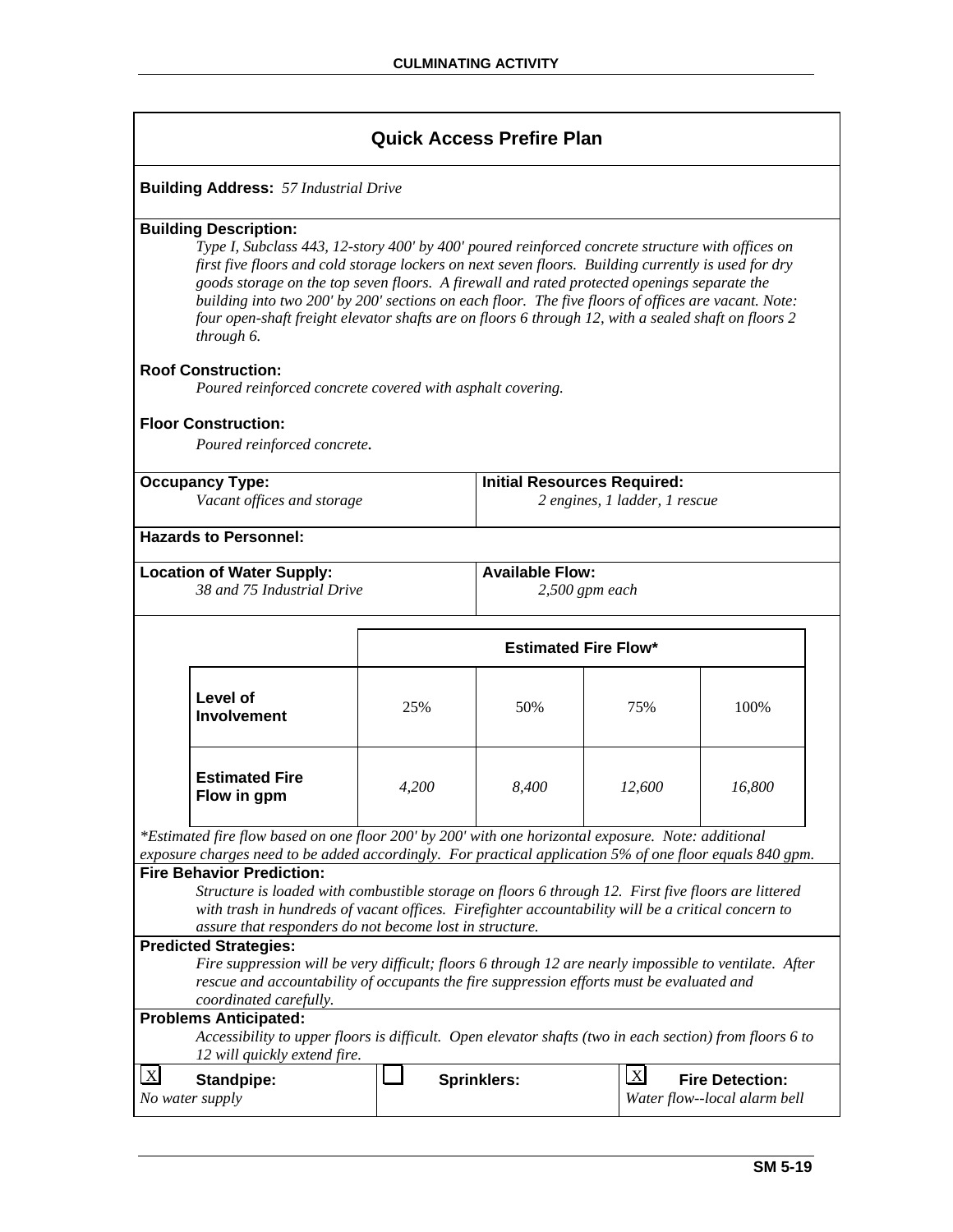## **Scenario 9: 32 Bridge Street**

A fire has been reported at 32 Bridge Street, a four-story office building. At the same time the call was received, Box 555 was received for the structure. The caller states that a fire started on the fourth floor and is burning out of control. The caller states that two employees who work in the area are restricted to wheelchairs, and he/she is not sure they have been able to escape without the elevators.

The time is 1115 on a Monday, the temperature is 45 degrees, and winds are calm.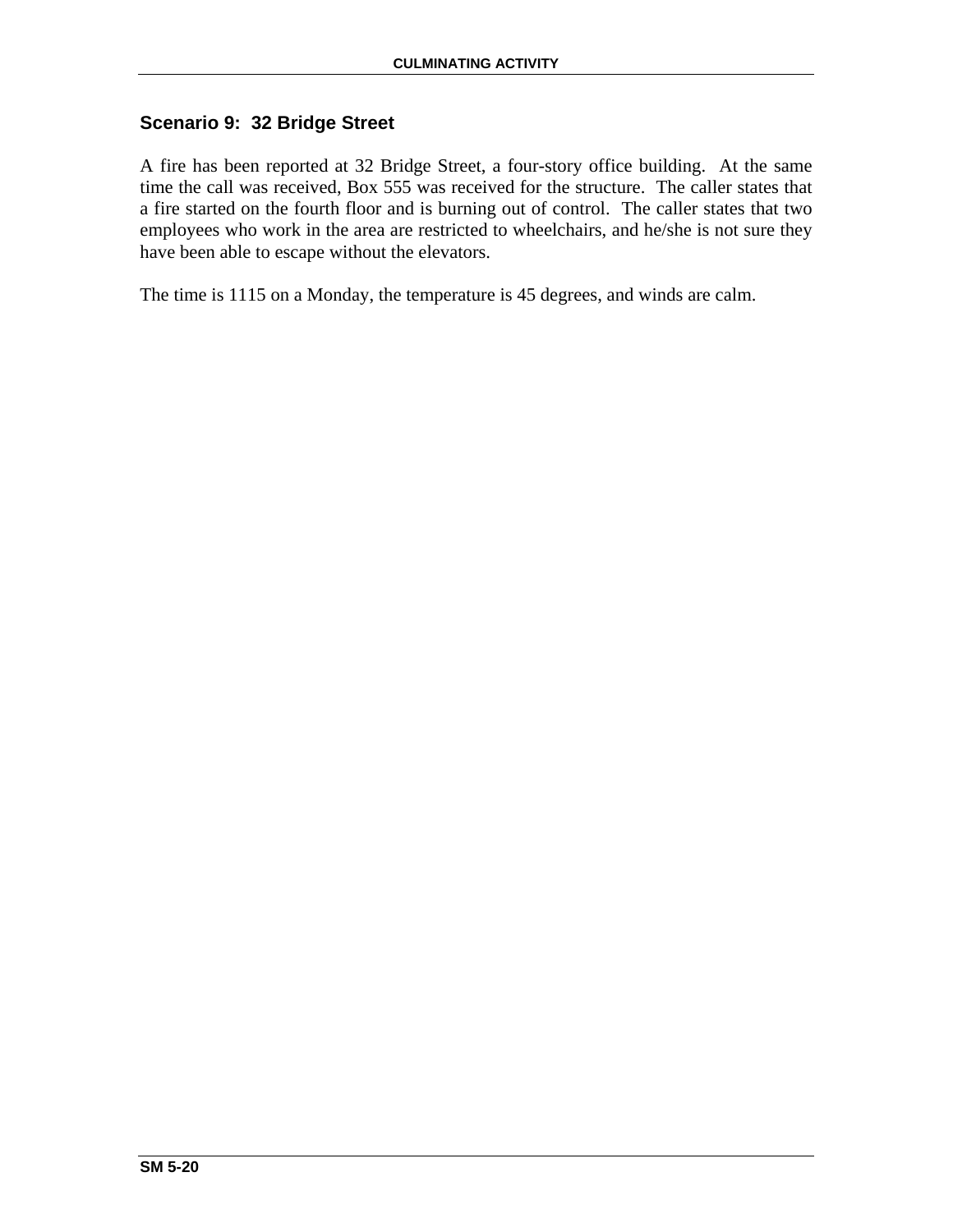| <b>Building Address:</b> 32 Bridge Street |  |
|-------------------------------------------|--|
|-------------------------------------------|--|

### **Building Description:**

*Type I, Subclass 332, four-story office building 400' by 250' steel box frame structure with poured concrete floors. Rated firewall separates structure in center for two sections 200' by 250'. Each section has center core design.* 

#### **Roof Construction:**

*Poured reinforced concrete covered with insulation and vinyl protected by sprayed-on insulation.*

#### **Floor Construction:**

*Poured reinforced concrete over corrugated sheet steel placed on steel joist protected with sprayed-on insulation.*

| <b>Occupancy Type:</b><br>Four-story office building        |                                                                                                                                                                                                                                                                                                                                                                                                                                                                       | <b>Initial Resources Required:</b><br>2 engines, 1 ladder, 1 rescue |                    |                                        |                                                         |  |
|-------------------------------------------------------------|-----------------------------------------------------------------------------------------------------------------------------------------------------------------------------------------------------------------------------------------------------------------------------------------------------------------------------------------------------------------------------------------------------------------------------------------------------------------------|---------------------------------------------------------------------|--------------------|----------------------------------------|---------------------------------------------------------|--|
|                                                             | <b>Hazards to Personnel:</b>                                                                                                                                                                                                                                                                                                                                                                                                                                          |                                                                     |                    |                                        |                                                         |  |
| <b>Location of Water Supply:</b><br>30 and 50 Bridge Street |                                                                                                                                                                                                                                                                                                                                                                                                                                                                       | <b>Available Flow:</b><br>$1,500$ gpm each                          |                    |                                        |                                                         |  |
|                                                             |                                                                                                                                                                                                                                                                                                                                                                                                                                                                       | <b>Estimated Fire Flow*</b>                                         |                    |                                        |                                                         |  |
|                                                             | Level of<br>Involvement                                                                                                                                                                                                                                                                                                                                                                                                                                               | 25%                                                                 | 50%                | 75%                                    | 100%                                                    |  |
|                                                             | <b>Estimated Fire</b><br>Flow in gpm                                                                                                                                                                                                                                                                                                                                                                                                                                  | 5,200                                                               | 10,400             | 15,600                                 | 20,800                                                  |  |
|                                                             | *Estimated fire flow based on one floor 400' by 250' and no exposure charge added in. Note: Add exposures<br>accordingly. For practical application 5% of one floor equals 1,040 gpm.                                                                                                                                                                                                                                                                                 |                                                                     |                    |                                        |                                                         |  |
|                                                             | <b>Fire Behavior Prediction:</b><br>Open center-core office building. Building is divided into two sections by rated firewall. Each<br>section is center-core design. Very few private offices, most work stations use 48" dividers. Fire<br>growth could be fast and cover entire floor area.<br><b>Predicted Strategies:</b><br>Primary search and accountability of occupants. Coordinate fire suppression tactical objectives<br>from two center-core stairwells. |                                                                     |                    |                                        |                                                         |  |
|                                                             | <b>Problems Anticipated:</b><br>Accountability of occupants and fire attack from center core.                                                                                                                                                                                                                                                                                                                                                                         |                                                                     |                    |                                        |                                                         |  |
| $\vert$ X                                                   | <b>Standpipe:</b><br>Class III in both stairwells                                                                                                                                                                                                                                                                                                                                                                                                                     |                                                                     | <b>Sprinklers:</b> | $\mathbf{X}$<br><i>into master box</i> | <b>Fire Detection:</b><br>Smoke and heat detection tied |  |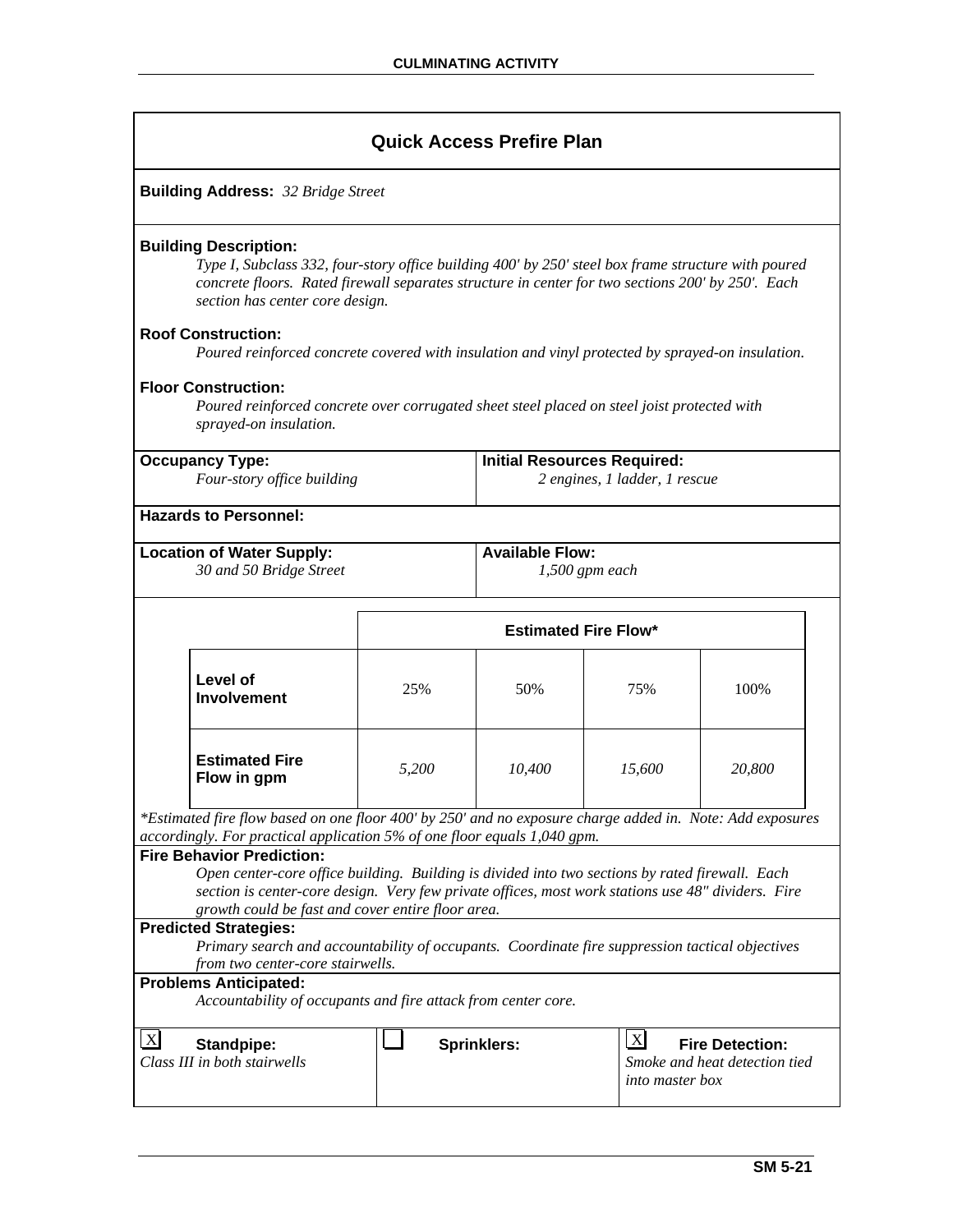## **Scenario 10: 21 Lake View Road**

A fire has been reported at 21 Lake View Road, a five-story office building. The first call was received by an automatic dialer reporting the fire. Soon after, another call was received from the facility. The caller stated that maintenance workers were replacing sprinkler heads and were using a torch when sparks fell on a desk and a fire started. The caller states that the worker was burned slightly while trying to extinguish the fire with an extinguisher.

It is 1030 on a Thursday, the temperature is 25 degrees, and winds are calm.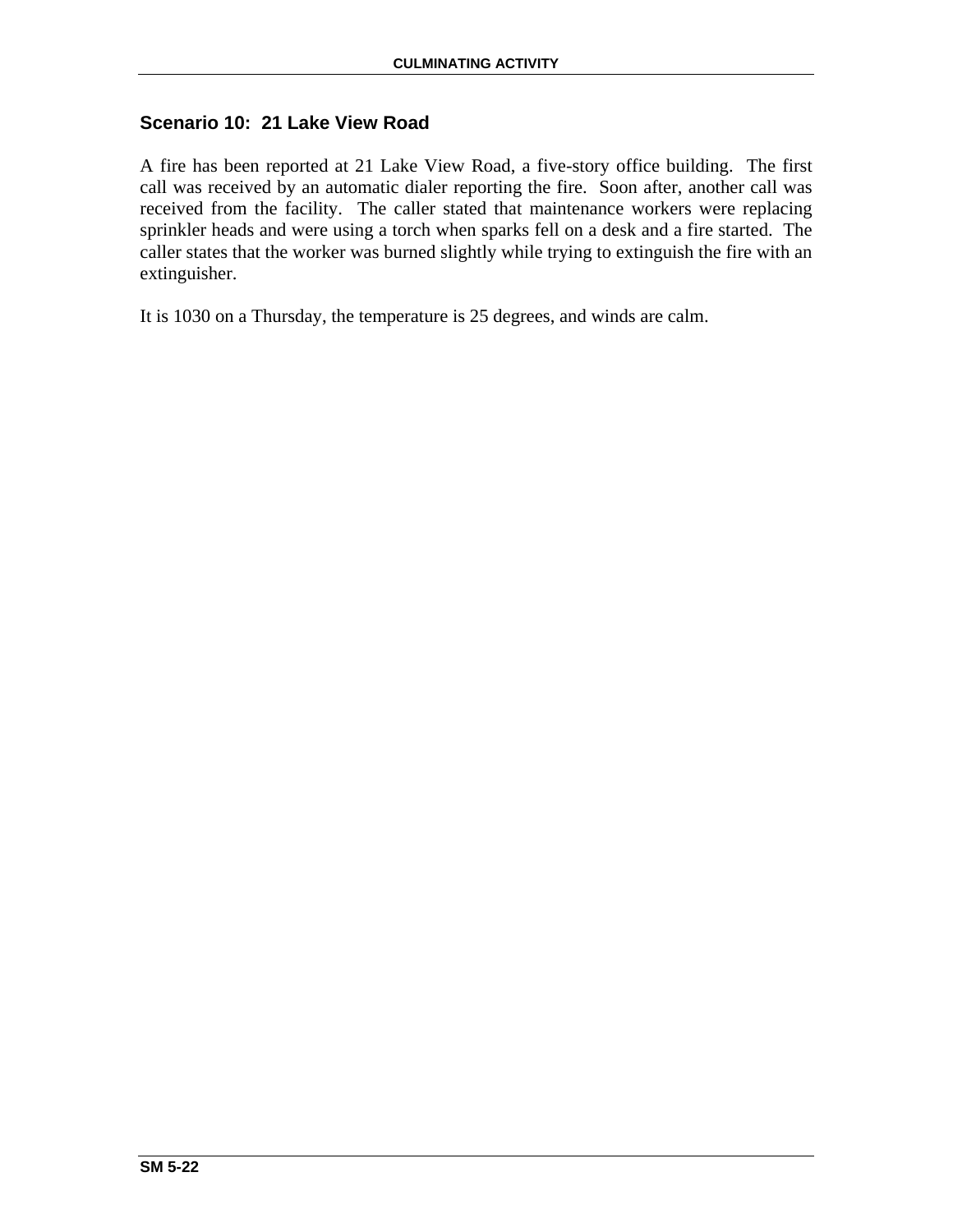|                                              |                                                                                                                                                                                                                                                             |                                                                     | <b>Quick Access Prefire Plan</b>                        |                             |                                                          |  |
|----------------------------------------------|-------------------------------------------------------------------------------------------------------------------------------------------------------------------------------------------------------------------------------------------------------------|---------------------------------------------------------------------|---------------------------------------------------------|-----------------------------|----------------------------------------------------------|--|
|                                              | <b>Building Address: 21 Lake View Road</b>                                                                                                                                                                                                                  |                                                                     |                                                         |                             |                                                          |  |
|                                              | <b>Building Description:</b><br>Type II, Subclass 222, five-story office building 300' by 300' steel box frame structure. Structure is<br>subdivided into three sections by rated firewalls and protected openings creating three sections<br>100' by 300'. |                                                                     |                                                         |                             |                                                          |  |
|                                              | <b>Roof Construction:</b><br>Precast concrete slabs placed on steel box frame supports covered with vinyl roof material.                                                                                                                                    |                                                                     |                                                         |                             |                                                          |  |
|                                              | <b>Floor Construction:</b><br>Precast concrete floor slabs supported on steel box frame.                                                                                                                                                                    |                                                                     |                                                         |                             |                                                          |  |
| <b>Occupancy Type:</b><br>Government offices |                                                                                                                                                                                                                                                             | <b>Initial Resources Required:</b><br>2 engines, 1 ladder, 1 rescue |                                                         |                             |                                                          |  |
|                                              | <b>Hazards to Personnel:</b>                                                                                                                                                                                                                                |                                                                     |                                                         |                             |                                                          |  |
|                                              | <b>Location of Water Supply:</b><br>21 and 36 Lake View Road                                                                                                                                                                                                |                                                                     | <b>Available Flow:</b><br>1,250 gpm each                |                             |                                                          |  |
|                                              |                                                                                                                                                                                                                                                             |                                                                     | <b>Estimated Fire Flow*</b>                             |                             |                                                          |  |
|                                              | Level of<br><b>Involvement</b>                                                                                                                                                                                                                              | 25%                                                                 | 50%                                                     | 75%                         | 100%                                                     |  |
|                                              | <b>Estimated Fire</b><br>Flow in gpm                                                                                                                                                                                                                        | 2,500                                                               | 5,000                                                   | 7,500                       | 10,000                                                   |  |
|                                              | *Estimated fire flow based on 100' by 300' with no exposures added in. Note: add appropriate exposure<br>charge. For practical application 5% of one floor involvement equal 500 gpm.                                                                       |                                                                     |                                                         |                             |                                                          |  |
|                                              | <b>Fire Behavior Prediction:</b><br>Rescue and accountability will require additional resources. Fire most likely will extend by<br>exterior windows. Floor area is divided into work stations with 48" dividers.                                           |                                                                     |                                                         |                             |                                                          |  |
|                                              | <b>Predicted Strategies:</b><br>Standard strategic goals.                                                                                                                                                                                                   |                                                                     |                                                         |                             |                                                          |  |
|                                              | <b>Problems Anticipated:</b>                                                                                                                                                                                                                                |                                                                     |                                                         |                             |                                                          |  |
|                                              | Rapid fire growth on fire floor.                                                                                                                                                                                                                            |                                                                     |                                                         |                             |                                                          |  |
| $\boldsymbol{\mathrm{X}}$                    | <b>Standpipe:</b><br>Class III in all six stairwells                                                                                                                                                                                                        | $\mathbf{X}$<br>zones                                               | <b>Sprinklers:</b><br>Wet system for entire building--3 | $\mathbf{X}$<br>auto dialer | <b>Fire Detection:</b><br>Smoke and water flow tied into |  |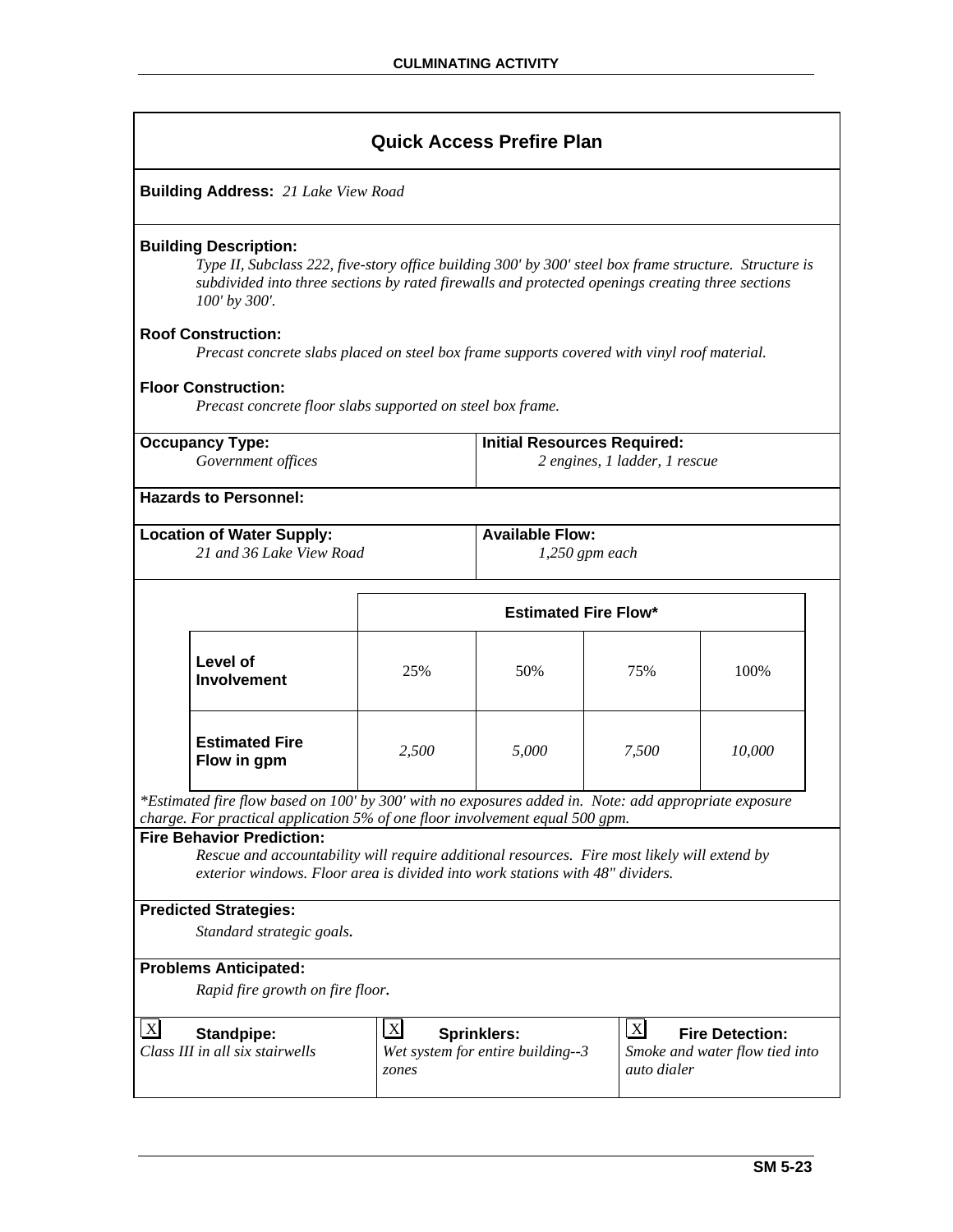## **Scenario 11: 33 Ridge Road**

A fire has been reported at 33 Ridge Road, a one-story store. The caller states that someone entered the store with what appeared to be a 5-gallon container, walked toward the center of the store, poured something from the container, and lit it. It appears that it may have been gasoline or another flammable liquid. The customers in the store at the time have escaped.

It is 1330 on a Saturday, the temperature is 90 degrees, and winds are calm.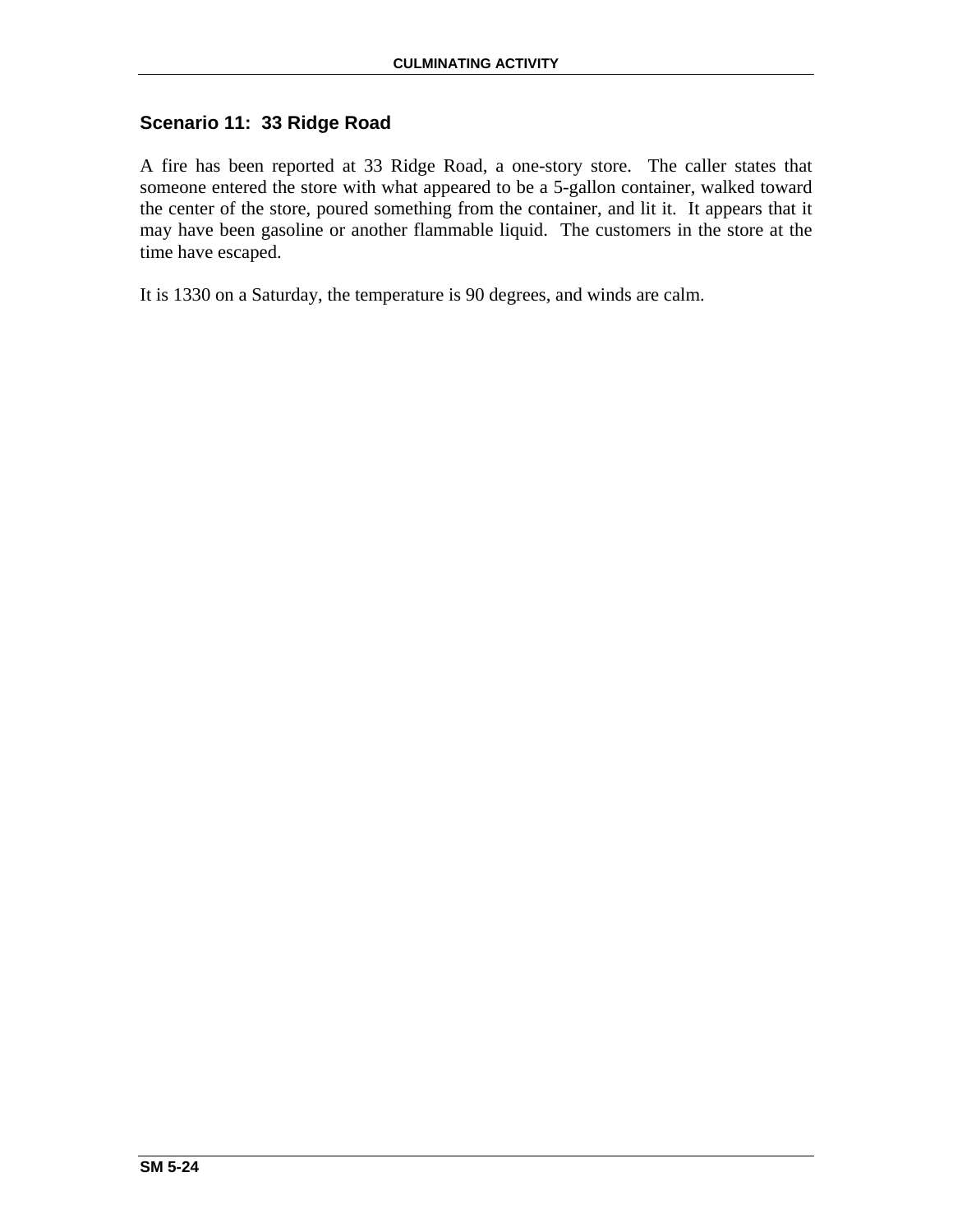|                                                                                                                                                                                                                                                                   |                             | <b>Quick Access Prefire Plan</b>       |                               |                                                  |  |
|-------------------------------------------------------------------------------------------------------------------------------------------------------------------------------------------------------------------------------------------------------------------|-----------------------------|----------------------------------------|-------------------------------|--------------------------------------------------|--|
| <b>Building Address: 33 Ridge Road</b>                                                                                                                                                                                                                            |                             |                                        |                               |                                                  |  |
| <b>Building Description:</b><br>Type II, Subclass 000, one-story steel box and masonry structure 300' by 300' with no exposures.                                                                                                                                  |                             |                                        |                               |                                                  |  |
| <b>Roof Construction:</b><br>Steel decking covered with insulation and asphalt covering supported on steel joist supported on<br>steel box frame and masonry walls. Note: Exterior masonry walls support exterior end of joist.                                   |                             |                                        |                               |                                                  |  |
| <b>Floor Construction:</b><br>Concrete slab.                                                                                                                                                                                                                      |                             |                                        |                               |                                                  |  |
| <b>Occupancy Type:</b><br>Retail sales store                                                                                                                                                                                                                      |                             | <b>Initial Resources Required:</b>     | 2 engines, 1 ladder, 1 rescue |                                                  |  |
| <b>Hazards to Personnel:</b>                                                                                                                                                                                                                                      |                             |                                        |                               |                                                  |  |
| <b>Location of Water Supply:</b><br>15 and 45 Ridge Road                                                                                                                                                                                                          |                             | <b>Available Flow:</b><br>500 gpm each |                               |                                                  |  |
|                                                                                                                                                                                                                                                                   | <b>Estimated Fire Flow*</b> |                                        |                               |                                                  |  |
| Level of<br><b>Involvement</b>                                                                                                                                                                                                                                    | 25%                         | 50%                                    | 75%                           | 100%                                             |  |
| <b>Estimated Fire</b><br>Flow in gpm                                                                                                                                                                                                                              | 7,500                       | 15,000                                 | 22,500                        | 30,000                                           |  |
| *Estimated fire flow based on one floor 300' by 300' with no exposures. For practical application 5% of fire<br>area equals 1,500 gpm.                                                                                                                            |                             |                                        |                               |                                                  |  |
| <b>Fire Behavior Prediction:</b><br>Large open area with high shelf storage (8') with large inventory. Fire will spread rapidly and<br>shelving could fail, closing aisles. Rescue and accountability under fire conditions will require<br>additional resources. |                             |                                        |                               |                                                  |  |
| <b>Predicted Strategies:</b><br>Rescue and accountability first. Evaluate fire growth and structural stability before implementing<br>offensive operations.                                                                                                       |                             |                                        |                               |                                                  |  |
| <b>Problems Anticipated:</b><br>Large fire load, unprotected steel roof support system, high shelf storage, and potential for steel                                                                                                                               |                             |                                        |                               |                                                  |  |
| shelving to fail and closing aisles behind firefighters.                                                                                                                                                                                                          |                             |                                        |                               |                                                  |  |
| <b>Standpipe:</b>                                                                                                                                                                                                                                                 |                             | <b>Sprinklers:</b>                     | $\lfloor x \rfloor$           | <b>Fire Detection:</b><br>Smoke with local alarm |  |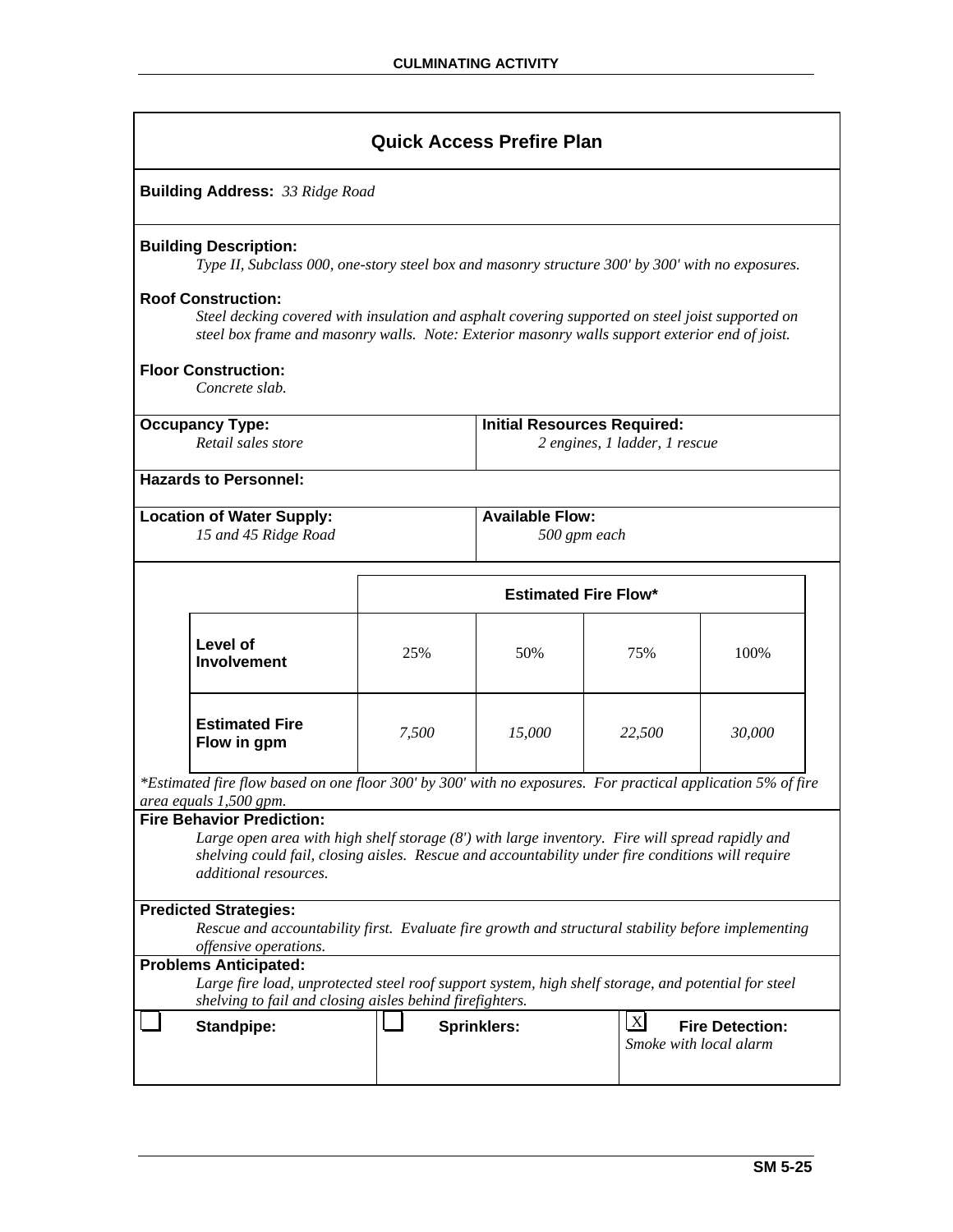# **Scenario 12: 2 Wolf Road**

A fire has been reported at 2 Wolf Road, an automobile parts showroom and automobile repair garage. The caller states that there was an electrical short in an auto parts display and it caught fire. The fire quickly spread to other auto parts on display and combustible materials in the area. A mechanic was last seen trying to extinguish the fire and has not come outside.

It is 1415 on a Friday, the temperature is 85 degrees, and winds are calm.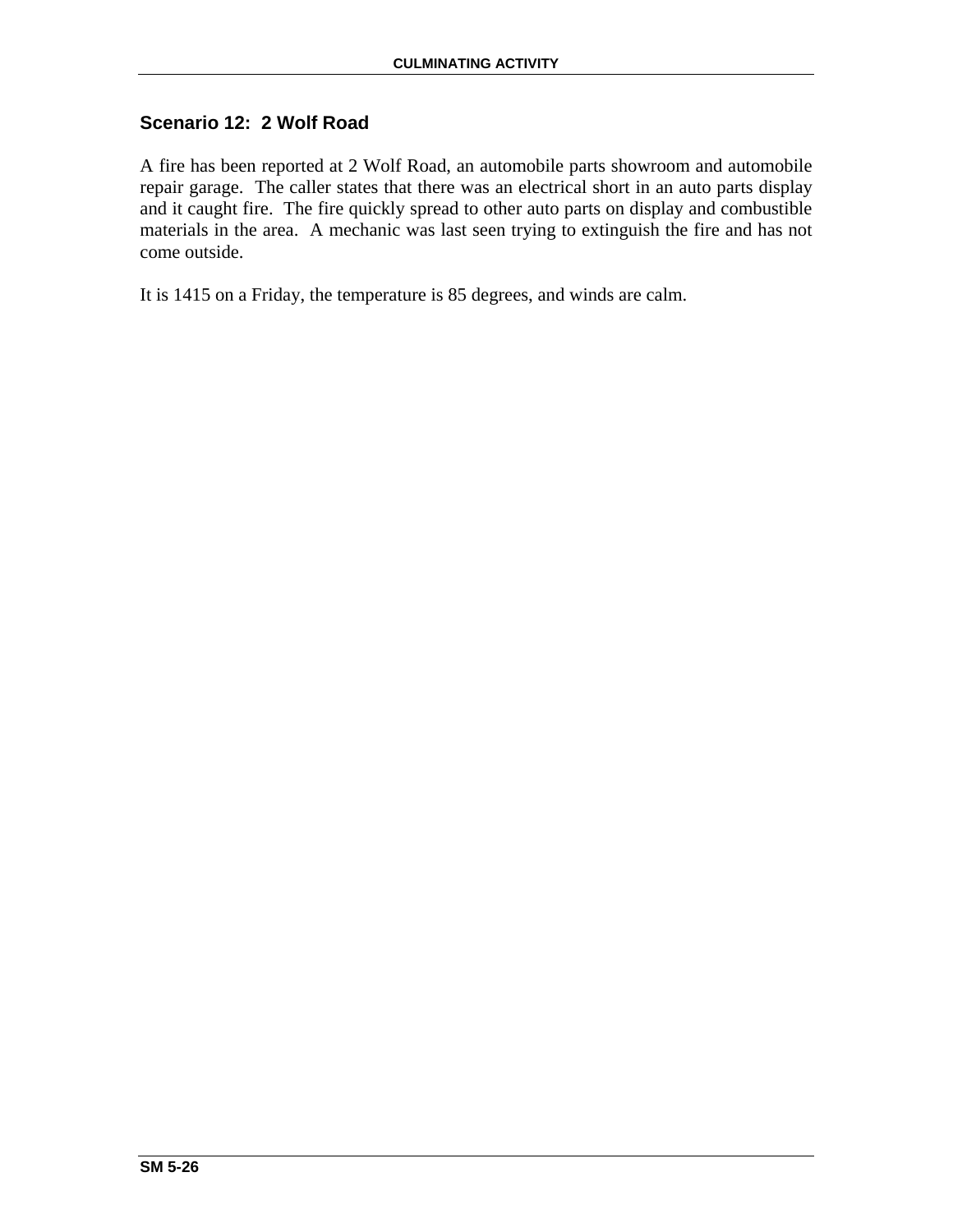| <b>Quick Access Prefire Plan</b>                                                                                                                                                                                                                                                                                                      |                                                                                                                                  |                                            |                               |           |                                                       |  |
|---------------------------------------------------------------------------------------------------------------------------------------------------------------------------------------------------------------------------------------------------------------------------------------------------------------------------------------|----------------------------------------------------------------------------------------------------------------------------------|--------------------------------------------|-------------------------------|-----------|-------------------------------------------------------|--|
|                                                                                                                                                                                                                                                                                                                                       | <b>Building Address: 2 Wolf Road</b>                                                                                             |                                            |                               |           |                                                       |  |
|                                                                                                                                                                                                                                                                                                                                       | <b>Building Description:</b><br>Type II, Subclass 000, automobile parts showroom 200' by 100' with adjoining auto repair garage. |                                            |                               |           |                                                       |  |
|                                                                                                                                                                                                                                                                                                                                       | <b>Roof Construction:</b><br>Corrugated sheet steel covered with asphalt covering supported on unprotected steel box frame.      |                                            |                               |           |                                                       |  |
| <b>Floor Construction:</b><br>Concrete slab.                                                                                                                                                                                                                                                                                          |                                                                                                                                  |                                            |                               |           |                                                       |  |
| <b>Occupancy Type:</b><br>Automobile parts store                                                                                                                                                                                                                                                                                      |                                                                                                                                  | <b>Initial Resources Required:</b>         | 2 engines, 1 ladder, 1 rescue |           |                                                       |  |
|                                                                                                                                                                                                                                                                                                                                       |                                                                                                                                  |                                            |                               |           |                                                       |  |
|                                                                                                                                                                                                                                                                                                                                       | <b>Hazards to Personnel:</b>                                                                                                     |                                            |                               |           |                                                       |  |
| <b>Location of Water Supply:</b><br>6 and 26 Wolf Road                                                                                                                                                                                                                                                                                |                                                                                                                                  | <b>Available Flow:</b><br>$1,000$ gpm each |                               |           |                                                       |  |
|                                                                                                                                                                                                                                                                                                                                       |                                                                                                                                  | <b>Estimated Fire Flow*</b>                |                               |           |                                                       |  |
|                                                                                                                                                                                                                                                                                                                                       | Level of<br><b>Involvement</b>                                                                                                   | 25%                                        | 50%                           | 75%       | 100%                                                  |  |
|                                                                                                                                                                                                                                                                                                                                       | <b>Estimated Fire</b><br>Flow in gpm                                                                                             | 2,075                                      | 4,150                         | 6,225     | 8,300                                                 |  |
|                                                                                                                                                                                                                                                                                                                                       | *Estimated fire flow based on one floor 200' by 100' with one exposure.                                                          |                                            |                               |           |                                                       |  |
| <b>Fire Behavior Prediction:</b><br>Due to storage and sales the fire load is significant and fire will develop quickly. Roof structure is<br>unprotected steel with potential for early failure due to the fire load. On previous inspections the<br>two personnel doors from the store into the garage area have been blocked open. |                                                                                                                                  |                                            |                               |           |                                                       |  |
| <b>Predicted Strategies:</b><br>Rescue and accountability for occupants of store area. Reassess fire growth and structural<br>stability before implementing offensive actions.                                                                                                                                                        |                                                                                                                                  |                                            |                               |           |                                                       |  |
|                                                                                                                                                                                                                                                                                                                                       | <b>Problems Anticipated:</b><br>Fast fire growth and large fuel load.                                                            |                                            |                               |           |                                                       |  |
|                                                                                                                                                                                                                                                                                                                                       |                                                                                                                                  |                                            |                               |           |                                                       |  |
|                                                                                                                                                                                                                                                                                                                                       | Standpipe:                                                                                                                       |                                            | <b>Sprinklers:</b>            | $\vert$ X | <b>Fire Detection:</b><br>Smoke detection local alarm |  |